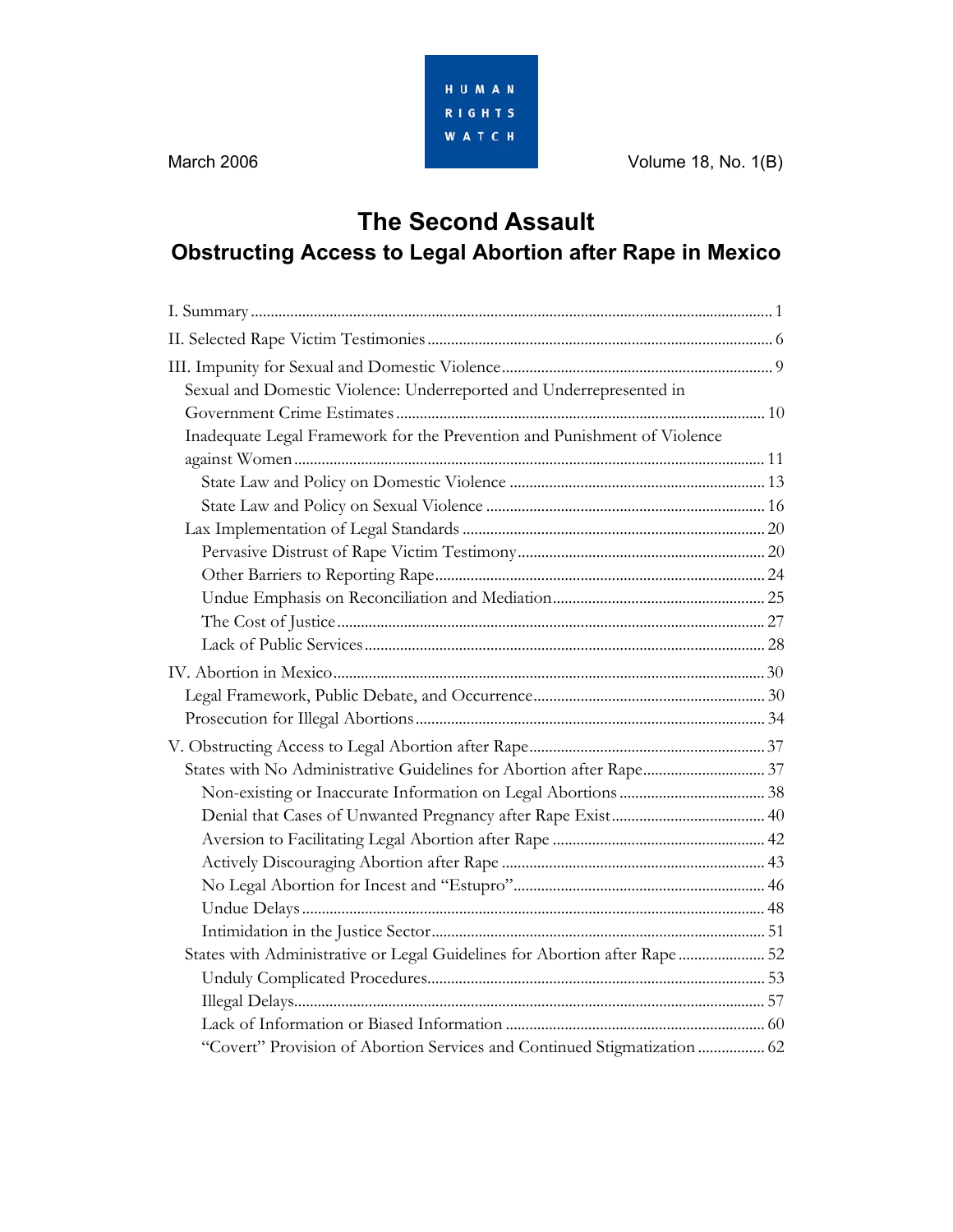| U.N. Treaty Body Concern with Legal Obstacles to Abortion after Rape          |  |
|-------------------------------------------------------------------------------|--|
|                                                                               |  |
| U.N. Treaty Body Concern with Administrative Obstacles to Abortion            |  |
|                                                                               |  |
|                                                                               |  |
|                                                                               |  |
|                                                                               |  |
|                                                                               |  |
|                                                                               |  |
|                                                                               |  |
|                                                                               |  |
| To State Governments and the Government of the Federal District:  88          |  |
| To State Governors and the Head of Government for the Federal                 |  |
|                                                                               |  |
| To Local Congresses and the Legislative Assembly of the Federal District:  88 |  |
|                                                                               |  |
| To the Attorney General Offices of the States and the Federal District: 90    |  |
| To the Integrated Family Service Agencies (Sistema para el Desarrollo         |  |
| Integral de la Familia, DIF) of the states and the Federal District:  91      |  |
|                                                                               |  |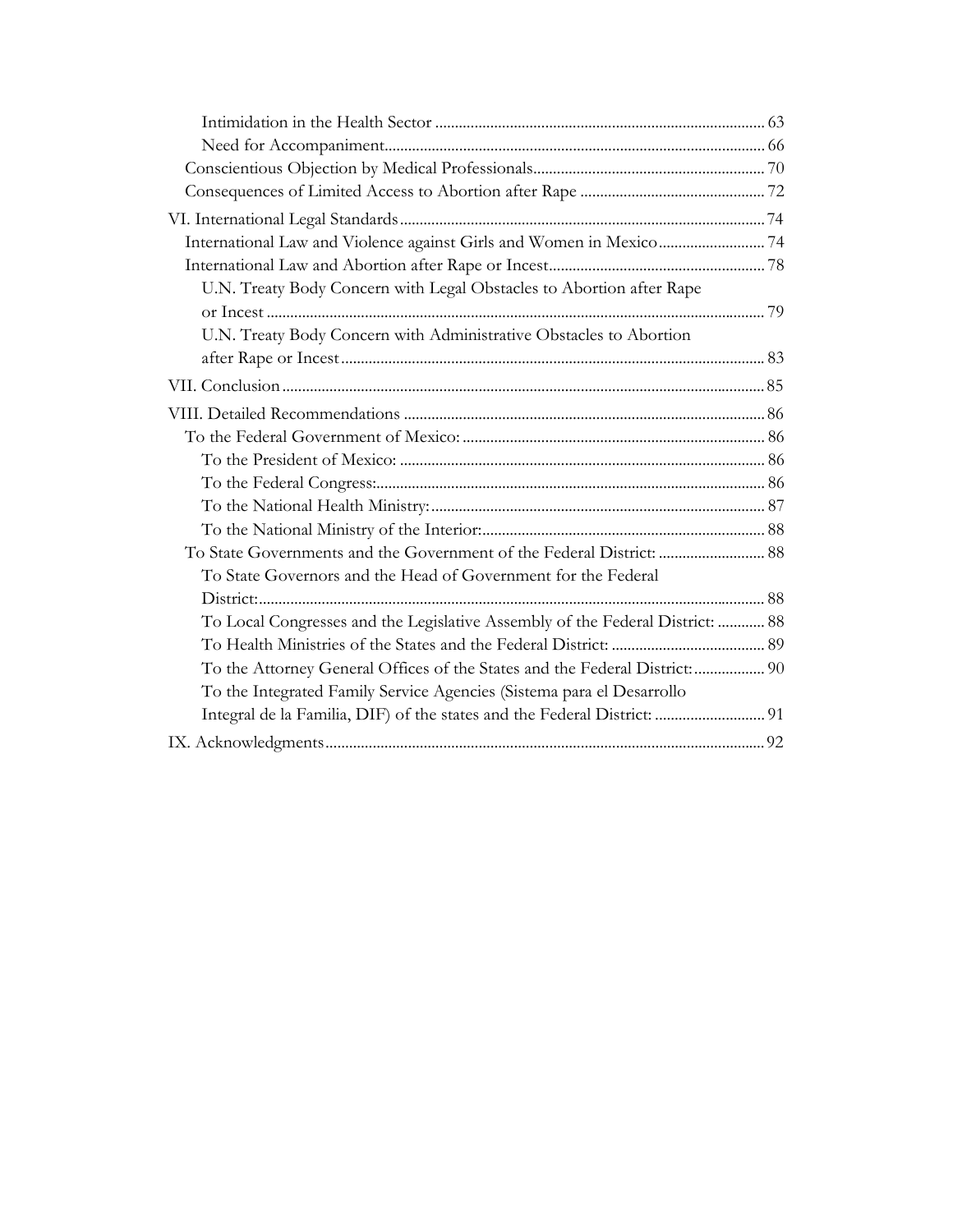#### **I. Summary**

Each year, thousands of girls and women in Mexico get pregnant as a result of rape. Having already suffered one traumatizing violation of their physical and moral integrity—the rape—rape survivors often think their situation cannot possibly get any worse. And then some discover they are pregnant. Mexico's laws, at least on paper, take the only humane response: they permit legal abortion after rape. For many rape survivors, however, actual access to safe abortion procedures is made virtually impossible by a maze of administrative hurdles as well as—most pointedly—by official negligence and obstruction.

At the core of this issue is a generalized failure of the Mexican justice system to provide a solution for rampant domestic and sexual violence, including incest and marital rape. Many of the girls and women Human Rights Watch interviewed had not even attempted to report the abuse they endured, seeing the impunity for rape in the justice system. Often the interviewees had personal experience with indifference and mistreatment by public prosecutors and public health system personnel. In desperation, some pregnant rape victims abandon efforts to go through legal channels and instead seek clandestine abortions. As countless studies have showed, such clandestine abortions are generally far more dangerous than legally regulated procedures. Some women and girls die as a result. Others endure grave injury from unsafe abortions: infection, uterine perforation, pelvic inflammatory disease, hemorrhage, and other injury to internal organs.

Mexico's legal framework for the treatment of domestic and sexual violence in many states is seriously deficient. Seven states do not penalize domestic violence specifically, and seventeen states only sanction "repeated" violence in the family. In thirteen states, intercourse with a minor through seduction (so-called estupro) is only criminal if the minor was "chaste" or "honest," and in eleven states "estupro" is not penalized if the perpetrator subsequently marries the underage victim. Incest is defined as "consensual" sex between parents and children or between siblings. Since incest, by this definition, is a crime against the family, and not against the physical integrity of the child, underage incest victims are penalized at the same level as their parents or older siblings. Pregnant victims of incest and "estupro" are also, by law, denied the right to a legal abortion.

The criminalization of children's sexual behavior—even where they may be victims of abuse—is the more troubling because of a generally low age of consent in Mexico. In two jurisdictions, children are considered capable of consenting to sexual relationships once they reach puberty with no age specified. In twenty-one of Mexico's thirty-two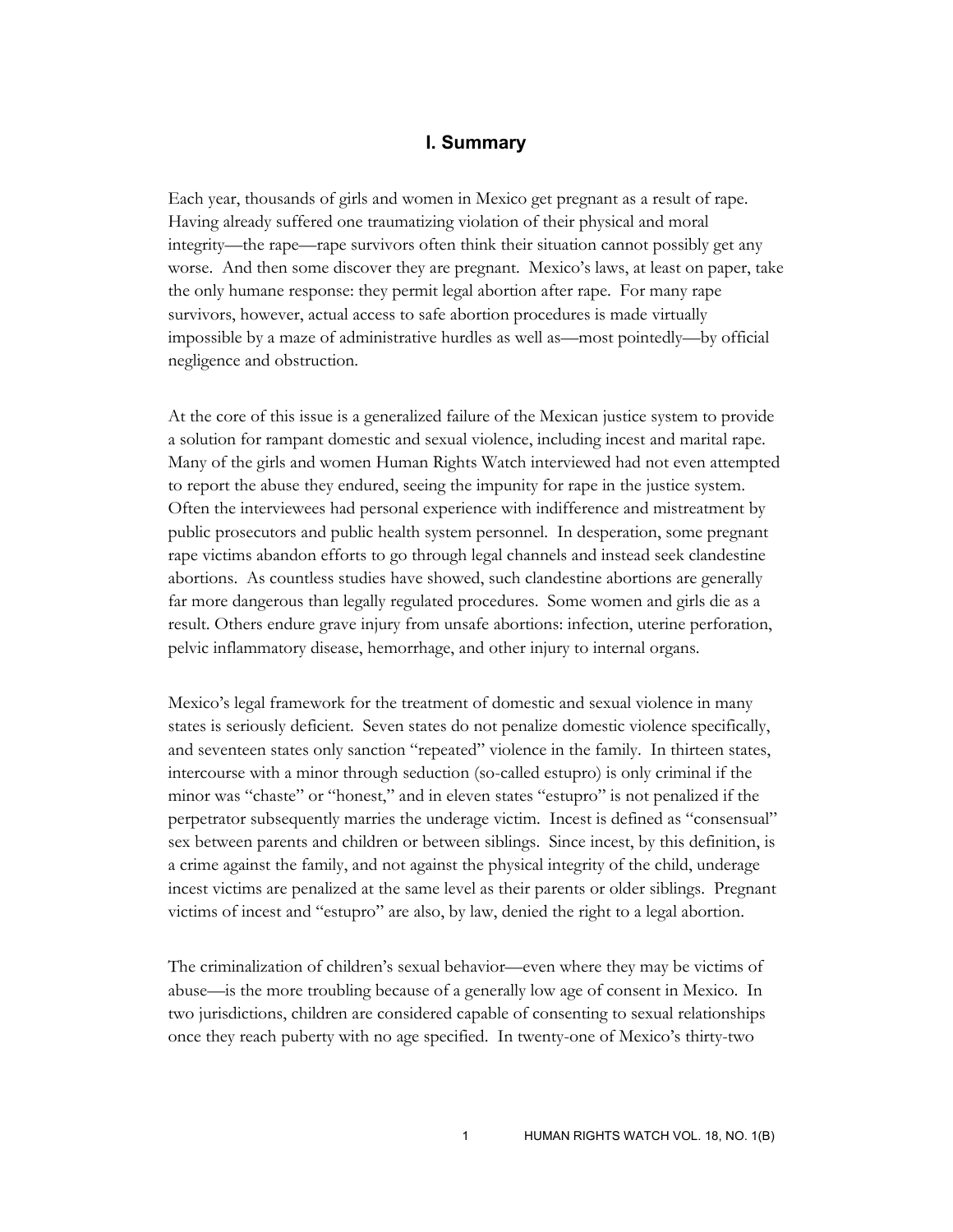jurisdictions, children are considered capable of consenting to sexual intercourse at the age of twelve, in one jurisdiction the age is thirteen, in seven jurisdictions it is fourteen, and only in one it is fifteen.

But even the existing inadequate protections are not properly implemented. Police, public prosecutors, and health officials treat many rape victims dismissively and disrespectfully, regularly accusing girls and women of fabricating the rape. Specialized public prosecutor's offices on sexual violence, where they exist, are often in practice the only place to report sexual violence, further impeding access to justice for rape victims in more remote locations. Many victims of violence fear retribution from the perpetrator, especially if he is a family member. As a consequence, the vast majority of rape victims do not file a report at all. Generous estimates suggest 10 percent of rape victims file an official complaint. The real proportion is likely even less.

For rape victims who become pregnant but do not report the rape, legal abortion is ruled out. All jurisdictions in Mexico treat abortion as a crime—and some states indeed jail women who have illegal abortions—though access to legal abortion is considered a rape victim's right everywhere. Only three of Mexico's thirty-two independent jurisdictions have issued detailed legal and administrative guidelines on how to guarantee this right, and all require that the victims report the rape as an essential first step. In the remaining twenty-nine jurisdictions, confusion reigns.

When pregnant rape and incest victims do report the assault and insist that they want an abortion, they are sent on a veritable obstacle-course that materially diminishes their possibility of obtaining a legal abortion. The worst abuses occur in jurisdictions without administrative guidelines, where the void of guidance seems to terrify officials into inaction and leaves justice and health officials free to claim they have no mandate to facilitate access to legal abortion.

The full horror of what rape victims go through in their attempt to obtain a legal abortion—often including humiliation, degradation, and physical suffering—is in essence a second assault by the justice and health systems. Some girls, like "Graciela Hernández" who was made pregnant by a father who raped her in hotel rooms every week for more than a year, lose access to legal abortion when prosecutors charge a perpetrator with incest instead of rape. Others, like "Marcela Gómez" seventeen-yearold daughter who was raped by a stranger, are passed from one public agency to another as none want to authorize the abortion. Some are bounced back and forth until the pregnancy is too advanced to be interrupted safely and legally. Others are threatened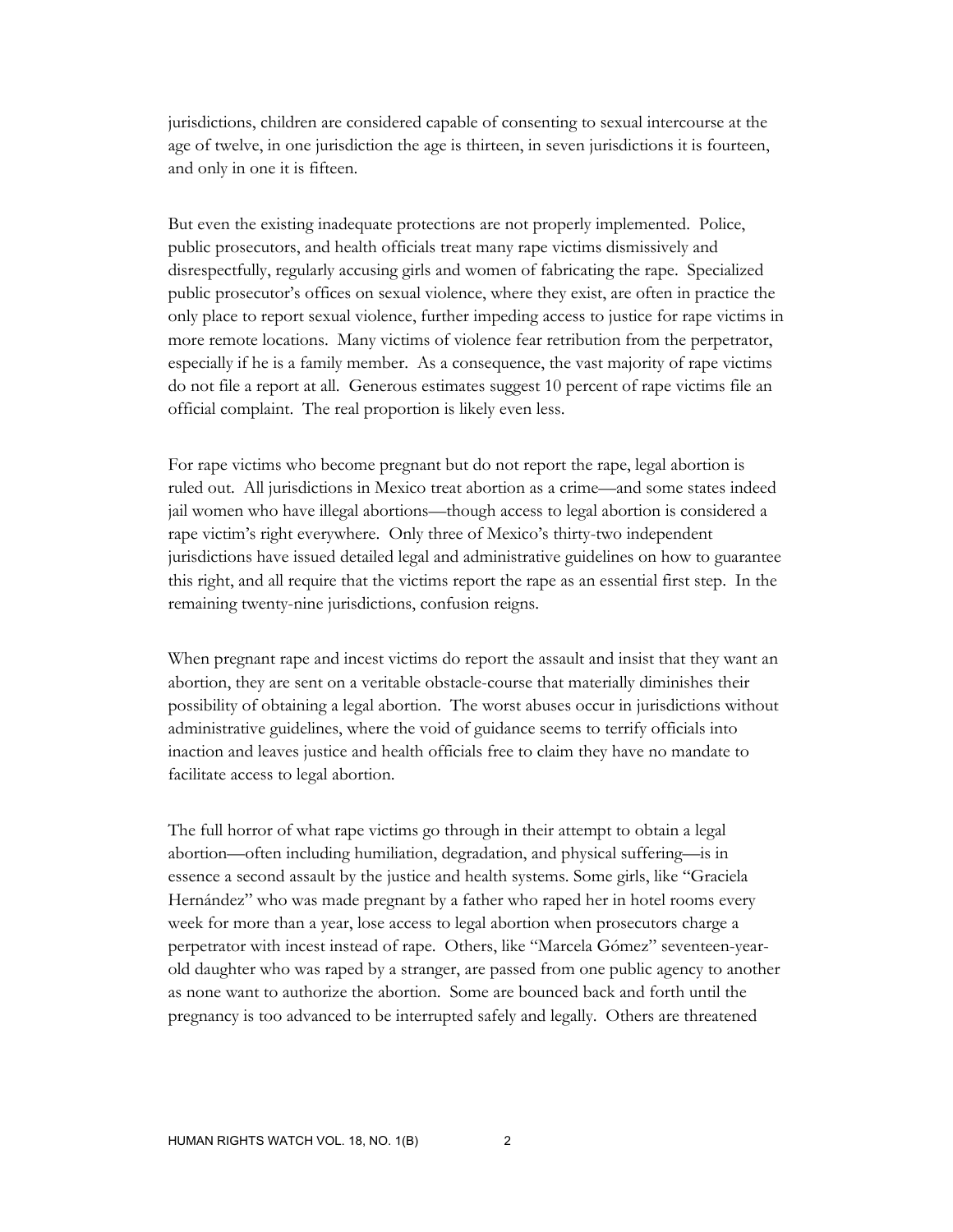with jail for procuring a legal abortion, and many are told, without cause, that an abortion at any time during the pregnancy could kill them.

Public officials at times aggressively discourage abortion after rape, including for very young rape victims. A social worker in Jalisco told Human Rights Watch: "We … had the case of an eleven or twelve-year-old girl who had been raped by her brother. … She came here wanting to have an abortion, but we worked with her psychologically, and in the end she kept her baby. Her little child-sibling."

There has been a marked improvement in at least two of the three jurisdictions that have promulgated procedures for access to legal abortion in recent years—this research did not cover the third. The guidelines have succeeded in reassuring public health and justice officials, enabling them to facilitate access to legal abortion without fearing administrative sanctions such as fines. Public authorities in the two jurisdictions with guidelines covered by the study—Morelos and the Federal District (Mexico City) showed a clear political will to take responsibility for guaranteeing access to abortion after rape.

Yet even where guidelines exist, serious obstacles remain. The procedures are long and complicated, requiring reviews by at least three separate state agencies (attorney general's office, health sector, and forensic experts). Despite explicit time limits for authorizing legal abortion in law and guidelines, there are often delays, a fact acknowledged by public officials. Some public prosecutors display a clear lack of understanding of the guidelines and—in particular—of rape victims' plight: in various cases, pregnant rape victims were told to wait several weeks for a definite answer on the requested authorization for abortion, because the public prosecutor assigned to their case was going on vacation or had a full schedule. Waiting for an authorization for legal abortion is a luxury a rape victim cannot afford, particularly since most jurisdictions limit the time period for legal abortion to three months of gestation.

Most troubling, harassment of rape victims seeking abortion and those who assist them continues, even in jurisdictions where guidelines for access to legal abortion exist. In Mexico City, a rape victim was told by a doctor at the public hospital to bring a hearse and a coffin for the aborted fetus. In Morelos, social workers and legal advisors who facilitate access to abortion for rape victims are at times referred to as "stork-killers."

One reason for this continued harassment is that the administrative guidelines in Morelos and the Federal District have not been implemented with a view to overcoming the deep social stigma attached to both abortion and rape. Some officials have taken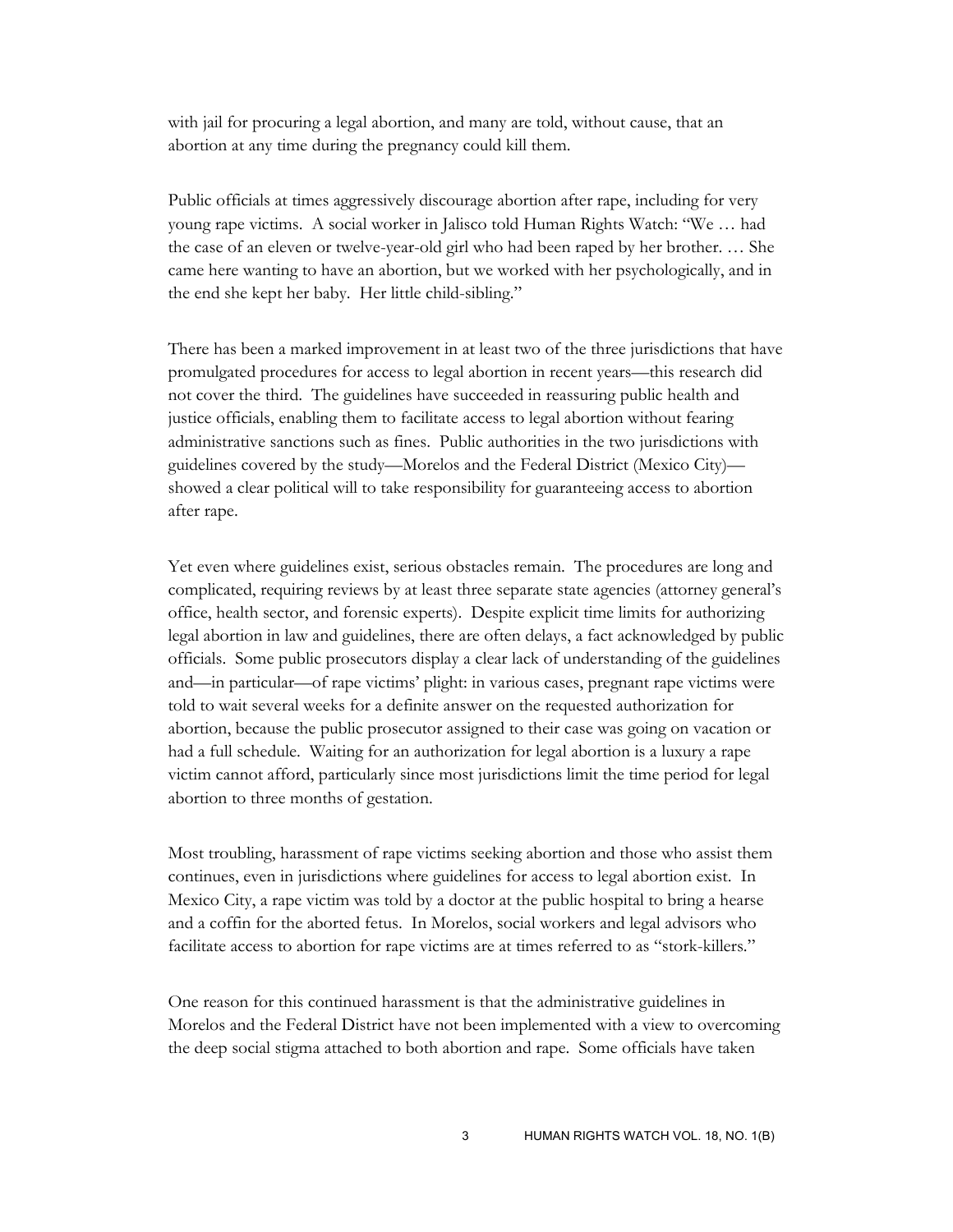extreme measures to keep the legal abortion process virtually "clandestine," such as deploying secret "commando" doctors to carry out legal abortions in places where they normally do not work. These measures reflect a fear of protest and harassment which is based on concrete experience. However, they also reinforce the stigma and contribute to keeping women, girls, and even public officials in the dark regarding legal abortion. A 2003 survey in Mexico City showed that 74 percent of low-income women did not know abortion is legal in some circumstances.

For Mexico to comply with its international human rights obligations, it must ensure access to safe and legal abortion after rape. Since the 1990s, U.N. treaty bodies have repeatedly emphasized that access to safe and legal abortion can save women's lives and that under international human rights law governments should ensure that women have access to adequate abortion information and services, whether they were raped or not. These treaty bodies have been particularly emphatic that abortion should be legal, safe, and accessible after rape and incest, and have specifically recommended facilitating access to abortion in Mexico.

Human Rights Watch urges the Mexican federal government as well as the state governments to proactively investigate and discipline public officials—including public health personnel, prosecutors, and police—who are abusive or neglectful in their provision of services to victims of domestic and sexual violence. Negligent conduct, which should be sanctioned, includes failure to inform all rape victims of the possibility of legally terminating a potential pregnancy. Human Rights Watch also urges the governments of those twenty-nine states that do not provide specific guidelines on access to legal abortion to do so immediately, and the governments of all states to review guidelines continually to ensure their effectiveness and appropriateness. Further, all state governments in Mexico should provide adequate and continuous training for public officials on the obligation to facilitate access to adequate information regarding legal abortion and access to abortion services.

Mexico's experience highlights the inherent problem with partial decriminalization of abortion: by placing the essential decision-making power for abortion after rape with medical doctors and public prosecutors, procedures and formalities gain more legitimacy than a woman's right to decide voluntarily with regard to her pregnancy. While this report focuses on access to abortion after rape and incest, Human Rights Watch advocates for women's right to decide independently in matters related to abortion without interference from the state or others in all cases.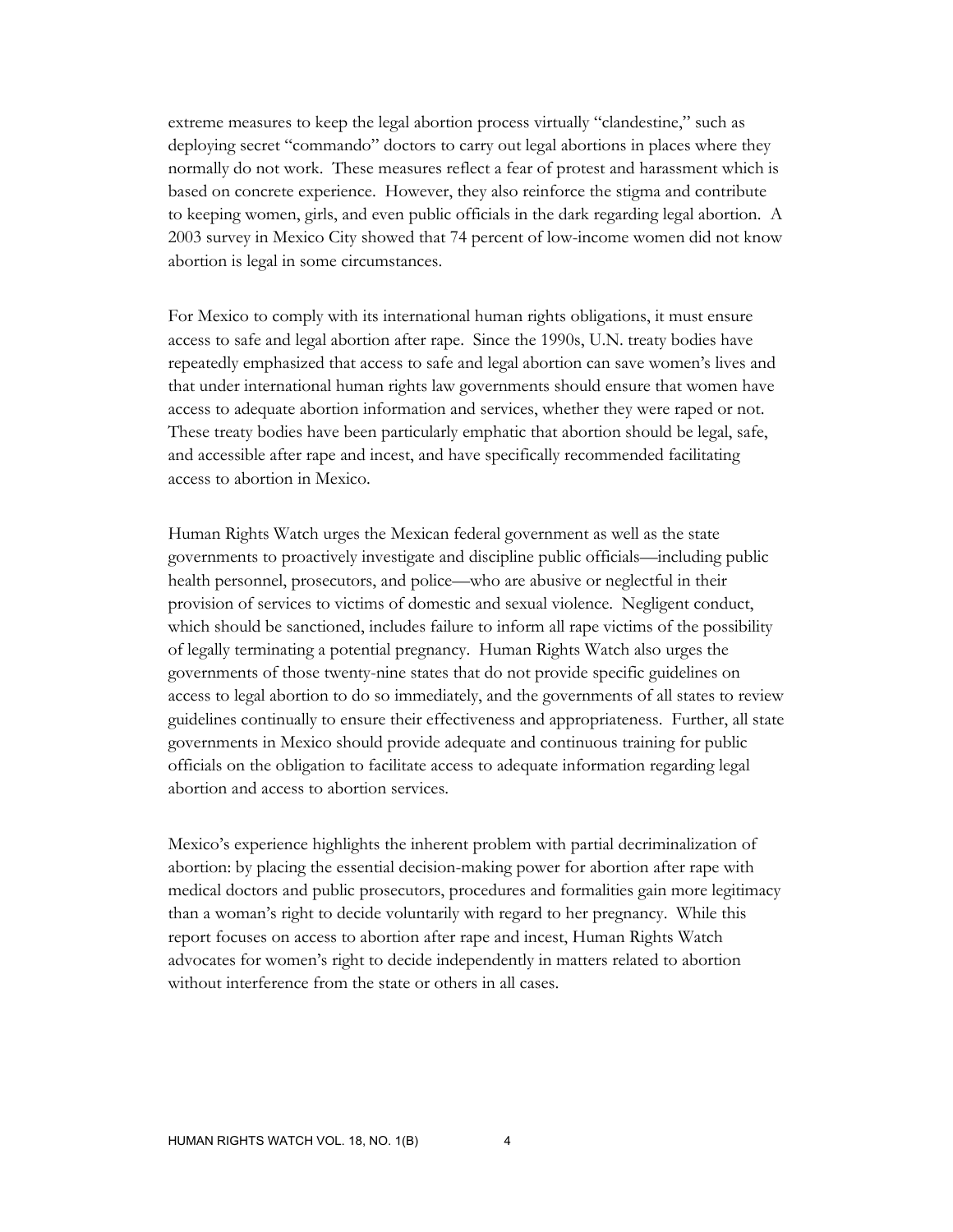*The Second Assault* is based on field research in Mexico in October and December 2005, as well as prior and subsequent research conducted by Human Rights Watch throughout 2005 and the beginning of 2006. Human Rights Watch conducted more than one hundred interviews with lawyers, doctors, prosecutors, public officials, rape victims and their families from Baja California Norte, Chiapas, the Federal District (Mexico City), Guanajuato, Jalisco, Morelos, Nuevo León, San Luis Potosí, and Yucatán.

We interviewed more than sixty doctors, social workers, and government officials. We also interviewed more than twenty legal representatives for rape victims, who provided official legal documents from numerous cases involving legal abortion, some granted and some denied, as well as representatives from nongovernmental organizations and help-line workers who provided us with first-hand accounts of cases. All documents cited in this report are either publicly available or on file with Human Rights Watch, as noted.

While we investigated dozens of cases, the report draws most heavily on in-depth Human Rights Watch interviews with ten rape victims who became pregnant as a result of the rape (seven women and three girls) and eleven family members of these victims, and on detailed trial transcripts from five other cases. The relatively small sample size serves to illustrate the level of stigmatization of this issue: many women and girls who had confronted imposed pregnancies after rape were too afraid or declared themselves too traumatized to testify. Unless otherwise noted, all names and identifying information of the rape victims and their families have been changed to protect their privacy.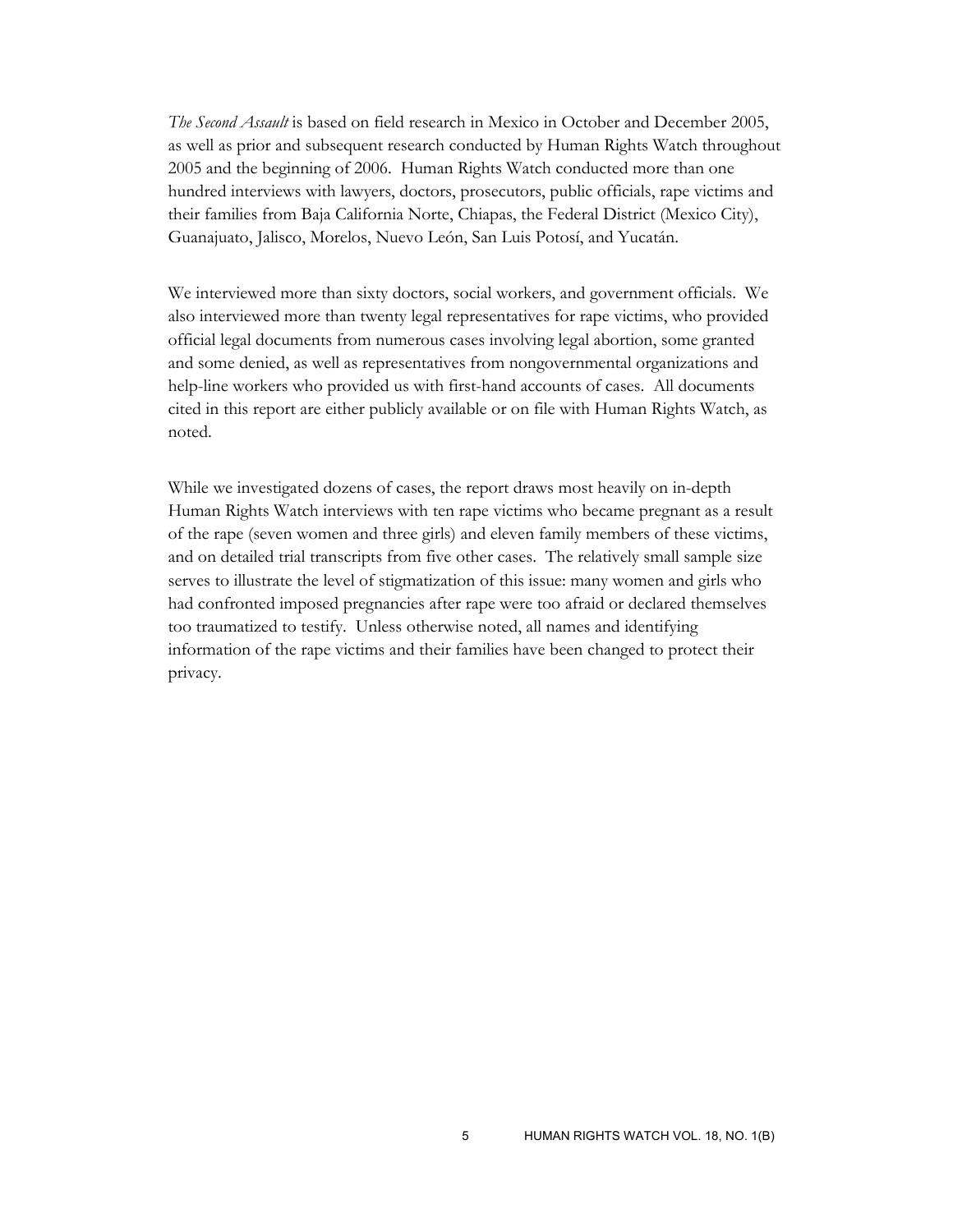#### **II. Selected Rape Victim Testimonies**

"Blanca Valdés" was forty-one when she was raped by a cab-driver in Mexico City in 2005. She did not report the rape to the authorities, even after she discovered that she was pregnant, because she previously had been insulted and ignored by public authorities when she reported that her husband had beaten her. She told Human Rights Watch how deeply this imposed pregnancy affected her. Valdés ultimately obtained an abortion through unofficial channels.

You know, there are jokes: "If you are raped, lie still and cooperate." But it is not possible. It is not physical, what really hurts is the anger. … At first [after the rape], I locked myself up in my house. I cleaned it over and over again. And when I felt bad, I would wash myself as many times as was necessary. And the last thing on my mind was that I could be pregnant. ... If did a pregnancy test] and that's when the whole situation hit me. … I thought: "Who is going to help me now?" … I thought: "Every time I see that baby, I am going to think about what happened." ... My other two children were desired. ... It would be so different if you had to have the result of something so ugly, so dirty. And then you have to take care of it, because it is your baby. … I thought that if I keep this child, I will not be able to save the other [two], and not even myself. … It was a part of me, but a part that I did not want, a part that I had not asked for. … I have had bad experience with the justice system. One time my husband hit me. … I told the officer that [my husband] had hit me with a hammer in the stomach. And the officer said that he had not hit me hard [and did nothing]. … [After the rape] my father said: "Let's go to the police, my girl." And I said: "What for? So that everyone will know [that I was raped]? So that they can mistreat me again? So that they can make fun of me because I am alone?" ... I felt afraid. Afraid to die, afraid to bleed to death.<sup>1</sup>

<sup>&</sup>lt;sup>1</sup> Human Rights Watch interview with Blanca Valdés, Mexico City, October 2005.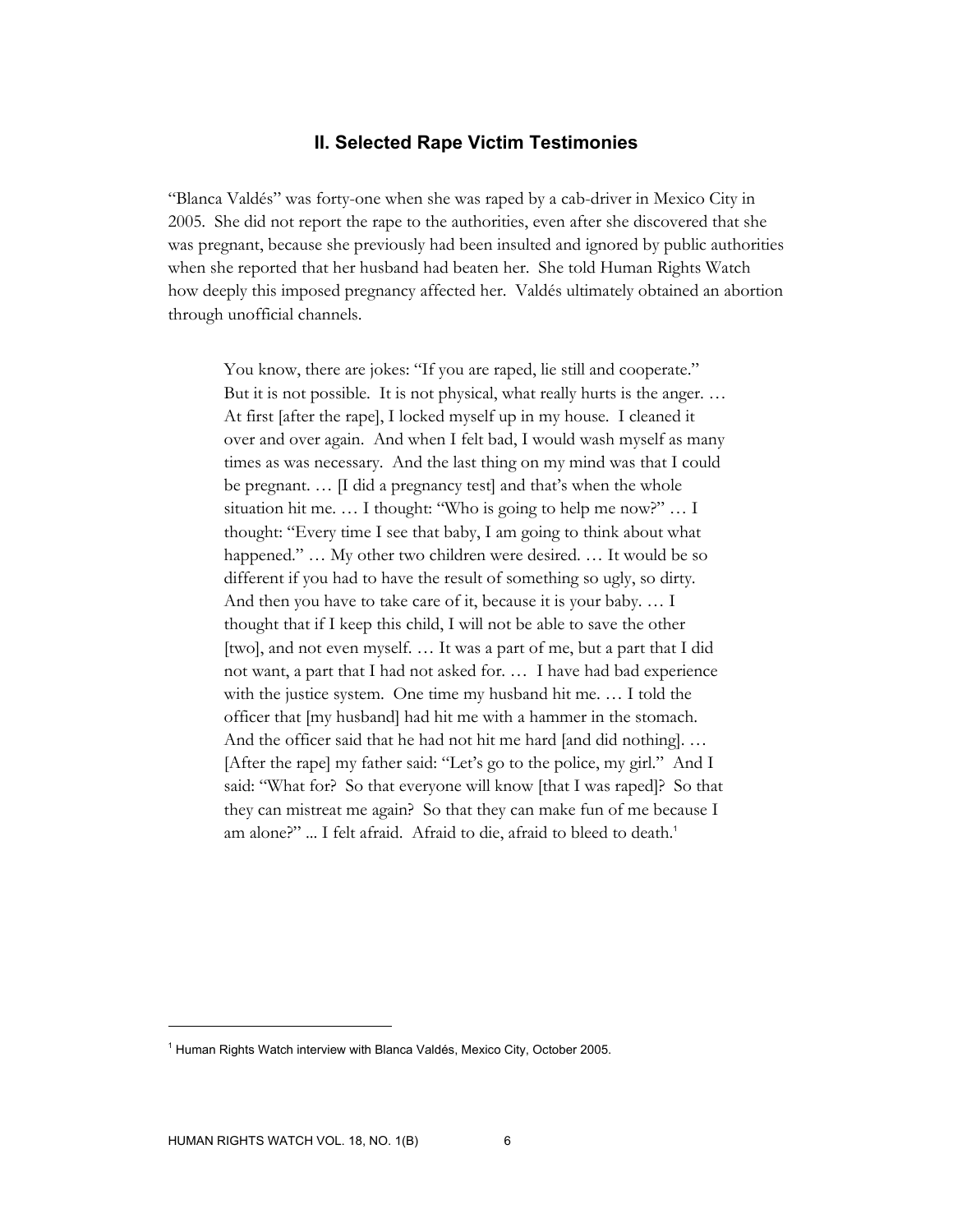"Marcela Gómez" is the mother of a mentally disabled girl who was seventeen years old when she was raped and got pregnant. Gómez reported her daughter's rape to the public prosecutor's office in her state, and insisted that the pregnancy be interrupted. But instead of assisting Gómez and her daughter, public prosecutors and doctors repeatedly bounced her from one institution to another without giving her a final answer. Gómez filed a petition with a judge, who refused to authorize the abortion despite its legality under prevailing state law, noting that he was under no obligation to do so because an abortion would result in the death of the fetus. The judge, however, also did not prohibit the abortion. The intervention was finally granted by state authorities under the dual conditions that it did not appear in hospital and other records as a legal abortion after rape, and that Gómez and her daughter did not divulge information about the case to the public. Gómez told Human Rights Watch of her ordeal:

The DIF [Integrated Family Services agency, social services] sent us to the public prosecutor's office, to the sexual crimes unit. … So we did that, and then the [criminal] investigation was opened, and something like a month went by. … They still didn't arrest the guy. … Something like two months went by, and I saw that [my daughter] didn't get her period. … The man from the public prosecutor's office said that it was alright [to have an abortion] because it was rape. … [There were also medical reasons] the pregnancy could not go ahead. … But when I went to ask in the Ministry of the Interior [of the state], in the public hospitals, they all denied [her] access. … The public prosecutor said to me that we had every right in the world [to have an abortion], but that unfortunately no one would want to carry it out. … Then they minimized it, as if what happened to her was nothing. … [Finally, Gómez' daughter was allowed to have an abortion provided by the state, but covertly]. It was "under the table." … They did it like she had had a miscarriage because of her medicine. … In the DIF they didn't treat us like they should have. … I felt they didn't give importance to the case. … A public prosecutor told me… well, I no longer remember what she said, harsh words. … I went back to the DIF and they said: "You are not one to decide that [your daughter should have an abortion]. You can give it up for adoption." They got angry.<sup>2</sup>

<sup>&</sup>lt;sup>2</sup> Human Rights Watch interview with Marcela Gómez, [state withheld], December 2005. The rape occurred within recent years (Gómez spoke on the condition that all identifying information about her daughter's case be withheld, including her name and the exact year of the occurrence). The information given by Gómez was corroborated by current and former state officials.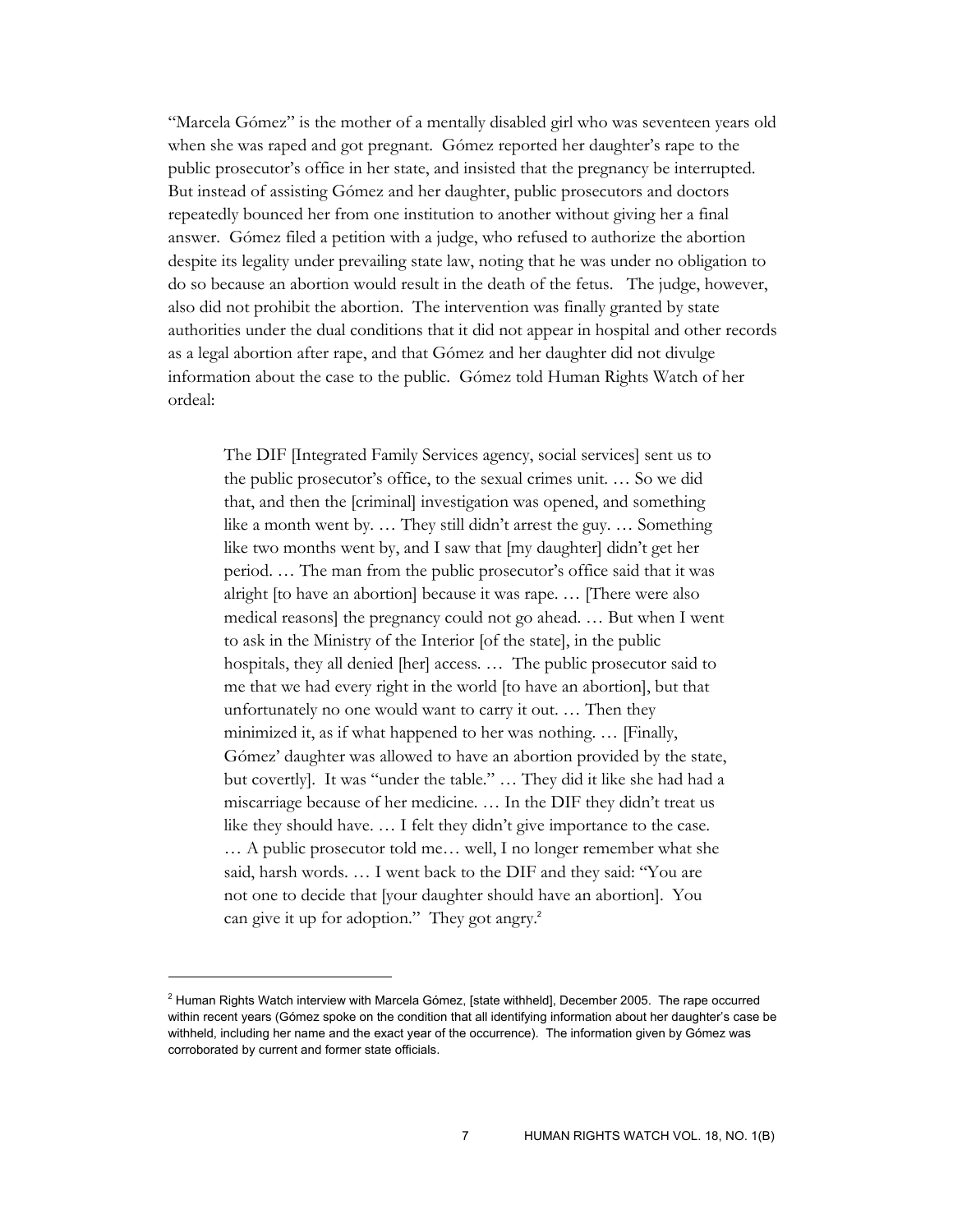"Graciela Hernández" reported her father's systematic rapes against her in Guanajuato in 2002 when she was sixteen years old. As the result of the rapes, Hernández became pregnant and declared unequivocally that she wished to terminate her pregnancy. According to representatives from nongovernmental organizations who provided emotional and legal support for Hernández, the public prosecutor later persuaded the adolescent girl to change her accusation against her father from rape to incest—in order for the father to get a shorter jail sentence, as incest is considered a less serious crime than rape. Since abortion in Guanajuato only is legal after rape and not after incest the abortion was not authorized, and Hernández was forced to carry the pregnancy to term. The official record describes her distress:

Then my father took me to a hostel. … And there my father said to me that I should take all my clothes off … and my father took all his clothes off ... And my father started to caress my legs and all of my body. And he penetrated me, and it hurt a lot when he penetrated me. I cried and I said to my father that it hurt a lot. … And I asked him if I was no longer a virgin, and my father said that before he penetrated me, yes, but no longer. … After that time, it was every week that my father took me to different hotels outside the city of [name withheld]. And we had sex. … And with regard to my pregnancy, I want to declare that I am certain that the child that I am expecting is my father's … because I never had [sex] with anyone else. … And I want to declare that I don't want to have the child that I am expecting, because I will not be able to love it. Because it is my father's, I will not be able to love it. And I also don't know how it will come about, if [the pregnancy] will go wrong. And I also don't want it because I didn't want to be pregnant, and that's why I want you to help me to have an abortion, because as I already said, I don't want to have this child, because it is my father's and I don't want  $it.<sup>3</sup>$ 

<sup>&</sup>lt;sup>3</sup> Official testimony before a public prosecutor from Graciela Hernández, sixteen-year-old rape victim, state of Guanajuato, on file with Human Rights Watch.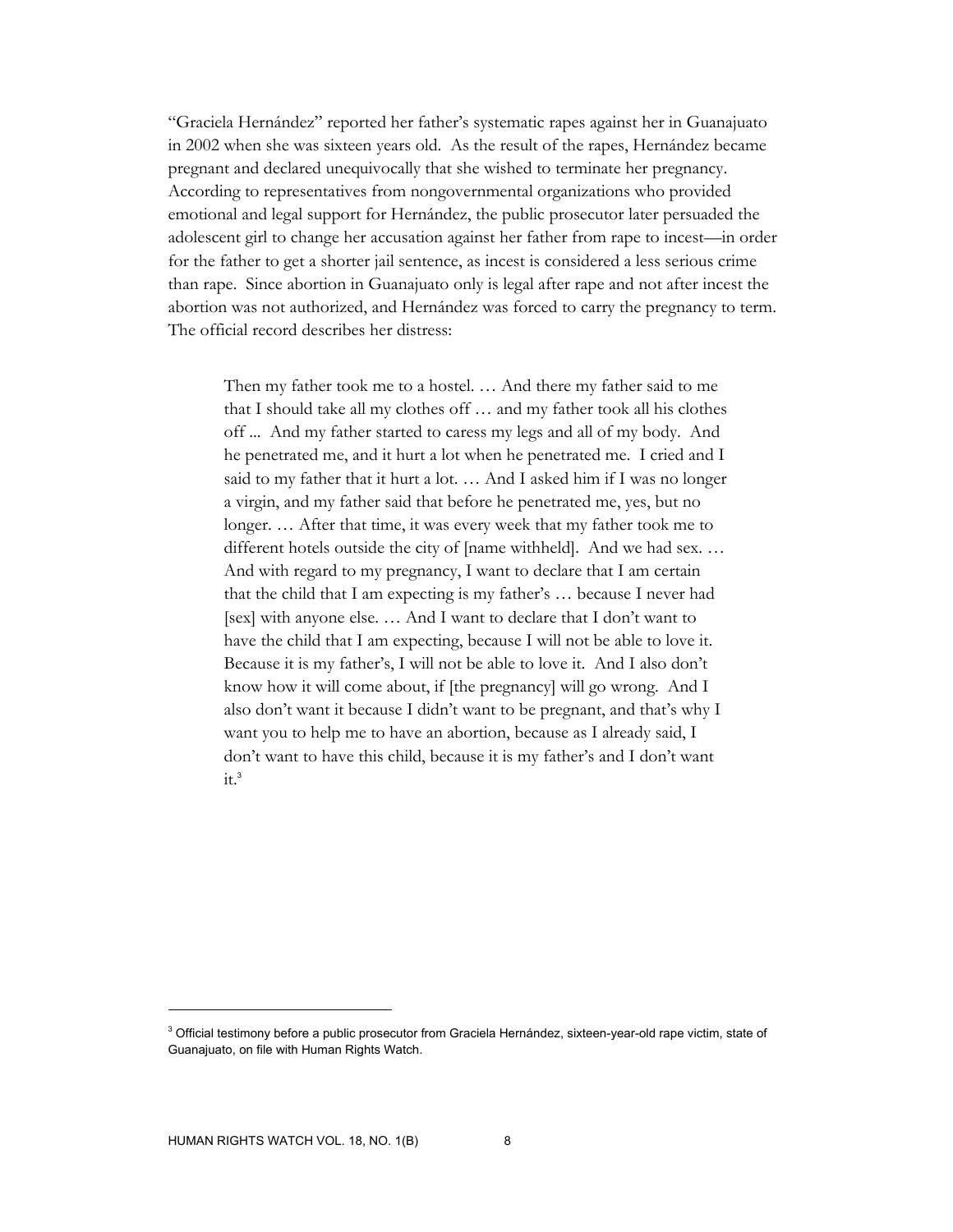#### **III. Impunity for Sexual and Domestic Violence**

At least every four minutes in Mexico on average, a girl or a woman is raped.<sup>4</sup> Only a fraction of these rapes are reported to the authorities. In even fewer cases are the rapists held responsible. In the rare cases where girls and women seek justice for the sexual abuse they have suffered, they generally meet with suspicion, apathy, and disrespect. This situation is even more pronounced when girls and women who are pregnant as the result of a rape want to terminate the pregnancy. Often, prosecutors, doctors, and social workers ignore them. Sometimes, government officials actively silence rape victims with insults and threats, in flagrant disregard for their human dignity and their rights to nondiscrimination, due process, health, and equality under the law.

Impunity for sexual and domestic violence in Mexico is rooted in three main problems:

- 1) Underreporting and underestimation of the extent of domestic and sexual violence;
- 2) An inadequate legal framework for prevention, protection, and punishment; and
- 3) Lax implementation of existing legal standards.

-

These three issues are mutually reinforcing: lax implementation of the law means victims are less likely to report the crimes and underreporting undercuts pressure for necessary legal reforms. It is no coincidence that the most nationally and internationally visible expression of violence against women in Mexico—the largely unsolved cases of mutilation and murder of women in Ciudad Juárez in the state of Chihuahua<sup>5</sup>—is also the one that has elicited the strongest government response.<sup>6</sup> In fact, barring Ciudad

<sup>4</sup> This calculation is based on a government estimate that some 120-130,000 rapes occur annually in Mexico. The real number is likely much larger.

<sup>&</sup>lt;sup>5</sup> For more information on the situation in Ciudad Juárez see, for example, Amnesty International, "Mexico: Ending the brutal cycle of violence against women in Ciudad Juárez and the city of Chihuahua," *AI Index: AMR 41/011/2004*, March 8, 2004 [online] http://web.amnesty.org/library/index/engamr410112004 (retrieved January 6, 2005).

<sup>&</sup>lt;sup>6</sup> For example, in 2003 the national government established a commission under the interior ministry to prevent and eradicate gender-based violence in Ciudad Juárez, Chihuahua. This commission is not mandated to investigate or report on violence against women in any other state, or indeed on patterns of violence against women occurring in the country as a whole. It should be noted that several independent reports have found the policy response to the violence against women in Ciudad Juárez inadequate. See Amnesty International, "Mexico: Ending the brutal cycle of violence against women in Ciudad Juárez and the city of Chihuahua," *AI Index: AMR 41/011/2004*; Special Rapporteur on women's rights of the Inter-American Commission on Human Rights, "The Situation of the Rights of Women in Ciudad Juárez, Mexico: the Right to be Free from Violence and Discrimination," OEA/Ser.L/V/II.117, Doc. 44, March 7, 2003; United Nations, "Special Rapporteur on Violence against Women Ends Visit to Mexico," Press Release, March 2, 2005; and CEDAW Committee, "Report on Mexico produced by the Committee on the Elimination of Discrimination against Women under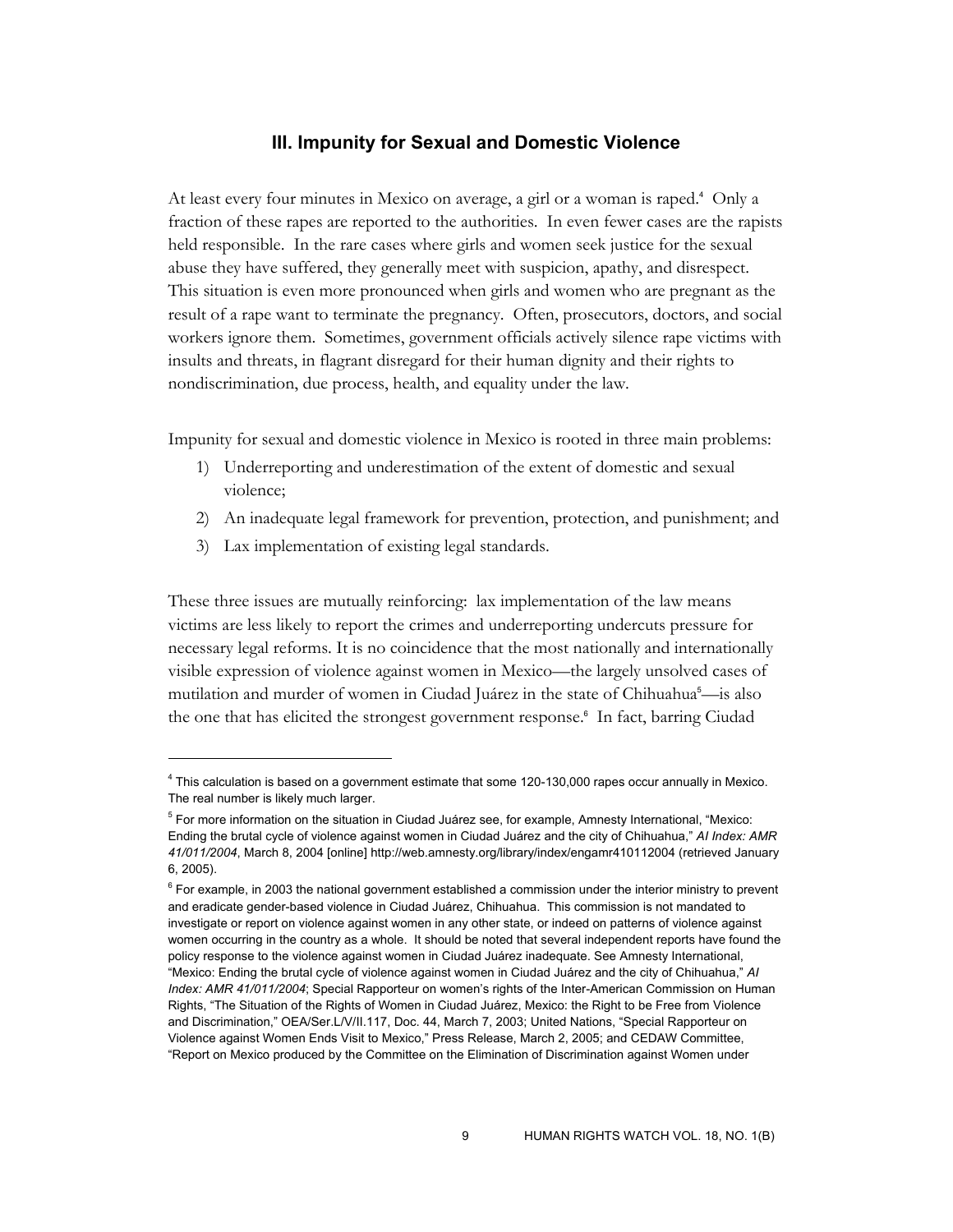Juárez, violence against women tends to be downplayed by public officials, especially at the state level, who share the widely held but demonstrably false misconception that it is a problem confined largely to poor, uneducated, unemployed, or otherwise marginalized people.

## *Sexual and Domestic Violence: Underreported and Underrepresented in Government Crime Estimates*

Most public officials acknowledge that domestic and sexual violence is underreported. According to NGO representatives, this underreporting has led violence against women to be grossly underestimated in government figures, in particular in the case of sexual violence and rape. Few officials Human Rights Watch met with expressed awareness or concern that the official estimates on rates of violence likely fall far short of reality.

A 2003 government survey concluded that 46.6 percent of Mexican women over fifteen (approximately 24.5 million women and girls if extrapolated to the total population) had faced some form of violence in their home during the twelve months prior to the study. This 46.6 percent includes economic threats and emotional violence. The same study concluded that approximately 9.3 percent (almost 5 million women and girls) were found to have suffered physical violence within the past twelve months.<sup>7</sup> Another government survey published in 2004 found that 9.8 percent of women and girls suffered physical violence at the hands of their current husband or partner.<sup>8</sup> Representatives from nongovernmental organizations (NGOs) that work directly with victims of domestic violence told Human Rights Watch that rates of violence are undoubtedly much higher and that, in their experience, domestic violence seems to be becoming more common. NGO representatives from several states agreed that reliable statistics on this issue were hard to come by, notably because domestic violence still was not seen as a government priority despite some positive legal and policy moves.

The prevalence of sexual violence is difficult to estimate since very few rape victims report the crime to the authorities. "Sexual crimes are some of the least reported crimes," said Aurora del Rio Zolezzi, deputy director of the gender equity office at the National Health Ministry. "A couple of years back, about 3.5 complaints were filed a day

article 8 of the Optional Protocol to the Convention, and reply from the Government of Mexico," *U.N. Doc. CEDAW/C/2005/OP.8/MEXICO*, January 27, 2005.

<sup>7</sup> INEGI, *Encuesta nacional sobre la dinámica de las relaciones en los hogares 2003: Estados Unidos Mexicanos* [National Survey on Relationship Dynamics in the Homes 2003: United States of Mexico] (Aguascalientes, Ags.: Instituto Nacional de Estadística Geografía e Informática (INEGI), 2004).

<sup>8</sup> INSP, *Encuesta nacional sobre violencia contra las mujeres 2003* [National Survey on Violence against Women 2003] (Mexico City: Instituto Nacional de Salud Pública, 2003), p. 67.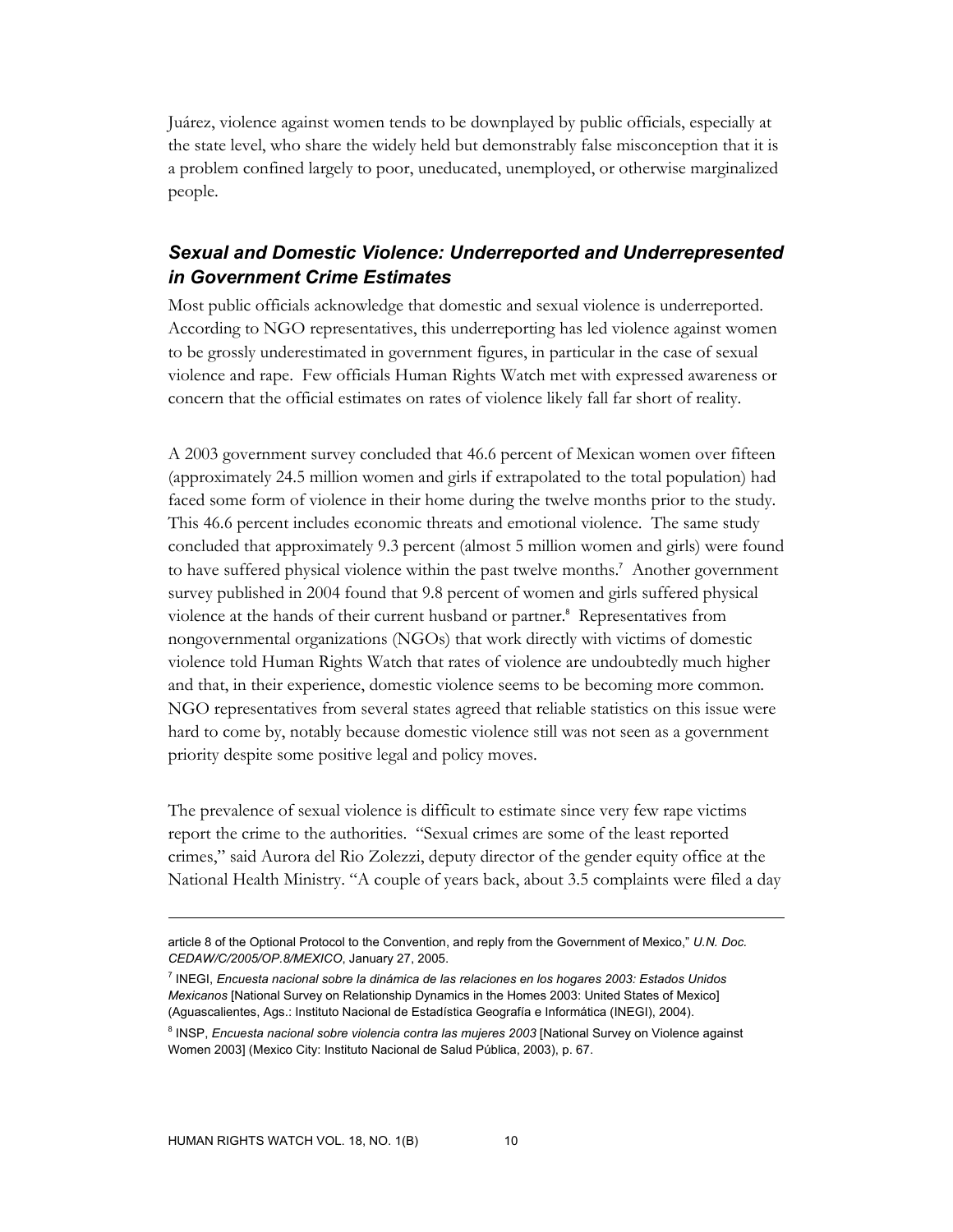for rape in Mexico City. … It was estimated that this was about 10 percent [of all cases]."<sup>9</sup> On this basis, the government estimated that approximately 120-130,000 rapes (affecting the equivalent of 0.23-0.25 percent of the female population) occurred annually in all of Mexico.10 However, a number of recent government surveys indicate the likelihood that this represents only a fraction of actual rapes committed against girls and women in Mexico on an annual basis.<sup>11</sup>

## *Inadequate Legal Framework for the Prevention and Punishment of Violence against Women*

Mexican state laws do not adequately protect women and girls against violence and abuse, despite recent positive policy developments at the federal level. The federal nature of the Mexican system of government gives the thirty-one states and the Federal District (Mexico City) relative autonomy on legal and policy responses to violence against women,<sup>12</sup> though state laws and their interpretation have to conform to the

<sup>&</sup>lt;sup>9</sup> Human Rights Watch interview with Aurora del Rio Zolezzi, deputy director, gender equity unit, National Health Ministry, October 11, 2005.

 $10$  Ibid.

<sup>&</sup>lt;sup>11</sup> A 2003 government household survey concluded that 7.8 percent of Mexican women over fifteen had suffered sexual violence in twelve months prior to the study (4 million women and girls). INEGI, *Encuesta nacional sobre la dinámica de las relaciones en los hogares 2003: Estados Unidos Mexicanos* (Aguascalientes, Ags.: Instituto Nacional de Estadística Geografía e Informática (INEGI), 2004). Another government survey, published in 2004, concluded that this figure was 7 percent. INEGI, *Encuesta nacional sobre la dinámica de las relaciones en los hogares 2003: Estados Unidos Mexicanos* [National Survey on Relationship Dynamics in the Homes 2003: United States of Mexico] (Aguascalientes, Ags.: Instituto Nacional de Estadística Geografía e Informática (INEGI), 2004). In household surveys from around the world, the ratio of rape to sexual or physical assault is generally three to four times as many assaults (sexual and other) as rapes, with rapes often representing an even higher proportion of physical or sexual assaults. See, for example, Demographic and Health Surveys, *República Dominicana: Encuesta Demográfica y de Salud 2002* [Dominican Republic: Demographic and Health Survey 2002] (Calverton, Maryland: Measure DHS+, 2003) [rapes constitute 23.2 percent of all assaults]; Demographic and Health Surveys, *Salud Sexual y Reproductiva en Colombia 2005* [Sexual and Reproductive Health in Colombia 2005] (Calverton, Maryland: Measure DHS+, 2005) [rapes constitute 71.9 percent of assaults, probably anomaly due to internal conflict]; and Demographic and Health Surveys, *Kenya: Demographic and Health Survey 2003* (Calverton, Maryland: Measure DHS+, 2003) [rapes constitute 33.1 percent of all assaults]. Further, a 2002 survey from Mexico published by the World Health Organization (WHO) found that 300,000 women reported having been a victim of either attempted or completed coerced sex during their lifetime in the state of Durango alone (42 percent of the female population in that state). World Health Organization, *World Report on Violence and Health,* (Geneva: World Health Organization, 2002), p. 152. The public official who shared this government estimate of 120-130,000 rapes/year with Human Rights Watch readily conceded that the figure might be significantly inaccurate. Human Rights Watch interview with Aurora del Rio Zolezzi, deputy director, Gender Equity Unit, National Health Ministry, October 11, 2005.

 $12$  The Federal District (Mexico City) has a special status under Mexican law and is not considered a state. However, for the purposes of policy and lawmaking its processes and powers are comparable to those of the thirty-one states. In the following, unless otherwise indicated, where we refer to "states," "state laws," or "state penal codes," we will be referring to the thirty-one states and the Federal District. The federal nature of Mexico is established in article 40 of the Political Constitution of the United States of Mexico, which reads: "Es voluntad del pueblo mexicano constituirse en una República representativa, democrática, federal, compuesta de estados libres y soberanos en todo lo que concerniente a su régimen interior; pero unidos en una federación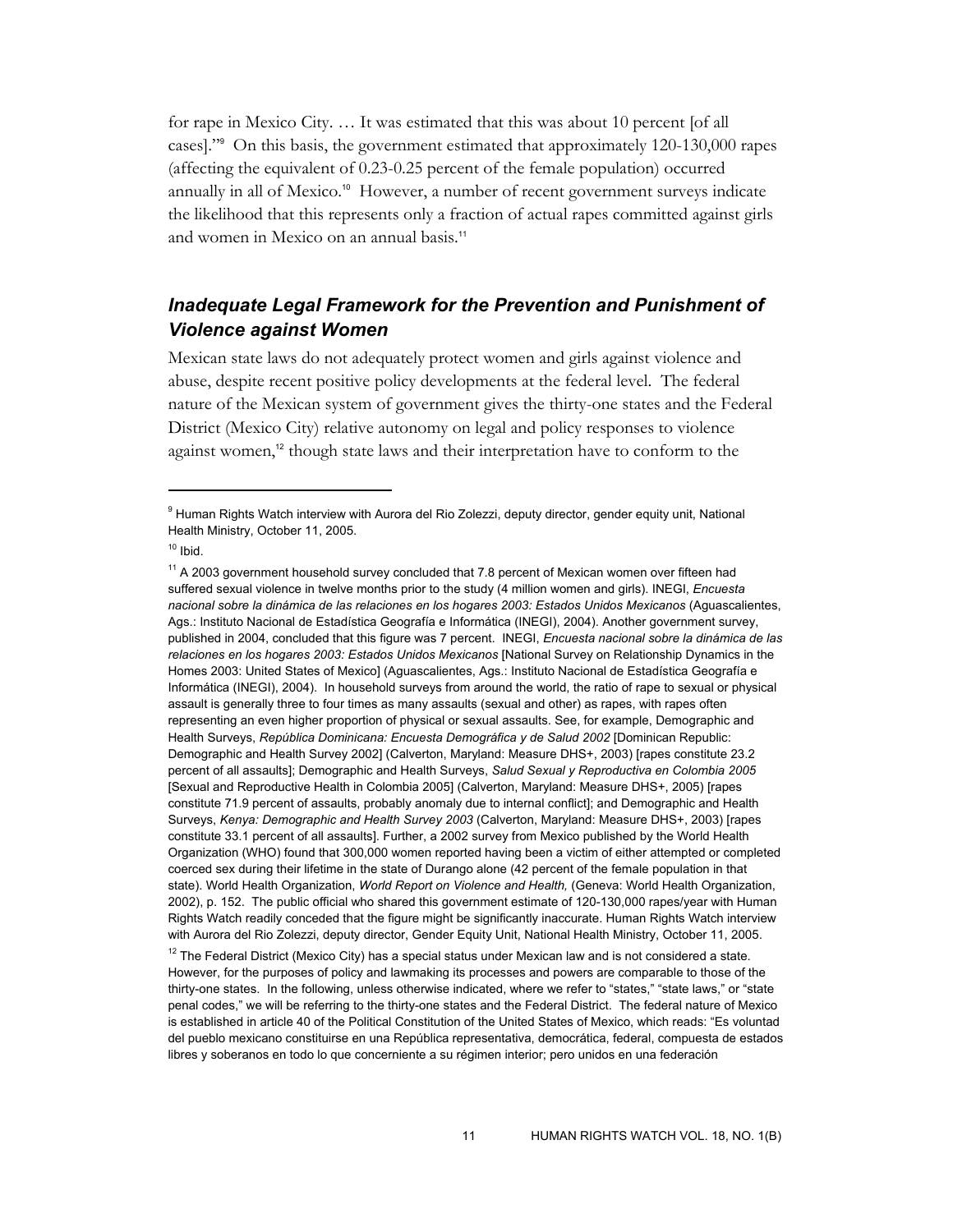Federal Constitution, federal laws, and international treaties.<sup>13</sup> As a consequence of Mexico's federalism, the definition and punishment of crimes is generally left to the state-level authorities, while the national penal code regulates federal crimes, such as drug trafficking, and common crimes committed on exclusively federal territory. Domestic violence is not considered a federal crime, unless committed on federal territory,14 though the federal government has urged state governments to improve their response to violence against women.

At the federal level, Mexico took some positive steps between 2000 and 2005 toward bringing its policy and legislation in line with international human rights standards on sex equality and the prevention and punishment of violence against women. For example, in 2001, the Federal Constitution was amended to prohibit all forms of discrimination, including on the basis of sex.15 Also in 2001, the government created the National Women's Institute (INMUJERES), a government agency with ministerial rank mandated to foster gender equity. 16 The government also promulgated a national program for the promotion of equality, which prioritizes the prevention of violence against women.17 On international women's day in 2002, all national ministers signed a National Agreement for Equity between Men and Women, which requires all state and national government agencies to implement this program.18 Under the auspices of the

http://cedoc.inmujeres.gob.mx/documentos\_download/100209.pdf (retrieved on January 9, 2005).

establecida según los principios de esta ley fundamental." [It is the will of the Mexican people to organize themselves as a representative, democratic, and federal Republic, composed of free and sovereign states in everything that has to do with their internal regime; but united in a federation that is established according to the principles set out in this fundamental law [i.e. the Constitution].]

<sup>&</sup>lt;sup>13</sup> Political Constitution of the United States of Mexico, article 133: "Esta Constitución Política, las leyes del Congreso de la Unión que emanen de ella y todos los tratados que estén de acuerdo con la misma celebrados y que se celebren por el Presidente de la República, con aprobación del Senado, serán la Ley Suprema de toda la Unión. Los jueces de cada estado se arreglarán a dicha constitución, leyes, y tratados, a pesar de las disposiciones en contrario que pueda haber en las constituciones o leyes de los estados." [This political constitution, the federal laws from the National Congress that emanate from [the Constitution], as well as those treaties that are consistent with the [Constitution] and that have been entered into by the President of the Republic or that will be entered into by him or her, and ratified by the Senate, shall be the Supreme Law of the Union. The judges in each state will work according to this constitution, these laws and treaties, despite any contradictory provisions that may exist in state laws and constitution.]

<sup>&</sup>lt;sup>14</sup> Domestic violence is sanctioned under articles 33 bis, ter, and quáter, in the Federal Penal Code.

<sup>&</sup>lt;sup>15</sup> Political Constitution of the United States of Mexico, article 1. Amended through official decree on August 14, 2001. Since 1974, the Constitution has also included the right to equal protection under the law for men and women, as well as the right to decide on the number and spacing of children. Political Constitution of the United States of Mexico, article 4.

<sup>&</sup>lt;sup>16</sup> Ley del Instituto Nacional de las Mujeres [Law on the National Women's Institute], January 12, 2001, article 4.

<sup>17</sup> *Programa nacional para la igualdad de oportunidades y no discriminación contra las mujeres* (Proequidad) [National Program for Equality of Opportunities and Nondiscrimination against Women], specific objective 7. Available [online] at http://cedoc.inmujeres.gob.mx/documentos\_download/100160.pdf (retrieved on January 9, 2006).

<sup>&</sup>lt;sup>18</sup> "Acuerdo Nacional por la Equidad entre Hombres y Mujeres," [online]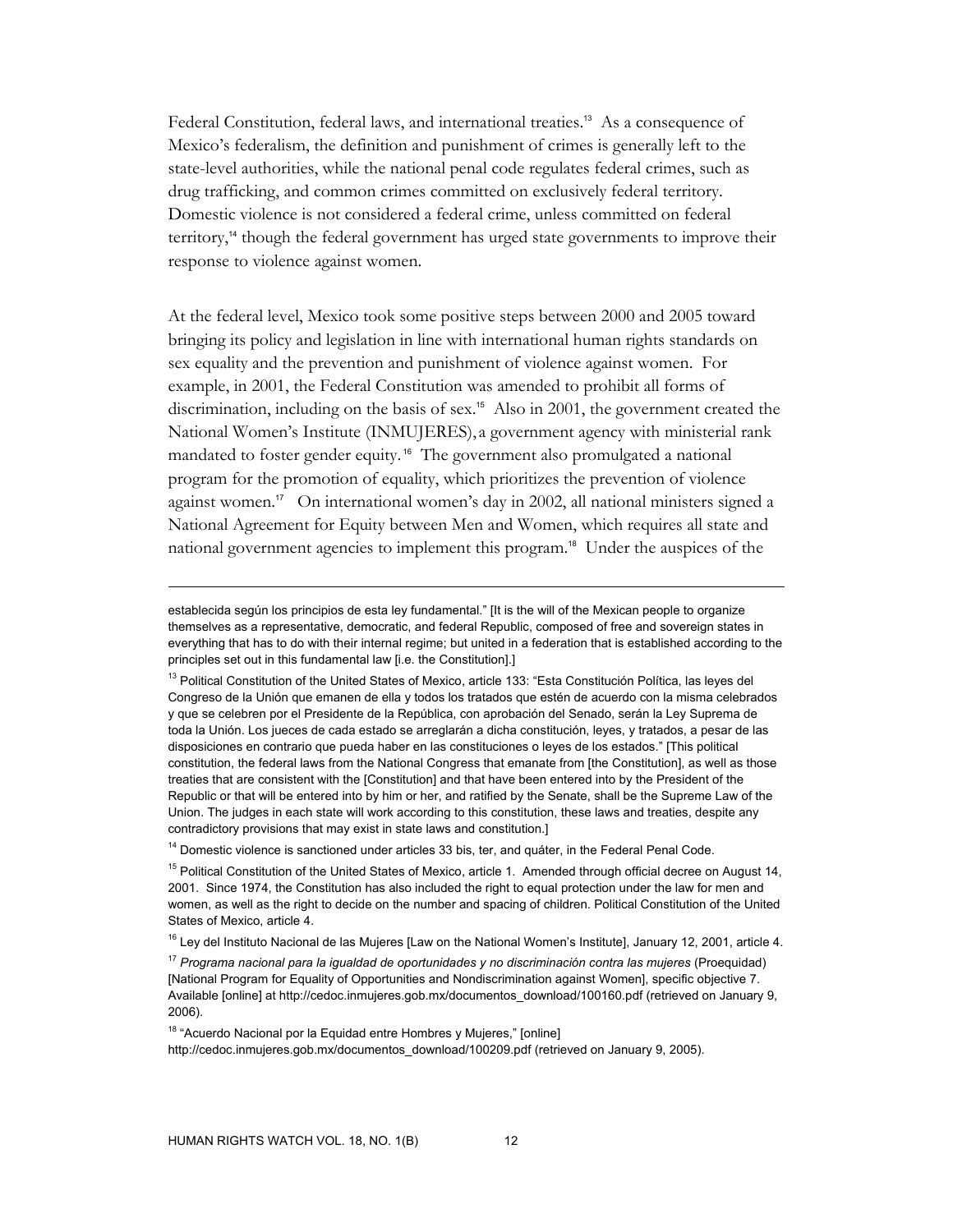National Agreement, the federal government in 2002 also launched a five-year plan focused specifically on violence against women.19 These developments came about largely as the result of decades of pressure from the organized women's movement in Mexico.

#### *State Law and Policy on Domestic Violence*

 $\overline{a}$ 

In several states, law and policy inadequately address the issue of violence against women, and existing protections fall short of Mexico's international obligation to adopt all necessary penal, civil, and administrative provisions to prevent, punish, and eradicate violence against women.<sup>20</sup> In seven of Mexico's thirty-two independent jurisdictions, there is no specific law on the prevention and punishment of domestic violence.<sup>21</sup> Seven states do not recognize domestic violence as a crime.<sup>22</sup> Of the twenty-five states where domestic violence is penalized, fifteen state penal codes require women to suffer "repeated" violence in the family in order for it to be criminal.<sup>23</sup> In eleven states, domestic violence is considered an infraction of the state civil code in addition to a criminal offense,<sup>24</sup> though seven of these states again require the violence to be repeated to merit sanctions.<sup>25</sup>

<sup>19</sup> INMUJERES, *Programa nacional por una vida sin violencia* [National Program for a Life Without Violence], (Mexico City: INMUJERES, 2002) [online] http://www.inmujeres.gob.mx/principalesp/Vida\_sin\_Violencia.pdf (retrieved January 21, 2006).

<sup>&</sup>lt;sup>20</sup> Inter-American Convention on the Prevention, Punishment and Eradication of Violence against Women (Convention of Belém do Pará), adopted on June 9, 1994, and entered into force on March 5, 1995. The Convention of Belém do Pará was ratified by Mexico on November 12, 1998. Article 7(c) reads: "The States Parties condemn all forms of violence against women and agree to pursue, by all appropriate means and without delay, policies to prevent, punish, and eradicate such violence, and undertake to: ..(c) include in their domestic legislation penal, civil, administrative and any other type of provisions that may be needed to prevent, punish, and eradicate violence against women and to adopt appropriate administrative measures where necessary."

<sup>&</sup>lt;sup>21</sup> Aguascalientes, Baja California Sur, Chihuahua, Hidalgo, Nayarit, Nuevo León, and Yucatán. Chihuahua, Hidalgo, and Nuevo León all have bills pending in the local congresses that would create specific legislation on domestic violence.

<sup>&</sup>lt;sup>22</sup> Baja California Sur, Campeche, Colima, Hidalgo, Querétaro, Quintana Roo, and Tlaxcala. Lesions and assault are criminalized under all state penal codes and these provisions also apply to violence in the family. However, due to the entrenched acceptance of violence against women in Mexican society—as expressed by all interviewees—specific legislation is needed to prevent and eradicate this form of violence. Moreover, violence in the family requires a comprehensive policy response, including social services, health services, and access to justice.

<sup>&</sup>lt;sup>23</sup> Baja California, Coahuila, Durango, Guerrero (violence must be repeated and "intentional"), Jalisco, Morelos, Nayarit, Nuevo León (violence must be reiterated and "grave"), Puebla, Sinaloa, Sonora (violence must be repeated and "intentional"), Tamaulipas, Veracruz, Yucatán, and Zacatecas. Additionally, in Tabasco, while domestic violence does not have to be "repeated" to be criminal, it does have to "make conjugal life impossible."

<sup>&</sup>lt;sup>24</sup> Aguascalientes, Chiapas, Chihuahua, Federal District, Durango, Michoacán, Quintana Roo (Quintana Roo is the only state that does not mention domestic violence in its penal code, but does consider it an infraction of its civil code), Sinaloa, Sonora, Tamaulipas, and Veracruz.

<sup>&</sup>lt;sup>25</sup> Aguascalientes, Durango, Quintana Roo, Sinaloa, Sonora, Tamaulipas, and Veracruz.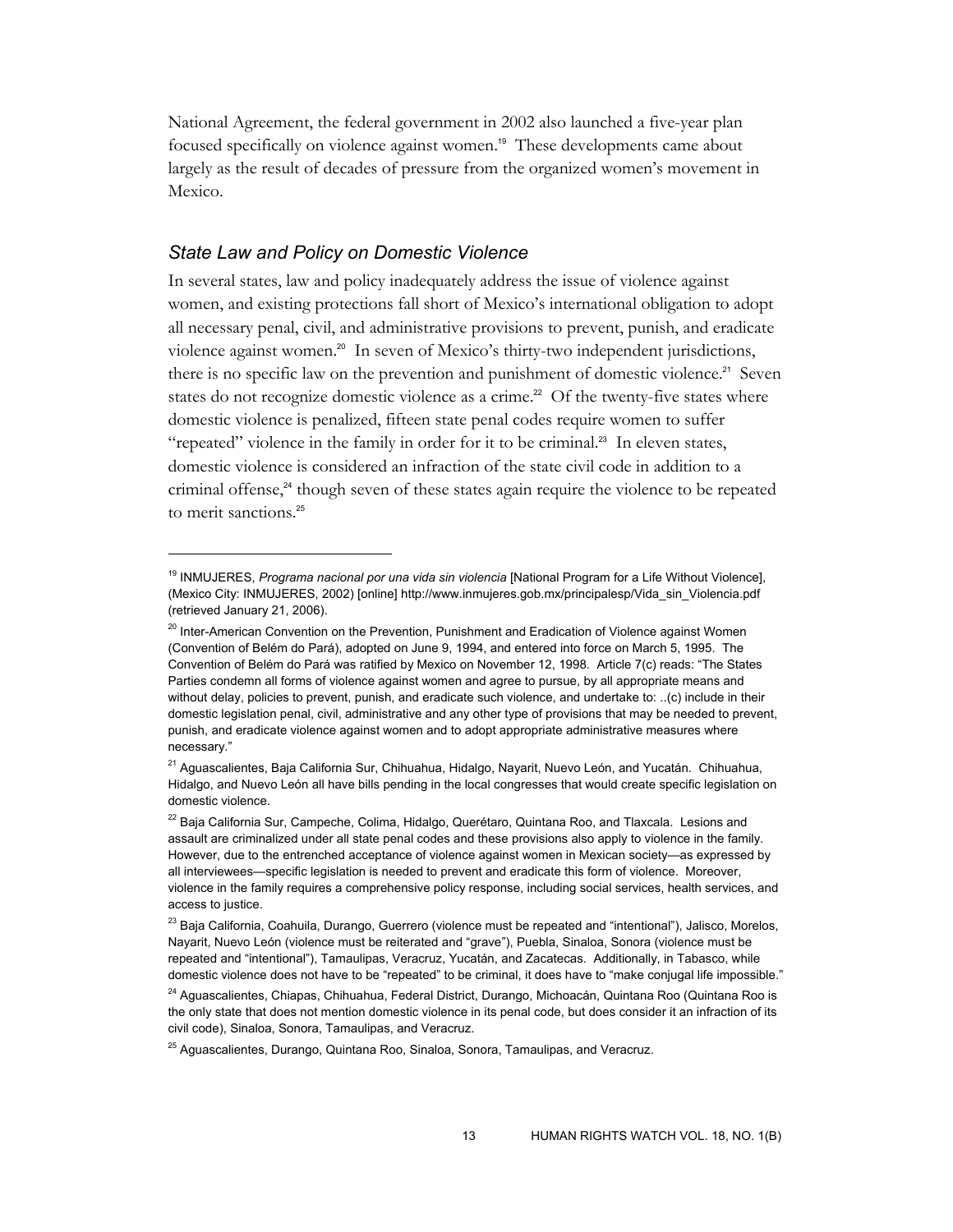In addition to cumbersome legal definitions of domestic violence in some states, public officials at times invent further requirements for victims to comply with. For example, where the law requires domestic violence to be "repeated," public officials told Human Rights Watch that a victim would have to file at least three reports in order for the assault to merit sanctions as domestic violence.<sup>26</sup> Such a reporting requirement is not included as a condition for sanctions in the state penal codes or criminal procedure codes in any of the seventeen states where the penal or civil codes require violence to be "repeated."

Many interviewees further lamented the narrow concept of violence prevalent among public officials, also not mandated by state laws. Where domestic violence is criminalized specifically, the sanctions generally apply to emotional violence as well as physical violence, though, according to experts working on domestic violence, only physical violence is taken even somewhat seriously by public officials. "Insofar as there are no clear marks on the body, nobody sees the problem," said Marta Gómez Silva, a psychologist who treats victims of violence for an NGO in Mexico City.27 Leslie Alonzo Pérez, a legal advisor from the state Integrated Family Services agency (DIF) in Morelos, exclaimed: "[Many public prosecutors] don't understand that family violence isn't just physical, so if they don't see a black eye, they send them [the victims] away."<sup>28</sup>

Moreover, even where the violence is physical and the signs of it are visible, women and girls say that public prosecutors and police often fail to investigate complaints of domestic violence. "Ana Díaz," a twenty-nine-year-old woman from Yucatán, had experienced this first hand: "One time I had gone to declare against my [now] exhusband, and I was all black and blue, all beaten up. And they said to me that there wasn't enough proof. ... They took my declaration and did nothing."<sup>29</sup>

In the health system, the response to domestic violence is more adequately and evenly regulated than in the justice system. This happens notably through a national norm on medical assistance to victims of domestic violence, which is mandatory for all public and

<sup>&</sup>lt;sup>26</sup> Human Rights Watch interviews with Armando Villarreal, Attorney General, Attorney General's Office of Yucatán, Mérida, Yucatán, December 12, 2005; and with María de los Angeles Rosales Grahanda, Titular de la Agencia Especializada en la Investigación de Delitos contra el Orden Familiar [Head of the Specialized Agency for the Investigation of Crimes against the Family Order], Attorney General's Office of Eastern Morelos, Cuautla, Morelos, December 15, 2005.

<sup>&</sup>lt;sup>27</sup> Human Rights Watch phone interview with Marta Gómez Silva, psychologist, Ambar, Mexico City, August 18, 2005.

<sup>&</sup>lt;sup>28</sup> Human Rights Watch interview with Leslie Alonzo Pérez, judicial advisor, Agency for the Defense of Children, Desarrollo Integral de la Familia [Integrated Family Services agency, DIF], Cuautla, Morelos, December 16, 2005.

<sup>&</sup>lt;sup>29</sup> Human Rights Watch interview with Ana Díaz, Yucatán, December 2005.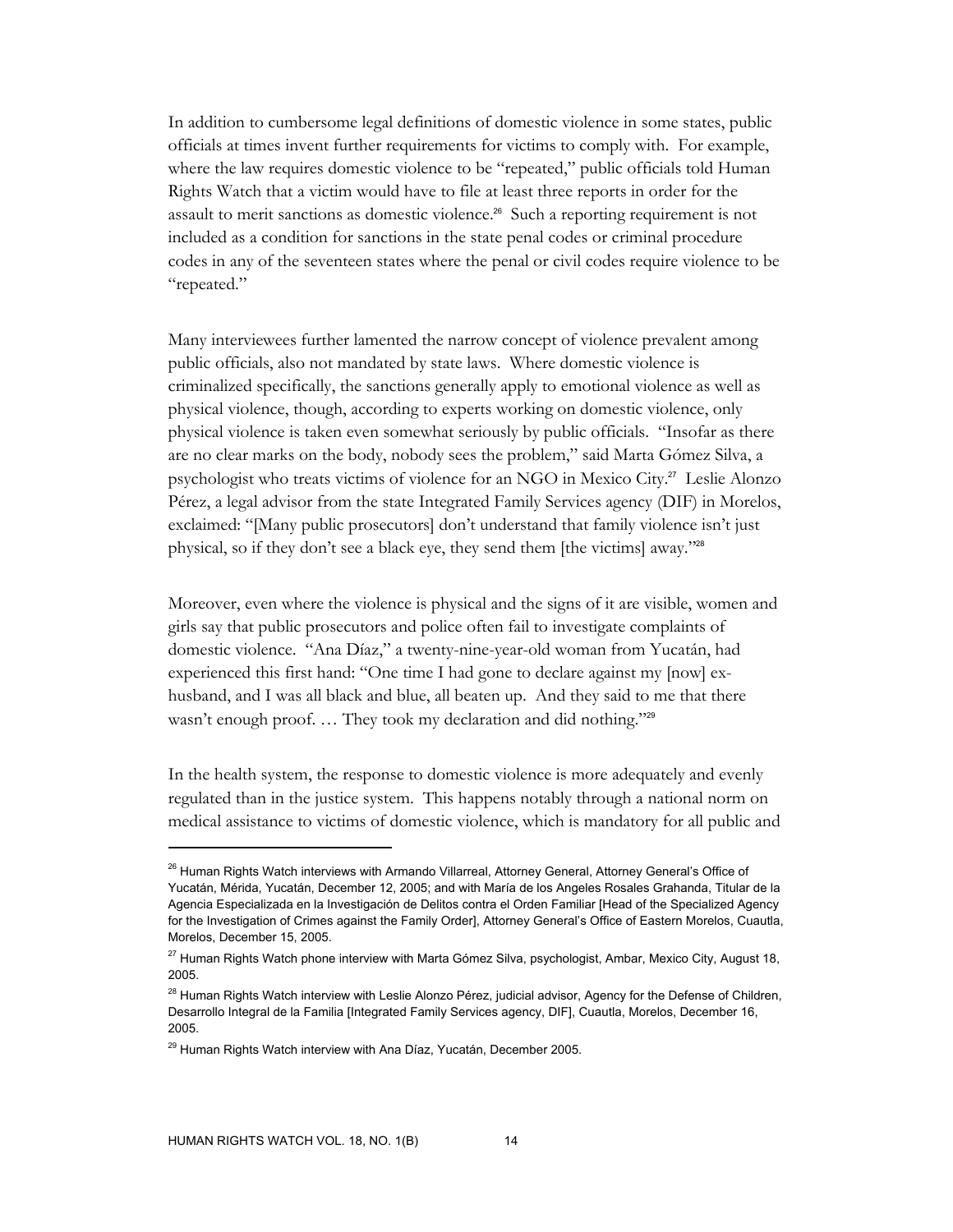private health providers.30 The consultation process leading up to the issuing of this norm in 1999 included participation by NGOs that work directly with victims of violence, and that were able to insist on the inclusion of a number of helpful provisions. For example, this norm specifically requires health professionals to seek to determine whether or not a pregnancy can be assumed to be the result of rape or abuse in the family.<sup>31</sup> According to the norm, all health centers and hospitals must establish internal guidelines for referring each presumed victim of domestic violence to the appropriate authorities, including the attorney general's office.<sup>32</sup> The national norm on medical assistance for victims of domestic violence further requires that all health institutions register each case of domestic violence for the purpose of estimating the extent of the problem.<sup>33</sup>

Yet the effectiveness of the norm is undercut by several factors. First, focusing exclusively as it does on domestic violence, it does not address any form of violence that occurs outside the family. At the end of 2005 the norm was under review and Aurora del Rio Zolezzi from the National Health Ministry told Human Rights Watch that this deficiency was likely to be overcome in the revised norm, which in its current draft form focuses on both domestic violence and on sexual violence generally.<sup>34</sup>

Second, the norm is unknown—and therefore not applied—by many health professionals. Most of the state health ministers Human Rights Watch interviewed in the course of this research did not know that their institution was required to keep a register of cases of domestic violence. A study published by the national health ministry in 2003 concluded:

The distribution [of the national norm] and the training of health personnel in the implementation of it have been very precarious. Apart

<sup>30</sup> Norma Oficial Mexicana NOM-190-SSA1-1999, *Prestación de servicios de salud. Criterios para la atención médica de la violencia familiar*. [Offical Mexican Norm NOM-190-SSA1-1999, Provision of health services. Criteria for medical assistance for domestic violence], October 20, 1999. Para. 2 establishes the obligatory nature of the norm.

<sup>31</sup> Ibid. Para. 6.5.: "6. Los prestadores de servicios de atención médica deberán observar los criterios que a continuación se indican: … Para la detección y diagnóstico: … 6.5. … Debe determinar si los signos y síntomas que se presentan—incluido el embarazo—son consecuencia de posibles actos derivados de violencia familiar …." [6. Health personnel should comply with the following criteria: … For the purposes of detection and diagnosis: ... 6.5. … [He or she] must determine if the indicators and symptoms present [in the patient] including pregnancy—are the result of possible acts of domestic violence … .]

<sup>32</sup> Ibid. Paras. 6.11 and 6.15-6.18.

 $33$  Ibid. Para. 7.

<sup>&</sup>lt;sup>34</sup> Human Rights Watch interview with Aurora del Rio Zolezzi, deputy director, Gender Equity Unit, National Health Ministry, October 11, 2005.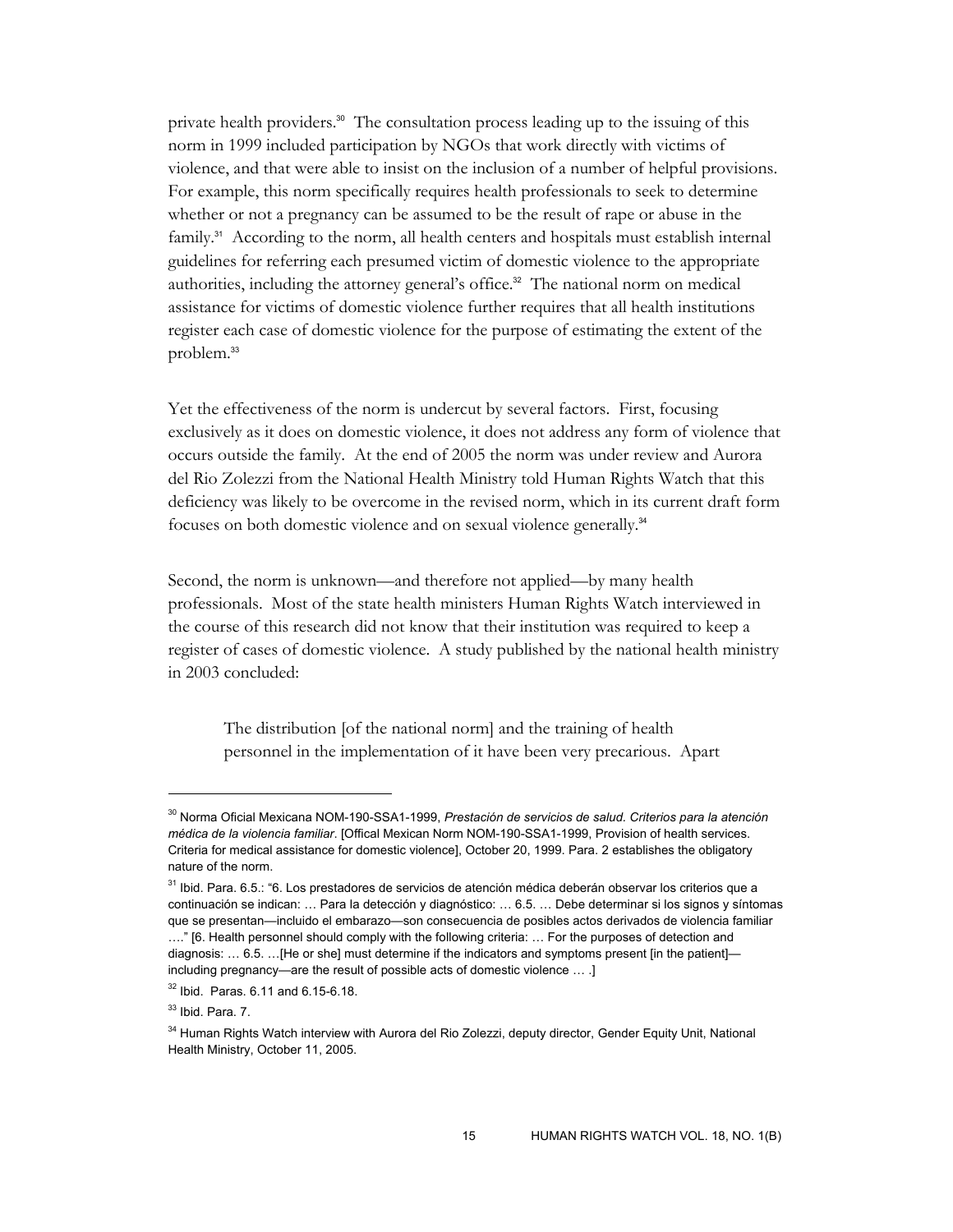from laudable exceptions, there are no specific programs to deal with [domestic violence], neither in the public health centers nor in the health centers belonging to the social security system, and health personnel often demonstrate strong resistance to getting involved in an issue that they see as outside their area of competence.<sup>35</sup>

As of January 2006, the national health ministry was distributing a model, first published in 2004, for the application of the national norm to state health ministries, public hospitals, and health centers.<sup>36</sup>

#### *State Law and Policy on Sexual Violence*

Applicable law and policy on sexual violence in Mexico in many states run counter to international human rights standards, notably by defining sanctions for some sexual offenses with reference to the "chastity" of the victim. As with domestic violence, the legal framework on sexual violence varies from state to state. Most states criminalize three types of sexual intercourse: rape (and statutory rape,) incest<sup>37</sup> and "estupro" (intercourse with an adolescent girl through seduction or deceit, as opposed to force). In thirteen states, "estupro" is only a crime when the underage victim is known to live "chastely" or "honestly,"38 and in at least eleven states "estupro" is not penalized if the perpetrator subsequently marries the underage victim.<sup>39</sup>

Both "rape" and "estupro" are generally considered crimes against the physical or sexual integrity of the victim. Typically "rape" is defined as forced anal or vaginal intercourse involving actual or threatened "physical or moral" violence,<sup>40</sup> while "estupro" is seen as

<sup>35</sup> INSP, *Encuesta nacional sobre violencia contra las mujeres 2003* [National Survey on Violence against Women 2003] (Mexico City: Instituto Nacional de Salud Pública, 2003), p. 18 (translation by Human Rights Watch).

<sup>&</sup>lt;sup>36</sup> Human Rights Watch interview with Aurora del Rio Zolezzi, deputy director, Gender Equity Unit, National Health Ministry, October 11, 2005. See also Secretaría de Salud, *Modelo integrado para la prevención y atención de la violencia familiar y sexual* [Integrated Model for the Prevention of and Attention to Domestic and Sexual Violence] (Mexico City: Centro Nacional de Equidad de Género y Salud Reproductiva, 2004).

<sup>&</sup>lt;sup>37</sup> Children are considered capable of consenting to a sexual relationship once they are above the legal age of consent, even with a parent or a parental figure. Forced sexual relationships between family members is, by law, classified as rape. The age of consent varies from state to state, though a child is most commonly considered capable of consenting to sex when they are twelve years old or older. For a more detailed discussion of the age of consent in Mexico, see below footnotes 46 to 50 and accompanying text.

<sup>&</sup>lt;sup>38</sup> Aguascalientes, Baja California, Baja California Sur, Coahuila, Colima, Jalisco, Mexico, Nayarit, Querétaro, Quintana Roo, Sinaloa, Sonora, and Veracruz.

<sup>&</sup>lt;sup>39</sup> Baja California Sur, Campeche, Chiapas, Coahuila, Durango, Guerrero, Jalisco, Mexico, Nayarit, Quintana Roo, and Sonora. Additionally, in Baja California Norte, "estupro" is subject to a higher fine if the perpetrator does not marry the underage victim.

<sup>&</sup>lt;sup>40</sup> "Moral" violence is generally understood to mean psychological violence or any form of non-physical violence.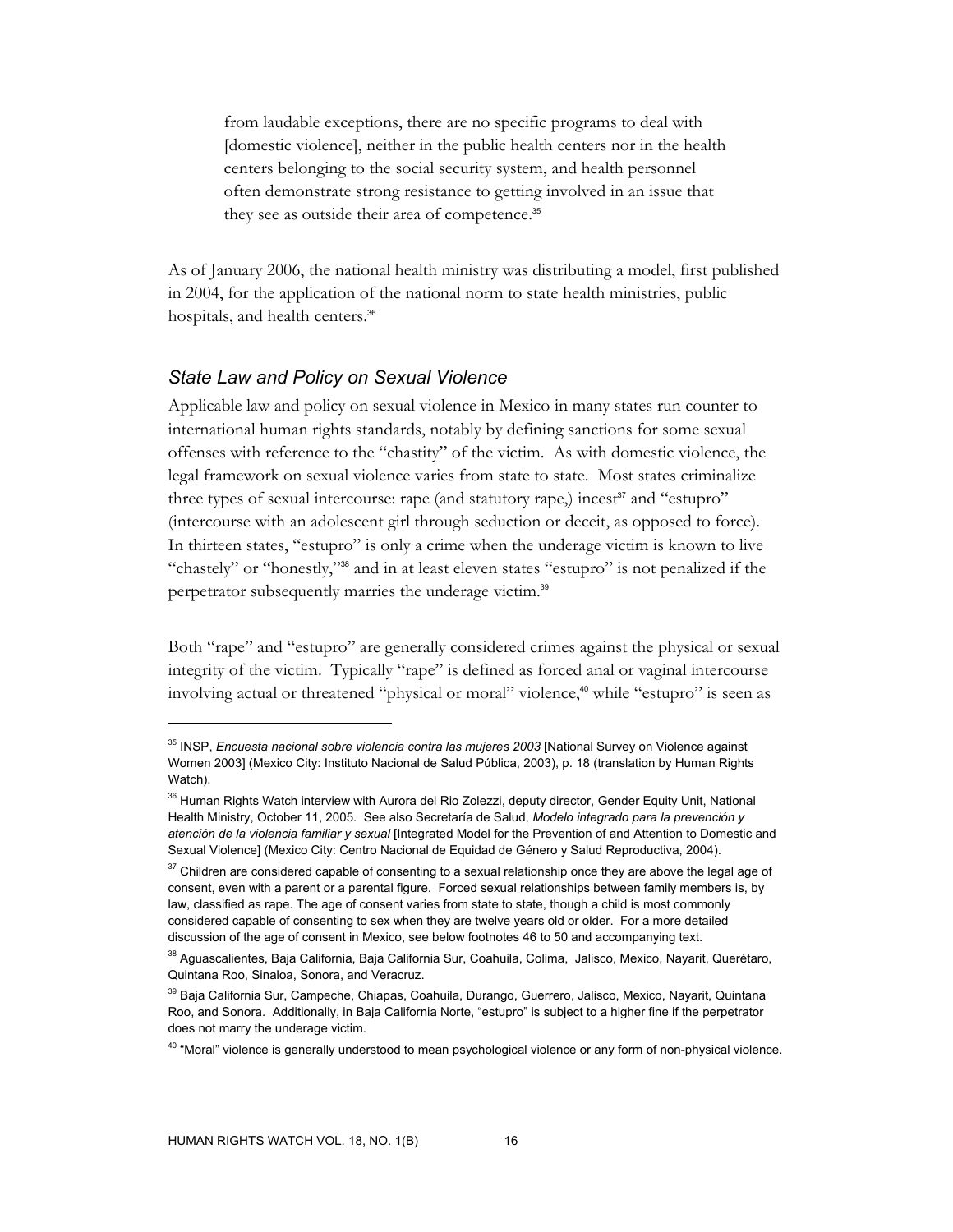intercourse with an adolescent girl<sup>41</sup> obtained through seduction or deceit. "Incest," on the other hand, is typically not considered a crime against the physical or sexual integrity of the victim, but rather against the family, and is generally defined as "consensual" sex between parents and children or between siblings. Because the crime is defined as an assault on the family unit and because the sexual intercourse is legally defined as consensual, both parties are subject to criminal penalties (including victims under eighteen).<sup>42</sup>

Most states criminalize forced intercourse between family members as rape with extenuating circumstances—as opposed to "consensual" intercourse between family members which under Mexican law would be "incest." However, Human Rights Watch found that at least in some cases, public prosecutors assume that incestuous sexual relationships are consensual, even when they involve very young children. In Guanajuato, "Ximena Espinosa," for example, was systematically raped and sexually abused by her father for as long as she could remember and at least since the age of six. As of October 2005, the state was investigating incest charges against her. The charges had apparently been brought after her father accused Espinosa of incest, when he was arrested during investigations into his systematic rapes of her sister. Espinosa's husband, "Claudio López," told Human Rights Watch: "The public prosecutor [told us]: 'Don't even come down here, because I will call two police officers to arrest her.'"<sup>43</sup>

It should be noted that "incest" as defined in Mexican state laws may include situations that qualify as sexual exploitation or abuse under international law. In its handbook on the implementation of the Convention on the Rights of the Child,<sup>44</sup> the U.N. Children's Fund (UNICEF) notes that "the definition of sexual abuse of children [for the purposes of the Convention on the Rights of the Child] covers more than non-consensual activities, including sexual activities with children below the age of consent, whether or not they appeared willing or even initiating partners." 45 This comment would seem to

<sup>&</sup>lt;sup>41</sup> The definition of "estupro" generally stipulates that the victim must be within a specific age-bracket. This agebracket varies from state to state. Generally the victim must be between twelve and eighteen (sometimes sixteen) years old. In some states, such as Colima and Guanajuato and there is no lower age limit.

 $42$  In this definition, both parties to the sexual relationship have "violated" the family unit. Only underage victims under the age of consent, which differs from state to state, would escape penal responsibility for the crime of "incest."

<sup>43</sup> Interviews with Ximena Espinosa, Claudio López, and Nadine Espinosa (Ximena Espinosa's sister), Guanajuato, December 2005.

<sup>&</sup>lt;sup>44</sup> The Convention on the Rights of the Child (CRC) was adopted and opened for signature, ratification and accession by General Assembly resolution 44/25 of November 20 1989, and entered into force on September 2, 1990. It was ratified by Mexico on September 21, 1990.

<sup>45</sup> Rachel Hodgkin and Peter Newell, *Implementation Handbook for the Convention on the Rights of the Child*, (New York: UNICEF, 2002), p. 513.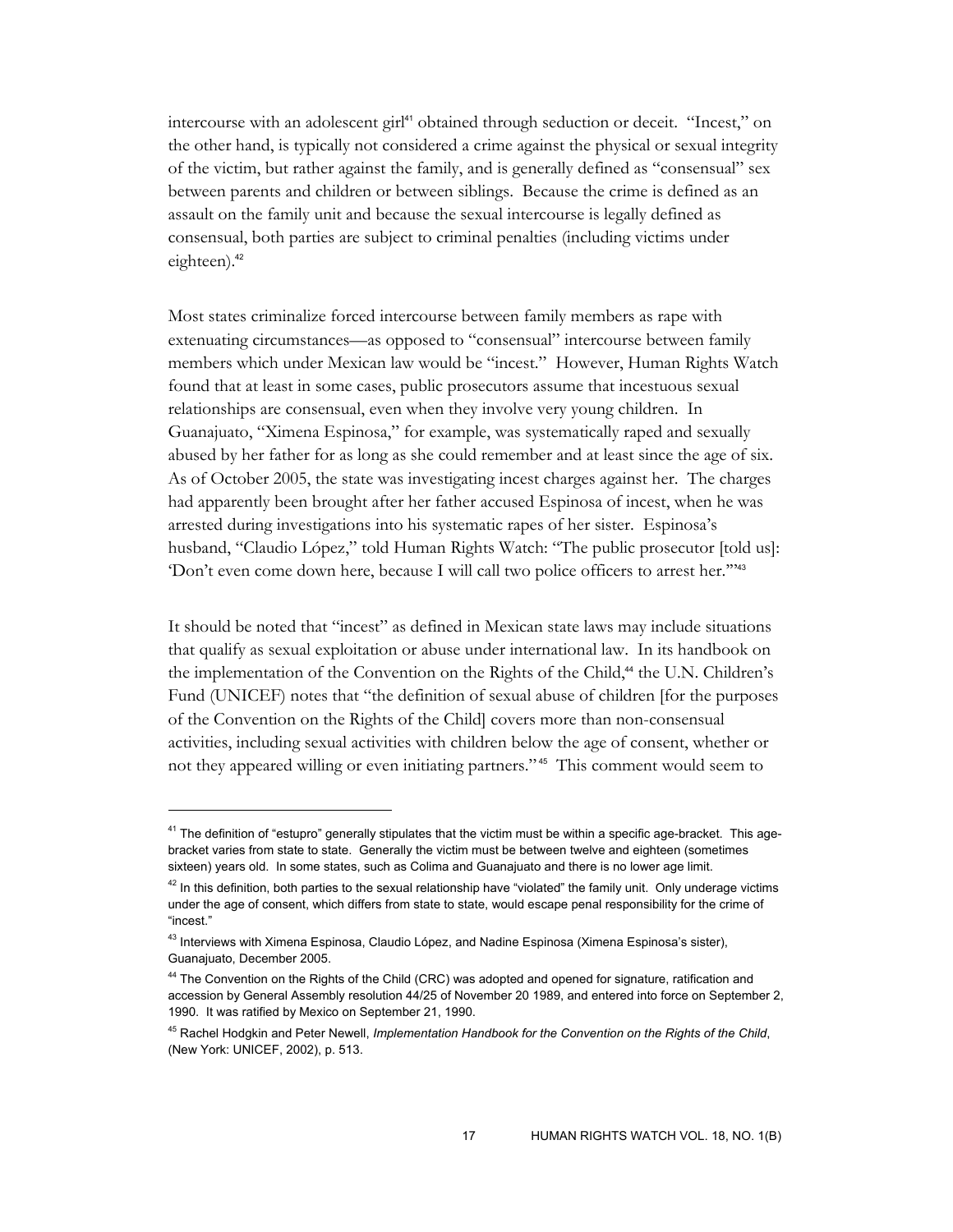ring particularly true where the sexual relationship in question is between a child and a person in a position of trust or authority, such as a parent, a guardian, or an older sibling. In these situations it is particularly worrisome that Mexican law, instead of protecting the child against this sexual abuse, criminalizes the child's behavior.

The criminalization of children's sexual behavior—even where they may be victims of abuse—is the more troubling because of a generally low age of consent in Mexico. In two jurisdictions, children are considered capable of consenting to sexual relationships once they reach puberty with no age specified.<sup>46</sup> In twenty-one of Mexico's thirty-two jurisdictions, children are considered capable of consenting to sexual intercourse at the age of twelve,<sup>47</sup> in one jurisdiction the age of consent is thirteen,<sup>48</sup> in seven jurisdiction it is fourteen,<sup>49</sup> and in only one it is fifteen.<sup>50</sup>

While the Committee on the Rights of the Child has not proposed a specific age at which the child has a right (and an ability) to consent to sexual activity, it has, in its concluding observations to specific countries, expressed concern with situations where the age of consent is not defined by law at all,<sup>51</sup> and has, in other reports, recommended that it be set at least at thirteen.<sup>52</sup> The Committee has further expressed concern with inadequate protections from sexual exploitation for older adolescents.53 Similarly, a UNICEF's handbook concludes:

[Limits on the age of consent] need to be judged against the overall principles of respect of the child's evolving capacities, and for his or her best interests and health and maximum development. Sexual exploitation of children may well continue beyond any set age for

<sup>&</sup>lt;sup>46</sup> Nayarit and Querétaro.

 $47$  As based on the definition of statutory rape or the age under which the victim is assumed to be below puberty. Aguascalientes, Baja California Sur, Campeche, Coahuila, Chiapas, Federal District, Guanajuato, Guerrero, Hidalgo, Jalisco, Michoacán, Morelos, Oaxaca, Puebla, San Luís Potosí, Sinaloa, Sonora, Tabasco, Tampaulinas, Yucatán, and Zacatecas.

<sup>&</sup>lt;sup>48</sup> Nuevo León.

<sup>49</sup> Baja California Norte, Colima, Chihuahua, Durango, Quintana Roo, Tlaxcala, and Veracruz.

<sup>50</sup> Mexico state.

<sup>&</sup>lt;sup>51</sup> See, for example, Committee on the Rights of the Child, "Concluding Observations of the Committee on the Rights of the Child: Sweden," *U.N. Doc. CRC/C/15/Add.2*, January 28, 1993, para. 8.

 $52$  See, for example, Committee on the Rights of the Child, "Concluding Observations of the Committee on the Rights of the Child: Philippines," *U.N. Doc. CRC/C/15/Add.29*, February 15, 1995, para. 18.

<sup>&</sup>lt;sup>53</sup> See, for example, Committee on the Rights of the Child, " Concluding Observations of the Committee on the Rights of the Child: Sweden," *U.N. Doc. CRC/C/15/Add.101*, May 10, 1999, para. 22.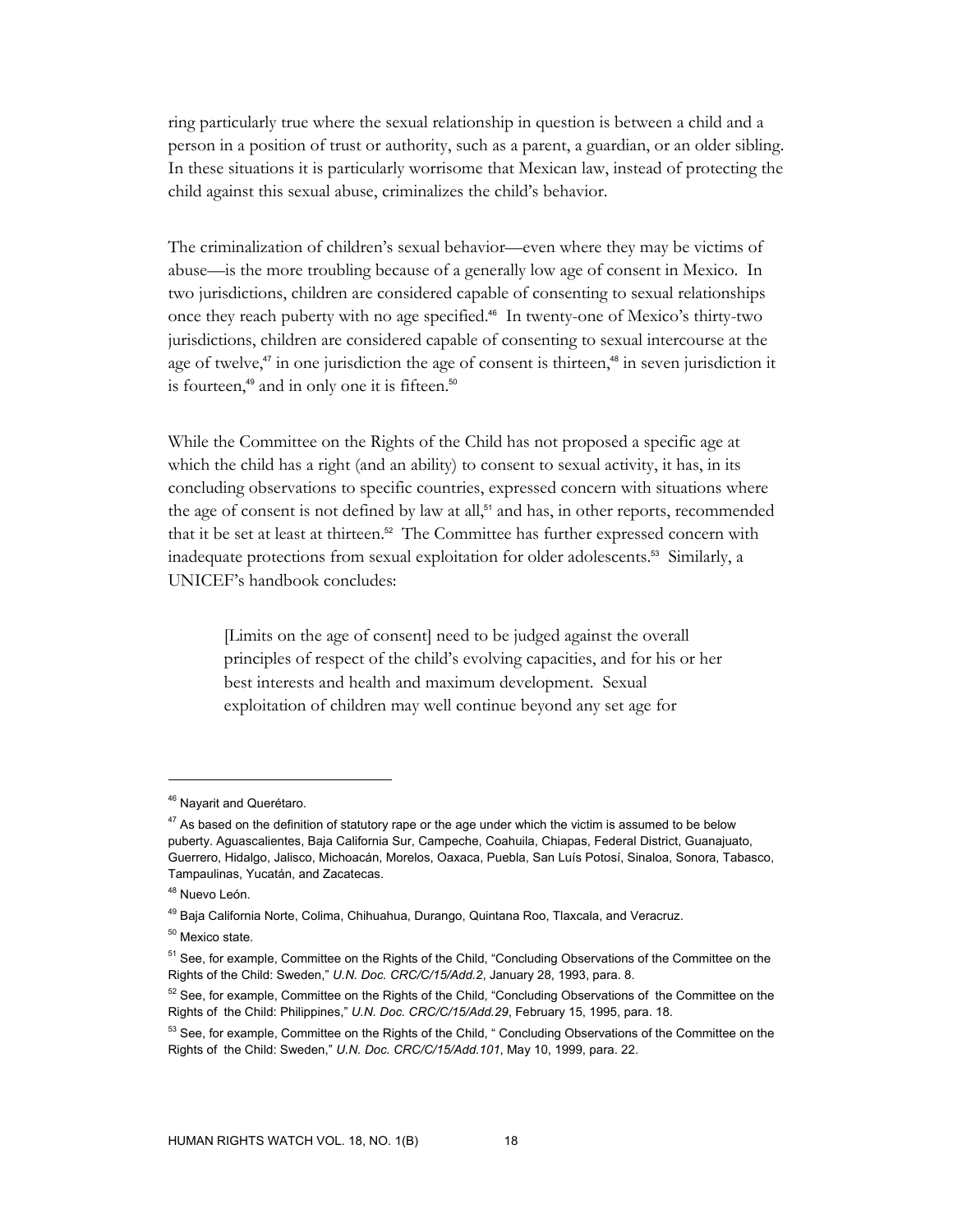consent, and the protection of article 34 [protection against sexual exploitation] exists up to the age of 18.<sup>54</sup>

In the course of this research, many public officials expressed to Human Rights Watch a seemingly wholesale acceptance of all children's ability to consent to sex, even with a parent, guardian, or sibling, after the age of twelve. Such a perception is not consistent with the protections contained in the Convention on the Rights of the Child. It is, however, partially condoned by Mexican law. Most Mexican state penal codes distinguish between statutory rape (intercourse with a child under the age of consent); "incest" (entirely voluntary intercourse between a parent and a child over the age of consent or between siblings over the age of consent); rape (intercourse imposed through moral or physical violence or threat of violence); and rape with extenuating circumstances (rape committed by a parent or a parental figure). This means that a parent, under current Mexican law, only is subject to penal sanctions for intercourse with his or her child if the child is under the age of consent or if a prosecutor is able to establish the use of psychological or physical violence.

In addition, husbands could until recently demand intercourse with their wives for purposes of procreation without being charged with rape. In 1994, the Supreme Court of Justice of the Nation ruled that forced sexual relations within a marriage could not be considered "rape," but rather an undue exercise of conjugal rights, because the purpose of marriage was procreation.55 The Supreme Court clarified that imposed intercourse between spouses was rape if it was "against nature," defined as "not within those [forms] permitted for purposes of procreation." This decision was overturned by the same court in November 2005—the Supreme Court now says that forced intercourse in marriage is rape.<sup>56</sup> While this development is positive, the implications of the new jurisprudence will likely not be felt in women's lives for some time. Some married women who report sexual violence in the home to the authorities are still told to go home, sort it out with their husbands, or stop provoking rape.<sup>57</sup>

<sup>54</sup> Rachel Hodgkin and Peter Newell, *Implementation Handbook for the Convention on the Rights of the Child*, (New York: UNICEF, 2002), p. 513.

<sup>&</sup>lt;sup>55</sup> Supreme Court of the Nation, 10/94, reprinted in El Universal on November 4, 2005 [online] http://www.eluniversal.com.mx/nacion/vi\_131641.html (retrieved January 12, 2006).

<sup>&</sup>lt;sup>56</sup> Carlos Avillés, "La violencia sexual en el matrimonio será delito" [Sexual violence in marriage is now a crime], El Universal [Mexico], November 4, 2005.

<sup>57</sup> Human Rights Watch interviews with Andrea Sánchez, Guanajuato, December 2005; Ximena Espinosa, Guanajuato, December 2005; and with Ana Díaz, Yucatán, December 2005.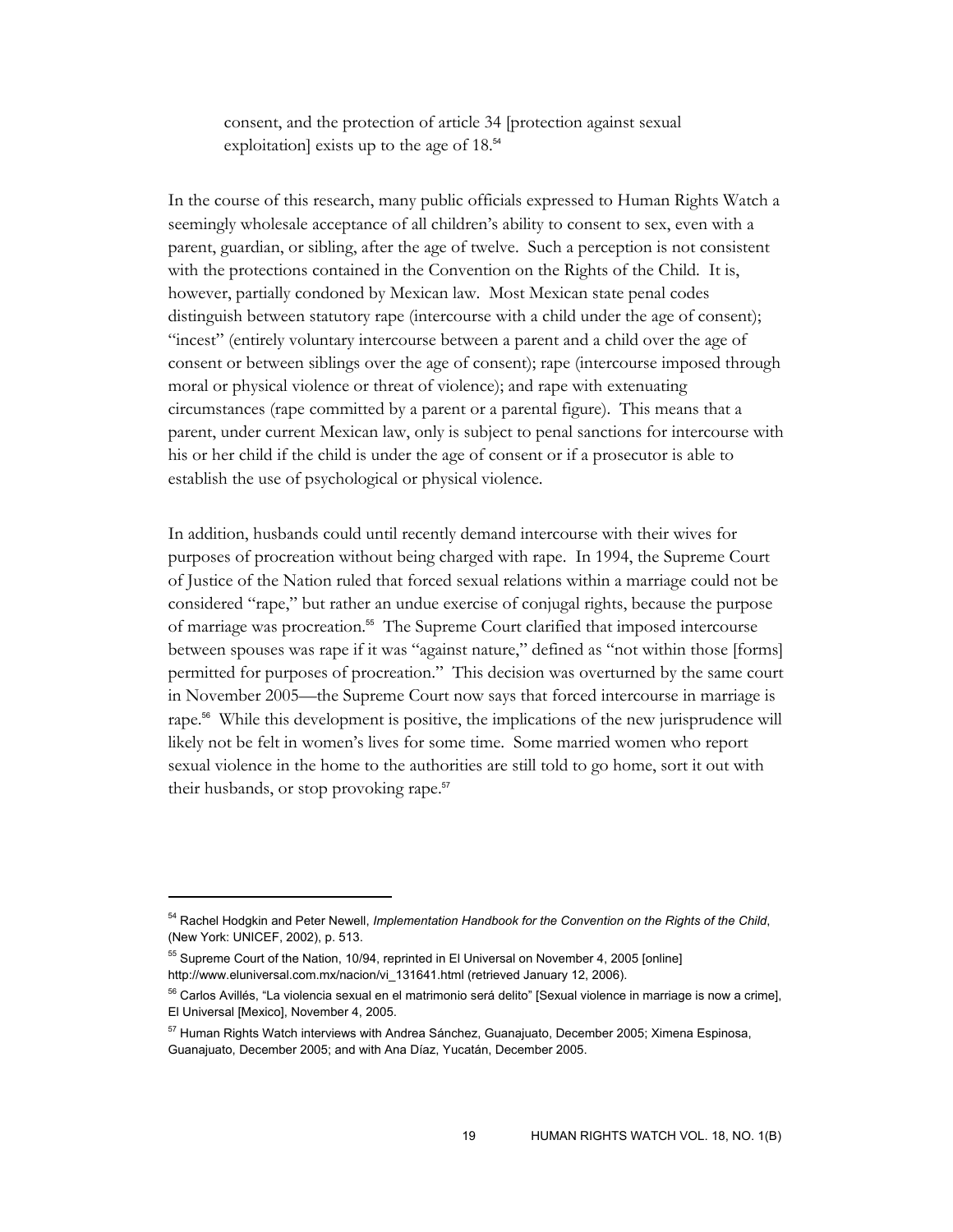#### *Lax Implementation of Legal Standards*

Even the existing inadequate laws for the prevention and punishment of violence against women are often not properly implemented. NGO representatives, lawyers and even public officials mentioned three main problems in this regard:

- 1. A pervasive distrust of rape victims' testimony;
- 2. The inaccessibility of attorneys general's specialized agencies on sexual crimes; and
- 3. Lack of training on gender-based violence for public prosecutors, forensic doctors, and other expert witnesses.

In 2005, U.N. Special Rapporteur on Violence against Women Yakin Erturk, conducted a mission to Mexico and confirmed the prevalence of these problems. She added that police and prosecutors often are noticeably reluctant to receive and follow up on complaints related to violence against women.<sup>58</sup>

#### *Pervasive Distrust of Rape Victim Testimony*

*Generally, [rape victims] are very scared and very angry because of how they have been treated at the public prosecutor's office. … They come here as survivors. Not only of the rape but of all of those people [from the authorities]. … [Sometimes] they are blamed, even by the [forensic] psychologist: what were they doing outside at that time of night, why were they wearing a mini-skirt, why did they not scream.* 

 $-Murse$  at a public hospital in Morelos<sup>59</sup>

Human Rights Watch research indicates that rape victim testimony often is treated as highly suspicious by prosecutors and courts, more so than testimony on other types of crimes. Routinely, women are aggressively questioned on whether the intercourse was really involuntary, whether the victim somehow provoked or deserved the assault, and whether the assault occurred at all. Fair trial standards, of course, require that convincing evidence be presented to prove all elements of a crime, but the distrust of victim's rape testimony seems to be taken to an extreme, ultimately impeding fair trials. "They treat you according to how they see you, how you dress, if you dress

<sup>&</sup>lt;sup>58</sup> United Nations, "Special Rapporteur on Violence against Women Ends Visit to Mexico," Press Release, March 2, 2005.

<sup>&</sup>lt;sup>59</sup> Human Rights Watch interview with Rosalena Cabañas, nurse, General Hospital Sí Mujer, Cuautla, Morelos, December 16, 2005.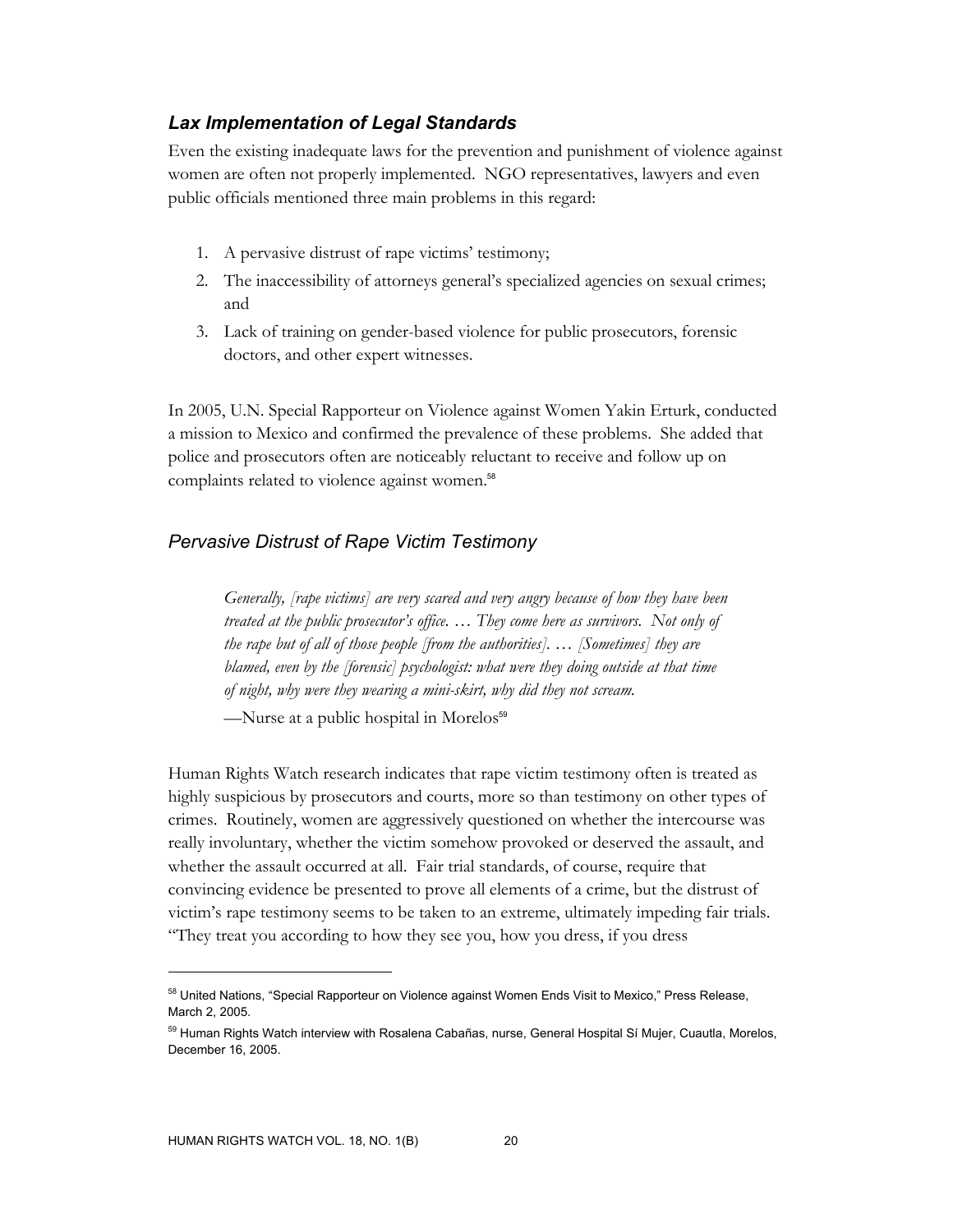provocatively," said "Blanca Valdés," who had decided not to report a rape because the police and public prosecutors all but ignored her when she tried to file a complaint against her husband after he hit her with a hammer. "They minimized everything I said," she continued. "And them minimizing me is part of [the injustice]."<sup>60</sup>

"Marta Chávez," a fourteen-year-old girl in Mexico state who was raped repeatedly over three years by her uncle and cousin, personally experienced mistrust and mistreatment at the public prosecutor's office in 2005, leading ultimately to the denial of a legal abortion. Chávez was assisted by representatives of a nongovernmental organization, Network for Sexual and Reproductive Rights in Mexico (ddeser, Red por los Derechos Sexuales y Reproductivos en México [ddser is not capitalized]). A ddser representative, who was present during Chávez' interviews with the public prosecutor, said:

The public prosecutor [who took down the complaint] confronted the girl, saying things like: 'Let's see, tell me the truth: what did you do, eh? Because listen, you are fourteen years old, and you knew what [sex] was from you were ten.' … He also said to her: 'Admit that you are jealous, because your uncle looked at your [eleven-year-old] sister!' He was referring to the fact that the uncle had abused the sister [too] and that [Chávez] would be reporting [the rape] out of jealousy.<sup>61</sup>]

In her 1997 report to the U.N. Commission on Human Rights, then-Special Rapporteur on Violence against Women Radhika Coomaraswamy described this type of dismissive and disparaging attitude toward rape victims by public authorities as a form of discriminatory behavior that "greatly influence[s] whether the woman victim will pursue her complaint."<sup>62</sup>

José Manuel López, president of an NGO that has worked with victims of violence in Jalisco since 1989, told Human Rights Watch that he routinely witnessed the mistreatment of rape victims due to skepticism about their testimony. Some years back,

<sup>&</sup>lt;sup>60</sup> Human Rights Watch interview with Blanca Valdés, México City, October 2005.

 $61$  The public prosecutor denied Chávez a legal abortion, because, he argued, if Chávez had the abortion, her father would lose custody over her and her sister. There is nothing to sustain this claim in the law. E-mail message from Lydia Miranda, assistant to the director, Equidad de Género: Ciudadanía, Trabajo y Familia [Gender Equity: Citizenship, Work, and Family] to Human Rights Watch, November 10, 2005 [including information on seven cases of women and girls seeking legal abortions in Mexico City, Mexico state, and Morelos. All seven rape victims were personally accompanied by representatives for ddeser].

 $62$  Commission on Human Rights, "Report of the Special Rapporteur on violence against women, its causes and consequences, Ms. Radhika Coomaraswamy," U.N. Doc. E/CN.4/1997/47, February 12.1997, paras. 24-25.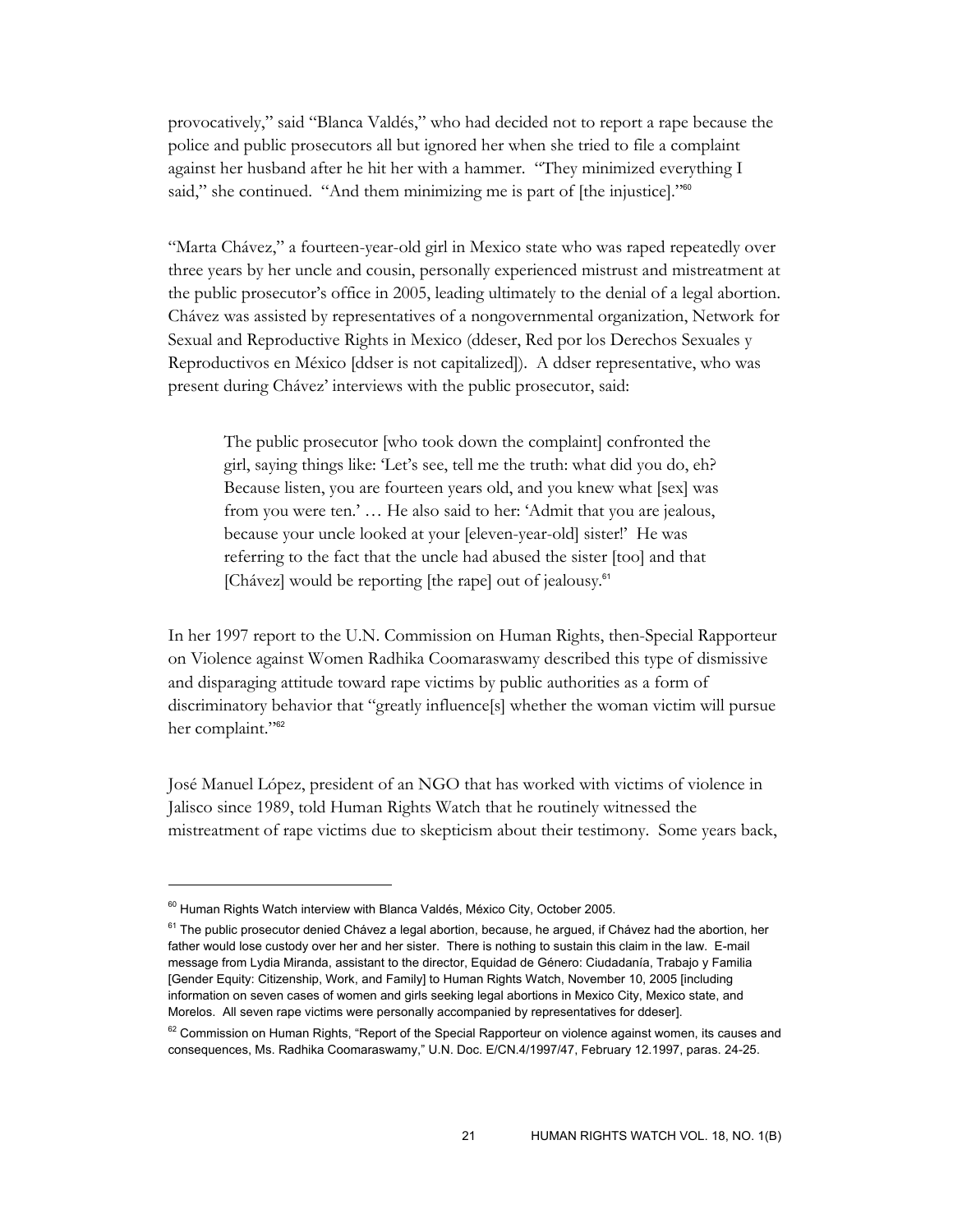he personally witnessed the mistreatment of an elderly rape victim at the attorney general's office in Guadalajara:

[A]n old, poor woman came in to report a rape, and the public prosecutor [taking her statement] gets up. He says: "Old woman, how do you expect me to believe that you were raped? Hey, so-and-so [signaling a male colleague], look at her: would you feel like raping her?" And the woman got so upset, she left [and didn't report the crime].<sup>63</sup>

López continued that he at times felt conflicted about encouraging victims of violence to seek justice "considering how they are treated [by the authorities]."

Paradoxically, the Mexican legal system which generally criminalizes abortion contributes directly to a particularly pronounced distrust of pregnant rape victim testimony. Lorena Menchaca, state psychological expert witness in Cuautla, Morelos, explained: "With the lawyers, the fear is always that the woman was not really abused but that it is the result of a consensual relationship, and then [abortion] is no longer legal."64 Ultimately, the remedy to this perverse dynamic is for Mexican authorities to de-link rape and abortion through laws providing broader access to abortion. Even under the current legal regime, however, it is incumbent on prosecutors and other judicial system personnel to give priority to ensuring that pregnant rape victims are able to exercise their right to a legal and safe abortion. The alternative is forcing victims to bear the often devastating consequences.

A common consequence is that the fear of mistreatment at the attorney general's office discourages many rape victims from filing official complaints. Marta Torres Falcón, a professor at the Colegio de México University in Mexico City who has conducted detailed research on access to justice for rape victims, said that some rape victims overcame their fear when they found out they are pregnant, because they wanted to access the legal abortion services they are entitled to by law. But Torres said these rape victims are doubly suspected of lying: "The public prosecutors say that the women are

<sup>&</sup>lt;sup>63</sup> Human Rights Watch interview with José Manuel López, president, Centro de Orientación y Prevención de la Agresión Sexual [Center for Education against and Prevention of Sexual Aggression, CIPAS], Guadalajara, Jalisco, December 5, 2005.

<sup>&</sup>lt;sup>64</sup> Human Rights Watch interview with Lorena Menchaca, forensic psychologist, Cuautla, Morelos, December 16, 2005.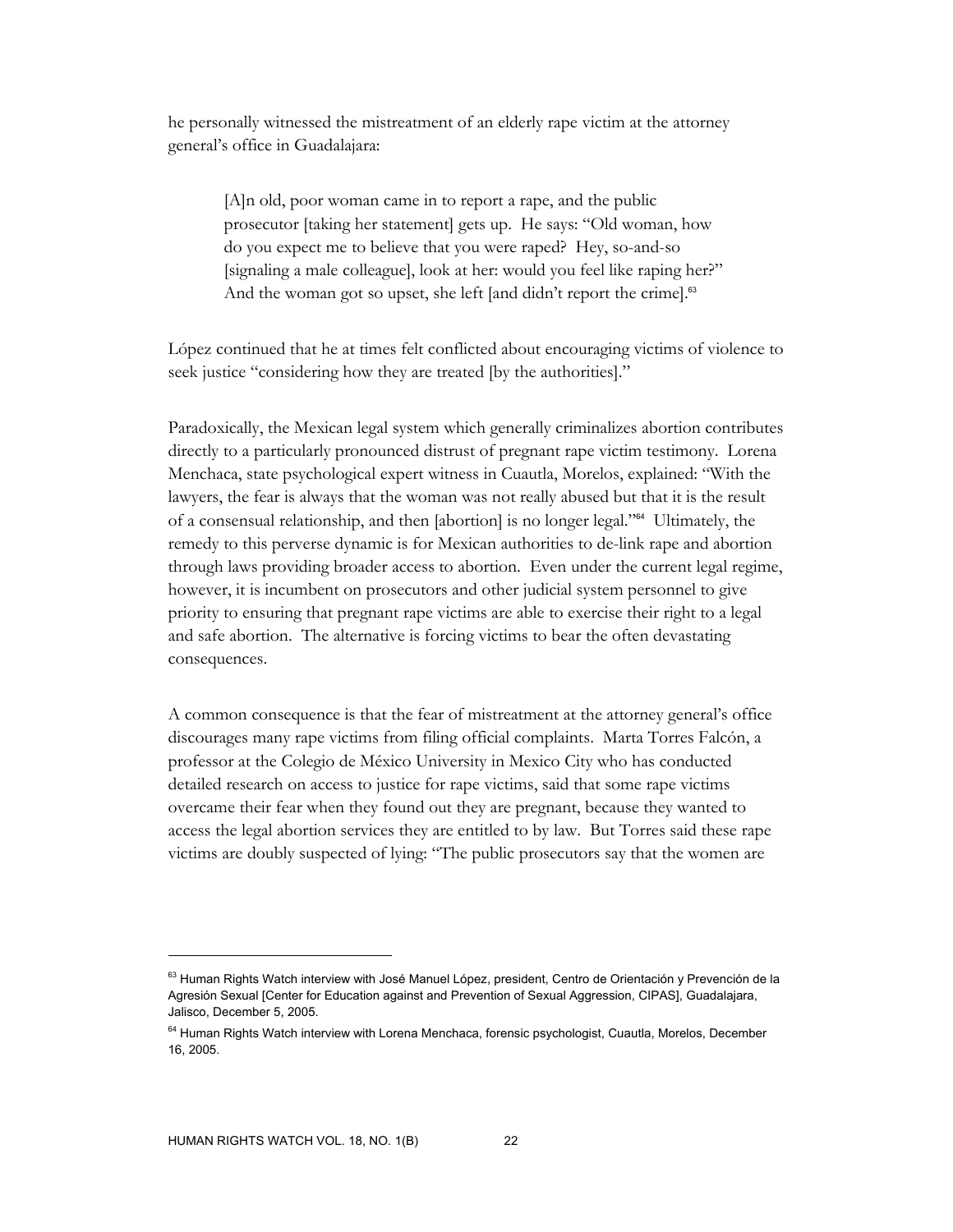lying. 'Why didn't she report this before?' … The prosecutors say to me: 'Eighty percent of the women lie. We have to be very smart to make sure they don't cheat us!'"<sup>65</sup>

María Luisa Becerril, director of an NGO that works directly with victims of violence in Morelos, agreed: "No one believes the women, not in the judicial system, not in the health sector. ... [Public prosecutors say:] 'And what if she is lying? What if it wasn't rape, and she wanted it [the sexual relation].' ... Very few doctors put themselves in the place of the women to understand that a pregnancy that is the result of rape really must be horrible."<sup>66</sup>

Moreover, the limitations on legal abortion are sometimes converted into a justification for decidedly unwarranted legal investigations and subsequent delay. In a specific case in Guanajuato, for example, the public prosecutors seized upon the fact that the rape victim already had a child—and therefore obviously was not a virgin—to cast doubt on the involuntary nature of the rape. Verónica Cruz, from an NGO that works for access to legal abortion after rape in Guanajuato, personally provided the rape victim with emotional support and assistance. She recalled : "The issue of [procuring a legal abortion] became secondary, it was all about making them see that this [the rape] was a crime. ... They said that if she already had one child, it was because she wanted [sex]."<sup>67</sup> Cruz noted that the distrust of the rape victim's testimony in this case effectively made a legal abortion impossible: "Three months went by with this [trying to prove she was lying], and then there was nothing to do [because the pregnancy was too advanced for a safe abortion.]"<sup>68</sup> In this case, the twenty-nine-year-old rape victim was found to have a mental capacity of a ten-year-old girl and incapable of consenting to sexual intercourse, which under Guanajuato's penal code converted the crime committed against her into statutory rape.<sup>69</sup> Since no one refuted that sexual intercourse had taken place, the authorization for a legal abortion could have been given directly.

<sup>&</sup>lt;sup>65</sup> Human Rights Watch phone interview with Marta Torres Falcón, professor, Colegio de México, Mexico City, September 29, 2005.

<sup>&</sup>lt;sup>66</sup> Human Rights Watch phone interview with María Luisa Becerril, director, Comunicación, Intercambio, y Desarrollo Humano en América Latina [Humane Communication, Exchange, and Development in Latin America, CIDHAL], Cuernavaca, Morelos, August 26, 2005.

<sup>&</sup>lt;sup>67</sup> Human Rights Watch interview with Verónica Cruz, director, Centro Las Libres [Free Women Center], Guanajuato, October 2, 2005.

<sup>&</sup>lt;sup>68</sup> Ibid. The rape victim mentioned ended up having to carry the pregnancy to term, and gave the child up for adoption. Human Rights Watch interview with Martha Macias [the rape victim's mother], Guanajuato, October 2005. The public authorities in Guanajuato maintain that the rape victim, in this particular case, voluntarily opted for an adoption. Human Rights Watch interview with Miguel Valadez Reyes, former attorney general, now advisor to the Governor, Governor's office of Guanajuato, Guanajuato, Guanajuato, October 6, 2005. The legal file for this case, on file with Human Rights Watch, indicates that the rape victim petitioned for a legal abortion.

<sup>&</sup>lt;sup>69</sup> Penal code for Guanajuato, article 181.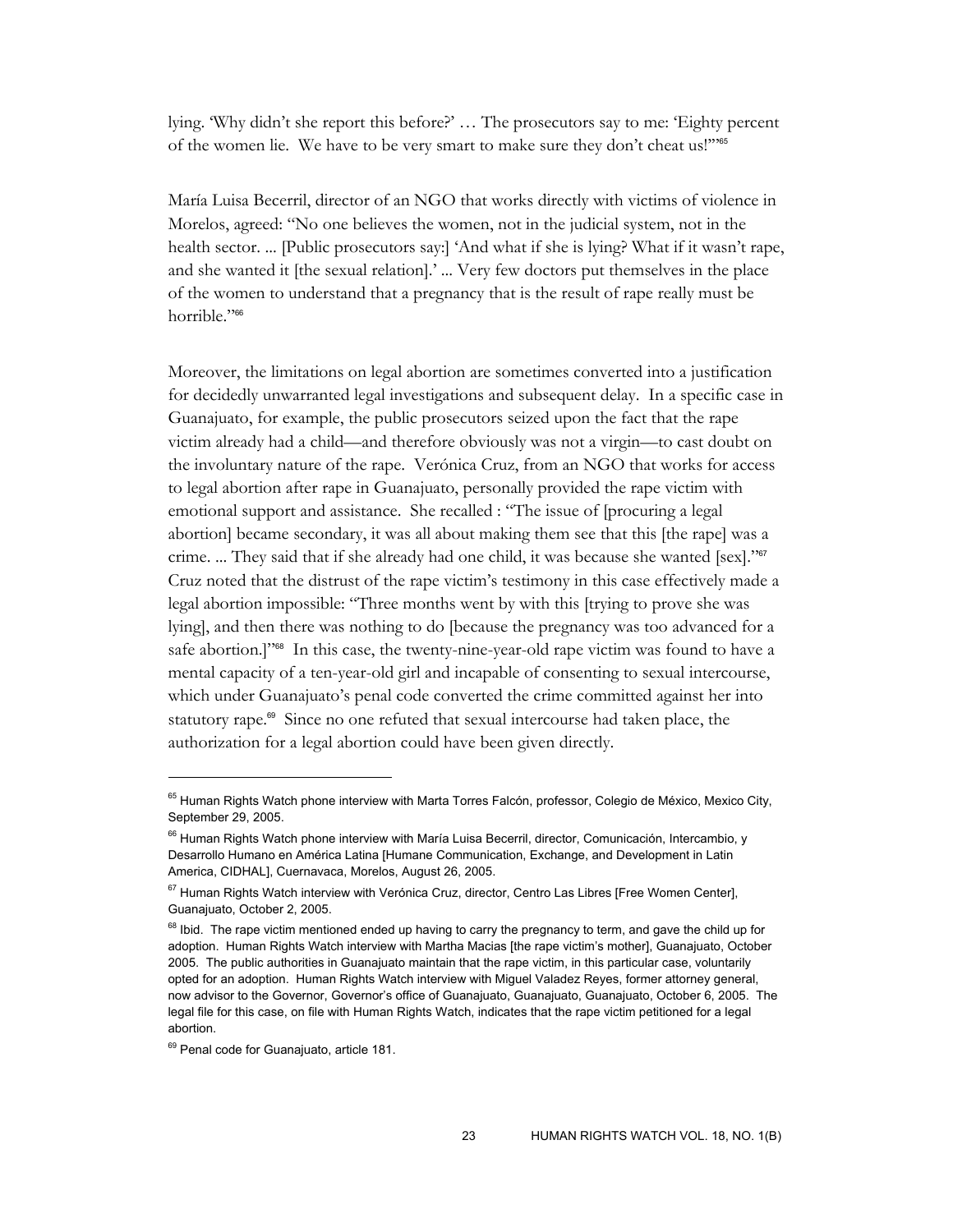The notion that women or girls who are not virgins could not possibly have been raped finds its most direct expression in the forensic medical reports used in many states. Generally, during the investigation of a rape, public prosecutors ask a forensic doctor affiliated with the attorney general's office to examine the victim and answer of specific questions.<sup>70</sup> Salvador Díaz Sánchez, a forensic doctor in Jalisco, explained that existing guidelines do not require forensic doctors to check for signs or symptoms of forced vaginal penetration; they require the doctor to evaluate if and when the victim was "devirginized."<sup>71</sup> Other states ask for similar information from forensic doctors, implying a continued focus on rape as an attack on the victim's chastity (and her family's honor) and not on her physical integrity.

#### *Other Barriers to Reporting Rape*

Human Rights Watch found that specialized prosecutor agencies on sexual violence, where they exist, were inaccessible to many rape victims. Such agencies often were designated or seen as the only place to report sexual violence, thus further impeding justice for rape cases.

Armando Villarreal, attorney general for Yucatán, told Human Rights Watch that the only place to report a sexual crime in Yucatán (a state the size of Switzerland) would be in the one specialized agency in that state in Mérida: "There is no other place in the whole state where you can report a crime of this nature."<sup>72</sup> The human rights ombudsperson in Yucatán, Sergio Salazar Vadillo, reflected on this lack of accessibility:

More than 50 percent of [Yucatán's] population lives outside Mérida. … When a person goes to report a sexual crime in rural areas, they say: "Go to Mérida." … Already, it is difficult enough to get people to report [sexual violence] in the first place. And to get them to go to Mérida; forget about it!<sup>73</sup>

Salazar told Human Rights Watch that the mother of an adolescent rape victim had filed a complaint with his office in 2000 after prosecutors at the local attorney general's office

 $70$  The attorney general's office in most states is affiliated with a number of forensic doctors who routinely are asked to provide expert testimony on criminal cases.

<sup>71</sup> Human Rights Watch interview with Salvador Díaz Sánchez, forensic doctor, Area Médico Forense del Instituto Jalisciense de Ciencias Forenses [Medical Forensic Area of the Jalisco Institute of Forensic Science], Guadalajara, Jalisco, December 5, 2005.

 $72$  Human Rights Watch interview with Armando Villarreal, attorney general of Yucatán, December 12, 2005.

<sup>&</sup>lt;sup>73</sup> Human Rights Watch interview with Sergio Salazar Vadillo, presidente, Comisión de Derechos Humanos del Estado de Yucatán, December 13, 2005.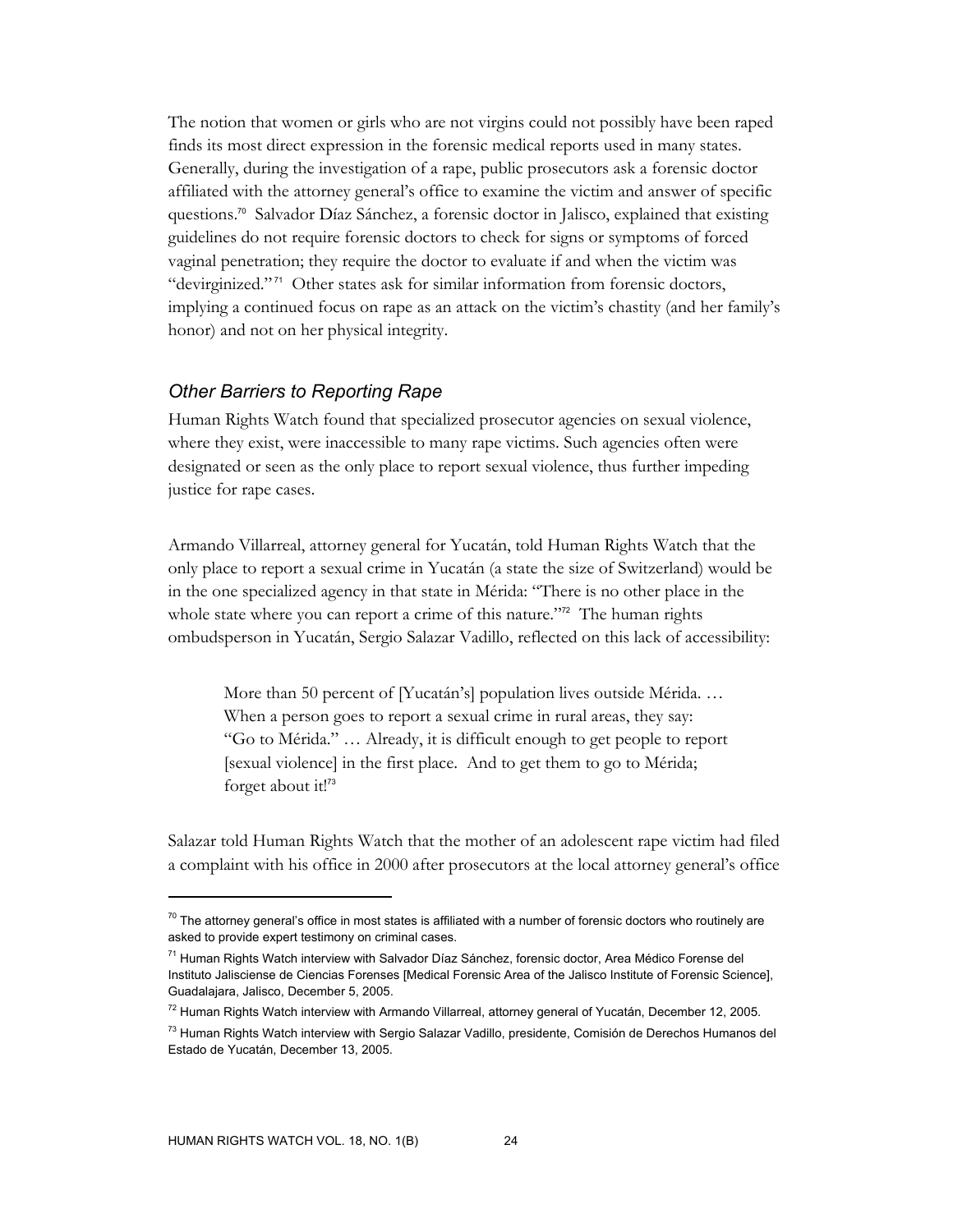in Maxcanú, 80 kilometers from Mérida, had insulted her and refused to record her complaint. The state's human rights ombudsperson's office issued a recommendation on this case in 2002, stating *inter alia* that the attorney general's office should file administrative charges against the public prosecutors who had refused to take the complaint and who had channeled the underage rape victim and her mother to Mérida.<sup>74</sup> This recommendation was rejected by the attorney general's office, which, according to Salazar, issued a letter to the human rights ombudsperson suggesting that things were fine as they were.<sup>75</sup>

Some women told Human Rights Watch that they had had to file the same complaint twice because the public prosecutors in the attorney general's office closest to their home had not acted upon the initial complaints. "My mother first went to [the specialized agency in town in Guanajuato]," said "Socorro Salazar," sister of a mute rape victim. "And they didn't pay any attention to her. They said they needed more proof [but didn't investigate]. ... And they said: 'No, ma'am, we can't do anything for you.' ... That's when, because we have family in [a larger city in Guanajuato], my aunt said that she was going to find out what to do there. ... And [the public prosecutors in the second agency] called [the first agency] and found out that they hadn't even opened a file [on the case]."76 Salazar's mother, "Teresa Pérez," then resorted to filing the case in the second city, and had to pay considerably more on transportation so that she and her daughter could attend legal depositions and be present for required forensic tests. Salazar lamented: "He [the rapist] says: 'Let's see when she [my mother] gets tired [of traveling to the public prosecutor's office].' Because we don't have any money and he does.'"7

#### *Undue Emphasis on Reconciliation and Mediation*

Social workers, lawyers, and NGO representatives told Human Rights Watch that public prosecutors often tell victims of domestic and sexual violence to reconcile with the aggressor, in particular if he is a family member. In some states, public prosecutors act as mediators between victims and assumed perpetrators.

Rocio Corral Espinosa, director of an NGO in Mexico City that works with victims of violence, saw the emphasis on reconciliation and mediation as intimately related to impunity: "There is no national law against violence in the family…. There is no

<sup>74</sup> Comisión de Derechos Humanos del Estado de Yucatán, Recommendation 14/2002, Case 1311/II/2000, December 13, 2002, First Recommendation.

<sup>75</sup> Human Rights Watch interview with Sergio Salazar Vadillo, presidente, Comisión de Derechos Humanos del Estado de Yucatán, Mérida, Yucatán, December 13, 2005.

<sup>&</sup>lt;sup>76</sup> Human Rights Watch interview with Socorro Salazar, state of Guanajuato, December 2005.

 $77$  Ibid.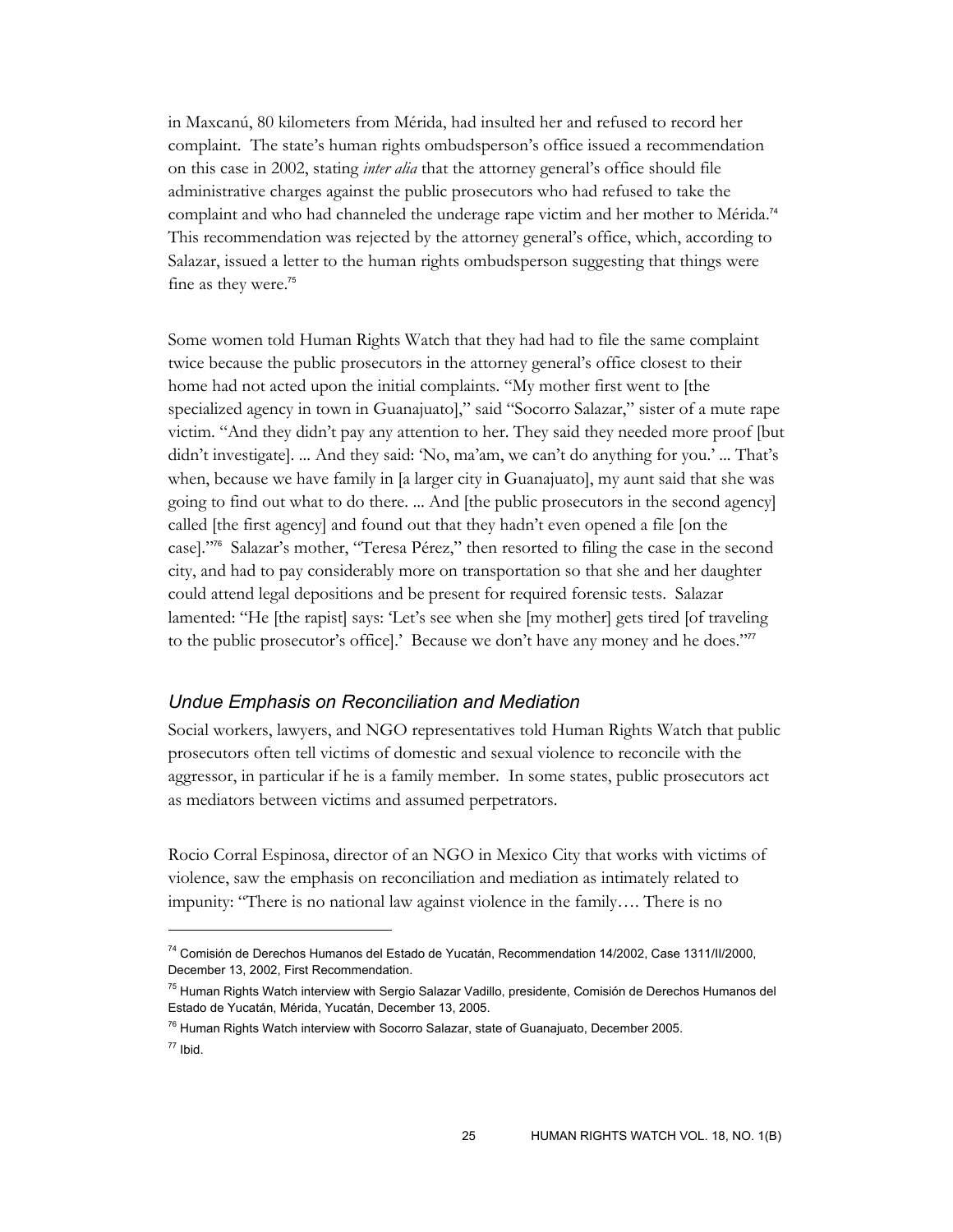guarantee that women have any access to justice. … Some judges send them directly to family therapy, and there are public prosecutors who tell the women to go home."78 José Manuel López, an NGO representative from Jalisco, echoed this: "If a woman goes to report [violence] at the public prosecutor's office, they ask: 'And what if you are going to end up alone? Much better to forgive him.'"79 Ana María López, from the Federal District government's Women's Institute in Mexico City, agreed: "There are still a lot of people in the judicial system who are not very sensitive. … If we send [victims of violence] alone to the prosecutor, the prosecutor will say: 'Why don't you go back to your husband? It would be better if you just went home."<sup>300</sup>

However, when victims report violence, they have often suffered years of abuse. "The state policy is to tell the man to change his behavior, and tell the women to go home [to the abusive man]," said Juliana Quintanilla, coordinator for the Independent Commission for Human Rights in Morelos, an NGO. "But we know that when she [finally] reports the violence, it is because she has come to the end."81 Fernando Toranzo Fernández, head of public health services in San Luis Potosí, agreed: "The victims come [to us] when they are at the point of not being able to tolerate any more. And if you do a study of each case, you will find years of abuse and violence in each one."<sup>82</sup>

Undue emphasis on reconciliation and mediation is problematic for a number of reasons. Victims of domestic and sexual violence are unlikely to file a report unless the aggressor is a repeat abuser or the rape or violence was committed by a stranger. Further, an emphasis on reconciliation contributes to the pervasive notion that "low levels" of violence or sexual abuse in marriage are unavoidable and therefore not criminal. Insistence that the female victim negotiate with the aggressor can also lead to further abuse, and assumes that the victim and the perpetrator of the crime are equally empowered to negotiate their relationship. In fact, while voluntary mediation certainly should be offered by the state, undue emphasis on mediation can perpetuate an existing power imbalance, especially if not accompanied by policy measures that offer real

<sup>78</sup> Human Rights Watch phone interview with Rocio Corral Espinosa, director, Centro de Apoyo a la Mujer Margarita Magón [Center for Assistance to Women Margarita Magón], August 18, 2005.

<sup>&</sup>lt;sup>79</sup> Human Rights Watch phone interview with José Manuel López, president, CIPAS, Guadalajara, Jalisco, August 19, 2005.

<sup>80</sup> Human Rights Watch interview with Ana María López, coordinator, Área de Asesoría Jurídica y Orientación Integral [Area for Judicial Support and Holistic Orientation], Instituto de la Mujer del Distrito Federal [Women's Institute for the Federal District], October 11, 2005.

<sup>&</sup>lt;sup>81</sup> Human Rights Watch phone interview with Juliana Quintanilla, coordinator, Comisión Independiente de Derechos Humanos de Morelos, Cuernavaca, Morelos, August 23, 2005.

<sup>&</sup>lt;sup>82</sup> Human Rights Watch phone interview with Fernando Toranzo Fernández, general director, Public Health Services, Healthy Ministry for San Luis Potosí, San Luis Potosí, December 1, 2005.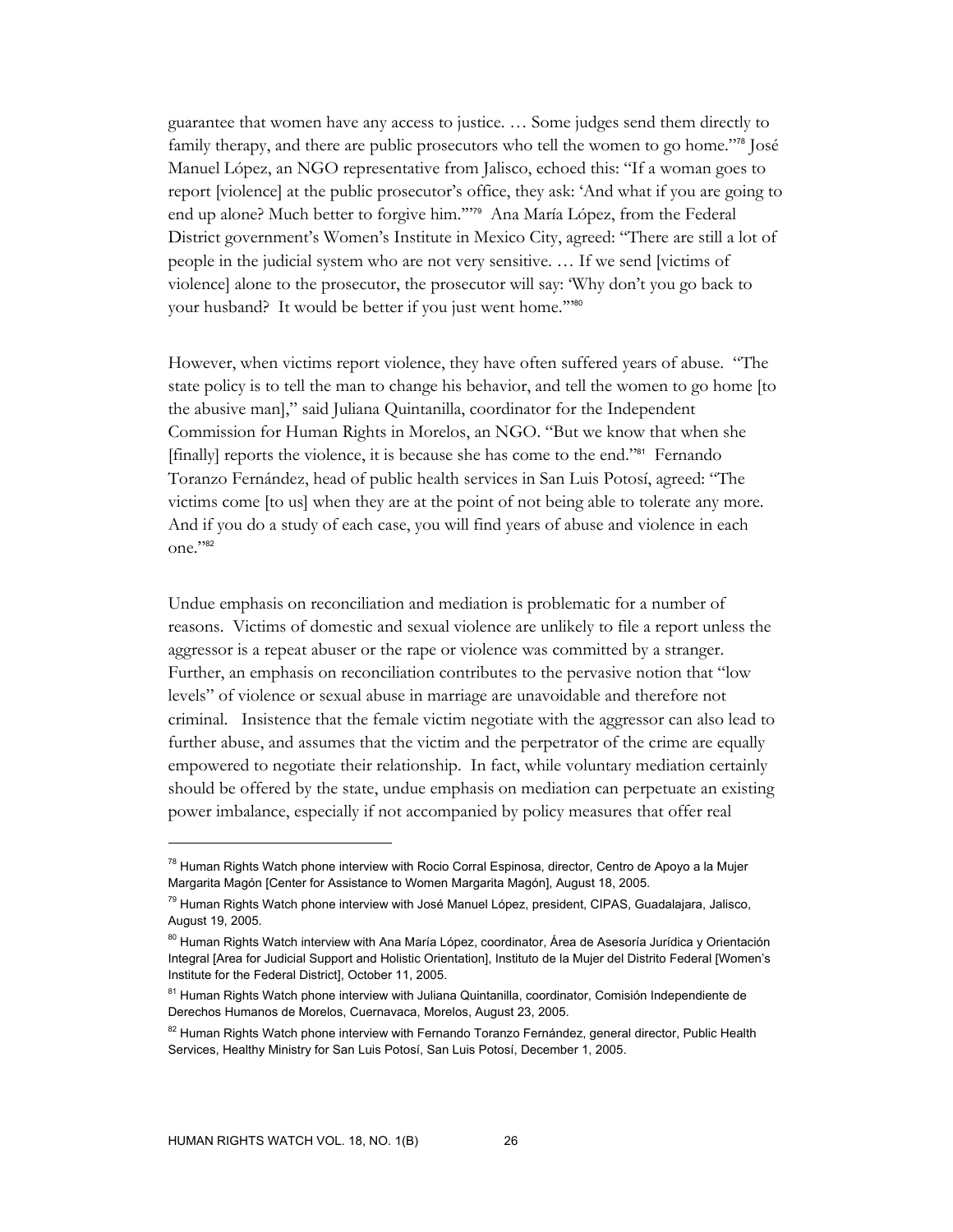alternatives to staying in an abusive relationship. Such measures might include the availability of long-term shelters, and economic support for single parents.

Ulises Sandal Ramos Koprivitza, human rights director for the attorney general's office in the Federal District, acknowledged the dynamics of the situation, yet did not see this as contradicting an institutional policy to promote conciliation over justice. Ramos said that the Federal District since 2004 had employed a policy that encourages all nonserious crimes (of which domestic violence is considered one) to pass through mediation. "Criminal punishment should be the last option. This is in order to open the door for other types of alternatives of conflict resolution," he said. Later in the interview, however, he noted that "the victim [of domestic and sexual violence] comes to us when the aggressor has abused them once too often or is continually abusing them."<sup>83</sup>

#### *The Cost of Justice*

 $\overline{a}$ 

Some of the people Human Rights Watch interviewed said that court fees and corruption are also barriers to women and girls seeking redress. An official at a family services agency in Morelos told Human Rights Watch:

We have sent victims of violence, women, children, to the prosecutor's office, and they send them right back to us. … [They say that it is] because they don't have the time [to take the report]. [Or] because [the victims] aren't black and blue. … It's all a lie: it's because there is no money. … If there is no money, the police department doesn't move, and the public prosecutor doesn't release the file.<sup>84</sup>

Most women we interviewed for this report connected the impunity they faced with their poverty and thus inability to pay court fees, much less bribes: "I hadn't reported the case, because … I didn't have any money," said "Andrea Sánchez," mother of an adolescent mute rape victim in Guanajuato.<sup>85</sup> "José Ayala," father of an adolescent rape victim in Morelos, told Human Rights Watch that the cost of justice had become too great for his family:

<sup>83</sup> Human Rights Watch interview with Ulisis Sandal Ramos Koprivitza, director for human rights, Attorney General's office for the Federal District, Mexico City, October 10, 2005.

<sup>&</sup>lt;sup>84</sup> Human Rights Watch interview with Leslie Alonzo Pérez, judicial advisor, Agency for the Defense of Children, Dirección Integral de la Familia [Integrated Family Services agency, DIF], Cuautla, Morelos, December 16, 2005.

<sup>&</sup>lt;sup>85</sup> Human Rights Watch interview with Andrea Sánchez, Guanajuato, December 2005.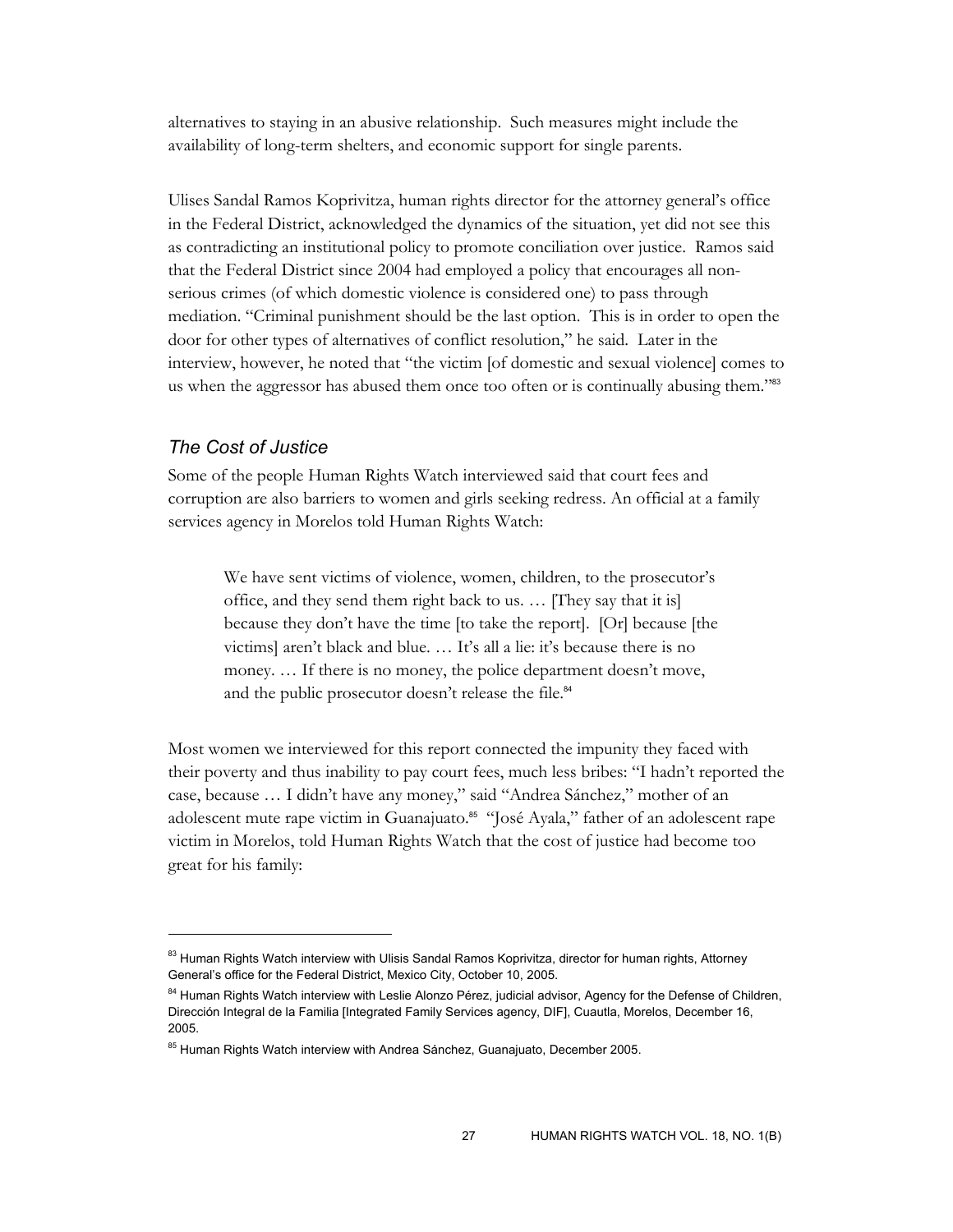If you can make justice, that's your thing, if not, well, that's how it is. … I would need to give a person at the court 200 pesos [U.S.\$20] [to continue with the case] and I don't have that. … They raped my daughter and they abused her, and it is really difficult, but I don't have any money.<sup>86</sup>

#### *Lack of Public Services*

Victims of domestic and sexual violence also risk another more tangible "cost" of attempting to obtain justice for violent crimes: an escalation of the violence. "A lot of the women, we can't convince them to report [the violence]," said Ester Chávez Cano, an NGO representative with more than a decade of experience working with victims of violence. "Because they say it's going to get worse. They even say [the perpetrator] might kill them."87 Fernando Toranzo Fernández, head of public health services in San Luis Potosí agreed: "In many cases, the rapist threatens the victim with death threats, and so they don't report the crime."88 This fear was redoubled where the perpetrator was a family-member or a person of authority with regard to the victim. "We have pregnant girls here who were impregnated by members of their own family: the stepfather, the uncle," lamented Iliana Romo Huerta, head of the program for adolescent mothers at a public hospital in Jalisco. "And they don't report the abuse out of fear of retribution."<sup>89</sup>

Most state authorities did not demonstrate an active interest in the implementation of witness protection programs or other public programs that might protect girls and women from violent retaliation after reporting domestic or sexual violence, let alone show any signs of grappling with the specific difficulties of creating effective programs in the domestic violence context. Bárbara Yllán Rondero, head of the Deputy Attorney General's Office on services for victims in the Federal District, told Human Rights Watch that this could be related to a wish to keep statistics on crime low: "The truth is that the authorities do not want [rape victims] to report, because [figures on reporting] is

<sup>86</sup> Human Rights Watch interview with José Ayala, Morelos, December 2005.

<sup>&</sup>lt;sup>87</sup> Human Rights Watch phone interview with Ester Chávez Cano, director, Casa Amiga Centro de Crisis [House of Friends' Crisis Center], Ciudad Juárez, Chihuahua, August 19, 2005.

<sup>&</sup>lt;sup>88</sup> Human Rights Watch phone interview with Fernando Toranzo Fernández, general director, public health services, Healthy Ministry for San Luis Potosí, San Luis Potosí, December 1, 2005.

<sup>89</sup> Human Rights Watch interview with Iliana Romo Huerta, head, Center for Assistance to Pregnancy in Adolescence, Guadalajara Civil Hospital, Guadalajara, Jalisco, December 7, 2005.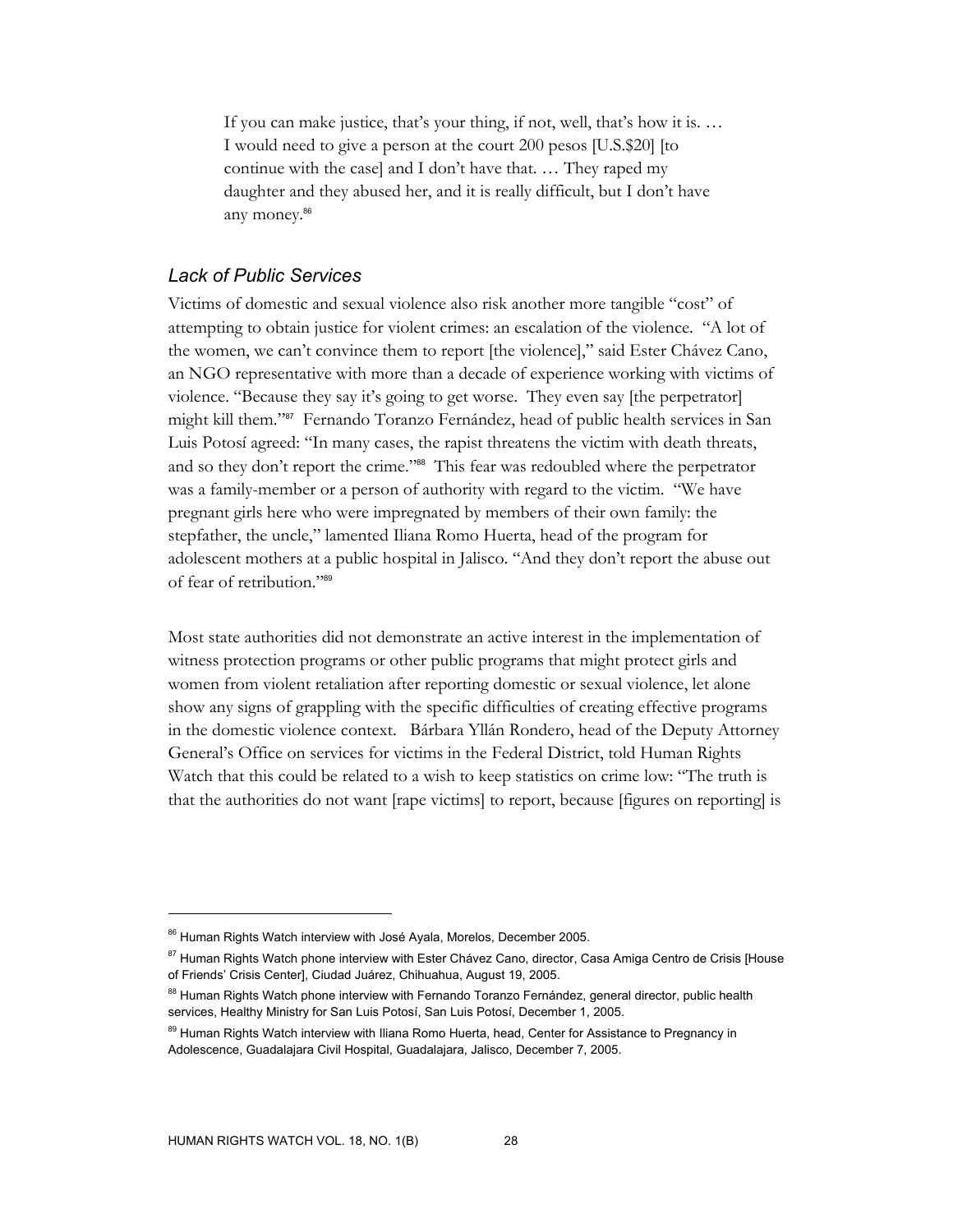how you measure insecurity. ... It has to do with the politicization of justice and security."90

<sup>&</sup>lt;sup>90</sup> Human Rights Watch interview with Bárbara Yllán Rondero, head, Subprocuraduría de Atención a Víctimas de Delito y Servicios a la Comunidad [Deputy Attorney General's Office on Assistance to Victims of Crimes and Services to the Community], Mexico City, October 11, 2005.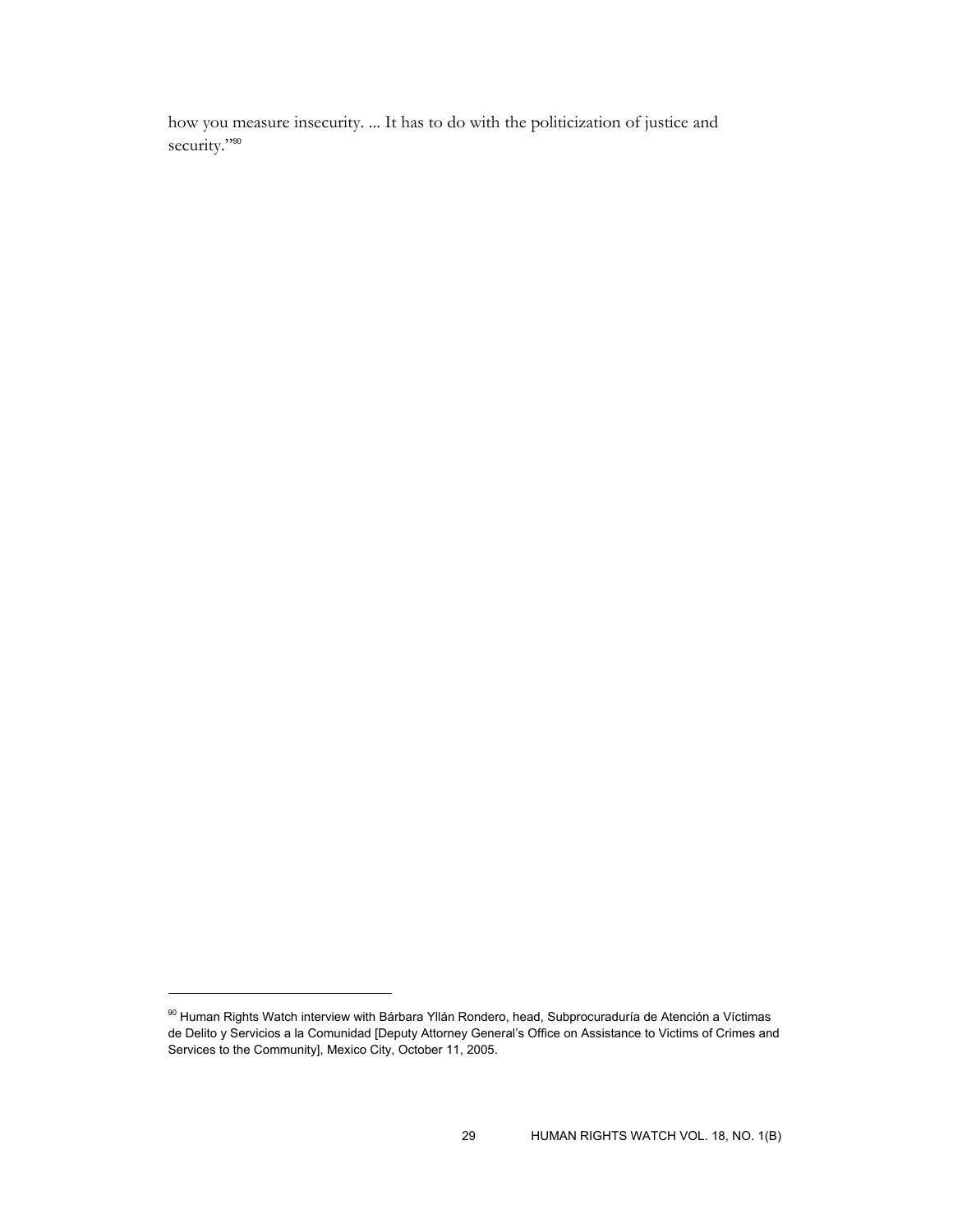#### **IV. Abortion in Mexico**

Abortion is a crime in Mexico, and women in some states continue to be prosecuted for it. At the same time, all jurisdictions establish some exceptions for the general criminalization of abortion, and all penal codes permit legal abortion for rape survivors. Every single public official Human Rights Watch interviewed for this report conceded that abortion after rape is a woman's right, and public opinion polls consistently show that the majority of the Mexican population supports this right though many are unaware it is currently guaranteed in the law.

As in most countries where abortion is criminalized, estimates on the prevalence of abortion vary widely. In 2003, the Autonomous National University of Mexico (UNAM) published a study estimating that approximately half a million girls and women undergo abortion (both legal and illegal) every year in Mexico.<sup>91</sup> In 2005, UNAM updated its study, concluding that the previous figure had seriously underestimated the prevalence of abortion and that the annual number of abortions in Mexico was closer to one million.<sup>92</sup> This would constitute approximately 30 percent of all pregnancies in a year.<sup>93</sup> An estimate published by the Latin American Center on Health and Women (Celsam) concluded in 2004 that the annual number of abortions was between half a million and 850,000.<sup>94</sup> Meanwhile, government figures dating from 1995 estimate that only 100,000 clandestine abortions are carried out each year.<sup>95</sup>

#### *Legal Framework, Public Debate, and Occurrence*

Abortion has constituted a crime in Mexico at least since 1931. The initial federal law, still on the books, makes abortion punishable with one to three years of imprisonment when carried out with the pregnant woman's consent and three to six years when carried out without consent. Both women and abortion practitioners can be prosecuted for this

<sup>91</sup> Agencia Mexicana de Noticias, "Se realizan más de 500 mil abortos por año en México," NOTIMEX, April 14, 2003.

<sup>&</sup>lt;sup>92</sup> Agencia Mexicana de Noticias, "Calculan que en México se practican un millón de abortos al año," NOTIMEX, March 19, 2005.

<sup>93</sup> The annual number of live births was 2,201,000 in 2004. UNICEF, "At a glance: Mexico" [online] http://www.unicef.org/infobycountry/mexico.html, (retrieved January 27, 2006). If an additional 1 million pregnancies end in abortions, the total number of pregnancies would be 3,201,000, of which 1 million constitutes a little over 30 percent.

<sup>94</sup> El Universal, "Alarmante cifra de abortos en México," El Universal (Mexico), May 22, 2004. By this calculation, abortions constitute between 15 and 27 percent of all pregnancies.

<sup>&</sup>lt;sup>95</sup> Agencia Mexicana de Noticias, "Practican en México más de 500 mil abortos clandestinos anuales," NOTIMEX, January 1, 2004.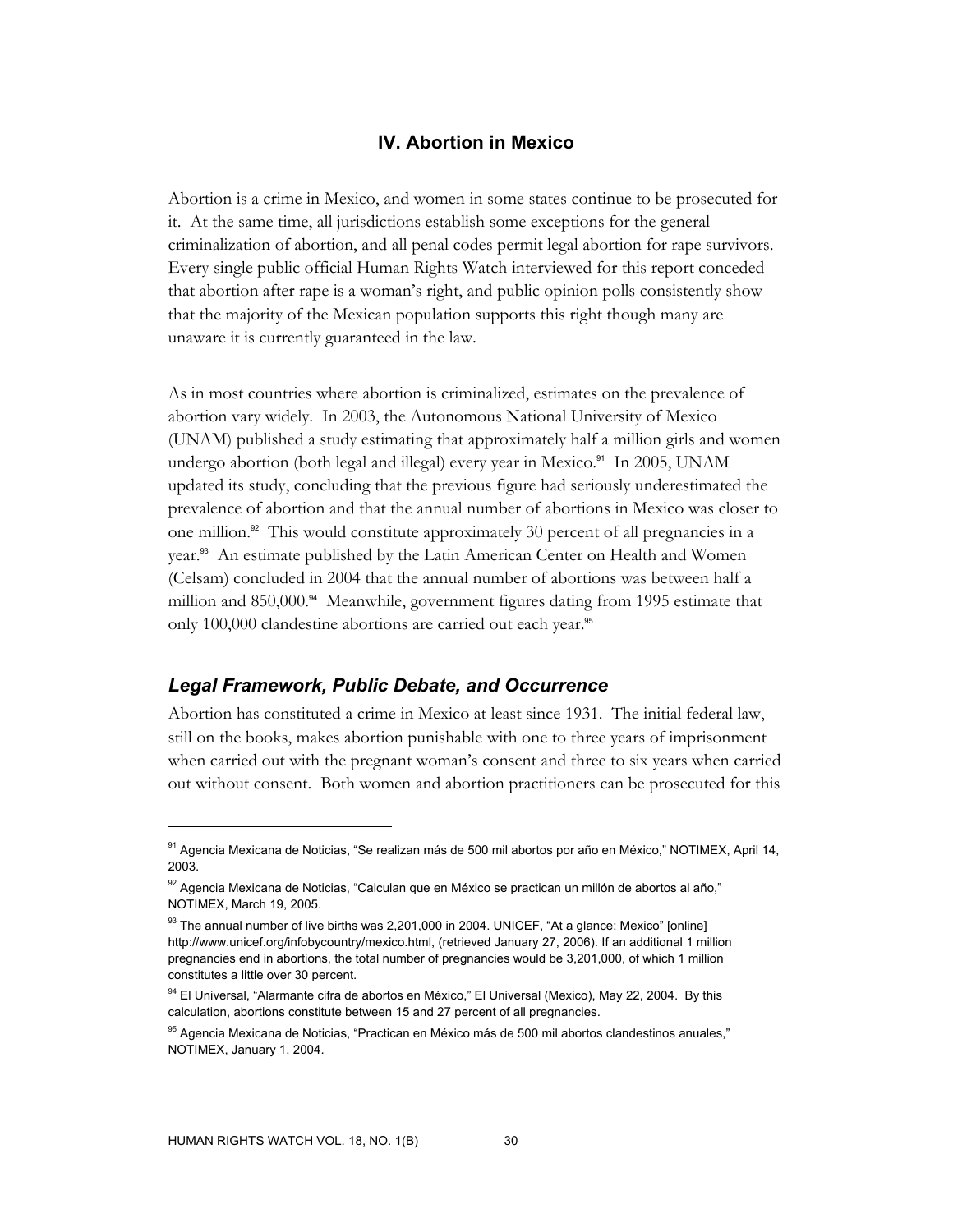crime. The 1931 penal code waives all criminal penalties for abortion after rape where the pregnant woman's life would be endangered by a continued pregnancy or where the abortion is the result of negligent behavior on the part of the pregnant woman.<sup>96</sup>

Due to Mexico's federal structure, $\mathbf{S}$ <sup>or</sup> the federal penal code provisions on abortion are generally irrelevant to the treatment of this issue at state level and would only apply if the abortion were carried out under exclusively federal jurisdiction. Nevertheless, the 1931 penal code has served as a model for state penal codes. As of January 2006, all state penal codes criminalize abortion both for the pregnant woman who procures the abortion and for the health professional who provides it. Applicable penalties vary from state to state, but the most commonly mandated sentence is anywhere between six months and five or six years. In eleven states, as well as in the federal penal code, the sentence is substantially lower when the woman who aborted "does not have a bad reputation," when the pregnancy was the result of a sexual relationship outside of marriage, and when the woman had managed to keep the pregnancy secret.<sup>98</sup>

All states waive penalties for abortion in at least one circumstance: where the pregnancy is the result of rape. Other reasons for waiving the penalty for abortion are:

- the abortion is the result of negligent behavior on the part of the pregnant woman (valid in twenty-nine states);
- to save the life of the pregnant woman (valid in twenty-seven states);
- the fetus has serious genetic malformations (valid in thirteen states);
- to protect the health of the pregnant woman (valid in ten states);

-

- the pregnancy is the result of non-consensual artificial insemination (valid in eleven states); and
- where the woman already has three other children, for economic reasons (valid only in Yucatán).

For almost seventy years, the laws on abortion remained virtually untouched. A number of important developments on the criminalization of abortion have happened since

<sup>&</sup>lt;sup>96</sup> Código Penal Federal [Federal Penal Code], Publicado en el Diario Oficial de la Federación el 14 de agosto de 1931 [Published in the Official Paper of the Federation on August 14, 1931], articles 329-332. "Negligent behavior," while legally imprecise, is generally thought to cover, for example, carrying out strenuous physical activities in order to provoke a miscarriage.

<sup>&</sup>lt;sup>97</sup> For a discussion of the federal nature of Mexico's government, see above footnote 15 and accompanying text.

<sup>&</sup>lt;sup>98</sup> Campeche, Durango, Jalisco, Hidalgo México state, Nayarit, Oaxaca Puebla, Tamaulipas, Yucatán, and Zacatecas.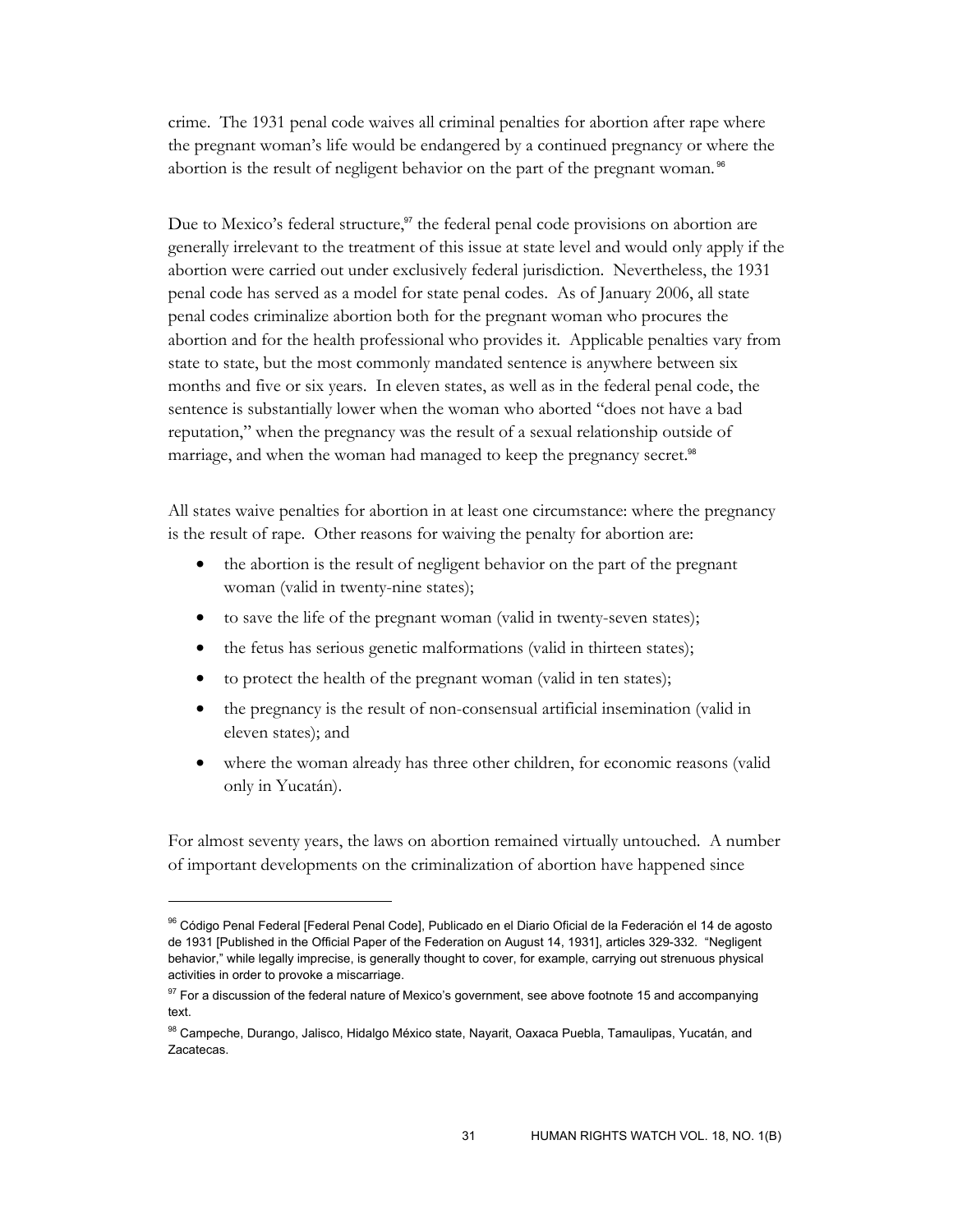2000. In August 2000, the Guanajuato Congress approved reforms that eliminated the possibility for legal abortion after rape, though the governor of the state vetoed the law a month later amidst national furor.99 In the same month, after much public debate, the Morelos Congress approved an additional article for that state's criminal procedure code which sets out procedures for access to legal abortion.<sup>100</sup> Despite having threatened to do so, the governor of Morelos, under pressure from women's groups and health advocates, did not veto the new procedures.<sup>101</sup>

Also in 2000, the head of government in the Federal District, Rosario Robles, proposed an amendment to the penal code and the criminal procedure code of the Federal District to lower the penalties for criminal abortion and oblige public health authorities to provide access for abortion after rape.102 The bill—dubbed the "Robles Law"—was approved by the local congress, entered into force, and was immediately subject to a claim of unconstitutionality before Mexico's national Supreme Court. This lawsuit stalled the implementation of the law until 2002.<sup>103</sup> In January 2002, the Supreme Court declared the law constitutional.<sup>104</sup>

Legal reforms in two jurisdictions were aimed at further guaranteeing the right to abortion after rape. In March 2005, Baja California Sur reformed its penal code to include an additional exception for the criminalization of abortion—where the woman's health is endangered by the pregnancy—and to establish lower penalties for illegal abortion. Baja California Sur also reformed its criminal procedure code to include specific procedures for access to legal abortion after rape. These reforms entered into force in September 2005.105 Both Baja California Sur (in 2005) and Mexico City (in 2003) reformed their general health codes to include an obligation to provide abortions free of charge in public health institutions in those cases where abortion is not subject to penal sanctions, including after rape.<sup>106</sup> Most developments toward decriminalization of

<sup>99</sup> Servicio Universal de Noticias, "Aborto-Guanajuato," August 30, 2000.

<sup>&</sup>lt;sup>100</sup> Periódico Oficial, Órgano del Gobierno del Estado Libre y Soberano de Morelos [Official paper, Organ of the Free and Sovereign State of Morelos], October 18, 2000.

<sup>101</sup> Servicio Universal de Noticias, "Morelos Reformas Aborto" [Morelos, Reforms, Abortion], October 4, 2000.

<sup>&</sup>lt;sup>102</sup> Servicio Universal de Noticias, "Robles Iniciativa Aborto" [Robles abortion initiative], August 15, 2000.

<sup>&</sup>lt;sup>103</sup> See CIMAC noticias, "Especial: Controversia Ley Robles" [Special report: Controversy over Law Robles] [online] http://www.cimacnoticias.com/especiales/leyrobles/ (retrieved January 12, 2005).  $104$  Ibid.

<sup>&</sup>lt;sup>105</sup> Decree 1525, penal code for the state of Baja California Sur, article 252.

<sup>&</sup>lt;sup>106</sup> Health law of Federal District, article 16 (bis 6) and health law of Baja California Sur, article 62.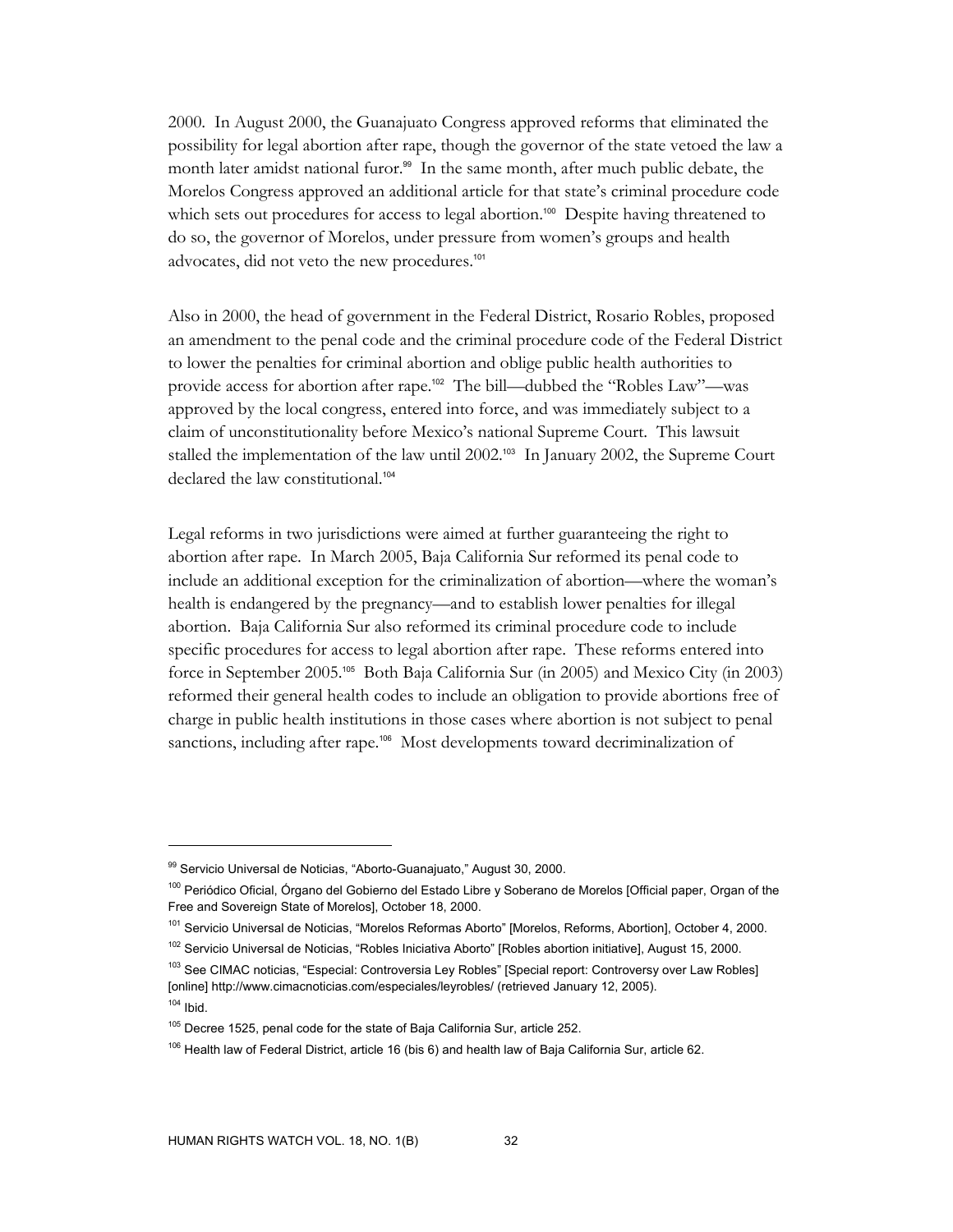abortion have occurred only after years of organizing and pressure by women's rights activists and despite staunch opposition from conservative groups.<sup>107</sup>

The congressional debates on abortion in Guanajuato, Morelos, and the Federal District in 2000 happened in the midst of a larger public debate on abortion after rape, a debate sparked by a controversial case originating in Baja California: the so-called Paulina case. Paulina Ramírez Jacinto was fourteen when she was raped in 1999 in Baja California Norte. Despite having procured—after much back-and-forth—the needed authorization from the state attorney general's office, Ramírez did not receive the abortion to which she was legally entitled because of sustained pressure from antiabortion groups and individuals. The case caused a national uproar when Ramírez publicized what had happened through the human rights ombudsperson in Baja California Norte and the press. 108 Public opinion surveys at the time and since show the Mexican population to be generally in favor of legal abortion after rape, which may have contributed both to the veto of the stricter law in Guanajuato and to Morelos' governor's backing down on his threat to veto abortion access procedures.<sup>109</sup>

<sup>&</sup>lt;sup>107</sup> See Isabel Barranco, "Aborto: Cronología del Debate en México" [Abortion: Timeline of the Debate in Mexico], *La Jornada* [México], September 10, 1998; and Grupo de Información en Reproducción Elegida [Group for Information on Reproductive Choice], "Cronología de la despenalización del aborto en México" [Timeline for the decriminalization of abortion in Mexico] [online]

http://www.gire.org.mx/contenido.php?informacion=42 (retrieved January 12, 2005).

<sup>&</sup>lt;sup>108</sup> Ramírez denounced the pressure she was under to continue the pregnancy, and in 2002 filed a suit with the Inter-American Commission on Human Rights for violations of the American Convention on Human Rights, in particular with regard to judicial protection, physical integrity, personal liberty, privacy, and religion. See Grupo de Información en Reproducción Elegida [Group for Information on Reproductive Choice], *Paulina: en nombre de la ley* [Paulina: In the Name of the Law] (Mexico City: GIRE, 2000). See Grupo de Información en Reproducción Elegida [Group for Information on Reproductive Choice], *Paulina: Five Years Later* (Mexico City: GIRE, 2005).

<sup>109 &</sup>quot;Gobernador mexicano veta radical ley antiaborto" [Mexican governor vetoes radical anti-abortion law] REUTERS, August 29, 2000 [citing survey concluding that 53 percent of Guanajuato's population was against criminalization abortion after rape]; and Roberto Blancarte, "¿Qué piensan los mexicanos sobre el aborto?" [What do Mexicans think about abortion?], *Libertades Laicos,* (Mexico City: Colegio de Mexico, no date) at http://www.libertadeslaicas.org.mx/pdfS/Salud%20sexual/Qu%E9%20piensan%20los%20mexicanos%20sobre %20el%20aborto.pdf (retrieved on January 20, 2006) [citing survey concluding that 79 percent of Mexico's population believed abortion should be legal in all or some circumstances].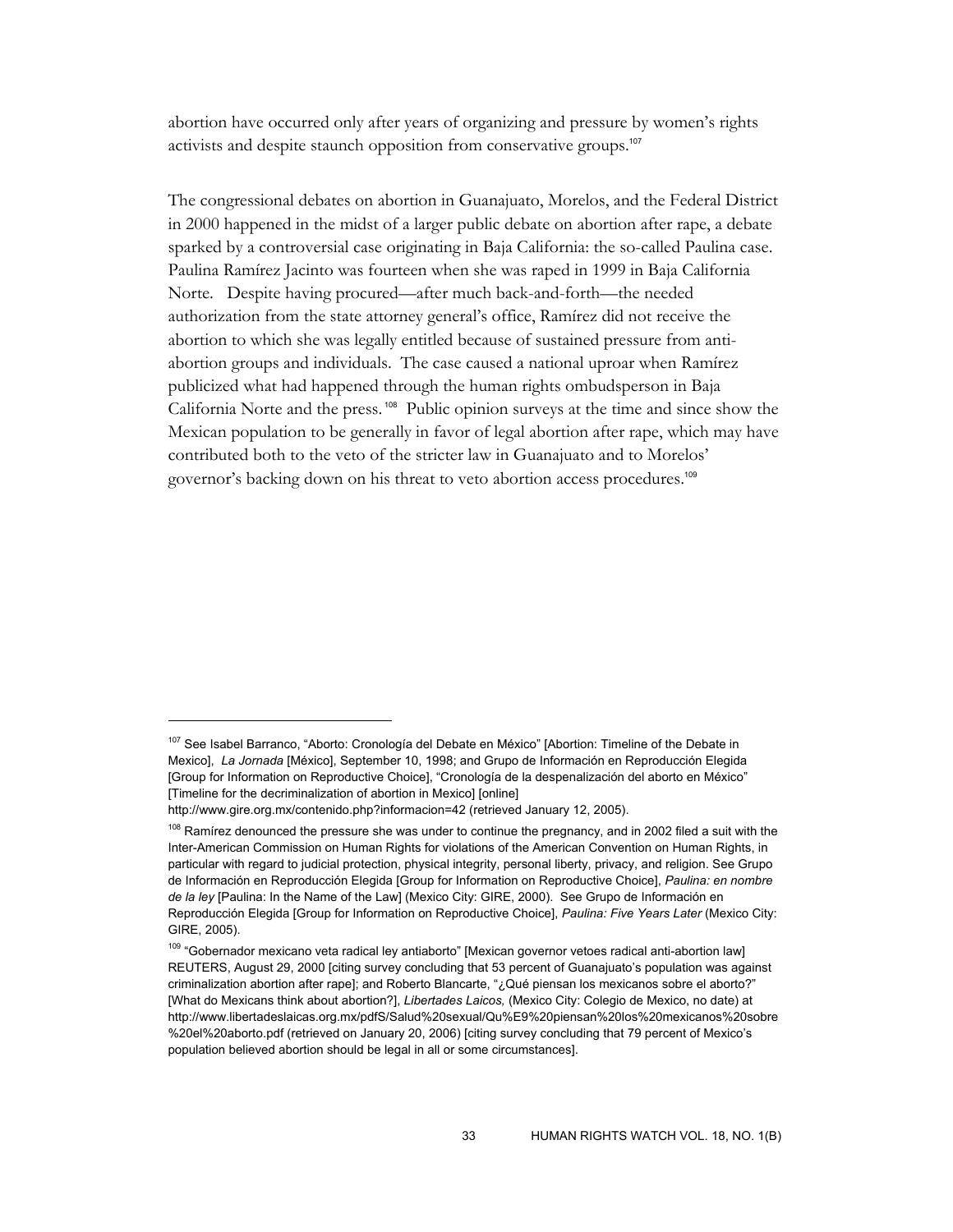#### *Prosecution for Illegal Abortions*

*Yes, of course we implement [the penal sanctions for illegal abortion]. … If anyone goes to jail, it is the woman.*  -Deputy Attorney General, San Luis Potosí<sup>110</sup>

Officials in most states told Human Rights Watch they do not maintain specific data on the number of women in prison for the crime of abortion. It is likely that only a small portion of the estimated hundreds of thousands of girls and women who undergo clandestine abortion in Mexico each year go to jail. Nevertheless, prosecutions of girls and women who have had illegal abortions are not unknown.<sup>111</sup> "From August to December 2005, we have had ten women here [charged] for illegal abortion," said Carmen Hernández Rosas, head of the forensic medical team in Guadalajara, Jalisco.<sup>112</sup>

In stark contrast to the dismissive attitude and delays victims of domestic and sexual violence experience when they seek redress for crimes committed against them, justice seems to be relatively swift when the state decides to prosecute for illegal abortion. In Guanajuato, a public official who spoke on the condition of anonymity, said:

There are five women [currently] in jail for abortion [in Guanajuato].... [In one case] a woman … gets to the hospital with very strong hemorrhaging, and the first thing the doctor does is to report her [to the authorities]. … They arrest her very fast, and they sent her to jail for a week [pre-sentence detention]. Why is it that when it is a rape case, everything is so negative, [and] they don't do anything. … And in those cases [of illegal abortion], everything is so fast?<sup>113</sup>

<sup>&</sup>lt;sup>110</sup> Human Rights Watch phone interview with Concepción Tovar Monreal, deputy attorney general, Specialized Agency for Sexual Crimes and Family Violence, Attorney General's Office of San Luis Potosí, San Luis Potosí, November 28, 2005.

<sup>&</sup>lt;sup>111</sup> For a human rights analysis of the prosecution of women for illegal abortion in other Latin American countries, see Human Rights Watch, "Decisions Denied: Women's Access to Contraceptives and Abortion in Argentina," *A Human Rights Watch Report Vol. 17, No. 1,* June 2005, pp. 65-66; Center for Reproductive Law and Policy (now the Center for Reproductive Rights), *Persecuted: Political Process and Abortion Legislation in El Salvador*, (New York: CRLP, 2001); and Center for Reproductive Law and Policy (now Center for Reproductive Rights), *Women behind Bars: Chile's Abortion Law,* (New York: CRLP, 1998).

<sup>&</sup>lt;sup>112</sup> Human Rights Watch interview with Carmen Hernández Rosas, forensic doctor, Medical Legal Team, Attorney General's office of Jalisco, Guadalajara, Jalisco, December 5, 2005.

<sup>&</sup>lt;sup>113</sup> Human Rights Watch interview with [name withheld], Guanajuato, October 2005.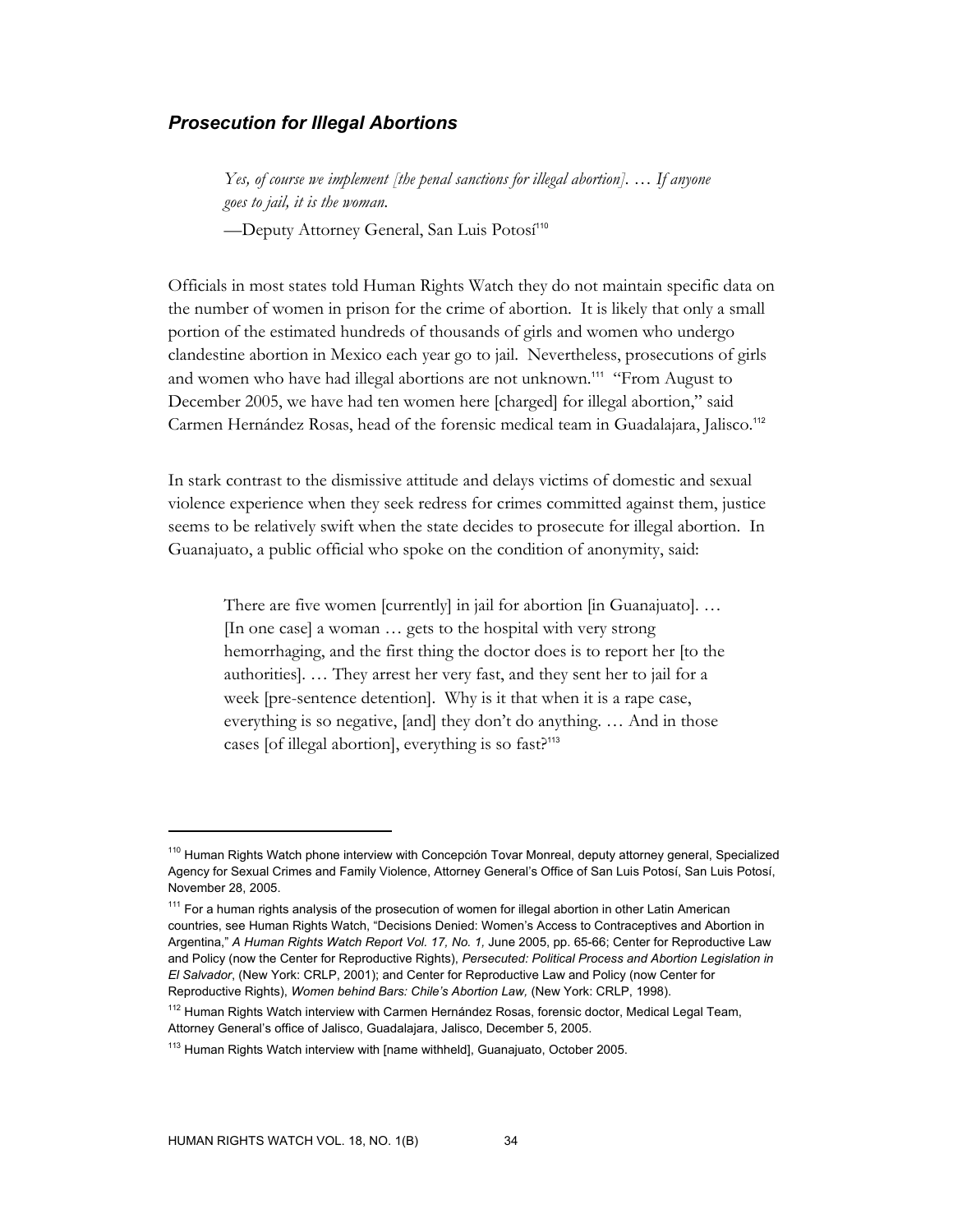Guanajuato's attorney general denied that any women have been sentenced for abortion over the past five years in that state or are currently in jail for that crime.<sup>114</sup>

"Ana Díaz," a twenty-nine-year-old woman from Yucatán personally experienced the priority authorities give to investigations of presumed illegal abortions as compared to reports of domestic violence. When she attempted to file a complaint against her now ex-husband for domestic violence, the public prosecutor told her that there was not enough proof, despite the fact that "I was all black and blue, all beaten up." The public prosecutor took her declaration once, and, according to Díaz, then did nothing. In contrast, one year later when she went to a public hospital with hemorrhaging, the public prosecutors suspected an illegal abortion and seemingly spared no effort to prove her crime:

At 7:30 p.m. they [the doctors] did the curettage [to clean me out]. … And then it all started, the hardest part. … I was still more or less sleepy after the anesthesia. … I saw a person, he said can I ask you questions, and I said yes. … [I said] I didn't know that I was pregnant. … In fact, I had gone four times to [the health center linked to my] social security and they had told me it was my colon [that made my stomach hurt]. … [The public prosecutors] took my declaration, one time. … Then two more persons came, one was a chemical expert from the public prosecutor's office, and another person also from the public prosecutor's office, and once more I had to give the whole explanation. … Then two-three hours later, again. I think they came back four or five times. … At 6:30 in the morning they were still there. … They signed me out at about 10 o'clock and I still had to go to the public prosecutor's office to see where they had the [fetal remains]. … There I had to do another interview with who-knows who. … He said that I couldn't leave because they might need me for another declaration. … I said that I just wanted to be with my family. From 10 o'clock in the morning until 6 o'clock at night, they finally let us out. … My sister says that when they came [to my home] to inspect the bathroom, they measured it, they looked through the trash, they collected water from the waste-pipe, to see if there were remains of blood. … Look at the difference [from when I declared against my husband]!<sup>115</sup>

<sup>&</sup>lt;sup>114</sup> Human Rights Watch interview with Daniel Chowell Arenas, attorney general of Guanajuato, October 5, 2005.

<sup>&</sup>lt;sup>115</sup> Human Rights Watch interview with Ana Díaz, Yucatán, December 2005.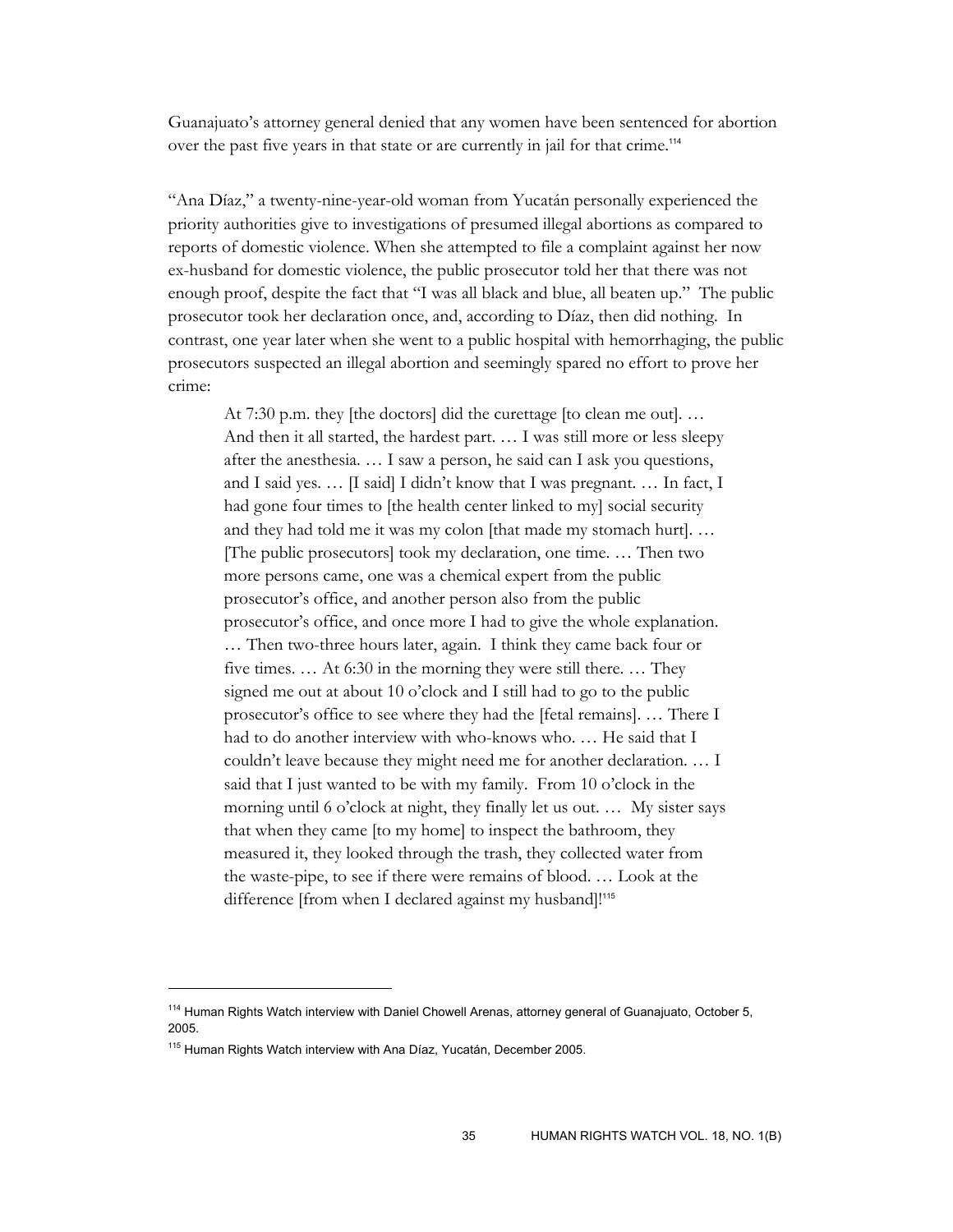In total, Díaz was questioned for more than fifteen hours though ultimately was not charged with a crime.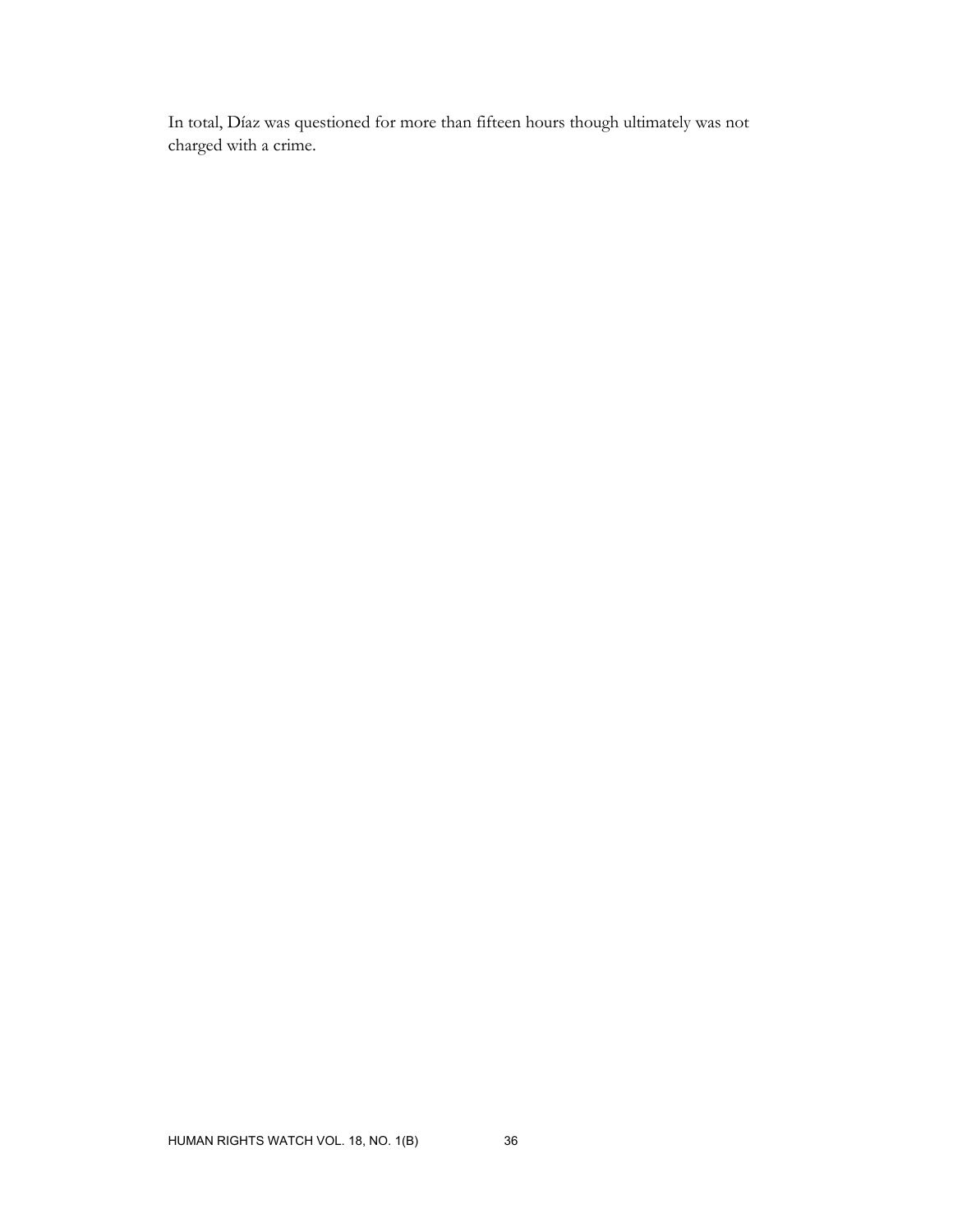# **V. Obstructing Access to Legal Abortion after Rape**

*What caused me the most desperation is that [public prosecutors] show you the law. They say: "She has every right in the world [to have a legal abortion]." And then they deny her access.* 

—"Marcela Gómez," mother of adolescent rape victim<sup>116</sup>

Despite recent improvements in some states, substantial obstacles continue to restrict women's and girls' access to legal abortion after rape in Mexico. While obstacles were present in all eight jurisdictions Human Rights Watch researched for this report, they not surprisingly were most pronounced in states without policies regulating access to safe and legal abortion services. In the following sections, we examine those obstacles, beginning with issues women and girls face in states with no guidelines on access to legal abortion after rape, and subsequently in states (and the Federal District) where guidelines do exist.

# *States with No Administrative Guidelines for Abortion after Rape*

Twenty-nine of thirty-two independent jurisdictions in Mexico do not have clear legal or administrative guidelines to guarantee access to safe and legal abortions for rape victims. Human Rights Watch interviewed public officials, experts, as well as rape victims and their families from seven of these twenty-nine states: Baja California Norte, Guanajuato, Jalisco, Nuevo León, San Luis Potosí, and Yucatán.

In these states, rape victims who request a legal abortion effectively face stone-walling by public officials. This was illustrated by the testimony of Hilda Chávez Díaz, a social worker in Mérida, Yucatán. Chávez was head of social work at the state Integrated Family Services (DIF) agency in Yucatán for more than a decade and saw dozens of underage rape victims suffer through unwanted pregnancies. She told Human Rights Watch:

There were several cases where I went back and forth [to try to procure a legal abortion for an adolescent client]. … [The authorities] said: "For this you need an authorization from such-and-such." Someone it would take me a long time to get hold of. … If I went to someone from the justice system, they would say that [legal abortion after rape] is in the

<sup>&</sup>lt;sup>116</sup> Human Rights Watch interview with Marcela Gómez, [state withheld], December 2005.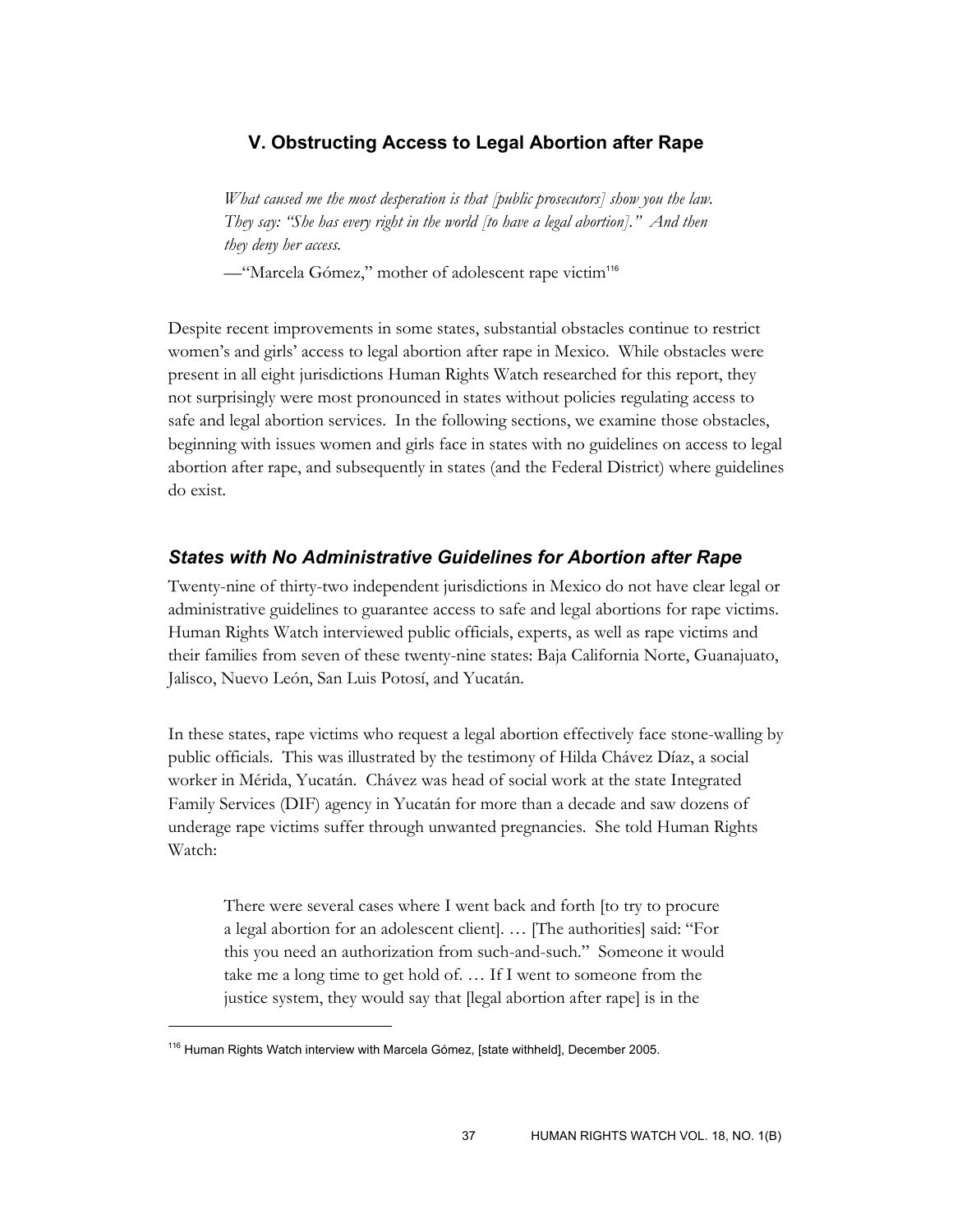law, but that there are no procedures [to guarantee it]. … If I went to doctors, [they said] that it would be dangerous for the life of the underage girl [for her to have an abortion]. … There are several male lawyers [in the Integrated Family Service agency] who say: "Have them get married, have the boy be responsible." … [In one specific case,] in the Integrated Family Service agency they wanted her to have the child by any means. … [The authorities finally] said to me that she was many months pregnant now [so the abortion was impossible], and I said: "That's because you have told me no for so many months."<sup>117</sup>

#### *Non-existing or Inaccurate Information on Legal Abortions*

Doctors and representatives for NGOs say that lack of information is the number one reason pregnant rape victims do not ask the authorities for a legal abortion. "Women don't have the information," said Laura Miranda Arteaga, program director for an NGO providing family planning services in Chiapas. "They know perfectly well that they are pregnant, but not that they should have access to an interruption of the pregnancy."<sup>118</sup> Laura Gutiérrez López, from a women's rights organization in Baja California Norte, agreed: "Many women think that it is illegal, even in the case of rape. … So to start with, there should be more information."119 Indeed, a 2000 national survey found that 44 percent of all Mexicans are unaware that abortion is legal in some circumstances, including after rape.<sup>120</sup>

Public officials acknowledged to Human Rights Watch that some doctors in the public health system also are not aware that abortion is legal for rape victims. Francisco Uicab Alonzo, responsible for the maternal health policy unit at the health ministry in Yucatán, said: "Many doctors at the operational level don't even know the penal code. [They say:] 'What does the penal code have to do with me?''<sup>121</sup> This lack of legal knowledge by public health officials influences rape victims' ability to access legal abortion because it directly conditions the treatment rape victims receive when they seek assistance.

<sup>117</sup> Human Rights Watch interview with Hilda Chávez Díaz, social worker, Mérida, Yucatán, December 12, 2005. <sup>118</sup> Human Rights Watch phone interview with Laura Miranda Arteaga, program director, Marie Stopes Mexico, San Cristóbal de las Casas, Chiapas, July 27, 2005.

<sup>&</sup>lt;sup>119</sup> Human Rights Watch phone interview with Laura Gutiérrez López, community organizer, Mujeres Unidas Olympia de Gouges, Tecate, Baja California Norte, July 29, 2005.

<sup>&</sup>lt;sup>120</sup> "Aborto in México, realidad cotidiana" [Abortion in Mexico: daily reality], CIMAC noticias (México), March 19, 2004; Roberto Blancarte, "¿Qué piensan los mexicanos sobre el aborto?" [What do Mexicans think about abortion?], *Libertades Laicos,* (Mexico City: Colegio de Mexico, no date) at

http://www.libertadeslaicas.org.mx/pdfS/Salud%20sexual/Qu%E9%20piensan%20los%20mexicanos%20sobre %20el%20aborto.pdf (retrieved on January 20, 2006).

<sup>&</sup>lt;sup>121</sup> Human Rights Watch interview with Francisco Uicab Alonzo, coordinator of maternal health unit, Ministry of Health of Yucatán, December 13, 2005.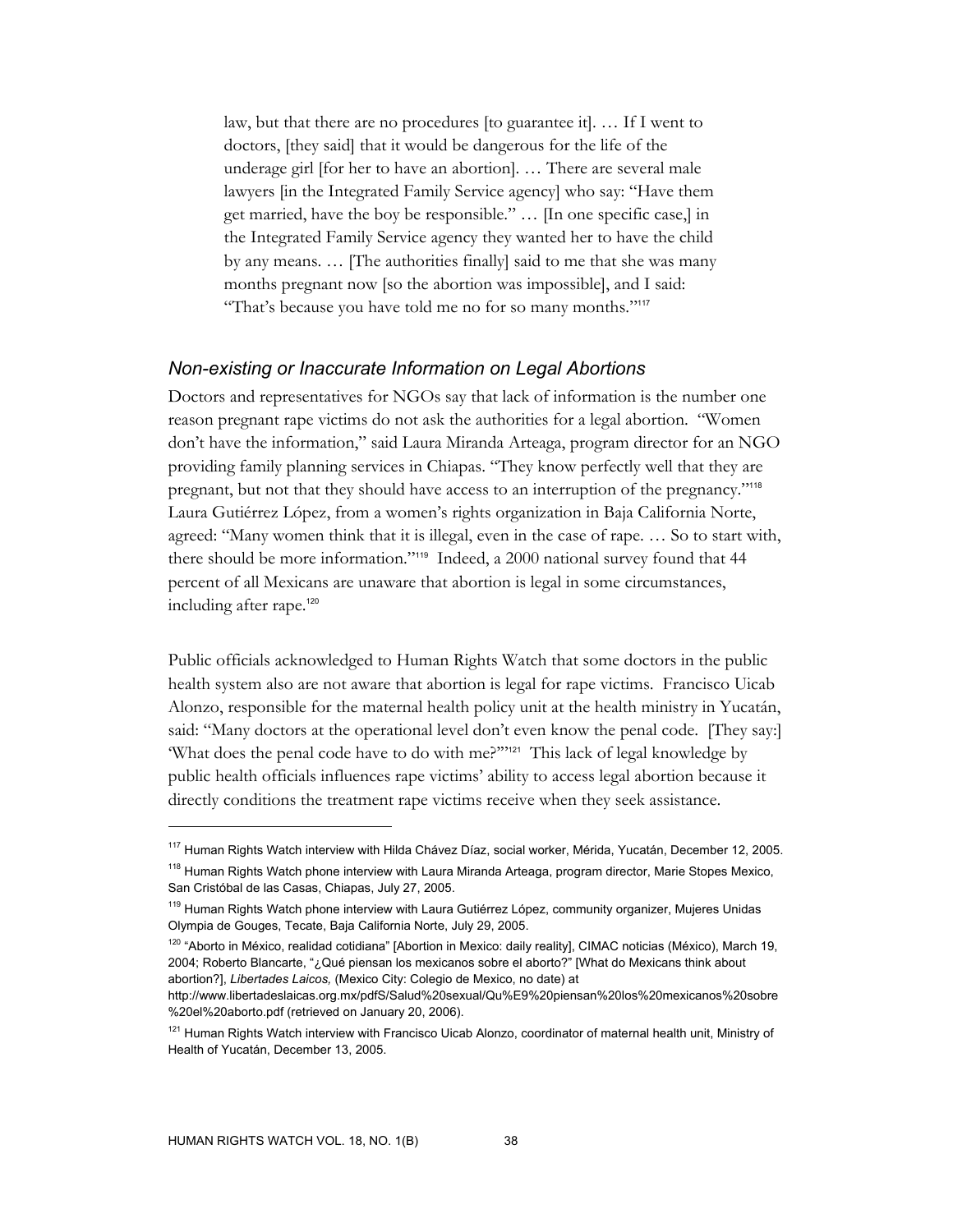Our interviews reveal that almost no abortion-related information is provided to pregnant rape victims either before or after they file a report with the justice system. Few state governments have invested in campaigns to inform the general public of the content of the law in this respect. Moreover, where rape victims do file a report and find that they are pregnant as a result of the rape, they are seldom presented with the three possibilities that are lawfully before them: 1) to carry the pregnancy to term and keep the infant; 2) to carry the pregnancy to term and give the infant up for adoption; or 3) to have a legal abortion.

Human Rights Watch interviewed rape victims and their family members from eight cases that were reported to the authorities in states without a clear policy framework for access to legal abortion. In only two of those eight cases did the public prosecutors provide information on legal abortion after rape, and in both of these cases, the rape victims received no information on how and where to procure an abortion should they so wish. In one of those two cases, the public prosecutor informed the mother of an adolescent rape victim that she was within her right to demand the service, but that no one would perform it.122 In the other, the underage rape victim ended up procuring a back-alley abortion, only to be chastised later by the public prosecutor for not waiting for the legal authorization for this abortion—though he had never told her such authorization was forthcoming or even necessary.<sup>123</sup>

Amelia Ojeda, from an NGO working with victims of sexual violence in Yucatán, lamented: "[Public prosecutors] leave the woman with the burden of figuring it out . … There are a lot of cases of adolescents impregnated by family members and the public prosecutors don't even tell them [about the possibility of having a legal abortion]; that is, the people with whom they file the complaint don't tell them."<sup>124</sup>

Despite the admitted absence of public information campaigns and individual counseling on legal abortion that could inform victims of their rights, many public officials told Human Rights Watch that the only way for rape victims to access legal abortion services would be for the rape victim herself to make such a request directly to the public prosecutor assigned to investigate the rape. These same officials generally confirmed that access to abortion services after rape is a legally protected right, and did not seem to have thought through (or did not care) how a rape victim would actually exercise a right

<sup>&</sup>lt;sup>122</sup> Human Rights Watch interview with Marcela Gómez, [state withheld], December 2005.

<sup>&</sup>lt;sup>123</sup> Human Rights Watch interview with Miranda Alvarez, Guanajuato, October 2005.

<sup>&</sup>lt;sup>124</sup> Human Rights Watch phone interview with Amelia Ojeda, lawyer, Unidad de atención sicológica, sexológica y educativa para el crecimiento personal [Agency for Psychology, Sexology, and Education for Personal Development, UNASSE], Mérida, Yucatán, August 26, 2005.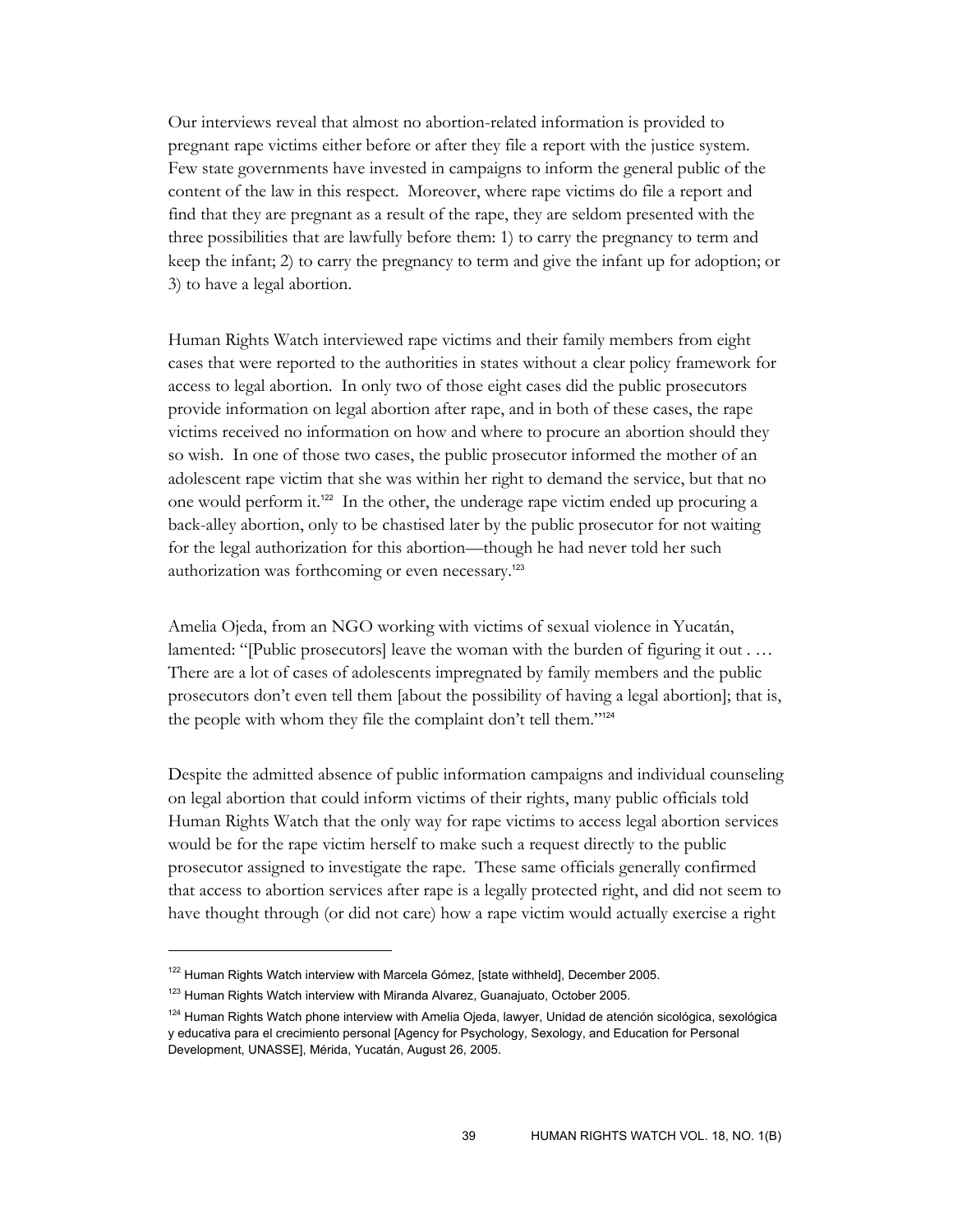that she may not know exists. The reasons public officials gave for not providing information on the right to abortion after rape can be divided into two main categories: denial that unwanted pregnancies after rape exist, and opposition to anything that might hint at promoting abortion.

### *Denial that Cases of Unwanted Pregnancy after Rape Exist*

Public officials from various states told Human Rights Watch that access to legal abortion services after rape was mostly a theoretical issue since few, if any, rape victims had ever petitioned for such services. "In terms of rape victims that want to have an abortion, or that ask the authorities for an abortion, we haven't had any cases," said Concepción Tovar Monreal, deputy attorney general from San Luis Potosí, in a comment repeated by public officials in Jalisco, Guanajuato, and Yucatán.<sup>125</sup> Tovar Monreal explained that the state government of San Luis Potosí had not informed the public of the possibility of legal abortion, and that access essentially would require each rape victim to know and understand the applicable penal code provisions and demand their implementation without prompting from the public prosecutor.<sup>126</sup>

In a few states, officials seemed at best willfully blind to the existence of the problem. In Guanajuato, for example, Attorney General Daniel Chowell denied repeatedly that any pregnant rape victims had wanted a legal abortion during the past five years,<sup>127</sup> despite ample evidence to the contrary. This evidence included legal files from three cases,128 Human Rights Watch interviews with past and current public officials in Guanajuato,<sup>129</sup> as well as with rape victims and their families who requested legal

<sup>&</sup>lt;sup>125</sup> Human Rights Watch phone interview with Concepción Tovar Monreal, deputy attorney general responsible for the agencies specialized in sexual crimes and family violence, Attorney General's Office, San Luis Potosí, November 28, 2005. Human Rights Watch interviews with Salvador González, attorney general of Jalisco, Guadalajara, Jalisco, December 6, 2005; with Daniel Chowell Arenas, attorney general of Guanajuato, Guanajuato, October 5, 2005; and with Francisco Uicab Alonzo, coordinator of maternal health unit, Ministry of Health of Yucatán, December 13, 2005.

 $126$  Ibid.

<sup>&</sup>lt;sup>127</sup> Human Rights Watch interview with Daniel Chowell Arenas, attorney general of Guanajuato, October 5, 2005. Confirmed in e-mail message from Daniel Chowell Arenas, attorney general of Guanajuato to Human Rights Watch, November 15, 2005 [maintaining that no such cases existed, after a thorough review of all legal cases under Chowell's authority].

<sup>&</sup>lt;sup>128</sup> Juzgado de Pra. Inst. Segundo Penal, "Causa Criminal Instruida en Contra de Ernesto Juárez Martínez como Probable Responsable del Delito de Violación Cometido en Agravio de Sandra Isela Rodríguez Macias," Exp. 66/2003; Procuraduría General de Justicia de Guanajuato, Averiguación previa número [withheld]/2002; and Procuraduría General de Justicia de Guanajuato, Averiguación previa número [withheld]/2005. All on file with Human Rights Watch.

<sup>&</sup>lt;sup>129</sup> Human Rights Watch interview with [name withheld], [agency withheld], [city withheld], Guanajuato, October 2005 [referencing the existence of several cases within the past five years]; with Miguel Valadez Reyes, advisor to the Governor, Governor of Guanajuato, Guanajuato, Guanajuato, October 6, 2005; and with Manuel Vidaurri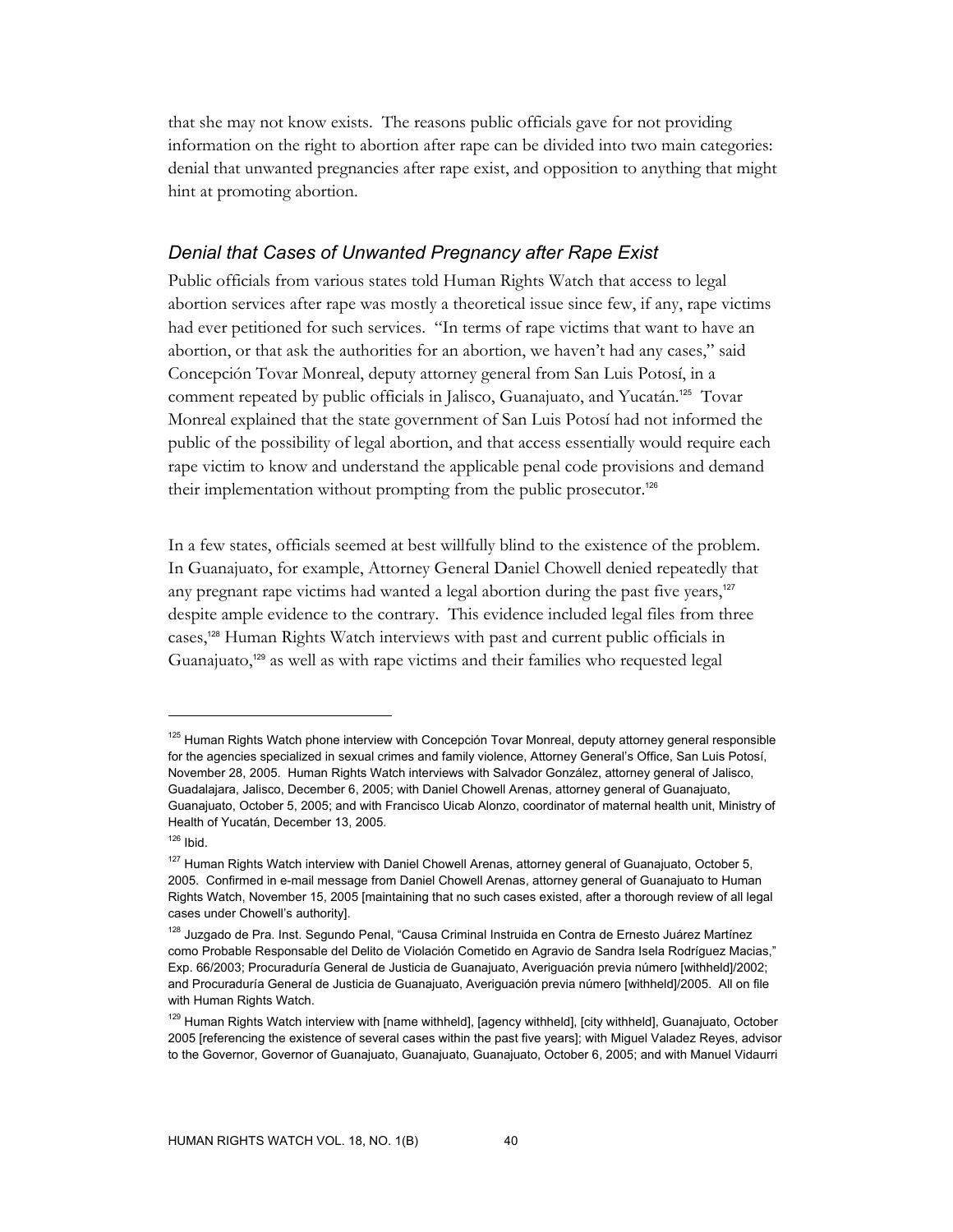abortion within this period.130 Further, the former attorney general authored a set of draft procedures to facilitate access to legal abortion only two years earlier, in the midst of a very public controversy over a mentally disabled woman who had been denied access to legal abortion after rape.131 In another state, Human Rights Watch spoke to a rape victim who was only granted access to public abortion services under the dual conditions that the case not appear in hospital and other records as a legal abortion after rape, and that the rape victim and her family did not divulge information about the case to the public.<sup>132</sup>

Some public officials doubted the sincerity not only of rape victim testimony, but also of their request for voluntary legal abortions. With reference to the case of a mentally disabled woman who had been raped by a neighbor, and whose mother had petitioned for a legal abortion in Guanajuato, Manuel Vidaurri Arechiga, human rights ombudsman for that state, told Human Rights Watch: "The mother got advice from some women's group. … That's when it suddenly was an issue that she [the rape victim] should have an abortion, because that is what the woman's group had said [to the rape victim and her mother]."133 Meanwhile, Martha Macias, the mother of the rape victim to whom Vidaurri made reference, recalled that she had been unambiguous in her petition to the state from the very beginning: "I said I can't feed another person. And maybe this child will keep reminding [my daughter] of what happened."<sup>34</sup> In this case, authorization for the legal abortion was not granted or denied because the rape victim's pregnancy had advanced too far for an abortion to be carried out. The delay occurred in part because

Arechiga, Human Rights Ombudsman, Human Rights Ombudsman's Office, León, Guanajuato, October 4, 2005 [both referencing the existence of at least one specific case].

<sup>&</sup>lt;sup>130</sup> Human Rights Watch interview with Martha Macias [real name, mother to rape victim who was denied a legal abortion], Irapuato, Guanajuato, October 2, 2005; and with "Miranda Alvarez" [mother to rape victim who had asked for a legal abortion in 2005], Guanajuato, October 2005.

<sup>&</sup>lt;sup>131</sup> Human Rights Watch interview with Miguel Valadez Reyes, former attorney general, now advisor to the Governor, Governor of Guanajuato, Guanajuato, Guanajuato, October 6, 2005. Valadez confirmed that, during his tenure, access to legal abortion had been subject to some public controversy as the result of the case of a mentally disabled rape victim who in the end carried the resulting pregnancy to term. However, he refuted that the rape victim in this case had been denied access to abortion and noted that the development of the draft procedures at that particular time was entirely coincidental. These assertions are contradicted by the existence of a formal complaint launched at the Human Rights Ombudsman's office by the mother of the rape victim against the attorney general's office for intimidation, as well as by numerous newspaper accounts.

<sup>&</sup>lt;sup>132</sup> Human Rights Watch interview with Marcela Gómez, [state withheld], December 2005. This account was confirmed by former public officials as well as lawyers involved in the case, all speaking on the condition of anonymity.

<sup>&</sup>lt;sup>133</sup> Human Rights Watch interview with Manuel Vidaurri Arechiga, Human Rights Ombudsman, Human Rights Ombudsman's Office, León, Guanajuato, October 4, 2005.

<sup>&</sup>lt;sup>134</sup> Human Rights Watch interview with Martha Macias [real name], Irapuato, Guanajuato, October 2, 2005. Macias and her daughter, Sandra Rodríguez, told Human Rights Watch they did not wish their names to be withheld in this report because Rodríguez' case had been extensively covered in state and even national media in 2003 when Rodríguez failed to obtain an authorization for a legal abortion.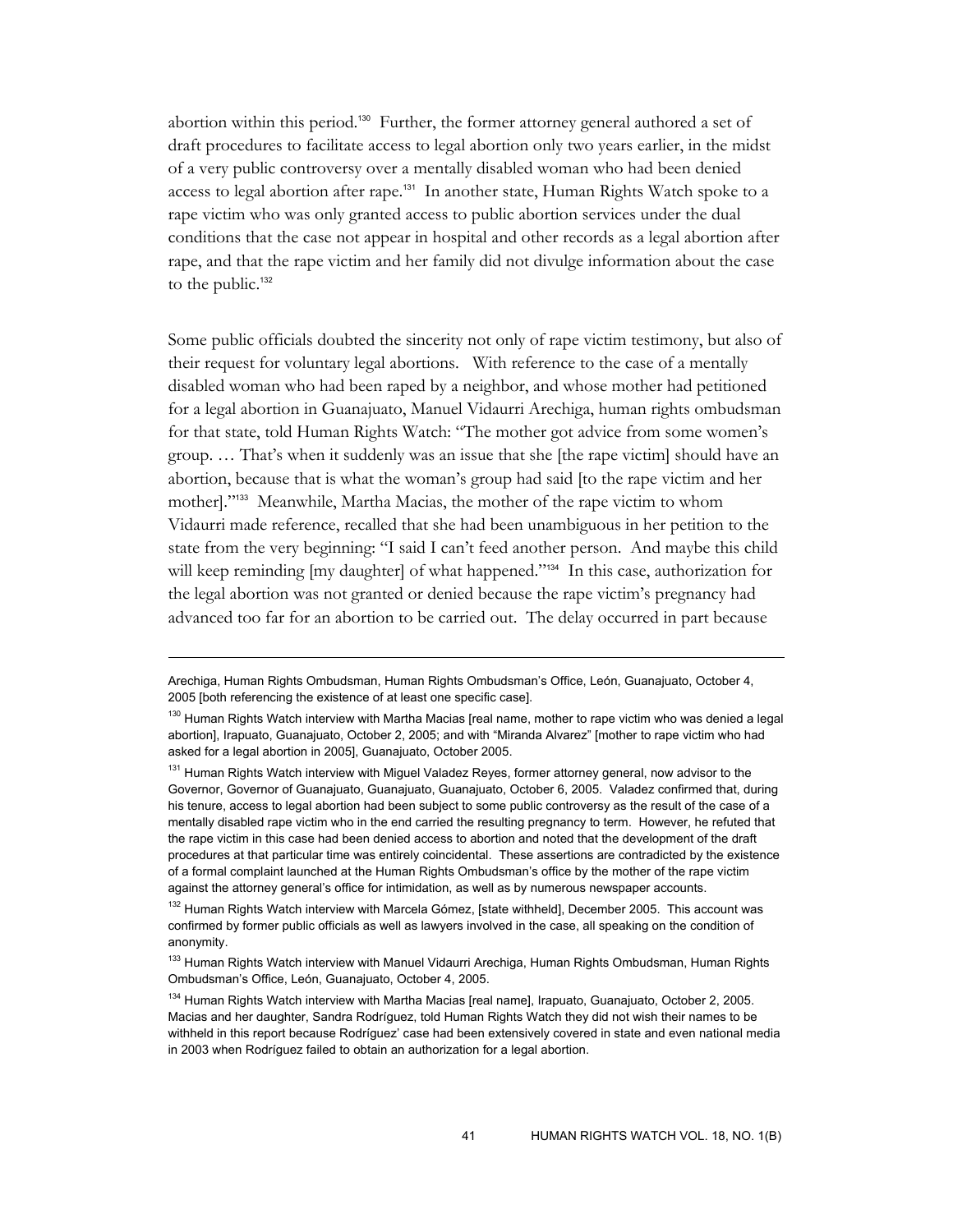the public prosecutor had provided inaccurate information to the mother: "[The public prosecutor] said to me 'Abortion is a crime.' I said that it was rape. She said 'It doesn't matter.""135

Despite the lack of reliable data, it is most likely true that the vast majority of girls and women who have gotten pregnant as the result of rape and wish to have an abortion have not petitioned the authorities for access to legal abortion services—in fact, as noted, most victims do not even report the rape itself.

# *Aversion to Facilitating Legal Abortion after Rape*

Some public officials considered the very suggestion that they might present all legal options to the rape victims as synonymous with promoting abortion. "Really, in San Luis Potosí, no state institution will ever suggest to a woman that she might have an abortion," stated Beatriz Grande López, head of the state women's institute in San Luis Potosí.<sup>136</sup>

Insofar as access to abortion is a rape victim's right, public authorities are in fact dutybound to enable women to exercise this right, including by providing all necessary information on how to claim it. The U.N. Human Rights Committee clarified in 1981 that state obligations under the International Covenant on Civil and Political Rights (including the rights to physical integrity and equality before the law) "call[s] for specific activities by the States parties to enable individuals to enjoy their rights."<sup>137</sup>

At times, opposition even to the legality of abortion after rape was voiced from the highest officials in the public agencies most responsible for enforcing the right to legal abortion after rape. "In my understanding … [abortion] even in the case of rape is a bit debatable [clarifying that he meant it was immoral]" said Armando Villarreal, Attorney

<sup>&</sup>lt;sup>135</sup> Human Rights Watch interview with Martha Macias [real name], Irapuato, Guanajuato, October 2, 2005. Macias filed a complaint against the public prosecutor with the state human rights ombudsperson's office, which recommended that this public prosecutor be sanctioned. Expediente 47/03-S, March 31, 2003, on file with Human Rights Watch. The human rights ombudsperson insisted that the sanction was warranted because the legal investigation process had been too slow, and not because of any improper declarations made regarding abortion. Human Rights Watch phone interview with Miguel Vidaurri Arechiga, human rights ombudsperson, Procuraduría de Derechos Humanos de Guanajuato [human rights ombudsperson's office of Guanajuato], León, Guanajuato, October 17, 2005.

<sup>&</sup>lt;sup>136</sup> Human Rights Watch phone interview with Beatriz Grande López, director, Women's Institute of San Luis Potosí, San Luis Potosí, November 29, 2005.

<sup>&</sup>lt;sup>137</sup> Human Rights Committee, "General Comment No. 03: Implementation at the national level (Art. 2)," July 29, 1981, para. 1.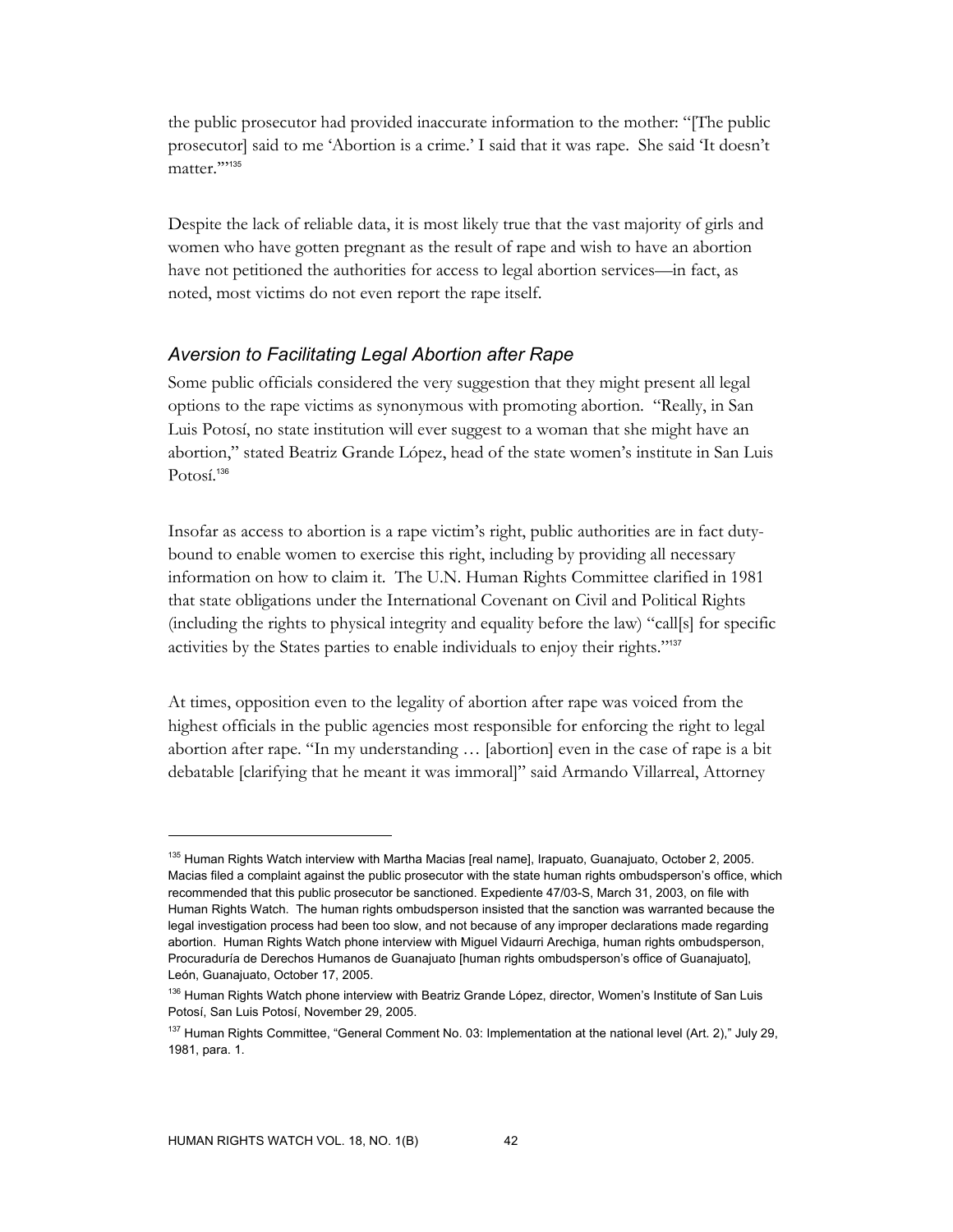General of Yucatán. "I don't agree with abortion … but well, it's in the law."138 José de Jesus Becerra, Health Minister of Jalisco, expressed a similar view: "Of course women have a right [to abortion after rape] ... [but] let's not give them access! Life should be protected from the moment of conception. … That's my personal opinion."139 While public officials are entitled to hold and express personal opinions, opposition from highly placed officials can contribute to the existing stigma related to abortion, in particular when combined with a failure to effectively assist rape victims in exercising their right to legal abortion as is the case in Jalisco and Yucatán.

## *Actively Discouraging Abortion after Rape*

With little information to guide them, some pregnant rape victims in Mexico still ask the authorities for assistance in terminating their imposed pregnancy. In practice, there are three public institutions rape victims can turn to for information and assistance:

- 1) state Integrated Family Services (Sistema para el Desarrollo Integral de la Familia, DIF);
- 2) public health centers or hospitals; and
- 3) state public prosecutors' offices.

 $\overline{a}$ 

Human Rights Watch found that in each of these institutions pregnant rape victims were at times actively discouraged from seeking legal abortion services. While a limited number of individual prosecutors, doctors, and social workers had attempted to help rape victims voluntarily terminate their pregnancies, the standard practice—and sometimes the institutional policy—was to discourage abortions. Instead of receiving much needed support and information, pregnant rape victims often encountered indifference and disregard.

A common manner of discouraging rape victims from filing a complaint, thus in effect closing the door to legal abortion, was to suggest that the rape victims should marry the perpetrator. "I send them on to the public prosecutor," said a lawyer from the local DIF agency in Pénjamo, Guanajuato, "It's not my responsibility, so I can't say to the guy: 'Just marry her [the rape victim] so that it is resolved.' That's for the public prosecutor

<sup>&</sup>lt;sup>138</sup> Human Rights Watch interview with Armando Villarreal, attorney general of Yucatán, Mérida, Yucatán, December 12, 2005.

<sup>&</sup>lt;sup>139</sup> Human Rights Watch interview with José de Jesus Becerra, health minister, Ministry of Health of Jalisco, Guadalajara, Jalisco, December 7, 2005.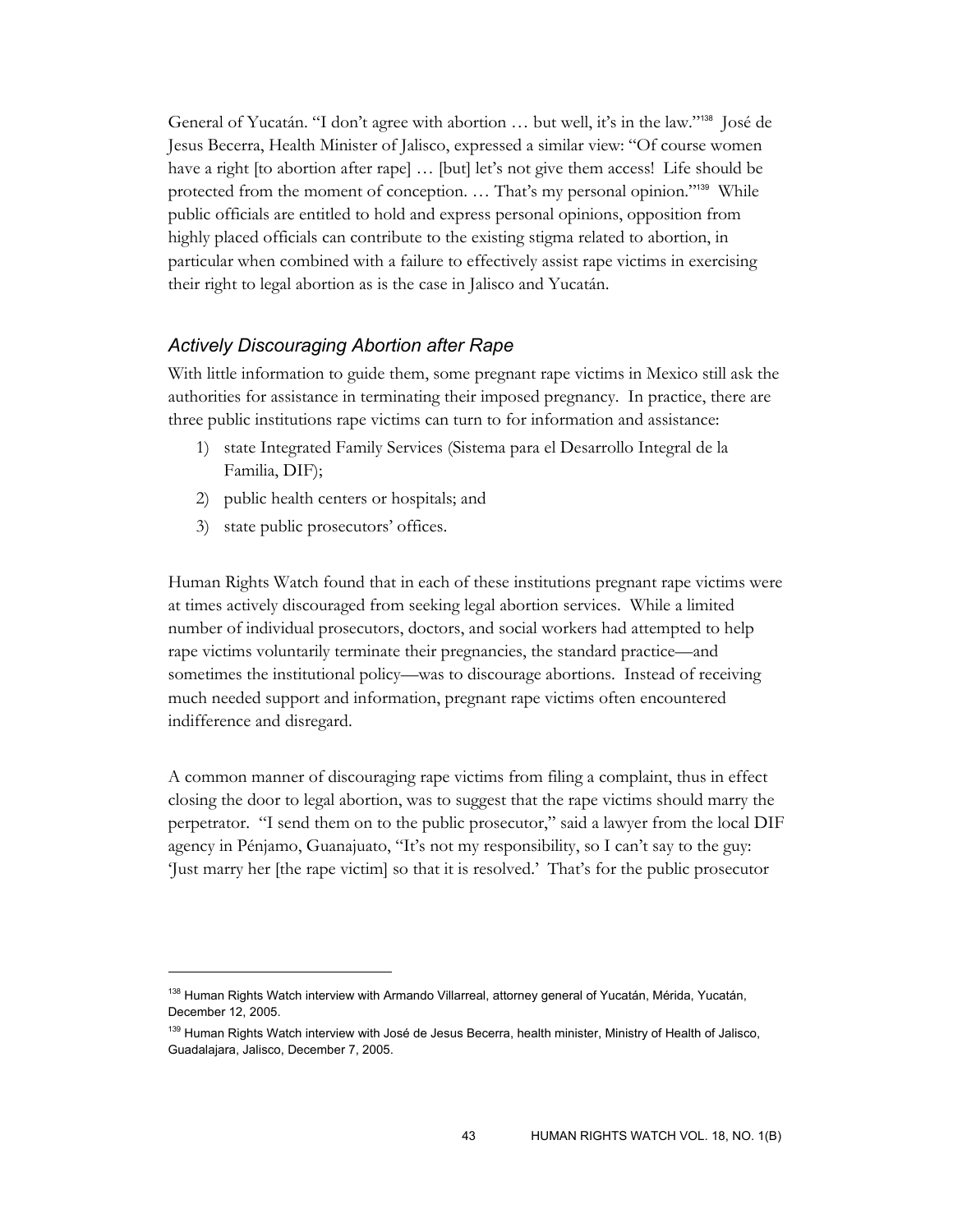to do."140 Hilda Chávez Díaz, cited above, mentioned a similar prevailing attitude in the DIF agency in Mérida, Yucatán.<sup>141</sup>

Some public officials provided misinformation about the health consequences of abortion, in particular for adolescent rape victims. Asuzena Leal, from the DIF agency in Jalisco said: "We emphasize a lot how dangerous an abortion can be for an adolescent, because we already know what risk the pregnancy puts them in."142 Human Rights Watch interviewed several rape victims and their families from various states who had been told that even an early abortion could be lethal.<sup>143</sup>

In fact, medical studies show that abortions carried out under adequate medical conditions are ten times safer than childbearing up to the sixteenth week of pregnancy, and that the risk of death from abortion remains lower than the risk of death from childbirth throughout most of the second trimester.144 In particular for adolescent girls, carrying a pregnancy to term can be dangerous.145 NGO representatives confirmed that public officials often tell even adult rape victims that abortions generally are lifethreatening, regardless of the medical conditions in which they are carried out.<sup>146</sup>

Public officials in some states at times expose rape victims, directly or indirectly, to antiabortion materials and organizations. "[Public prosecutors] send [the rape victim] to organizations … where they convince her to have the child," said Amelia Ojeda, a lawyer

<sup>&</sup>lt;sup>140</sup> Human Rights Watch interview with [name withheld], lawyer, Desarrollo Integral de la Familia [Integral Family Services agency], Pénjamo, Guanajuato, October 3, 2005.

<sup>&</sup>lt;sup>141</sup> See above footnote 117 and accompanying text.

<sup>&</sup>lt;sup>142</sup> Human Rights Watch interview with Asuzena Leal, responsible for the Program for the Attention of Adolescent Mothers, Desarrollo Integral de la Familia de Jalisco [Jalisco Family Services], Guadalajara, Jalisco, December 6, 2005.

<sup>&</sup>lt;sup>143</sup> Human Rights Watch interviews with Marta Macias [her real name], Guanajuato, October 2005; Miranda Alvarez, Guanajuato, October 2005; Marcela Gómez, [state withheld], December 2005; and with Laura Ruíz, Yucatán, December 2005.

<sup>144</sup> Rachel N. Pine, "Achieving Public Health Objectives through Family Planning Services," *Reproductive Health Matters*, No. 2 (November 1993), p. 79.

<sup>&</sup>lt;sup>145</sup> "When a woman is too young, pregnancy—wanted or unwanted—can be dangerous for both mother and infant. Complications of childbirth and unsafe abortion are among the main causes of death for women under age 20. Even under optimal conditions, young mothers, especially those under age 17, are more likely than women in their 20s to suffer pregnancy-related complications and to die in childbirth. The risk of death may be two to four times higher, depending upon the woman's health and socioeconomic status." [footnotes in original text suppressed] Population Information Program, "Meeting the Needs of Young People," Population Reports (Baltimore, Maryland: The John Hopkins School of Public Health, 1995) [online] http://www.infoforhealth.org/pr/j41/j41chap2\_3.shtml (retrieved January 10, 2006).

<sup>&</sup>lt;sup>146</sup> Human Rights Watch phone interview with [name withheld], medical doctor, Mexico City, August 26, 2005. Human Rights Watch interview with María Luisa Becerril, director, CIDHAL, Cuernavaca, Morelos, October 7, 2005.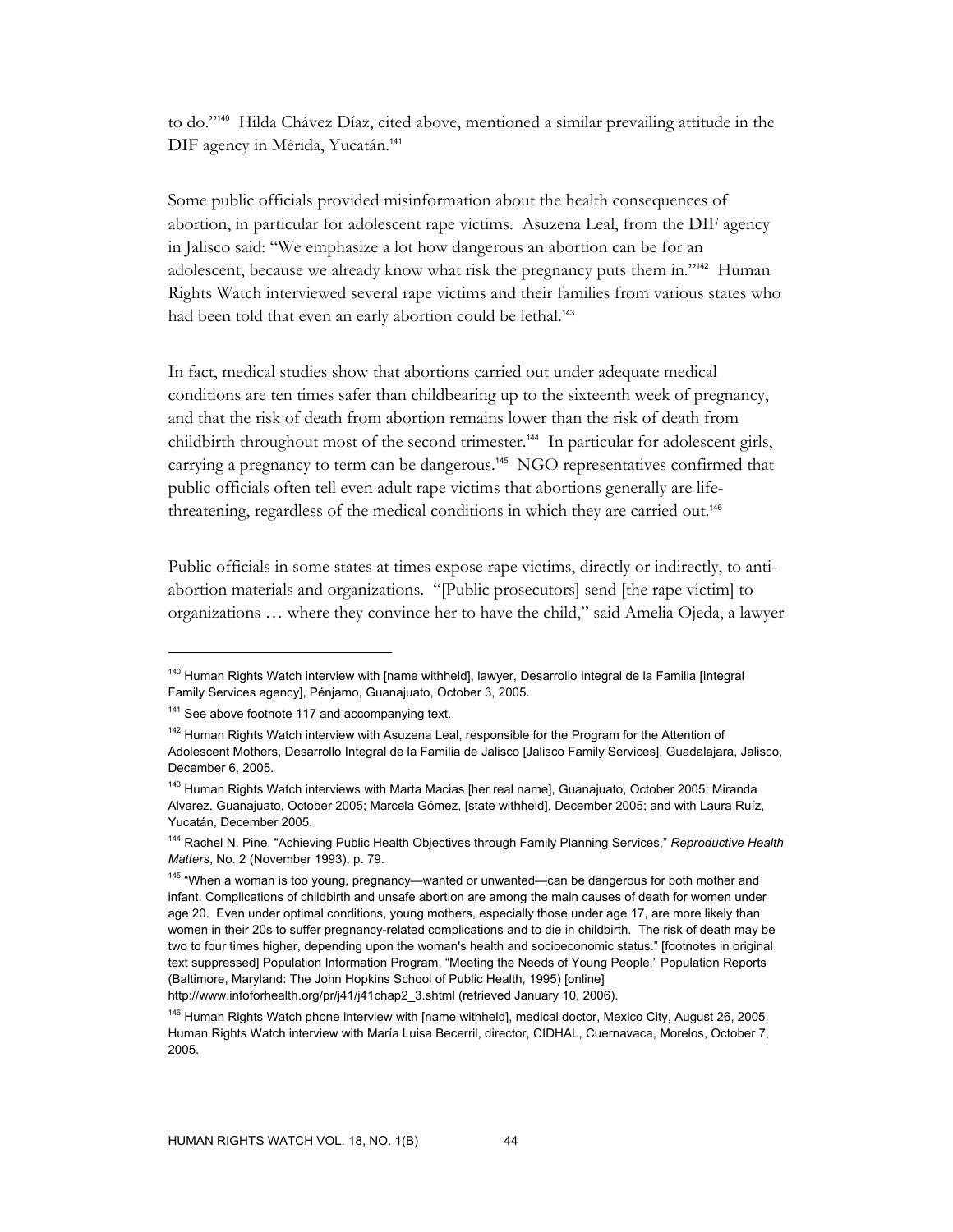from Yucatán who works directly with victims of violence.147 Ector Jaime Ramírez Barba, health minister of the state of Guanajuato, said that the public authorities routinely send rape victims to VIFAC,<sup>148</sup> an organization that provides assistance for pregnant women on the condition that they do not seek to procure an abortion.<sup>149</sup> "Mariana Guerrero," a fifteen-year-old girl in Guanajuato who was raped and made pregnant by a neighbor when she was twelve, told Human Rights Watch that the public prosecutor told her that she could give birth at VIFAC. Guerrero said that no one at the public prosecutor's office or the public hospital had told her she could have terminated the pregnancy.<sup>150</sup>

In Jalisco, the state program for pregnant adolescents employed aggressive anti-abortion strategies to change the minds of those girls who ask for assistance in obtaining a legal abortion, including anti-abortion psychological counseling and exposure to anti-abortion video-tapes. Asuzena Leal relayed to Human Rights Watch the "success" of this approach:

In the last case we had, we showed a video of how an abortion really is,151 because the [thirteen-year-old] girl came to us with every intention of having an abortion, and the psychological counseling didn't help [i.e. didn't convince her otherwise]. And she ended up deciding to keep the child. … We also had the case of an eleven- or twelve-year-old girl who had been raped by her brother. … She came here wanting to have an

<sup>&</sup>lt;sup>147</sup> Human Rights Watch phone interview with Amelia Ojeda, lawyer, UNASSE, Mérida, Yucatán, August 26, 2005.

<sup>&</sup>lt;sup>148</sup> Human Rights Watch interview with Ector Jaime Ramírez Barba, health minister, Guanajuato, Guanajuato, October 4, 2005.

<sup>149</sup> Human Rights Watch phone interview with Virginia Brehm, director, Vida y Familia A.C. (VIFAC), Leon, Guanajuato, October 2, 2005.

<sup>&</sup>lt;sup>150</sup> Human Rights Watch interview with Mariana Guerrero, Guanajuato, October 2005.

<sup>&</sup>lt;sup>151</sup> Leal later identified this video as "The Silent Scream," a video produced in the mid-1980s by anti-abortion organizations as a means to convince women to carry unwanted pregnancies to term, notably by claiming that fetuses experience pain from the eleventh week of the pregnancy. This video is available online at http://www.silentscream.org/ (retrieved January 3, 2006). "The Silent Scream" has been widely criticized for containing scientific and medical inaccuracies, with medical experts suggesting inter alia that a fetus does not start experiencing pain until much later in the pregnancy. For a summary of this criticism, see "The Facts Speak Louder than 'The Silent Scream'" [online]

http://www.plannedparenthood.org/pp2/portal/files/portal/medicalinfo/abortion/fact-abortion-silent-scream.xml (retrieved January 3, 2006). Furthermore on the issue of fetal pain, two independent scientific studies released in 2005, one from New Zealand and one from the United States, note that "there is an emerging consensus that fetuses do not have the brain circuitry to feel pain until 29 weeks into a pregnancy." Andy Coghlan and Emma Young, "Why fetuses don't feel pain," *New Scientist 8 vol. 187*, September 3, 2005.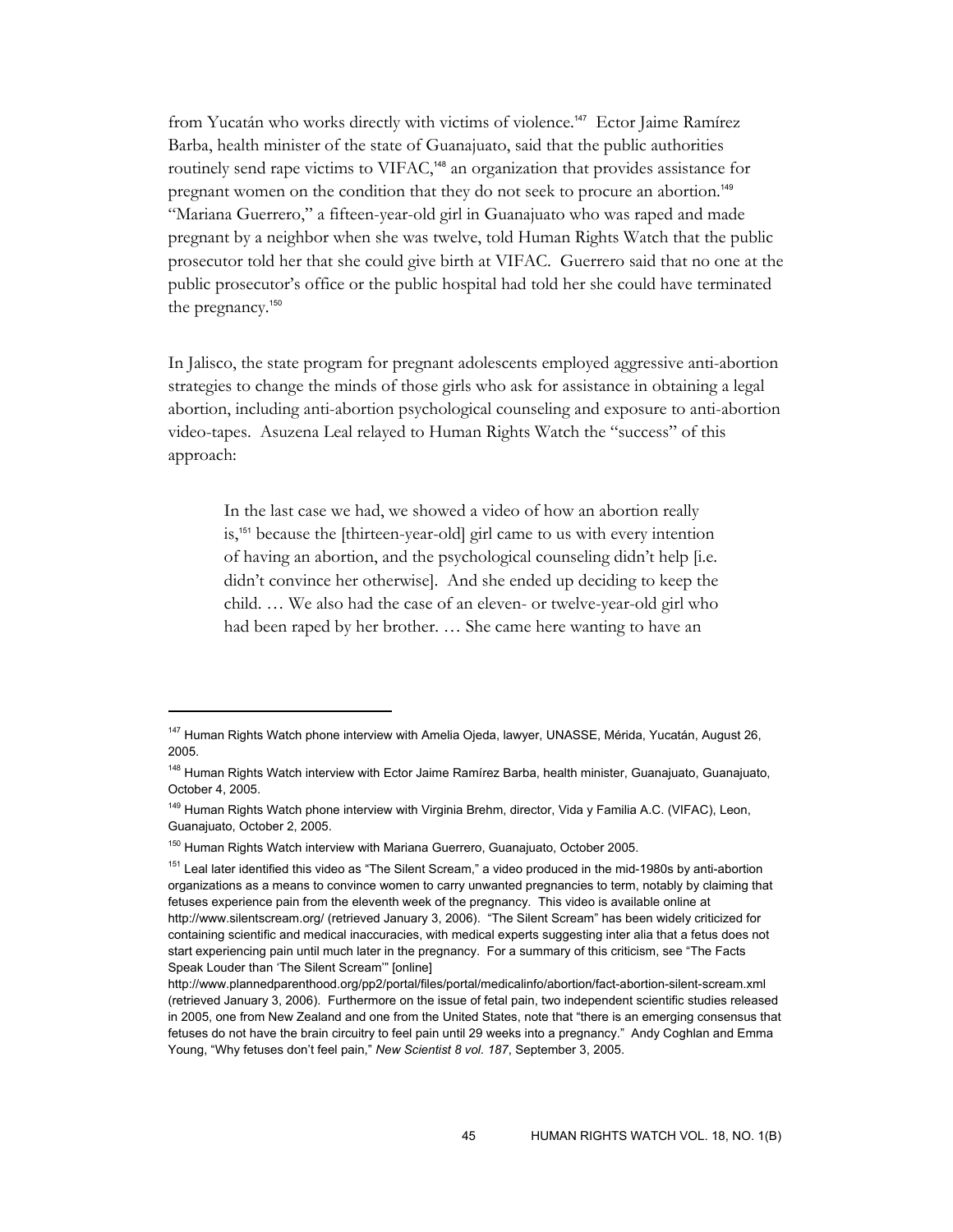abortion, but we worked with her psychologically, and in the end she kept her baby. Her little child-sibling.<sup>152</sup>

## *No Legal Abortion for Incest and "Estupro"*

*If you talk to a girl [who was raped by her father], the first thing that passes through her head is that she wants to have an abortion. But there is nowhere to go.* 

—Head of program for adolescent mothers at a public hospital in Jalisco<sup>153</sup>

Only women or girls who have become pregnant as the result of a rape—as defined in the law—have the right to access a legal abortion.154 "Incest" and "estupro" are defined as wholly or partially voluntary forms of sexual intercourse and therefore less serious crimes than rape. 155 These legal provisions contribute to minimize the seriousness of sexual assaults by providing public prosecutors with an opportunity not to classify involuntary sex against underage victims as rape. Moreover, they deny some underage victims access to essential health services—such as legal abortion—that should be universally available. Further, these provisions have the intended or unintended effect of supporting the myth that many rape victims are lying and in fact were not raped at all.

In some cases investigated by Human Rights Watch, public prosecutors opted to file charges for crimes less serious than rape, thus closing the possibility for a legal abortion, even when rape charges were entirely appropriate. This was the case for "Graciela Hernández," a sixteen-year-old girl from the state of Guanajuato, who was raped repeatedly by her father for more than a year. Hernández and her mother reported the rapes to the authorities in 2002 when Hernández found she was pregnant. The legal file contains graphic testimony of the abuse, and an unequivocal petition to the authorities for help in terminating the unwanted pregnancy:

<sup>&</sup>lt;sup>152</sup> Human Rights Watch interview with Asuzena Leal, responsible for the Program for the Attention of Adolescent Mothers, Desarrollo Integral de la Familia de Jalisco, Guadalajara, Jalisco, December 6, 2005.

<sup>&</sup>lt;sup>153</sup> Human Rights Watch interview with Iliana Romo Huerta, head, Center for Assistance to Pregnancy in Adolescence, Guadalajara Civil Hospital, Guadalajara, Jalisco, December 7, 2005.

<sup>&</sup>lt;sup>154</sup> As mentioned in section above on the legal framework for the criminalization of sexual violence, forced sex between family members is generally defined as rape with extenuating circumstances, and abortion would therefore be legal for victims of this crime.

<sup>&</sup>lt;sup>155</sup> For a definition of these crimes, see above section on the legal framework on sexual violence on p. 16. As mentioned in that section, criminal law in Mexico penalizes three forms of sexual intercourse: rape, "estupro" (intercourse with an adolescent obtained through seduction or deceit), and incest. Only rape is defined unequivocally as involuntary: "estupro" does not involve violence or the threat of violence, and incest is defined as entirely voluntary. Incest and "estupro" are in law subject to shorter sentences than rape.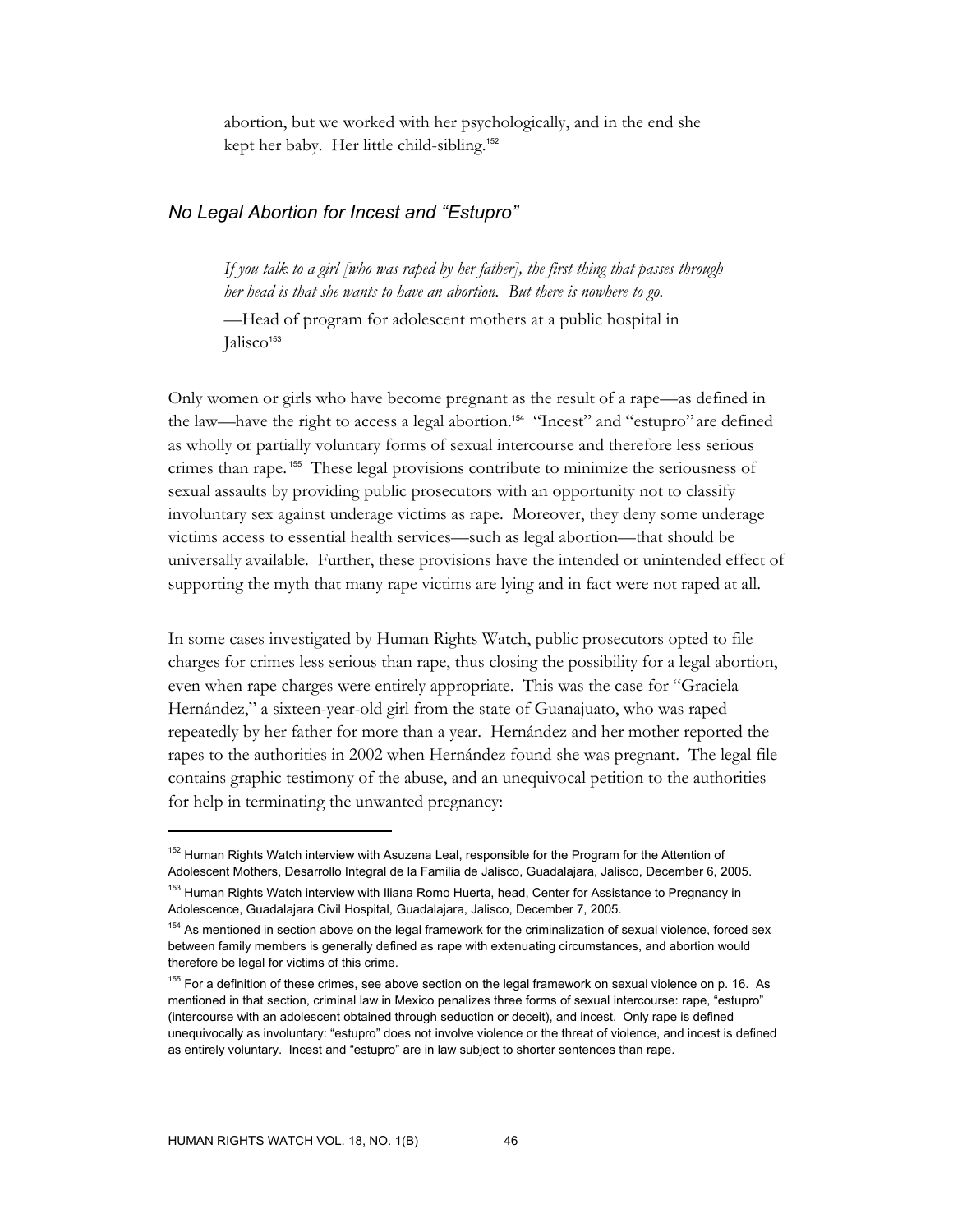And I want to declare that I don't want to have the child that I am expecting, because I will not be able to love it. Because it is my father's, I will not be able to love it. And I also don't know how it will come about, if it [the pregnancy] will go wrong. And I also don't want it because I didn't want to be pregnant, and that's why I want you to help me to have an abortion, because as I already said, I don't want to have this child, because it is my father's and I don't want it.<sup>156</sup>

Verónica Cruz, director of an NGO that worked directly with Hernández and her mother in their efforts to obtain a legal abortion, explained to Human Rights Watch that the public prosecutors, after ignoring Hernández for weeks, took advantage of the girl's official testimony that she did not want her father to be detained or incarcerated because she "still love[d] him as a father,"157 to change the charge from rape to incest:

The mother supported [Hernández] in wanting to have an abortion ... Her lawyer accompanied her daily for a month [to the prosecutor's office] so that they would give her the authorization. … The prosecutor made a comment that the girl might have wanted to [have sex with her father]. … That was one of those cases where [the prosecutors] changed the charge from rape to incest, because for incest there is no access to legal abortion, and also it's less [prison] time for the rapist.<sup>158</sup>

Hernández ended up carrying the pregnancy to term, and as of December 2005 was living with her parents, siblings, and child. The Attorney General of Guanajuato denied that this, or any other cases of women or girls asking for a legal abortion after rape during the past five years, existed at all:

Having conducted a review of our archive, I am in a position to be able to reiterate that the Government of Guanajuato does not possess any

<sup>&</sup>lt;sup>156</sup> Official testimony from Graciela Hernández [not her real name], sixteen-year-old rape victim, Guanajuato, on file with Human Rights Watch.

 $157$  Ibid.

<sup>&</sup>lt;sup>158</sup> Human Rights Watch interview with Verónica Cruz, director, Centro Las Libres [Free Women Center], Salamanca, Guanajuato, October 2, 2005. The difficulties faced by Hernández were confirmed by Hernández' lawyer. Human Rights Watch interview with María Angeles López García, legal coordinator, Centro de Derechos Humanos Victoria Diez (Victoria Diez Human Rights Center), León, Guanajuato, October 12, 2005. Human Rights Watch was not able to corroborate whether the charge was actually changed from rape to "incest," and if so what the motive was, because all public prosecutors Human Rights Watch approached in the state of Guanajuato declined individual interviews.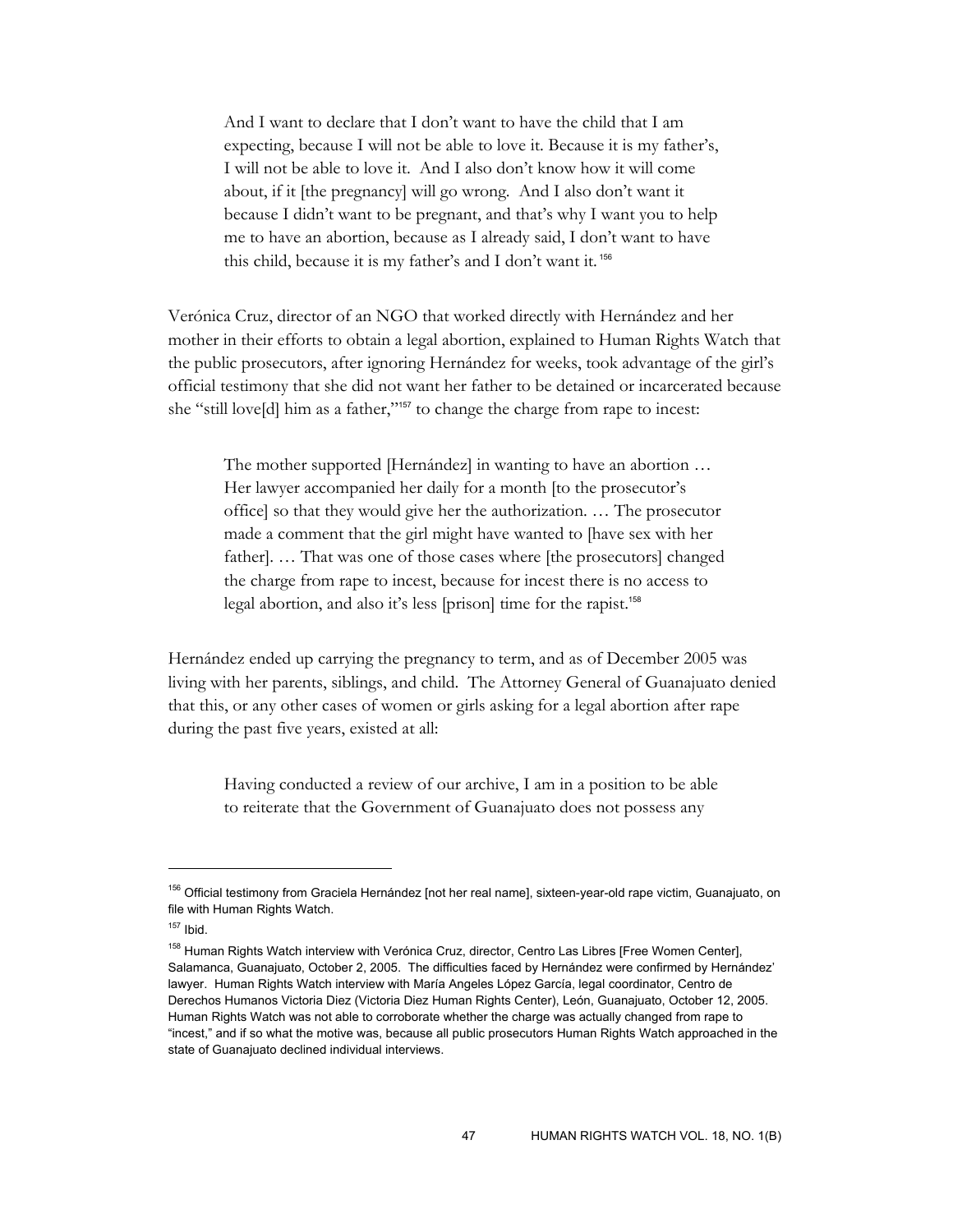files from the past five years in which a woman expressly has asked for an authorization to interrupt a pregnancy that was the result of rape.<sup>159</sup>

### *Undue Delays*

In several states, it can take months to get legal authorization for abortion after rape, effectively ruling out the possibility of a safe abortion. An abortion is not a medical procedure that can be put off for an indefinite period. In many cases, as rape victims deal with objections from public prosecutors, public health personnel, social workers, and family members, their pregnancies progress, sometimes to the point of making medical intervention impossible.

In some states, delays are required before legal authorization for abortion after rape can be granted. The attorneys general for Guanajuato, Jalisco, and Yucatán told Human Rights Watch that decisions on access to legal abortion can be made only after full legal investigation of the rape, which typically take months. In some places, officials even implied that the rape trial would need to be completed and there would need to be a conviction before a woman could seek an abortion. "The judge is the only one who can determine if there has been a crime," said Daniel Chowell, attorney general of Guanajuato.160 He continued: "Our doubt is if we can authorize [an abortion] during the investigation phase [related to the rape case]." Salvador González, attorney general from Jalisco, agreed: "One would have to be certain that [the pregnancy] was the result of a rape. ... There has got to be some kind of [judicial] sentence [establishing that the pregnancy is the result of rape]."161 Armando Villarreal, attorney general of Yucatán, insisted further that the suspected rapist would need to be arrested and the criminal investigation would need to be completed before a woman or girl could seek abortion after rape.<sup>162</sup>

All three public officials declined to give an average or median time for a typical rape investigation, but other public officials and NGO representatives told Human Rights Watch that investigations take at least three months and generally more. Claudia Salas

<sup>&</sup>lt;sup>159</sup> Letter to Human Rights Watch dated November 8, 2005, in e-mail message from Daniel Chowell Arenas, attorney general of Guanajuato to Human Rights Watch, November 15, 2005. Also see section above on denial of the existence of legal abortion cases, p. 40. This assertion was first made by Chowell in person. Human Rights Watch interview with Daniel Chowell Arenas, attorney general of Guanajuato, October 5, 2005.

<sup>&</sup>lt;sup>160</sup> Human Rights Watch interview Daniel Chowell Arenas, attorney general of Guanajuato, Guanajuato, October 5, 2005.

<sup>&</sup>lt;sup>161</sup> Human Rights Watch interview with Salvador González, attorney general of Jalisco, Guadalajara, Jalisco, December 6, 2005.

<sup>&</sup>lt;sup>162</sup> Human Rights Watch interview with Armando Villarreal, attorney general of Yucatán, Mérida, Yucatán, December 12, 2005.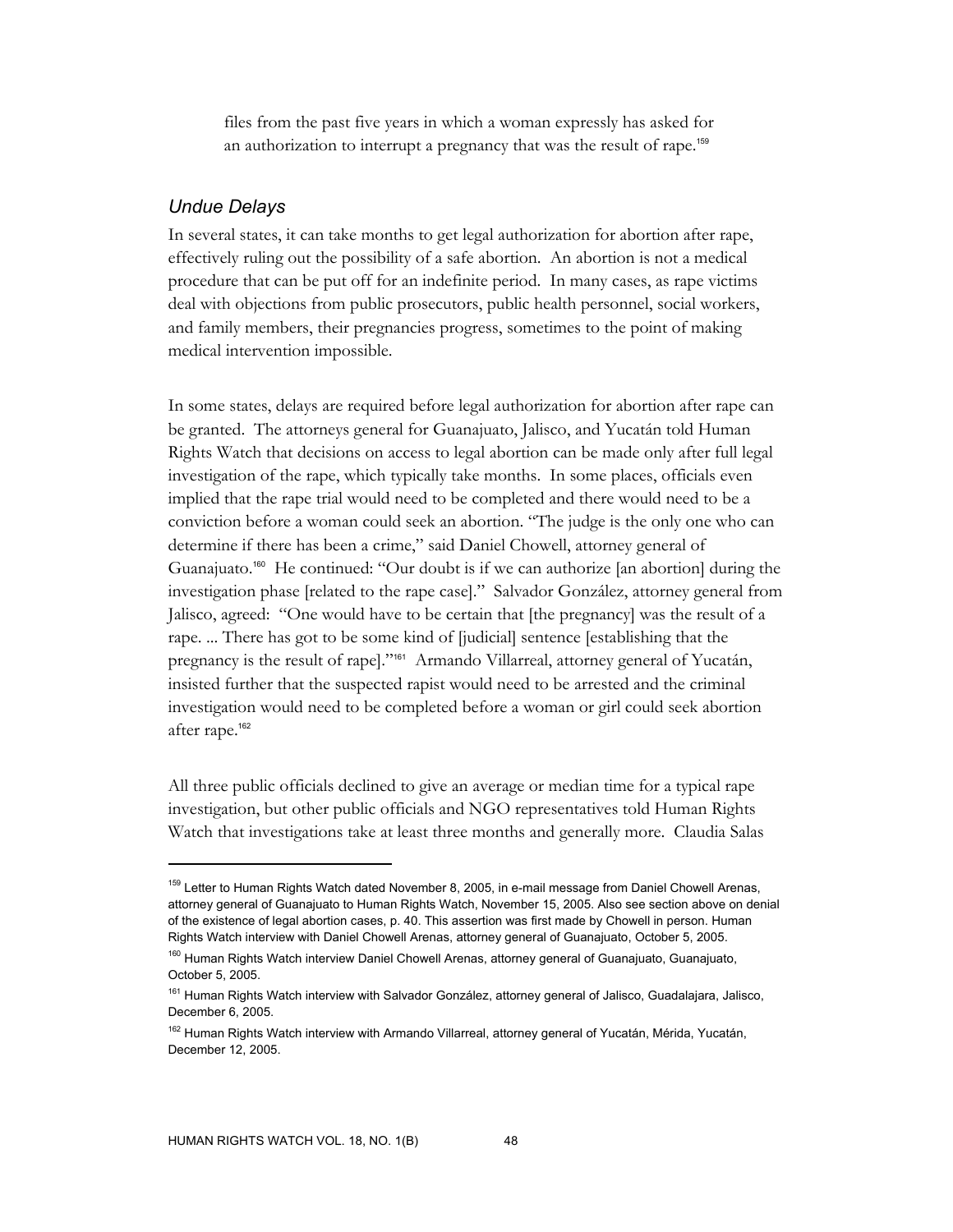Rodríguez from the state Women's Institute in Jalisco, which closely follows legal cases on sexual violence, explained that in her experience the minimum time frame for a typical rape case was three months.

Some state penal code procedures include a time limit of gestation for when a legal abortion may be carried out.163 Other states do not have a codified time limit, but in practice apply a limit of ten to twelve weeks' gestation. Since most rape victims do not know they are pregnant until at least one full month into the pregnancy (defined in obstetric terms, and therefore legally, as a six-week pregnancy ), waiting for the legal investigation to be completed can in practice make legal abortion impossible.

Meanwhile, rape victims who request a legal abortion with a public prosecutor are often not told that they have to wait for an authorization or denial until the end of the legal investigation. As a direct consequence of the lack of guidelines on the implementation of the right to access legal abortion after rape, rape victims who request an abortion are often sent from one public authority to another, as most officials claim ignorance or a lack of mandate to deal with the issue.

"Abortion is like a hot potato: they pass it from one to the other, and no one wants to have it in the end, " said Salvador Díaz Sánchez, a forensic doctor from the state Institute of Forensic Science in Guadalajara, Jalisco.164 Laura Gutiérrez López, from a grassroots and advocacy women's organization in Baja California Norte, agreed: "It doesn't have to do with a lack of resources but rather with the fact that the public prosecutors don't authorize [the abortions]. … Despite the fact that it is legal, they keep putting women off. ... They keep hiding behind the fact that there is nowhere to send the women [for actual services]."165 José Manuel López, an NGO representative who has worked directly with rape victims for years, added: "The public prosecutors say that they can't authorize it because [abortion] is not within their mandate, and the doctor says that he needs an authorization. They pass the ball from one court to the other. … We have

<sup>&</sup>lt;sup>163</sup> Baja California (ninety days), Baja California Sur (ninety days), Campeche (ninety days), Colima (ninety days), Chiapas (three months), Chihuahua (ninety days), Federal District (ninety days), Guanajuato (seventyfive days), Puebla (three months), Yucatán (ninety days). The federal penal code establishes the legality of abortion after rape during the first five months of the pregnancy.

<sup>164</sup> Human Rights Watch interview with Salvador Díaz Sánchez, forensic doctor, Area Medico Forense del Instituto Jalisciense de Ciencias Forenses [Medical Forensic Area of the Jalisco Institute of Forensic Science], Guadalajara, Jalisco, December 5, 2005.

<sup>&</sup>lt;sup>165</sup> Human Rights Watch phone interview with Laura Gutiérrez López, community organizer, Mujeres Unidas Olympia de Gouges, Tecate, Baja California Norte, July 29, 2005.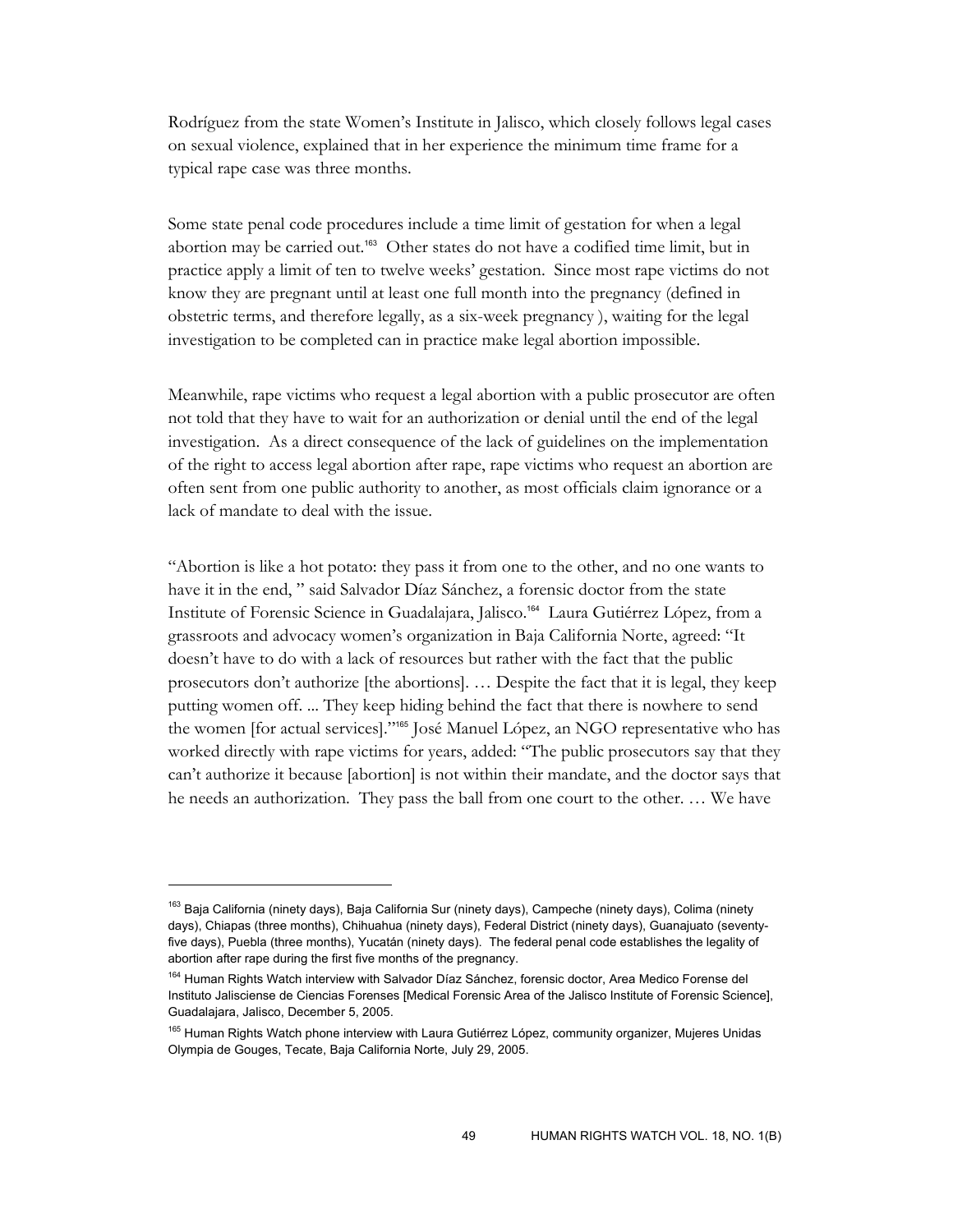cases where the women have asked for an authorization, and they don't grant it, and they don't deny it."166

This was Sandra Rodríguez' experience in Guanajuato: the legal abortion she asked for was neither authorized nor denied, it was simply declared impossible. Rodríguez, mentally disabled, was twenty-nine years old when she was raped by a neighbor in late 2002. Rodríguez's mother, Martha Macias, discovered that Rodríguez was pregnant a month later, and filed a complaint with the public prosecutor in February  $2003^{167}$  Also in February, when Rodríguez was fifteen-weeks pregnant, the state psychological expert witness noted in her report to the public prosecutor that Rodríguez had a mental development equivalent to that of a ten-year-old girl, and that Macias, as Rodríguez' legal guardian, was asking for assistance in obtaining a legal abortion for her daughter. This request was formalized in a letter from Macias to the public prosecutor's office that same month. The state forensic doctor did not send an evaluation of the medical feasibility of an abortion until twenty-two days later. At this point, Rodríguez was nineteen-and-a-half weeks pregnant. The forensic report concluded that an abortion should not be attempted after twelve weeks' gestation; that Rodríguez already was thirteen weeks pregnant when she filed the complaint in the beginning of February; and that the second trimester of the pregnancy (between twelve and twenty-eight weeks) is considered a period of very high maternal morbidity and mortality if a woman has an abortion.168 Rodríguez had to carry the pregnancy to term and ended up giving the infant up for adoption.<sup>169</sup>

In another case, in which the rape victim was accompanied by social worker Hilda Chávez Díaz in Mérida, Yucatán, a twelve-year-old pregnant rape victim was passed from one agency to another despite the fact that a medical doctor from a public health facility had recommended a "therapeutic abortion"170 when the girl was only one-month pregnant. Chávez recalled:

<sup>&</sup>lt;sup>166</sup> Human Rights Watch phone interview with José Manuel López, president, CIPAS, Guadalajara, Jalisco, August 19, 2005.

<sup>&</sup>lt;sup>167</sup> At this point, Rodríguez declared her desire to give the infant up for adoption once the pregnancy was carried to term. It is possible that this stated desire was driven by the threats made to her mother by the public prosecutor involved in the case. See section on intimidation below on p. 51.

<sup>&</sup>lt;sup>168</sup> All information from legal file on Sandra Isela Rodríguez [real name], Guanajuato, on file with Human Rights Watch.

<sup>&</sup>lt;sup>169</sup> Human Rights Watch interview with Martha Macias [real name], Irapuato, Guanajuato, December 2, 2005.

 $170$  In this case, a "therapeutic abortion" refers to an abortion that is necessary to maintain or safeguard the pregnant woman's or child's mental or physical health.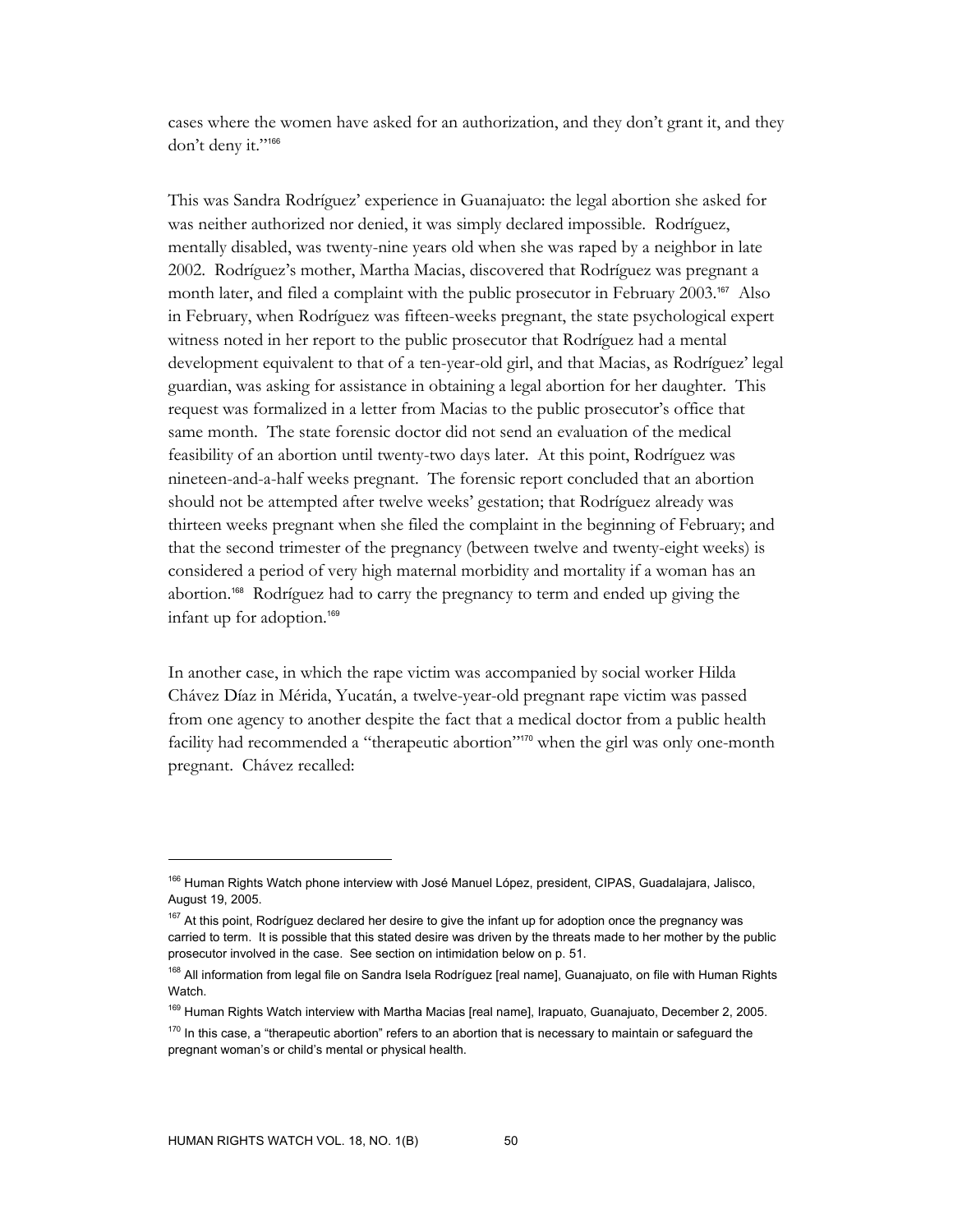It was a twelve-year-old girl, she came from the rural part of the state. ... The first doctor had seen her [when she was only] one month pregnant. ... The next clinic at eight weeks. ... When she came to Mérida, she was twelve weeks pregnant. ... I went to [the health centers linked to] social security, I went to [the public hospital]. I went to the offices of those in charge. ... Everyone turned their back. They said: "It is not possible." I brought the article [of the state penal code] where it says that [abortion after rape] is within the provisions. ... In the family services agency [where I worked] they wanted her to have the child by any means. ... They said to me that she was many months pregnant now, and I said: "That's because you have told me no for so many months."<sup>171</sup>

### *Intimidation in the Justice Sector*

-

Several rape victims or family members of underage rape victims described direct intimidation in the justice sector as they sought access to legal abortion for themselves or their loved ones. "Marcela Gómez," mother of an adolescent rape victim, told Human Rights Watch that a public prosecutor had told her abortion was criminal even in cases of rape: "The [special prosecutor] answered me in an insulting manner that: 'If you are coming here for me to authorize [a legal abortion], I am not going to authorize anything. I don't agree with it, and if you want to do it, that's your business, but it's a crime'."<sup>172</sup> Martha Macias, whose daughter had been raped, had a similar experience: "I went to the special prosecutor for the victims of sexual violence. … She threatened me, she said: 'Abortion is a crime. We will be watching you. If you have [your daughter] have an abortion, it is a crime.' … She threatened me: 'If [your daughter] has an abortion, you are going to jail.'"<sup>173</sup>

Hilda Chávez, the social worker from Yucatán who personally accompanied many rape victims in their dealings with the justice and health sectors, said threats, in her experience, were common: "[A] thing [doctors and prosecutors] say is that you are risking the life of the underage girl, and that her mother could go to jail [for asking for an abortion for her daughter]."<sup>174</sup>

<sup>171</sup> Human Rights Watch interview with Hilda Chávez Díaz, social worker, Mérida, Yucatán, December 12, 2005. <sup>172</sup> Written testimony from Marcela Gómez, [state withheld], shared with Human Rights Watch in December 2005.

<sup>&</sup>lt;sup>173</sup> Human Rights Watch interview with Martha Macias [her real name], Irapuato, Guanajuato, October 2005.

<sup>174</sup> Human Rights Watch interview with Hilda Chávez Díaz, social worker, Mérida, Yucatán, December 12, 2005.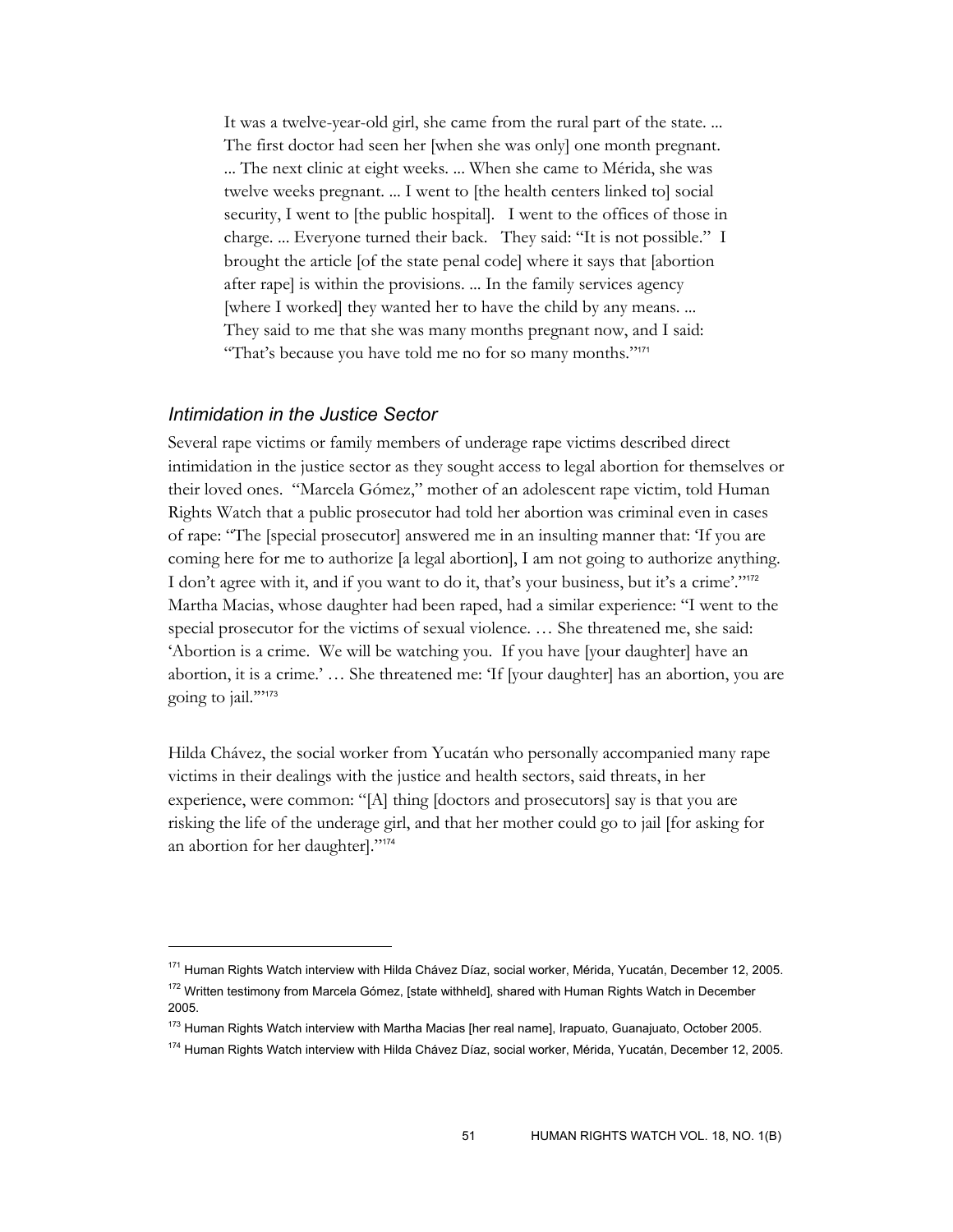# *States with Administrative or Legal Guidelines for Abortion after Rape*

Specific procedures on abortion after rape can and at times do lead to better access. In fact, in Morelos and the Federal District (Mexico City), the two jurisdictions Human Rights Watch visited that had legal and policy guidelines on access to legal abortion, access was more available than in states with no legal guidelines or procedures. Moreover, Human Rights Watch found public authorities in these jurisdictions to be considerably more open to dialogue than in other states we visited. In fact, continuous legal and administrative reforms, in particular in the Federal District, indicate a certain amount of political will to address the issue.

Isabel Ocotl, a social worker in Morelos, told Human Rights Watch that the existence of the procedures and of an institutional policy to accompany women and girls through the process had made a very concrete difference: "I have been working for fourteen years in the municipality, and just as long as a social worker … and I had never before worked on abortion. … Never, in all of those years, did we work on the right to abortion. That's only since February [2005], and we are still learning. … In August [2005] we had a workshop ... we are only just learning about it."<sup>175</sup> Asa Christina Laurell, health minister for the Federal District commented: "It has helped a lot [on access] that it is an institutional policy."<sup>176</sup>

Nevertheless, the existence of the formal procedures has not guaranteed unobstructed access to safe and legal abortion for all pregnant rape victims. Human Rights Watch documented three main reasons for this.

- 1) The procedures are long and complicated, involving multiple experts tests and intervention by at least three different state offices;
- 2) They have not been implemented with a view to overcoming the deep-seated societal stigma attached to both rape and abortion; and
- 3) Public officials who do not follow the guidelines or applicable law (including in particular those who ignore or misinform rape victims) are not sanctioned.

<sup>&</sup>lt;sup>175</sup> Human Rights Watch interview with Isabel Ocotl, social worker, Agency for the Defense of Children, Desarrollo Integral de la Familia de Morelos [Integrated Family Services agency of Morelos], Cuautla, Morelos, December 15, 2005.

<sup>&</sup>lt;sup>176</sup> Human Rights Watch interview with Asa Christina Laurell, health minister, Health Ministry of the Federal District, Mexico City, October 13, 2005.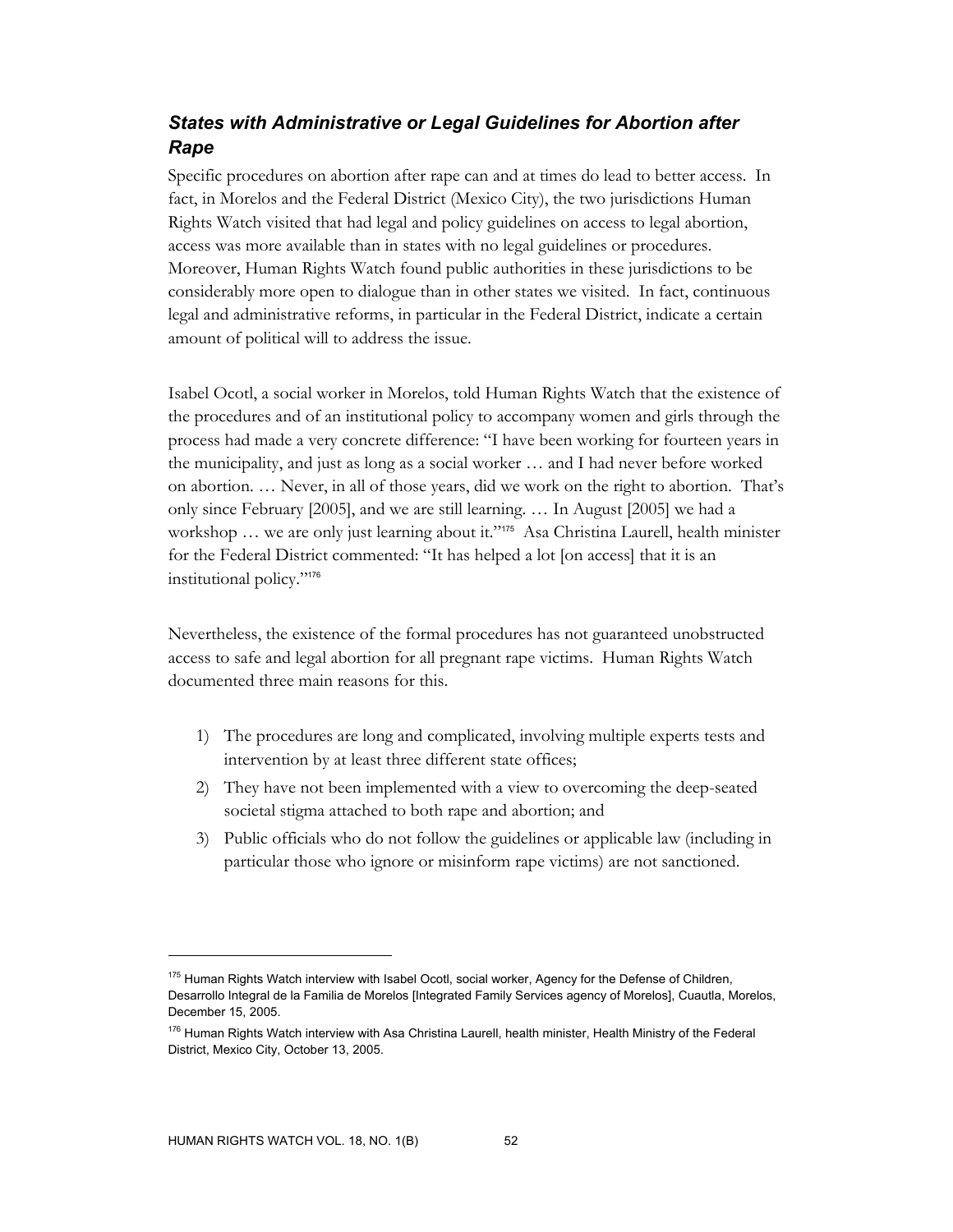The result is a lack of information, dismissive attitudes, confusion, and delay, often to the detriment of women's and girls' health and choices. Thus legal abortion continues to be generally inaccessible to rape victims who seek to maneuver through the convoluted process without accompaniment by NGO volunteers or legal advisors who know the procedures well and are able to stand up to obstructive justice officials and service providers.

Our interviews with girls and women confirmed that obstacles in accessing abortion after rape start with a general reluctance to report rape in the first place, a reluctance that is based on prevailing impunity and the presumption—sometimes accurate—that public prosecutors, police officers, and public health providers will require payment in excess of what most rape victims and their families have. Until these underlying issues are addressed, the most diligently implemented guidelines on access to abortion after rape will not lead to unobstructed and equal access.

A medical doctor in Mexico City summed up the obstacles pregnant rape victims continue to face there, despite the specific procedures established in 2002 for abortion after rape:

[After a rape], at first [the pregnant victims] panic, then they are afraid, and then they are completely alone, because they can't tell the family. … The family says: "You provoked it." … [Public prosecutors] tell them that they went out in short skirts or "you are to blame because you left work late." … And secondly, women have to face the Mexican judicial system, where everything has to go through [bribes]. … And when she goes to the hospital with a situation that is somewhat solved, that is: with an authorization, the doctors themselves don't have an appropriate attitude. They say: "This is very dangerous. You will bleed to death. You won't be able to have children." … There is also the possibility of conscientious objection. The doctors say: "It may be legal, but I am not doing it."<sup>177</sup>

# *Unduly Complicated Procedures*

-

All procedures for access to legal abortion in the three jurisdictions<sup>178</sup> that have issued such a procedure require the rape victim to report the crime to the authorities. While this

<sup>&</sup>lt;sup>177</sup> Human Rights Watch phone interview with [name withheld], medical doctor, Mexico City, August 26, 2005. 178 Baja California Sur, Federal District (Mexico City), and Morelos.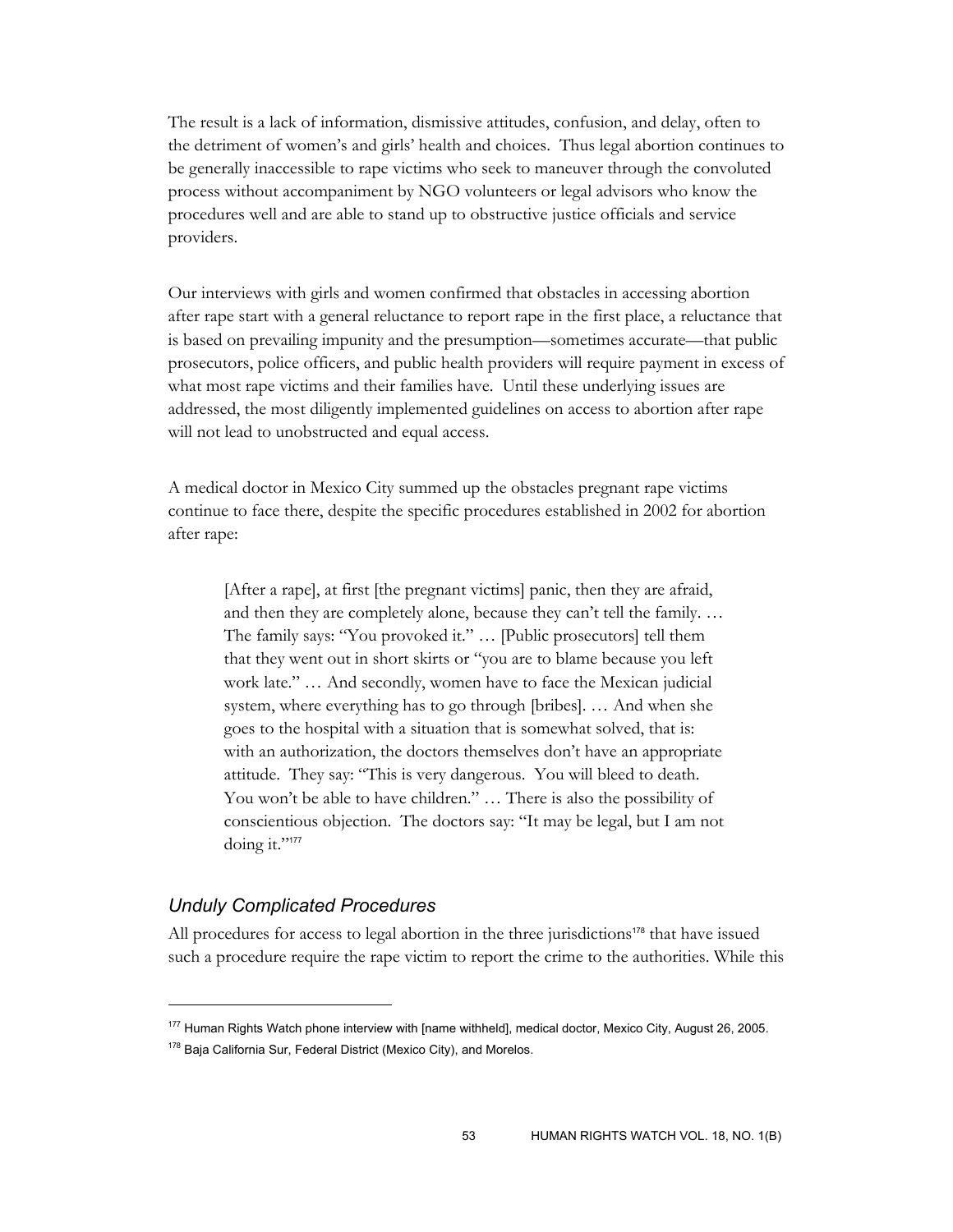provision is not inherently objectionable or necessarily onerous, the procedures further stipulate that the public prosecutor cannot authorize a legal abortion until the basic elements of the crime are proven, or until it can be presumed that the pregnancy is the result of the reported rape.179 It is these further legal requirements, which are directly related to the general criminalization of abortion in Mexico,<sup>180</sup> that often cause undue delay.

On the positive side, the criminal procedure codes in the Federal District and Morelos establish an obligation on the part of the public health system to provide both pregnancy tests and—where appropriate—abortion services for rape victims that fall within the codes' criteria. The codes also stipulate that the doctors who would carry out the interruption of the pregnancy must provide information about the risks of abortion, but in a manner that in no way could compel a pregnant woman to avoid having an abortion.<sup>181</sup>

Another positive requirement is the tight timeline for issuing an authorization for the termination of the pregnancy. In all three jurisdictions, the public prosecutor must give his or her authorization for a legal abortion to the pregnant rape victim within twentyfour hours from the moment the victim asks for an abortion, if the requirements established in the code are all complied with.<sup>182</sup>

The procedures include additional requirements that the rape victim declare herself to be pregnant and that the pregnancy be confirmed by a health provider; and that the pregnant rape victim has asked for an abortion. Morelos adds a final requirement: that two specialized medical doctors have issued a clinical report on the health of the

<sup>&</sup>lt;sup>179</sup> These basic procedures are established in the state code on criminal procedure or in the state penal code itself. Código de Procedimientos Penales del Distrito Federal [Criminal procedure code for the Federal District], article 131 bis, as added by penal code reform of November 11, 2002; and Código de Procedimientos Penales para el Estado de Morelos [Criminal procedure code for the State of Morelos], article 141 bis, as added by penal code reform published in the official journal on October 18, 2000. Código de Procedimientos Penales de Baja California Sur [Criminal procedure code for Baja California Sur], article 300. Código Penal para el Estado de Baja California Sur, article 165.I., of January 15, 1991.

<sup>&</sup>lt;sup>180</sup> See above footnote 64 and accompanying text.

<sup>&</sup>lt;sup>181</sup> Código de Procedimientos Penales del Distrito Federal [Criminal procedure code for the Federal District], article 131 bis. See also Código de Procedimientos Penales para el Estado de Morelos [Criminal procedure code for the State of Morelos], article 141 bis. B. b.

<sup>&</sup>lt;sup>182</sup> Código de Procedimientos Penales del Distrito Federal [Criminal procedure code for the Federal District], article 131 bis, Código de Procedimientos Penales para el Estado de Morelos [Criminal procedure code for the State of Morelos], article 141 bis.; and Código de Procedimientos Penales de Baja California Sur [Criminal procedures code for Baja California Sur], article 300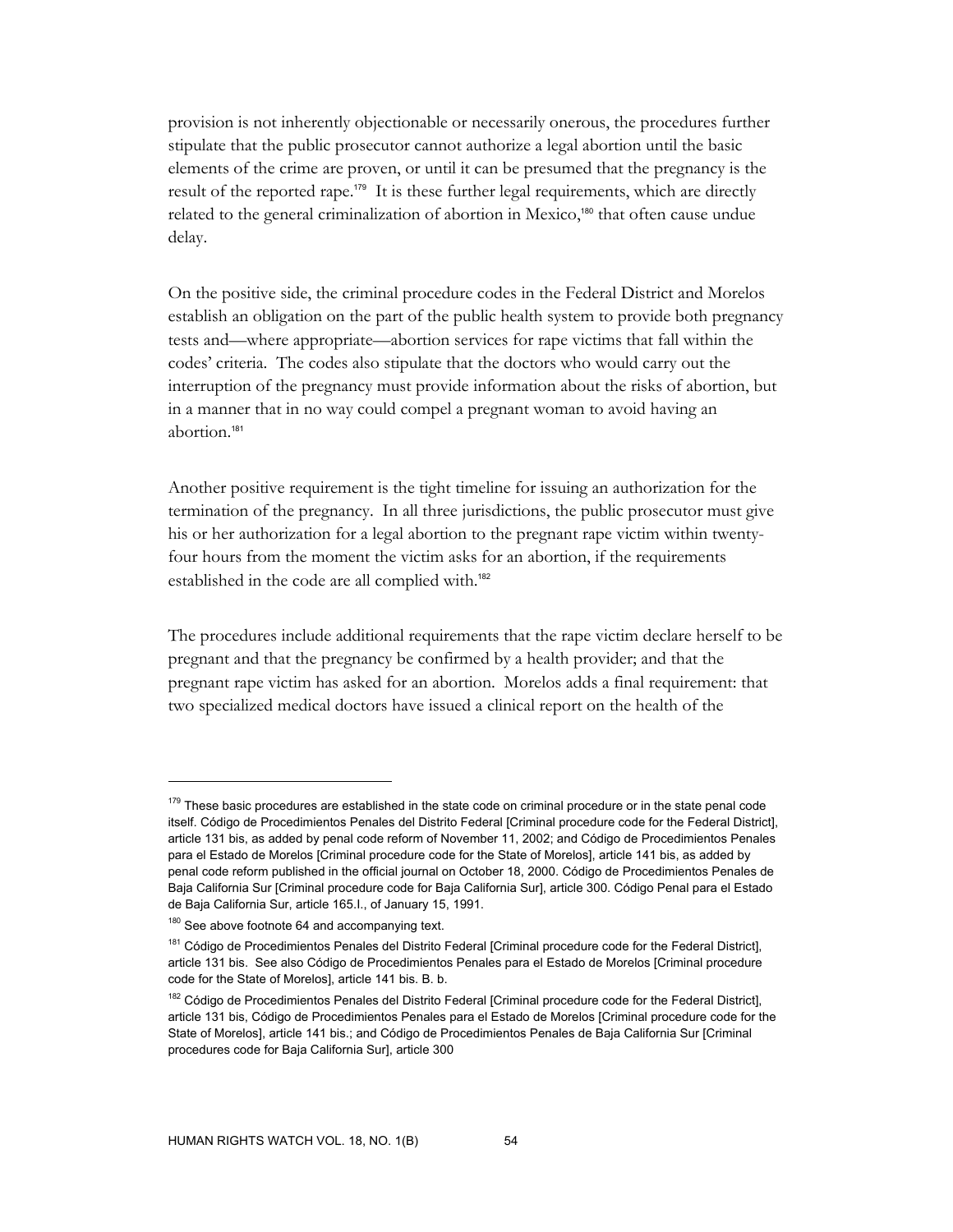pregnant woman and the "product" of the rape.183 While it is essential to ensure informed consent and evaluate the general health of a patient before any medical intervention, these reports are not necessary for the public prosecutor to authorize the abortion and often cause delays. Counseling, ensuring informed consent, and evaluating the patient's health prior to the abortion could (indeed should) in all cases be a routine part of carrying out the intervention in public hospitals.

The justice and health authorities in Mexico City have issued their own regulations that add to the requirements of the criminal procedure code. These regulations are of binding character within their respective institutions, though such regulations must always comply with the requirements and obligations set out in the law. In the justice system, guidelines from 2002 give the public prosecutor twenty-four hours to authorize a legal abortion from the moment all requirements in the criminal procedure code are complied with.184 The guidelines emphasize the public prosecutor's obligation to ensure that the rape victim receive "impartial, objective, accurate, and sufficient information" about the "procedures, risks, consequences, and effects" of an abortion "as well as about existing alternatives [to an abortion], so that the pregnant woman can make her decision to interrupt or not her pregnancy in a non-coercive, informed, and responsible manner."<sup>185</sup> This information can be provided by the attorney general's specialized agency for sexual crimes or by any health institution in Mexico City.

The Federal District's Health Ministry's internal guidelines, also from 2002, require hospital personnel to provide the abortion procedure within ten days of the pregnant rape victim's first visit to the hospital.<sup>186</sup> Apart from a formal authorization from the attorney general's office, the health system also requires the informed consent of the patient.187 These guidelines were developed in coordination with, and under pressure from, NGOs with experience in working with victims of sexual violence.

<sup>183</sup> Código de Procedimientos Penales para el Estado de Morelos [Criminal procedure code for the State of Morelos], article 141 bis.A.

<sup>184</sup> Acuerdo número A/004/2002 del Procurador General de Justicia del Distrito Federal por el que se establecen lineamientos para la actuación de los Agentes del Ministerio Público, para autorizar la interrupción del embarazo cuando sea resultado de una violación o de una inseminación artificial no consentida de conformidad con lo establecido en el artículo 131 Bis del Código de Procedimientos Penales para el Distrito Federal [Agreement number A/004/2002 from the Attorney General's Office for the Federal District in which guidelines are established for the conduct of public prosecutors for the authorization of an interruption of a pregnancy that is the result of rape or of nonconsensual artificial insemination in conformity with that which is established in article 131 Bis of the Criminal procedure code for the Federal District], published in the legal paper of the Federal District on July 11, 2002, Second Paragraph.

<sup>185</sup> Ibid., Third Paragraph.

<sup>&</sup>lt;sup>186</sup> Health Ministry for the Federal District, Cicular/GDF-SSDF/02/02, published in the legal paper for the Federal District on April 23, 2002, Fifteenth Paragraph.

<sup>&</sup>lt;sup>187</sup> Ibid. Third Paragraph (II) and Fourth Paragraph I.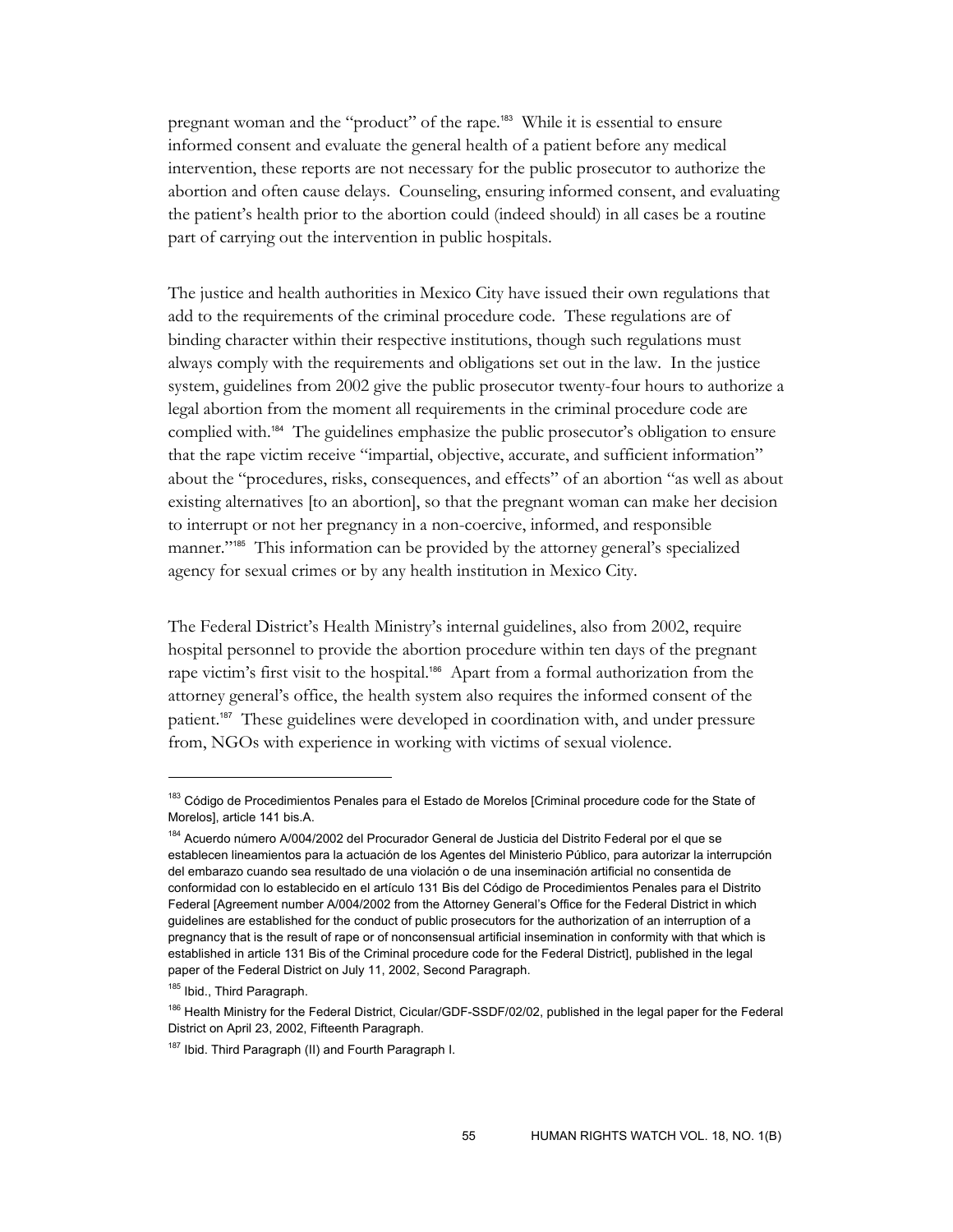In 2003, a reform of the health law in the Federal District established tighter deadlines, requiring public health authorities to provide free legal abortion services within five days of the rape victim, or other entitled pregnant woman, presenting herself at a hospital.<sup>188</sup> Similar provisions were approved for Baja California Sur in December 2005.<sup>189</sup>

The Federal District health ministry's guidelines have been criticized for imposing an additional requirement on the rape victim in that it sets the time limit for a legal abortion at twenty weeks of gestation,190 a requirement that is not included in the Federal District's criminal procedure code or the health law. "When more than three months have passed [of pregnancy], [the health system workers] don't want to do it," said Bárbara Yllán Rondero, the head of the attorney general office's deputy office on services to victims. "But the law does not say that."<sup>191</sup> Asa Christina Laurell, health minister for the Federal District, defended the additional requirement as a necessity to ensure the provision of services:

The guidelines … were developed by a group of authorities and NGOs, so that it would represent a consensus. … The only thing that was really the focus of discussion around the guidelines was the time limit of twenty weeks. … Some of the participants [in the drafting process] did not want to have any time limits. … [We included the limit] first of all because [abortion] becomes more dangerous for the woman … and also because of resistance from our personnel, even those who were in favor [of legal abortion for rape]. [Resistance] increases noticeably [the further along a pregnancy isl.<sup>192</sup>

The administrative guidelines include reasonable provisions that should be part of standard health procedures, such as confirming the existence of a pregnancy and ensuring the rape victims' informed consent to the abortion procedure. Moreover, the fact that the guidelines are so detailed potentially reassures public officials who otherwise could be afraid that they were not operating within the limits of the law.

<sup>&</sup>lt;sup>188</sup> Health law of the Federal District, article 16 (bis 6).

<sup>189</sup> Health law of Baja California Sur, article 62.

<sup>190</sup> Ibid., Third Paragraph (I).

<sup>&</sup>lt;sup>191</sup> Human Rights Watch interview with Bárbara Yllán Rondero, head, Subprocuraduría de Atención a Víctimas de Delito y Servicios a la Comunidad [Deputy Attorney General's Office on Assistance to Victims of Crimes and Services to the Community], Mexico City, October 11, 2005.

<sup>&</sup>lt;sup>192</sup> Human Rights Watch interview with Asa Christina Laurell, health minister, Health Ministry of the Federal District, Mexico City, October 13, 2005.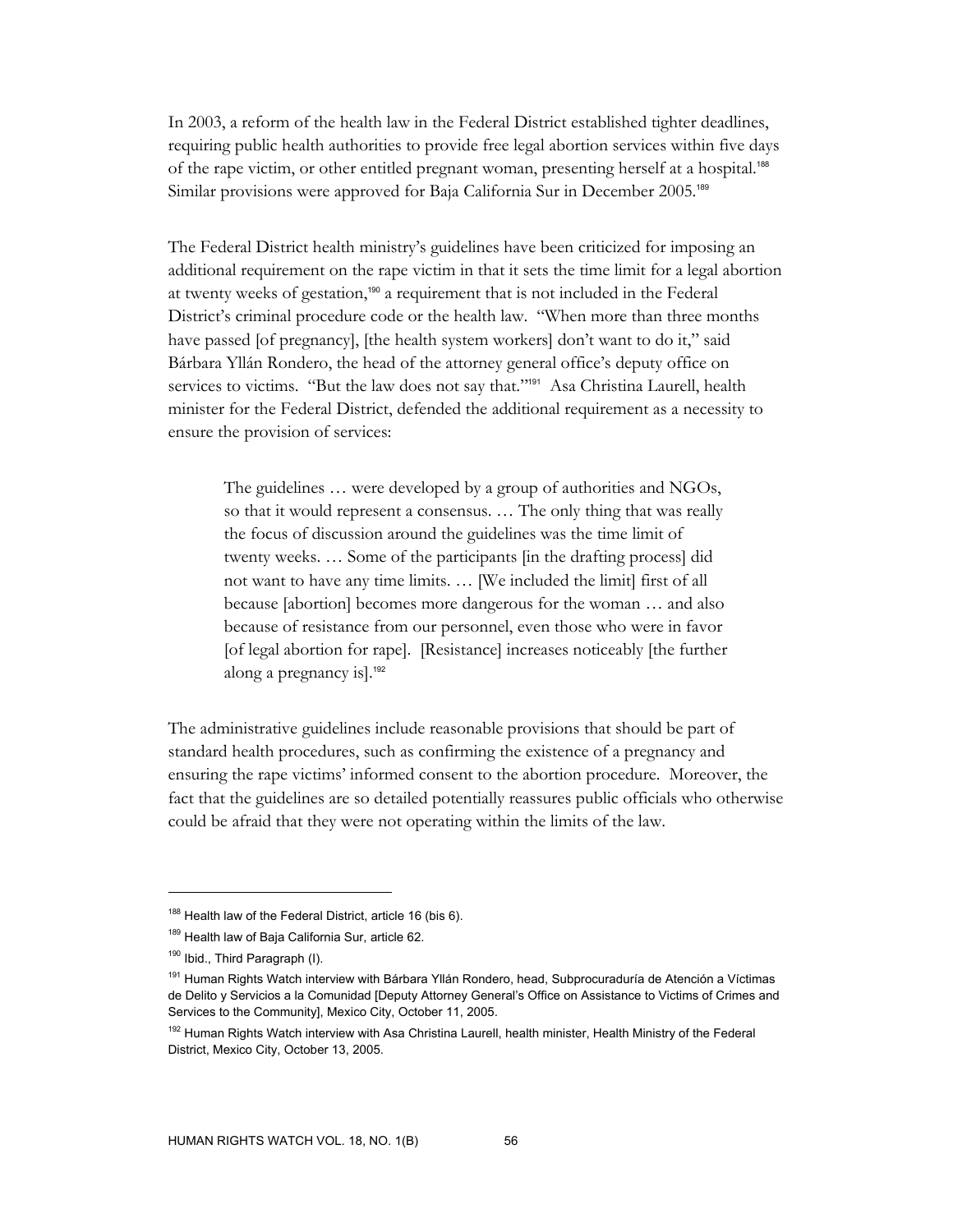However, as currently stated and implemented the procedures create a maze of sometimes duplicate requirements that can cause delays, despite the specific time limits they include. Moreover, our research indicated that rape victims of all ages found it difficult to navigate the requirements by themselves—and they are often alone.

### *Illegal Delays*

 $\overline{a}$ 

The guiding principle that rape victims' request for legal abortions be approved in timely fashion is at times infringed even when the law or administrative guidelines establish a clear timetable. "[Rape victims] go straight for an illegal [i.e. unofficial] abortion, because the legal process is very slow, and so when, in the end, they are told 'yes,' [then] they can't have the abortion [anyway, because the pregnancy is too advanced]," said Juliana Quintanilla, head of a human rights organization in Cuernavaca, Morelos. "We know, because we have had to [physically] accompany [rape victims]."<sup>193</sup>

Some public prosecutors appear not to understand the time-sensitive nature of these cases. "Gloria Jiménez," who was raped in Mexico City, went through all the preliminary tests and medical reviews required by the law before she was told that the public prosecutor in charge of her case would not make a decision on it until he was back from vacation, three weeks later.194 "Lidia Muñoz," a twenty-five-year-old woman who was drugged and raped by strangers in Mexico City, was sixteen weeks pregnant when a public prosecutor told her to wait two weeks for the authorization for a legal abortion. The NGO representative who was with Muñoz at the time recalled:

Then I said: 'Listen, you can't tell her to wait two weeks. That girl is sixteen weeks pregnant, and later they are not going to want to do the interruption [abortion].' The public prosecutor answered: 'That's not my problem. She should have thought about that. I am going to set up a meeting for her in two weeks. Now, please go away, because you have nothing to do here.'<sup>195</sup>

<sup>&</sup>lt;sup>193</sup> Human Rights Watch phone interview with Juliana Quintanilla, coordinator, Comisión Independiente de Derechos Humanos de Morelos, Cuernavaca, Morelos, August 23, 2005.

<sup>&</sup>lt;sup>194</sup> E-mail message from Lydia Miranda, assistant to the director, Equidad de Género: Ciudadanía, Trabajo y Familia [Gender Equity: Citizenship, Work, and Family] to Human Rights Watch, November 10, 2005 [including information on seven cases of women and girls seeking legal abortions in Mexico City, Mexico state, and Morelos. All seven rape victims were personally accompanied by representatives for ddeser - Red por los Derechos Sexuales y Reproductivos en Mexico [Network for Sexual and Reproductive Rights in Mexico]].  $195$  Ibid.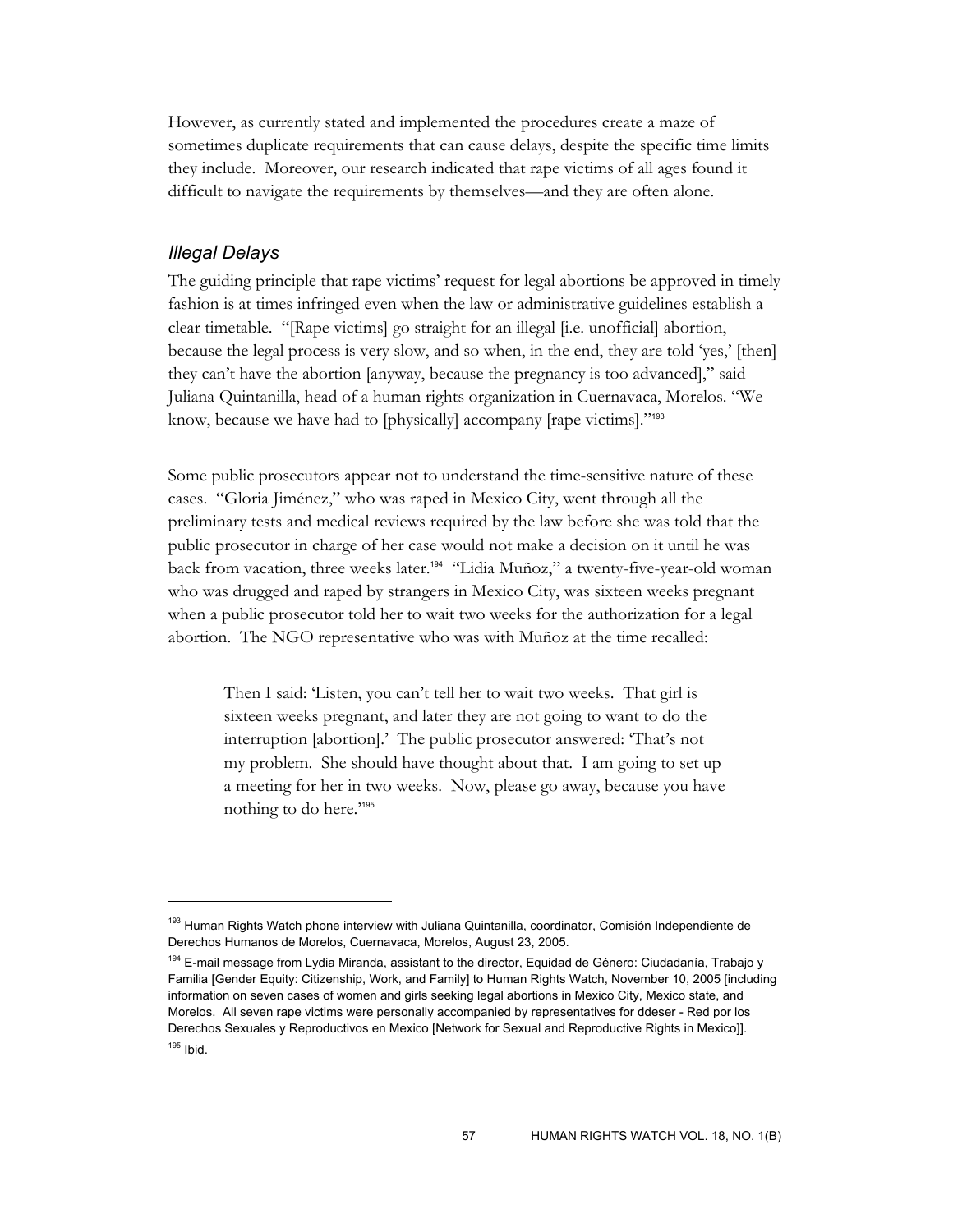Some public prosecutors acknowledged their failure to comply with the law's time limit, but sought to justify the delay by saying that not all legal requirements had been fulfilled: a medical report had not been filed, for example, or there were not enough elements for the public prosecutor to presume rape. "The law gives me twenty-four hours, but I can't comply with the law because I am not given all the elements I need to authorize [the abortion]," explained María de los Angeles Rosales Grahanda, head of the attorney general's specialized agency on crimes against family order in Cuautla, Morelos. "It is not my function as public prosecutor to follow-up on all those procedures."<sup>196</sup>

NGO representatives say the delays reflect confusion among public prosecutors who do not know the law and do not inform the rape victims. María Luisa Becerril, who has personally accompanied several rape victims to public hospitals and in the justice system, said public prosecutors continued to provide faulty information and assistance to rape victims, even after Morelos implemented the detailed guidelines in 2000. She continued: "The public prosecutors could give the authorization, before they arrest the rapist, before they do anything else. ... The law is quite flexible, but they don't understand it."<sup>197</sup> Indeed, the procedures do not require the rape to be fully investigated before the legal abortion is authorized: they require the public prosecutor to establish sufficient elements to presume that the pregnancy is the result of rape.

In some cases public prosecutors added requirements not included in the law, causing more delays. Marisol Martínez, a social worker in Cuautla who had accompanied almost all girls and women seeking legal abortion in that city over the two years prior to the Human Rights Watch visit, referred to several specific cases where the authorities had added such requirements. In one specific case, Martínez recalled:

The same day [the adolescent victim and her mother came to me] I went with them to report the crime with the public prosecutor. ... They ask for five things: first, that you report the crime with the justice system. Second, a psychological witness report [not mentioned in the law]. … Third, the report of a forensic doctor. Fourth, that of a social worker

<sup>&</sup>lt;sup>196</sup> Human Rights Watch interview with María de los Angeles Rosales Grahanda, head of the specialized agency on crimes against family order, Attorney General's Office, Cuautla, Morelos, December 15, 2005.

<sup>&</sup>lt;sup>197</sup> Human Rights Watch interview with María Luisa Becerril, director, CIDHAL, Cuernavaca, Morelos, October 7, 2005. Those public prosecutors Human Rights Watch interviewed insisted that they do inform rape victims of their rights. Human Rights Watch interviews with Perla Salgado Puente, head of specialized agency for sexual crimes for the capital, Attorney General's office, Cuernavaca, Morelos; and with María de los Angeles Rosales Grahanda, Titular de la Agencia Especializada en la Investigación de Delitos contra el Orden Familiar [Head of the Specialized Agency for the Investigation of Crimes against the Family Order], Attorney General's Office of Eastern Morelos, Cuautla, Morelos, December 15, 2005.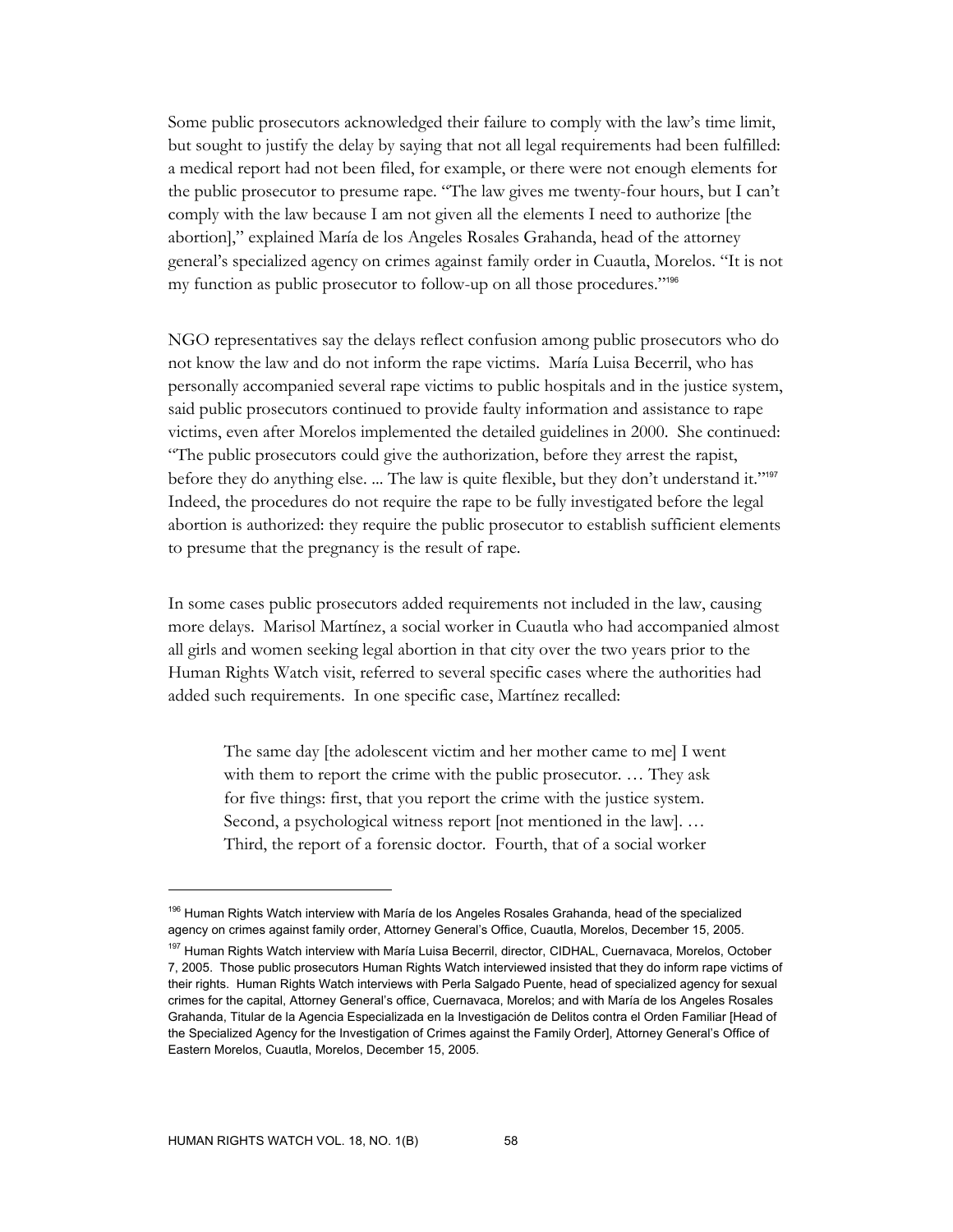[also not in the law]. … Fifth, and this was a mess, they sent us somewhere else for her clinical history, her blood sample, her pregnancy test. … It was very tiring. … And it wasn't until [twenty-two days after they filed the report] that they finally did the procedure.<sup>198</sup>

Social workers and NGO representatives from both Morelos and Mexico City said that they had witnessed several cases of illegal delay both in the justice and the health system. "When they [rape victims] come here, they are already five [or] six weeks pregnant, sometimes even eleven," said Leslie Alonzo Pérez, legal advisor for the state agency for the defense of minors in Cuautla, Morelos. She noted that rape victims in her experience must wait at least four days for an authorization for a legal abortion, four times more than the twenty-four hours stipulated by law. Alonzo continued: "And then there is the bureaucracy [in the health system] of 'Oh, the [hospital] director did not come in today. … He will be there tomorrow.' … Or that no one wants to do it. …. So between all that, at least two weeks go by [after the authorization]."<sup>199</sup>

A medical doctor from Mexico City who provided abortions to rape victims at low cost without official authorization, told Human Rights Watch that his commitment to do so sprung from the fact that the legal process often was too drawn out:

Time is an obstacle. If you have a pregnancy that is two weeks along, in obstetric terms it is a four-week pregnancy. Then you file a complaint, and there goes another three-four weeks. ... The public prosecutor issues the authorization and the girl goes to the hospital, and they send her to the Ethical Committee, and that's where she loses time. ... And to top it off, if [the hospital] says yes, you have to look for a provider, because now doctors are expressing their conscientious objection [to performing the procedure]. ... This implies that in the end the woman may not be able to get [the abortion].<sup>200</sup>

In the health system, doctors and hospital directors admitted that delays were common, but sought to justify them with reference to a generalized resistance to carrying out

<sup>&</sup>lt;sup>198</sup> Human Rights Watch interview with Marisol Martínez Bautista, social worker, Agency for the Defense of Children, Desarrollo Integral de la Familia de Morelos [Integrated Family Services agency of Morelos], Cuautla, Morelos, December 15, 2005.

<sup>199</sup> Human Rights Watch interview with Leslie Alonzo Pérez, judicial advisor, Agency for the Defense of Children, Desarrollo Integral de la Familia [Integrated Family Services agency, DIF], Cuautla, Morelos, December 16, 2005.

<sup>&</sup>lt;sup>200</sup> Human Rights Watch interview with [name withheld], medical doctor, Mexico City, October 2005.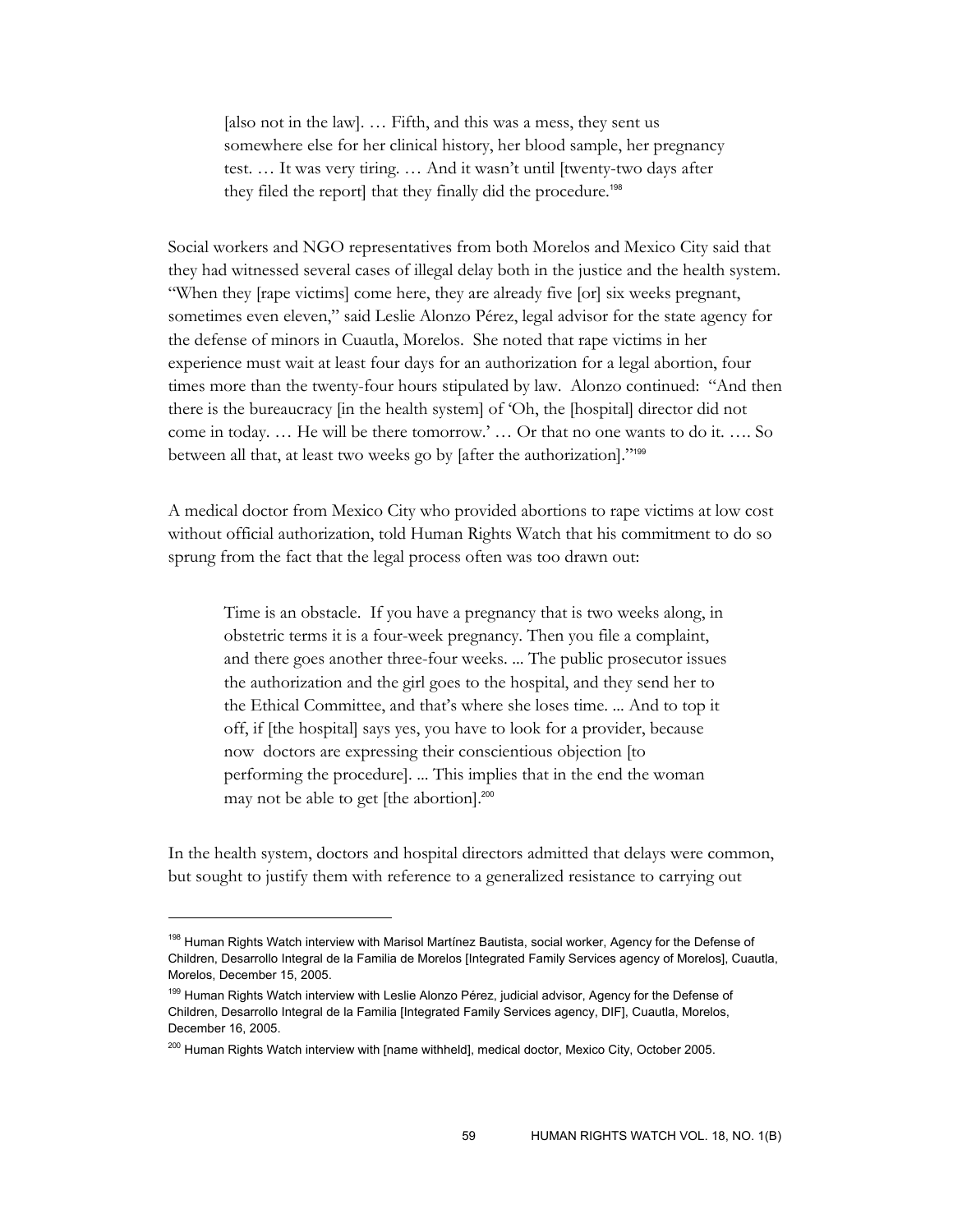abortions. "The problem is … well, it's a personal issue, a question of education, or culture," said Francisco Sánchez Martínez, deputy director for a General Public Hospital in Cuautla, Morelos. He continued: "I can't force a gynecologist to carry out an abortion."201 This kind of explanation highlights the inherent problem in placing the essential decision-making power for abortion after rape with medical doctors and public prosecutors, and not with the rape victims themselves: in this system, the procedures and formalities have more legitimacy than the rape victim's right to a legal abortion.

### *Lack of Information or Biased Information*

Many girls and women continue to have limited access to accurate information—and thus to informed decision-making—even in states where access to legal abortion is regulated. A 2003 independent survey concluded that 74 percent of low-income women in Mexico City (where procedures exist) did not know that abortion is legal in some circumstances.202 The value of public information on the legality and availability of abortion after rape cannot be overestimated. On the most basic level, it legitimizes to the rape victims themselves the very difficult choice they make regarding an imposed pregnancy, and as such it contributes to the de-stigmatization of both abortion and rape.

More readily available information on access to legal abortion after rape would likely stimulate increased reporting of rapes more generally, which would be an important step toward overcoming impunity. This is illustrated by the testimony of "Blanca Valdés." A cabdriver raped Valdés in Mexico City in the beginning of 2005, resulting in a pregnancy. Valdés told Human Rights Watch that she had not known that she could have asked the authorities for a legal abortion. She did not file a complaint after the rape because she some years earlier had met with a dismissive attitude when she had tried to file a complaint against her violent husband. With the help of a friend, she identified a clandestine clinic where she could get an abortion. It was at that clinic she found out that abortion after rape is legal in Mexico City:

Then the [clinic's] psychologist told me that the law had changed, and that if I had reported the rape then I would have had a right to do this. ... And then you tell yourself: perhaps it is not such a bad thing I am

<sup>&</sup>lt;sup>201</sup> Human Rights Watch interview with Francisco Sánchez Martínez, deputy director, Hospital General Sí Mujer, Cuautla, Morelos, December 16, 2005.

<sup>&</sup>lt;sup>202</sup> "Aborto in México, realidad cotidiana" [Abortion in Mexico: daily reality], CIMAC noticias (México), March 19, 2004; Roberto Blancarte, "¿Qué piensan los mexicanos sobre el aborto?" [What do Mexicans think about abortion?], *Libertades Laicos,* (Mexico City: Colegio de Mexico, no date) at

http://www.libertadeslaicas.org.mx/pdfS/Salud%20sexual/Qu%E9%20piensan%20los%20mexicanos%20sobre %20el%20aborto.pdf (retrieved on January 20, 2006).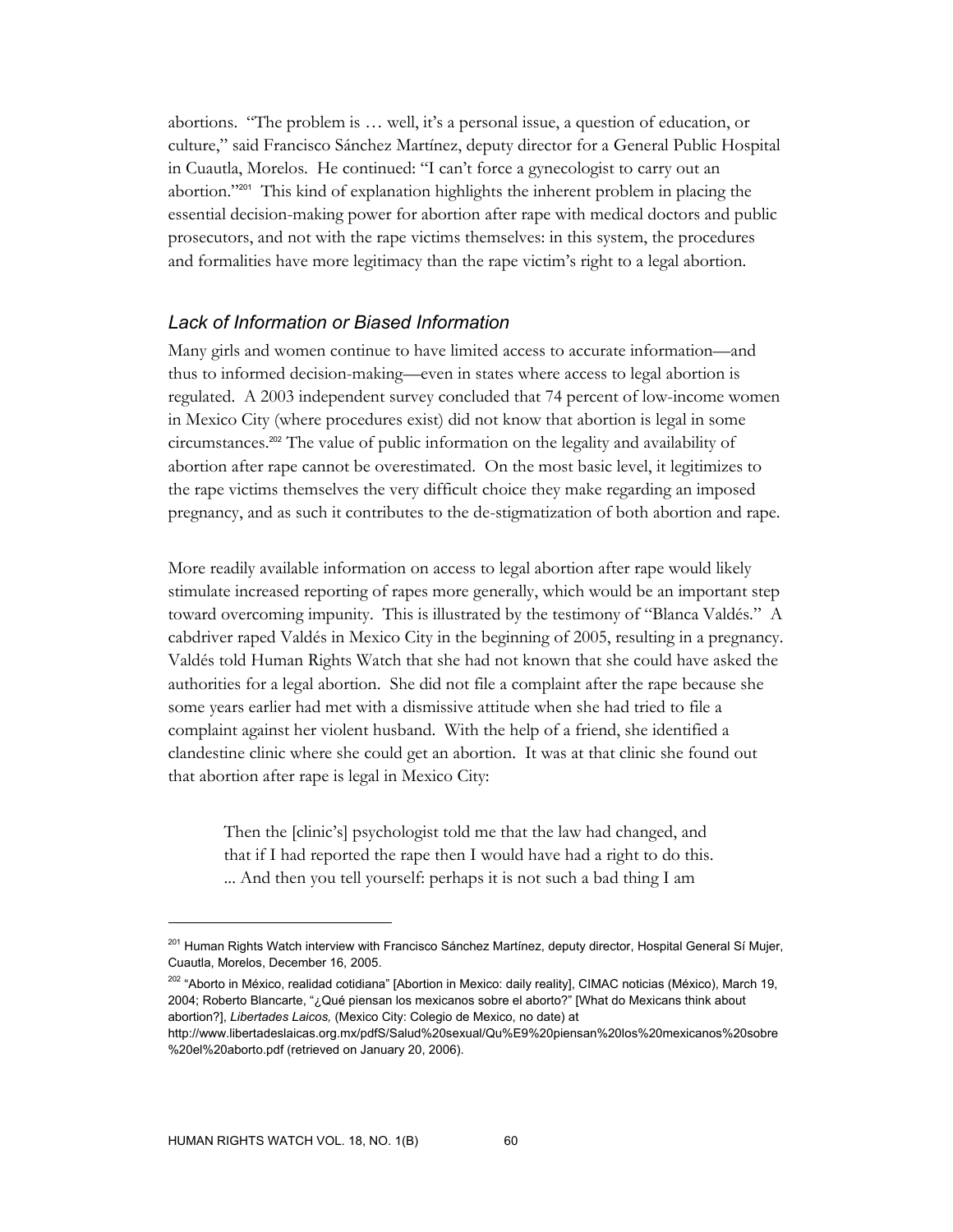doing. ... And it would be true to say that I wouldn't be able to love that child. ... That's when I thought: I wish I had reported the rape, but it was too late. ... Today, if you were to ask me now: "Would you report the case?" I would say yes, because it would have allowed me to decide [about the abortion] without fear. Because that is how I felt: afraid. Afraid to die, afraid to bleed to death.<sup>203</sup>

Unfortunately, Human Rights Watch's research indicates that Valdés might not have met with an understanding attitude had she reported the rape and tried to obtain a legal abortion through official channels. As Marta Gómez Silva, a psychologist from an NGO that works directly with victims of violence in Mexico City, put it: "In may cases, we found that women don't get the necessary information. They are pressured into keeping the product [of the rape]."204 Bárbara Yllán Rondero, head of the state's office for victim services, agreed: "It is a topic that has been ideologized. ... [In the justice system] there is ... a lot of trying to get women to withdraw their request [for an abortion] with criteria that are not very ethical, not very professional."<sup>205</sup>

The lack of public information and continued stigmatization of the issue at times result in the denial of a legal abortion in the health system, even when a rape victim had obtained an authorization. Aurora del Rio Zolezzi, from the national health ministry, told Human Rights Watch that women continued to be turned away from health centers in Mexico City, despite the procedures, because hospital directors still fear administrative sanctions:

There have been situations where women come to the hospital with the authorization [from the public prosecutor's office], and still the hospital director gets his lawyers to analyze if the person signing the authorization is really mandated to do so. … But if [the hospital] complies and it is not the right person [who signed the authorization], then the sanction is not on [the hospital] but on the person who signed the authorization.<sup>206</sup>

<sup>&</sup>lt;sup>203</sup> Human Rights Watch interview with Blanca Valdés, Mexico City, October 2005.

<sup>&</sup>lt;sup>204</sup> Human Rights Watch phone interview with Marta Gómez Silva, psychologist, Ambar, Mexico City, August 18, 2005.

<sup>&</sup>lt;sup>205</sup> Human Rights Watch interview with Bárbara Yllán Rondero, head, Subprocuraduría de Atención a Víctimas de Delito y Servicios a la Comunidad, Mexico City, October 11, 2005.

<sup>&</sup>lt;sup>206</sup> Human Rights Watch interview with Aurora del Rio Zolezzi, deputy director, gender equity unit, National Health Ministry, October 11, 2005.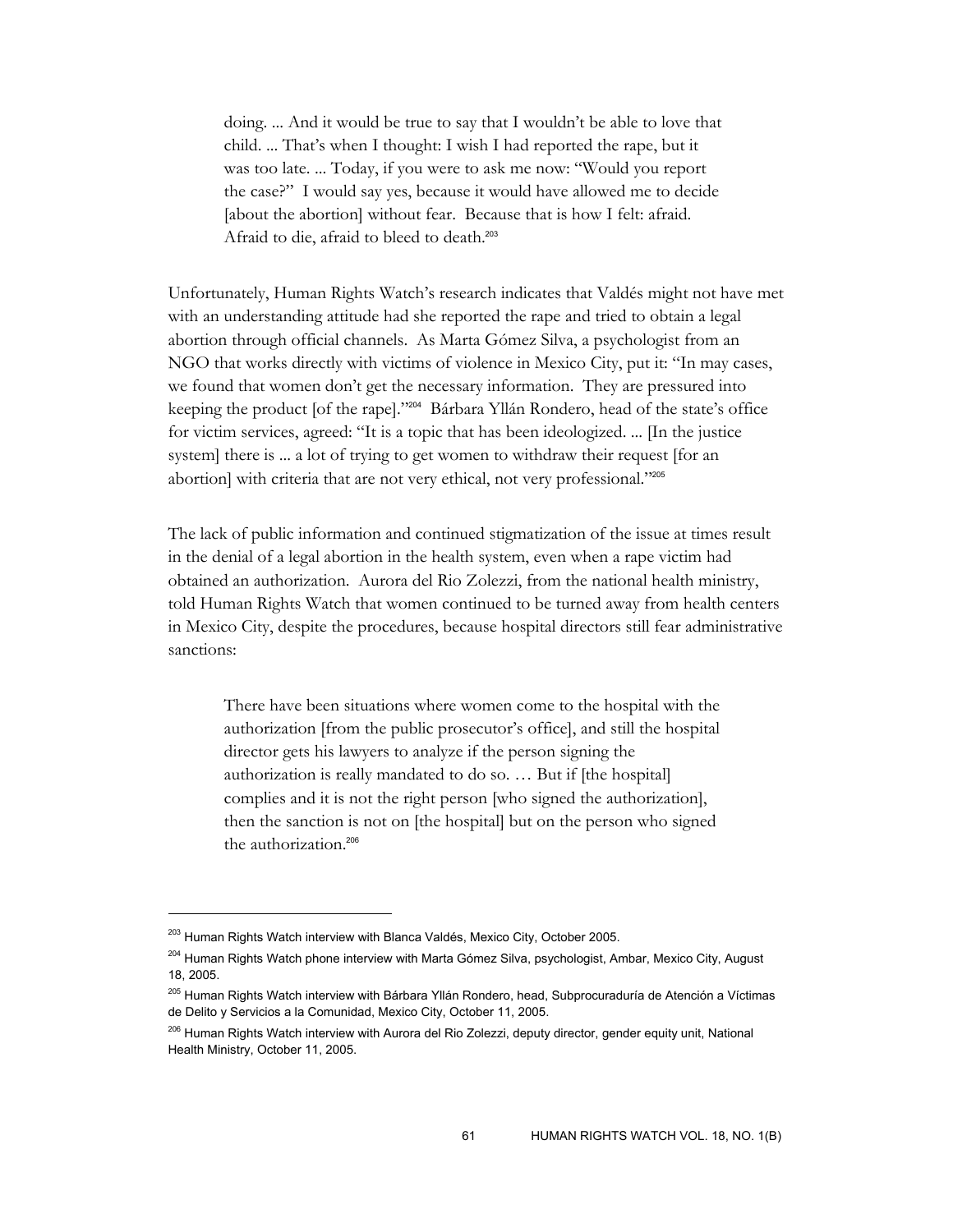## *"Covert" Provision of Abortion Services and Continued Stigmatization*

The guidelines on access to legal abortion have, in both the Federal District and in Morelos, been implemented in a manner that creates additional obstacles for rape victims. Both in Mexico City and Morelos, the actual provision of legal abortion after rape departs from the written procedures in that it is carried out largely "underground." In fact, public officials in these jurisdictions have chosen to "hide" legal abortion services as much as possible, with only a small handful of people knowing where, when, and how the procedures are carried out. Public officials told Human Rights Watch this "covert" provision of legal health services was necessary to avoid anti-abortion protests. However, the result of the "covert" provision of a legal health procedure is further confusion for rape victims who are not told whom to approach. Moreover, hiding away legal abortion after rape does nothing to overcome persisting stigmatization of the issue.

In Mexico City, despite guidelines that give rape victims a free choice between adequately equipped public health centers and hospitals, very few doctors actually carry out legal abortions. Moreover, the locations are not disclosed to the public. Asa Christina Laurell, health minister of the Federal District (Mexico City), explained: "We now have two teams in two hospitals. We haven't really put out there too much where, because there are groups that are militantly opposed [to abortion]."207 This system only works where pregnant rape victims arrive from the attorney general's office with very specific instructions to go directly the health minister's office. Laurell acknowledged that the "covert" approach has led to confusion and delay for rape victims: "Sometimes, the public prosecutors send the women directly to the hospital without letting us know, and that can create a mess. They could get sent away again."<sup>208</sup>

In Morelos, the health ministry has organized available health personnel in trained teams of professional health personnel, called "commandos," that can carry out legal abortions in hospitals in cities where they otherwise do not work, in order to avoid potential protests and harassment in their communities.<sup>209</sup>

Blanca Estela Gutiérrez Amar, a gynecologist at a public hospital in Morelos, confirmed that legal abortions for rape are performed covertly: "The [hospital director] has always demanded from us that we do it with maximum discretion. … We practically don't do any paperwork [on those cases]. … We don't admit them like other patients." Gutiérrez

<sup>&</sup>lt;sup>207</sup> Human Rights Watch interview with Asa Christina Laurell, health minister, Health Ministry of the Federal District, Mexico City, October 13, 2005.

 $208$  Ibid.

<sup>&</sup>lt;sup>209</sup> Human Rights Watch interview with Raúl Rangel Barrera, head, Unit for Reproductive Health, Health Ministry of Morelos, Cuernavaca, Morelos, October 7, 2005.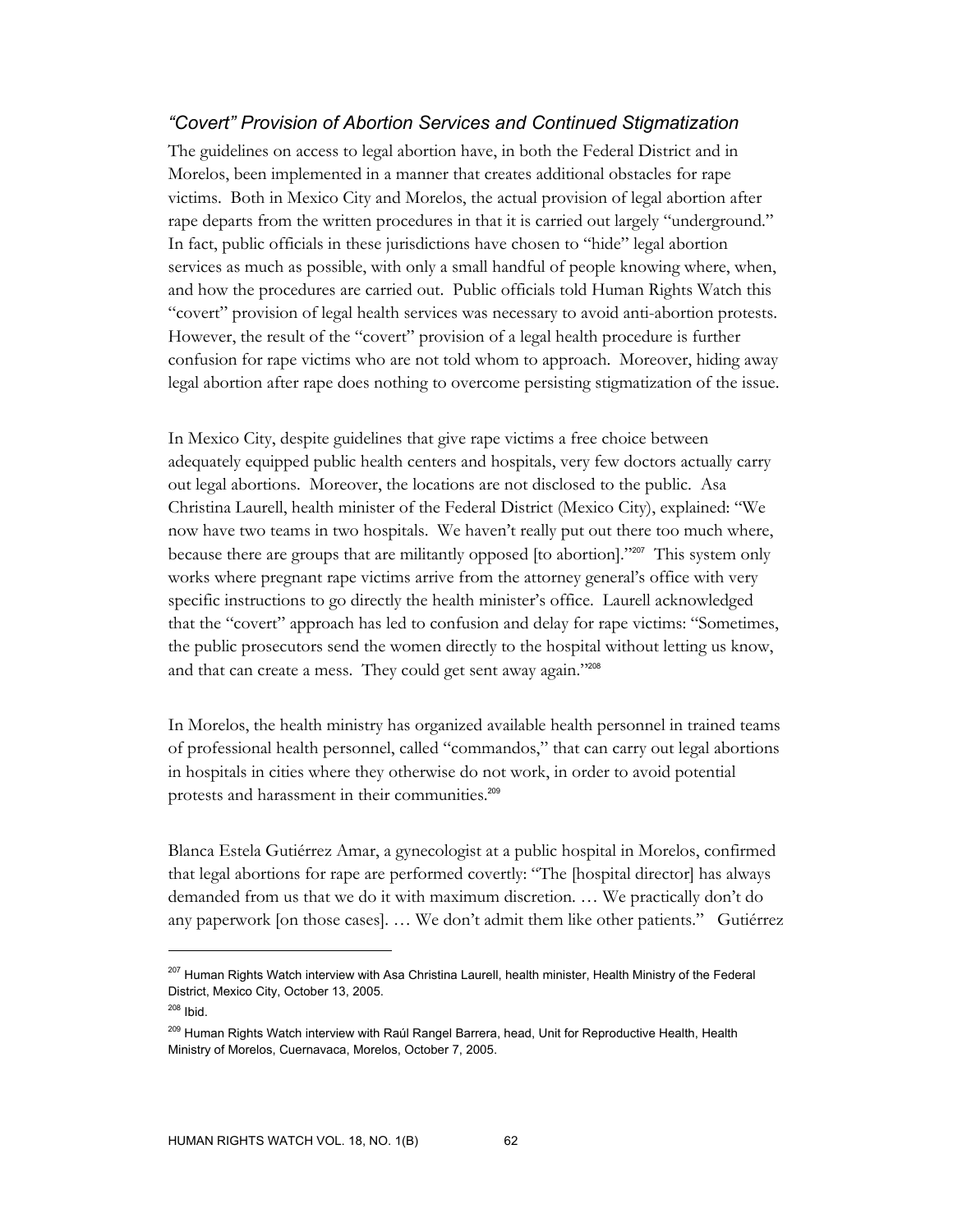felt the hidden nature of the services helped to avoid problems, though she acknowledged that abortion-related stigma continued: "There are people who are too wedded to their ideas. ... People do make [negative] comments."210

Social workers and NGO representatives told Human Rights Watch that the existence of the commandos created confusion, because it was unclear, in each case, if a commando or local health professional would carry out the abortion.<sup>211</sup> Furthermore, Marisol Martínez, a social worker from the state Integrated Family Services agency in Cuautla, Morelos, said that the commandos were less likely than local doctors to provide postabortion care: "I have followed all the cases in Cuautla since 2003. … [The commandos] are all doctors that I don't know. … And they just do the intervention and then they leave. … After that, it's 'You take care of it!' I prefer to [send my clients] to local doctors."212 Rosalena Cabañas, nurse at the public hospital in Cuautla, confirmed that the commandos are used—somewhat successfully—to avoid protests, but that they do not follow up on cases: "They do it very privately. She [the rape victim] arrives, the team comes, it is done, and they leave again. To avoid morbid questions."213

# *Intimidation in the Health Sector*

 $\overline{a}$ 

The failure of public officials to adequately address the stigma related to abortion and rape has contributed to perpetuate the pervasive intimidation of rape victims and even health professionals, even where access to abortion after rape supposedly is guaranteed by codified procedures. Claudia Moreno, an NGO representative who has carried out research on access to legal abortion in Mexico, said: "In the public hospitals, you should see what they say to the women: … 'If [the aborted fetus] weighs more than 500 grams [just over a pound], you'll need a coffin.' … And they make [the rape victims] wait. … There are even resident doctors who scream at the doctors [who carry out the abortions]: 'Murderer!' and so on."<sup>214</sup>

<sup>&</sup>lt;sup>210</sup> Human Rights Watch interview with Blanca Estela Gutiérrez Amar, gynecologist, General Hospital Sí Mujer, Cuautla, Morelos, December 15, 2005.

<sup>&</sup>lt;sup>211</sup> Human Rights Watch interviews with María Luisa Becerril, director, CIDHAL, Cuernavaca, Morelos, October 7, 2005; and with Marisol Martínez Bautista, social worker, Agency for the Defense of Children, Desarrollo Integral de la Familia de Morelos [Integrated Family Services agency of Morelos], Cuautla, Morelos, December 15, 2005.

<sup>&</sup>lt;sup>212</sup> Human Rights Watch interview with with Marisol Martínez Bautista, social worker, Agency for the Defense of Children, Desarrollo Integral de la Familia de Morelos [Integrated Family Services agency of Morelos], Cuautla, Morelos, December 15, 2005.

<sup>&</sup>lt;sup>213</sup> Human Rights Watch interview with Rosalena Cabañas, nurse, General Hospital Sí Mujer, Cuautla, Morelos, December 16, 2005.

<sup>&</sup>lt;sup>214</sup> Human Rights Watch phone interview with Claudia Moreno, program coordinator, Ipas, Mexico City, September 14, 2005.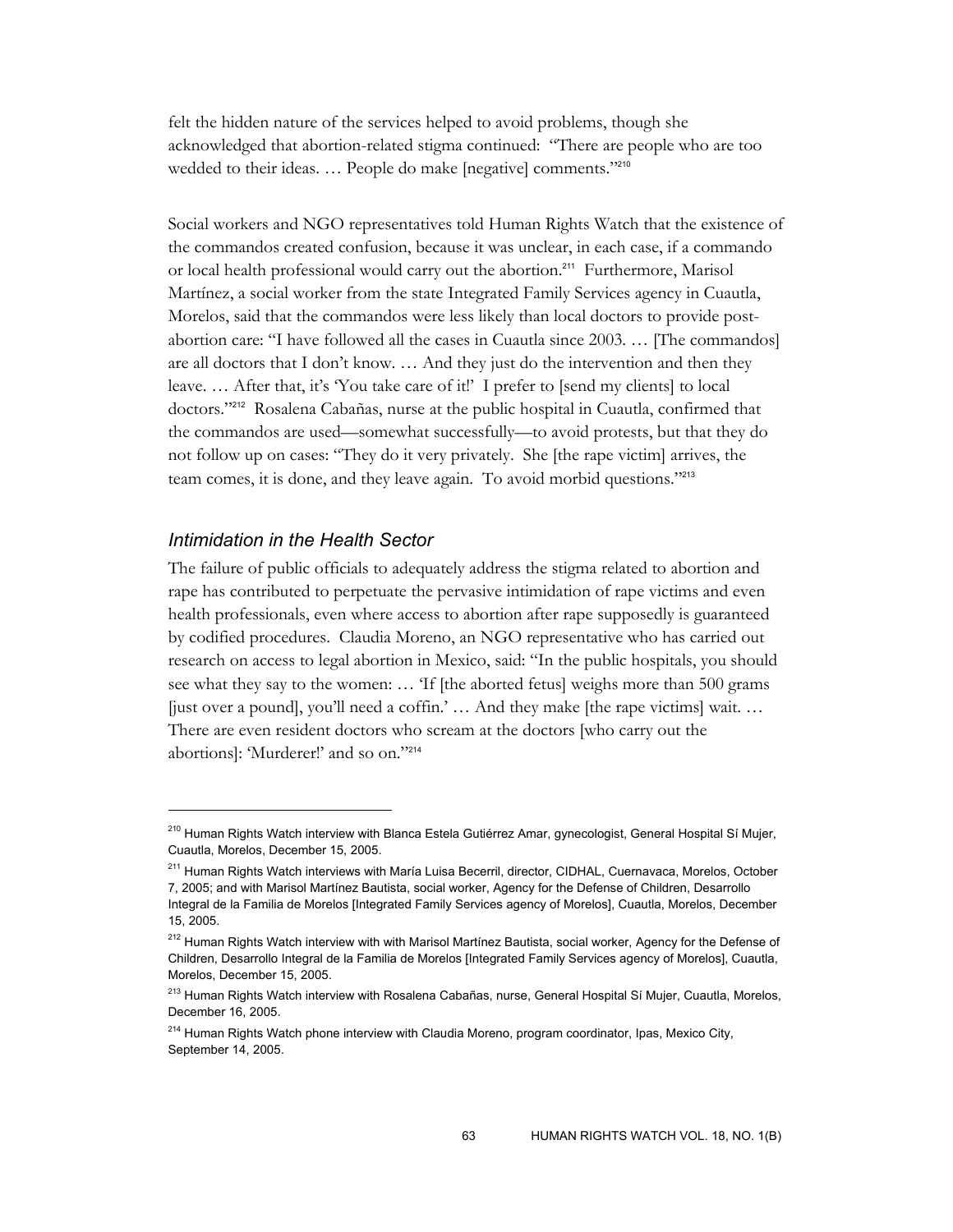Sometimes, the intimidation seems directed at discouraging the rape victim from going through with a legal abortion that has already been authorized. A medical doctor in Mexico City who unofficially performs abortions for rape victims told Human Rights Watch that many of his patients relayed to him the difficulties they had faced in procuring a legal abortion through the public health system: "They put [the women] through the Holy Inquisition. They review your sins and decide about your life. Even when the woman has an authorization."<sup>215</sup> An NGO representative was present when "Lidia Muñoz," a twenty-five-year old rape victim, was intimidated by medical personnel in a public hospital:

When she got the authorization and went to the hospital to have the [abortion] done, the doctor in charge of her care said to her: 'We are going to have many problems, because we are going to have to do a death certificate [for the aborted fetus]. You are going to have to bring a hearse, [and] to buy a coffin to take away the body, because we can't have the body here.<sup>216</sup>

Sometimes, the intimidation continues even as the legal abortion is taking place. In Mexico City, for example, some public prosecutors insist on taking photos of rape victims before and after a legal abortion, of the health personnel that participate, and of the fetal remains. This happens "in a sort of logic of intimidation," said Noemí Ehrenfeld, expert of psychology with the Autonomous University of Mexico, who studies access to legal abortion in Mexico City. "Some people see this as a good thing so that women don't lie," she continued.<sup>217</sup> José Luis Fernández Silva, advisor to the health minister in the Federal District in charge of making access to legal abortions run smoothly in Mexico City, told Human Rights Watch that the presence of the public prosecutors during the medical procedure was necessary to collect evidence for the rape cases. While Fernández acknowledged that it could be intimidating to rape victims and health personnel, he believed this issue could be dealt with by providing better information regarding the purpose of the photos and other collected "evidence:"

<sup>&</sup>lt;sup>215</sup> Human Rights Watch interview wth [name withheld], medical doctor, Mexico City, October 2005.

<sup>&</sup>lt;sup>216</sup> E-mail message from Lydia Miranda, assistant to the director, Equidad de Género: Ciudadanía, Trabajo y Familia [Gender Equity: Citizenship, Work, and Family] to Human Rights Watch, November 10, 2005 [including information on seven cases of women and girls seeking legal abortions in Mexico City, Mexico state, and Morelos. All seven rape victims were personally accompanied by representatives for ddeser - Red por los Derechos Sexuales y Reproductivos en Mexico [Network for Sexual and Reproductive Rights in Mexico]].

<sup>&</sup>lt;sup>217</sup> Human Rights Watch phone interview with Noemí Ehrenfeld, psychologist, Autonomous University of Mexico, Mexico City, September 9, 2005.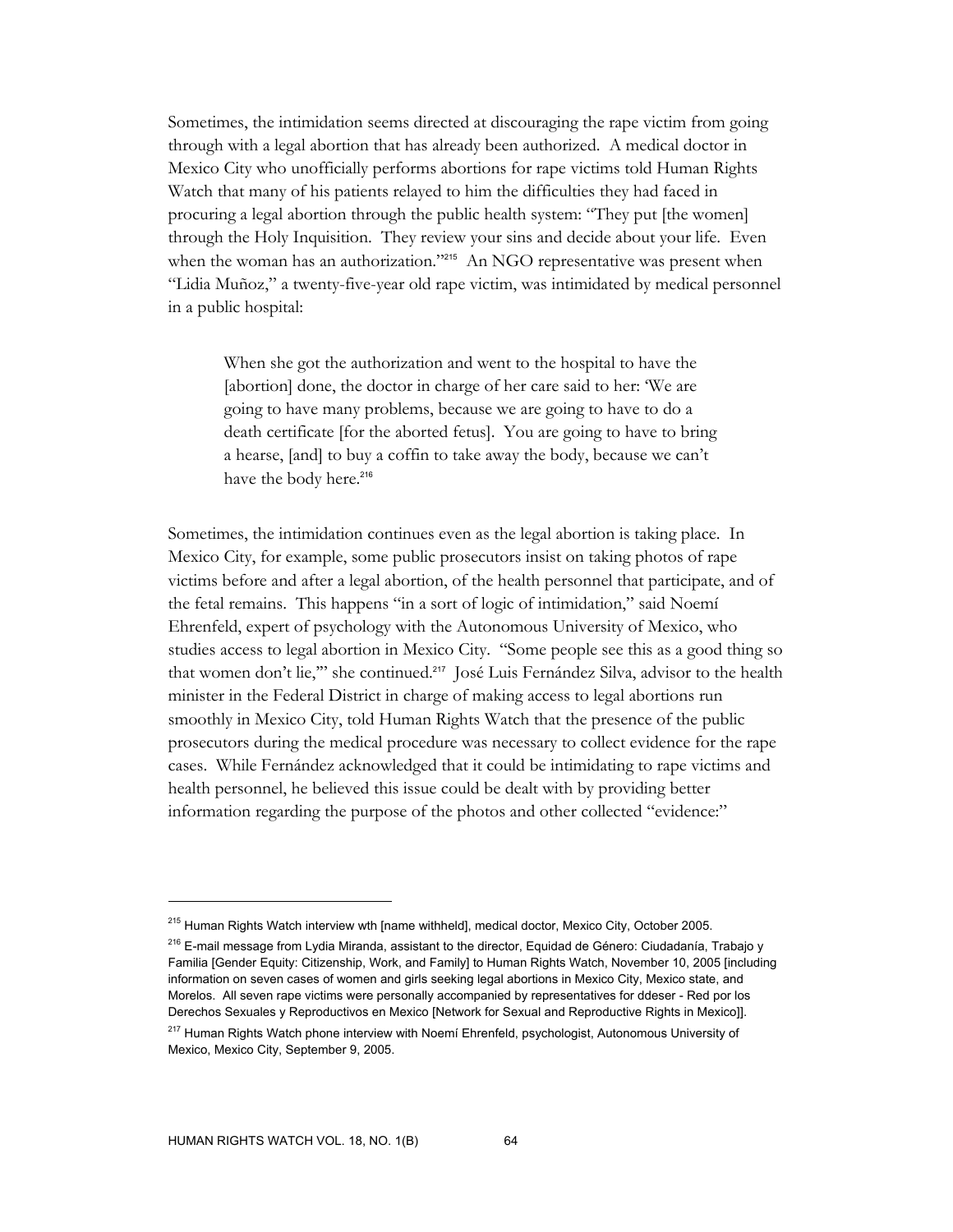[The public prosecutors] come. They have to take photos of our personnel, of the patient, of the product [the aborted fetus]. … They do not explain very well what it is all about, and that generates discomfort. … We have an obligation to tell the public prosecutor when the procedure will happen so that they can send their expert witness. That's when we have this problem that they don't explain what they have to do: take photos, etc.<sup>218</sup>

It is unclear in law how the photos taken immediately before and after a legal abortion would further a legal investigation for rape or be necessary to prove that an abortion had taken place. It is, however, clear that this procedure—which is mentioned neither in the justice system nor the health system guidelines—can discourage health personnel from carrying out abortion procedures and rape victims from requesting them.

Health personnel and other public officials also are often discouraged from facilitating access to legal abortion directly by their peers, with little support from the heads of their institutions. In Morelos, some public officials acknowledged that they had been the focus of negative comments and harassment. Leslie Alonzo Pérez, a lawyer from the state agency for the defense of children who had accompanied several pregnant rape victims throughout the process to obtain a legal abortion, declared to Human Rights Watch: "We have some problems with people, they say: 'stork-killers' or 'there go the abortionists'. … Even a guy who was detained for beating up his wife said that to me."<sup>219</sup>

The longer and more openly legal abortion services are provided, the fewer comments and protests public officials and service providers seem to encounter. Rosalena Cabañas, a nurse at a public hospital in Morelos who has worked with several pregnant rape victims on their emotional health, confirmed this:

I did hear, in fact, with the first couple of cases, that some people [health personnel] said: "I am not going to do any of that. Is it my fault [that she was raped]? And what if I am thrown to jail?" ... [Now] they hold their comments. Sometimes they say: "The doctor [who carries out

<sup>&</sup>lt;sup>218</sup> Human Rights Watch interview with José Luis Fernandez Silva, advisor to the health minister, Health Ministry of the Federal District, Mexico City, October 13, 2005.

<sup>&</sup>lt;sup>219</sup> Human Rights Watch interview with Leslie Alonzo Pérez, judicial advisor, Agency for the Defense of Children, Desarrollo Integral de la Familia [Integrated Family Services agency, DIF], Cuautla, Morelos, December 16, 2005.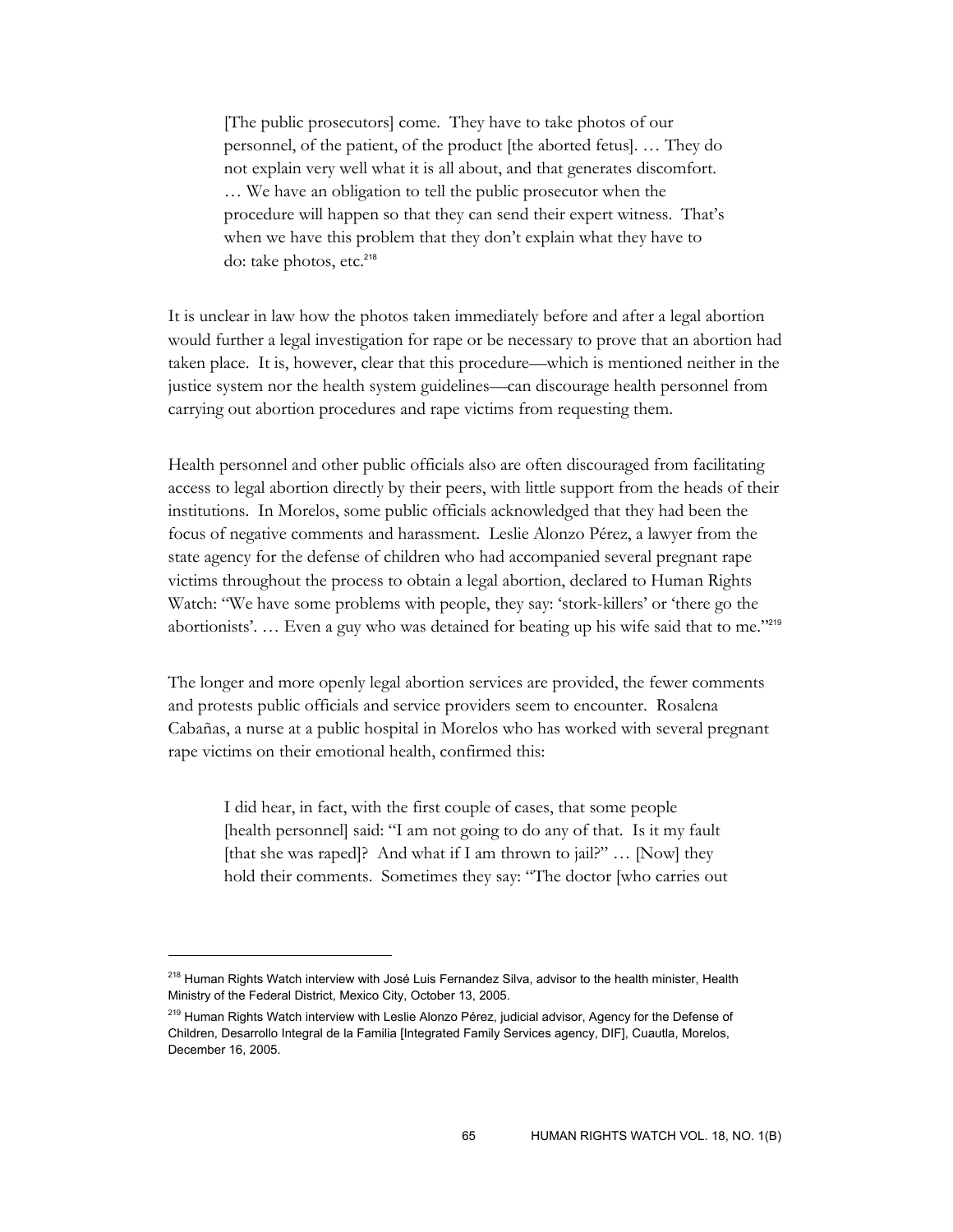the abortions] probably doesn't like children." But mostly they keep silent.<sup>220</sup>

### *Need for Accompaniment*

 $\overline{a}$ 

Legal abortion is particularly inaccessible for rape victims who do not have sustained support from NGOs or volunteer legal advisors. María Luisa Becerril, an NGO expert on access to legal abortion in Morelos, said: "What we have noticed is that it is [only] the cases that we monitor and accompany that get to the end [i.e. where the rape victim gets a voluntary abortion]. With the other cases: don't even dream about it."221 In Mexico City, an NGO representative recalled a case in which a rape victim was initially told to wait three weeks for an authorization until the public prosecutor came back from his vacation: "In this case, [the rape victim and her NGO accompanier] decided to mention that they belonged to a nongovernmental organization which works on these issues [access to legal abortion] and surprisingly everything got much faster, and the authorization was granted on that same day."<sup>222</sup>

Often, social workers and NGO representatives did more than accompany the victims. They paid, out of their own pocket, for local transport, meals for the victims, and photocopies required by the authorities. "More than being their lawyer, I have become their accompanier: I pay their ticket [for bus transportation], their food," said Leslie Alonzo Pérez, a judicial advisor from Morelos.223 In some cases, the accompaniers even provided the medical necessities required for the legal abortion procedure to take place at all. "All the Cytotec<sup>224</sup> they use, I have given them, because they don't have that at the

<sup>&</sup>lt;sup>220</sup> Human Rights Watch interview with Rosalena Cabañas, nurse, General Hospital Sí Mujer, Cuautla, Morelos, December 16, 2005.

<sup>&</sup>lt;sup>221</sup> Human Rights Watch interviews with María Luisa Becerril, director, CIDHAL, Cuernavaca, Morelos, October 7, 2005.

<sup>&</sup>lt;sup>222</sup> E-mail message from Lydia Miranda, assistant to the director, Equidad de Género: Ciudadanía, Trabajo y Familia to Human Rights Watch, November 10, 2005 [including information on seven cases of women and girls seeking legal abortions in Mexico City, Mexico state, and Morelos. All seven rape victims were personally accompanied by representatives for ddeser - Red por los Derechos Sexuales y Reproductivos en Mexico [Network for Sexual and Reproductive Rights in Mexico]].

<sup>&</sup>lt;sup>223</sup> Human Rights Watch interview with Leslie Alonzo Pérez, judicial advisor, Agency for the Defense of Children, Desarrollo Integral de la Familia [Integrated Family Services agency, DIF], Cuautla, Morelos, December 16, 2005.

<sup>&</sup>lt;sup>224</sup> Cytotec is a branded misoprostol product. Although misoprostol is produced as gastric ulcer medication, one side-effect is that it causes uterine contractions and can lead to miscarriage. For this reason, it is often used as part of an abortion procedure to "ripen" (i.e. soften and dilate) the cervix so that further dilation will be less painful for the pregnant woman or girl. The label on misoprostol marketed as Cytotec reads: "Cytotec (Misoprostol) administration to women who are pregnant can cause abortion, premature birth, or birth defects. Uterine rupture has been reported when Cytotec was administered in pregnant women to induce labor or to induce abortion beyond the eighth week of pregnancy." Center for Drug Evaluation, "Cytotec" [online] http://www.fda.gov/cder/foi/label/2002/19268slr037.pdf (retrieved November 23, 2004). Clinical studies have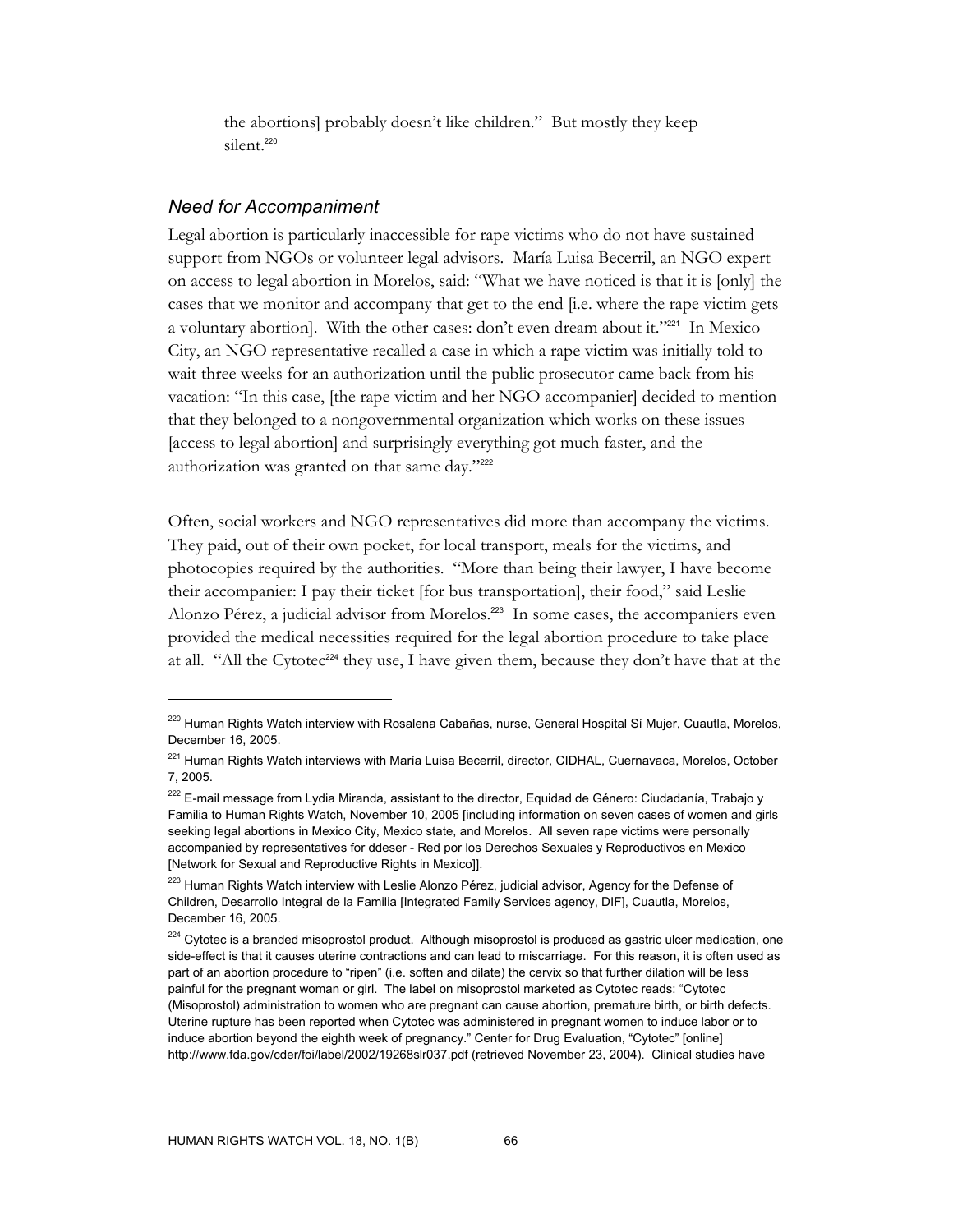hospital," said Marisol Martínez Bautista, a social worker in the state agency for the defense of children, who has offered accompaniment in almost all the cases of legal abortion in Cuautla, Morelos.<sup>225</sup>

In Mexico City, some accompaniment for rape victims is provided by the Federal District's Institute for Women, a government agency. Luz Rosales Esteva, director of the institute, said that she felt the accompaniment was part of the government's commitment to fulfill women's rights: "We channel [pregnant rape victims] to the health system and tell them what to expect, also with regard to legal abortion. … We accompany them … so that all obligations are fulfilled. … As government, our role is to fulfill the law."226 Margarita Vásquez, responsible for the sexual crimes unit at the attorney general's office of the Federal District, told Human Rights Watch that this office also provides some accompaniment, based on their assessment of the victim's needs: "If it is necessary to accompany, we will accompany … especially if it is a minor or someone from a low socio-economic level. … Sometimes, [we] just place a phone call, and that is enough."227

The accompaniment in the specific cases Human Rights Watch examined often proved essential to ensure that rape victims were treated with respect or, indeed, at all. The need for accompaniment highlights weaknesses in the procedures that are meant to guarantee the right to legal abortion for rape victims. "I worry about what will happen when I am not here anymore," said Marisol Martínez. "When people ask for an authorization [in Cuautla], they send them to me."228 In fact, all other public officials Human Rights Watch spoke to in Cuautla on this issue referred us to Martínez. One colleague said: "I [was] doing the paperwork to see if [a sixteen-year-old girl] could get an abortion because she was raped. … And [the doctors are the public hospital] said:

shown misoprostol to be safe and effective for use in abortion procedures under adequate medical supervision and conditions. See Consensus Statement: Instructions for Use – Abortion Induction with Misoprostol in Pregnancies up to 9 Weeks LMP. Expert Meeting on Misoprostol sponsored by Reproductive Health Technologies Project and Gynuity Health Projects. July 28, 2003. Washington DC., on file with Human Rights Watch.

<sup>&</sup>lt;sup>225</sup> Human Rights Watch interview with Marisol Martínez Bautista, social worker, Agency for the Defense of Children, Desarrollo Integral de la Familia de Morelos [Integrated Family Services agency of Morelos], Cuautla, Morelos, December 15, 2005.

<sup>&</sup>lt;sup>226</sup> Human Rights Watch interview with Luz Rosales Esteva, general director, Women's Institute for the Federal District, Mexico City, October 11, 2005.

<sup>&</sup>lt;sup>227</sup> Human Rights Watch interview with Margarita Vasquez, special public prosecutor for sexual crimes, Attorney General's office of the Federal District, Mexico City, October 10, 2005.

<sup>&</sup>lt;sup>228</sup> Human Rights Watch interview with Marisol Martínez Bautista, social worker, Agency for the Defense of Children, Desarrollo Integral de la Familia de Morelos [Integrated Family Services agency of Morelos], Cuautla, Morelos, December 15, 2005.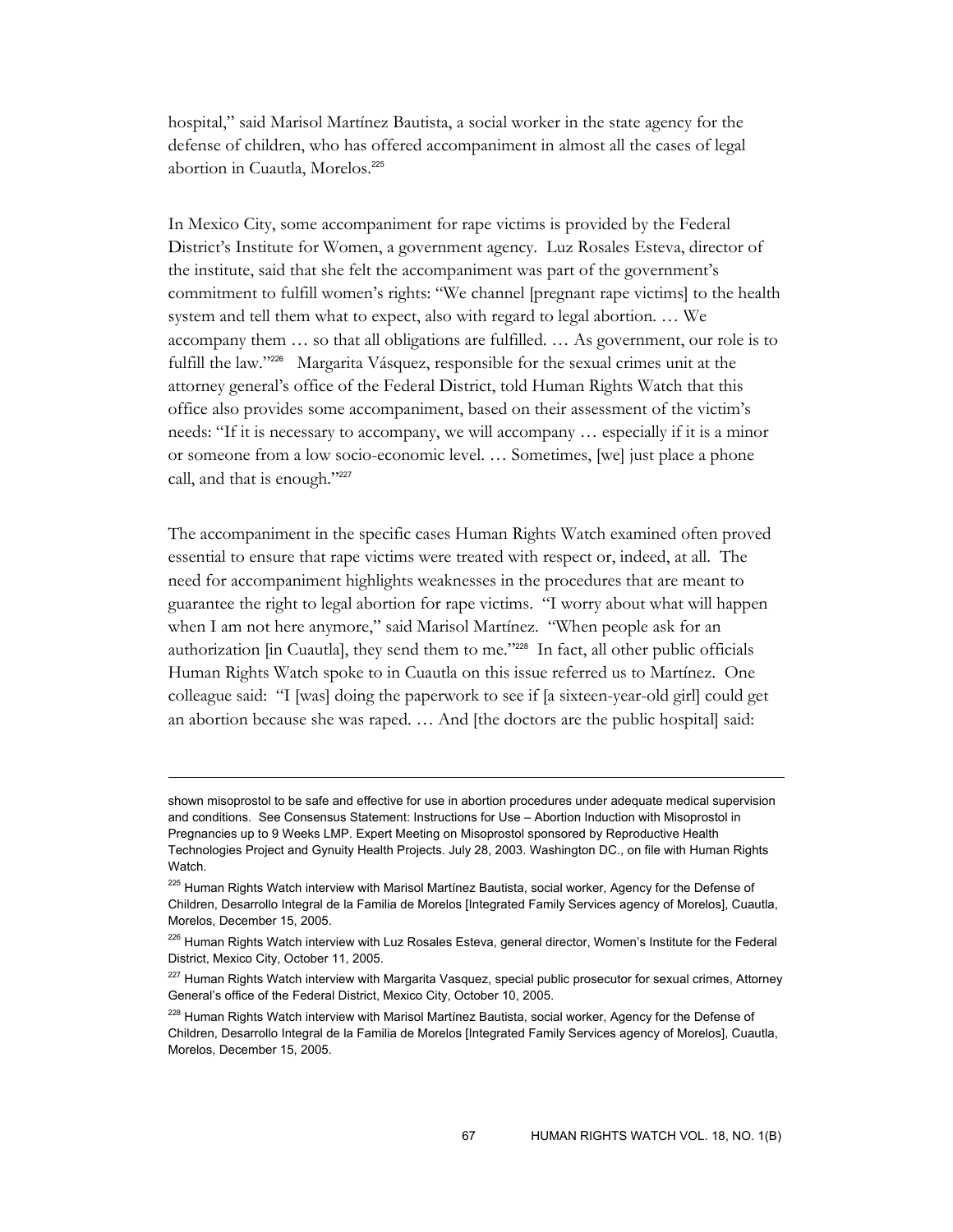'Where is Marisol, she is the one who knows what to do'. … The social worker didn't know [what to do] either."229

Adolescent rape victims are often most acutely in need of accompaniment, because law and practice require that a family member consent to the abortion for them.<sup>230</sup> This consent requirement is particularly problematic for two reasons. First of all, the perpetrator may be the father or guardian who is asked to consent to the abortion. Secondly, social workers and NGO representatives told Human Rights Watch that many pregnant adolescent rape victims are left emotionally and physically alone to deal with the imposed pregnancy, generally because the pregnancy is seen to bring shame on the family.231 Leslie Alonzo Pérez, a lawyer from the state agency for the defense of minors in Morelos, told Human Rights Watch: "Sometimes [underage rape victims] don't come with their family. … And for them to get the operation, there has to be a family member who signs. ... And often, the father does not want to sign."232

In order to effectively protect children's human rights, Mexico needs to address this issue of consent, including by giving due weight to children's own decisions in this regard. The Convention on the Rights of the Child (CRC), ratified by Mexico in 1990, requires States Parties to "assure to the child who is capable of forming his or her own views the right to express those views freely in all matters affecting the child, [such views] being given due weight in accordance with the age and maturity of the child."<sup>233</sup> The CRC further stipulates:

<sup>&</sup>lt;sup>229</sup> Human Rights Watch interview with Isabel Ocotl, social worker, Agency for the Defense of Children, Desarrollo Integral de la Familia de Morelos [Integrated Family Services agency of Morelos], Cuautla, Morelos, December 15, 2005.

<sup>&</sup>lt;sup>230</sup> In the procedures set out in the attorney general office's agreement in the Federal District, the consent of a parent or guardian is required for the authorization of the legal abortion. Acuerdo número A/004/2002 del Procurador General de Justicia del Distrito Federal por el que se establecen lineamientos para la actuación de los Agentes del Ministerio Público, para autorizar la interrupción del embarazo cuando sea resultado de una violación o de una inseminación artificial no consentida de conformidad con lo establecido en el artículo 131 Bis del Código de Procedimientos Penales para el Distrito Federal, Second Paragraph (d).

<sup>&</sup>lt;sup>231</sup> Human Rights Watch interviews with Hilda Chávez Díaz, social worker, Mérida, Yucatán, December 12, 2005; with Gabriela Bastarrachea, head of the unit for the treatment of victims of domestic violence, Hospital General Augustin O'Horan, Mérida, Yucatán, December 12, 2005; and with Leslie Jeanett Alonzo Pérez, judicial advisor, Agency for the Defense of Children, Desarrollo Integral de la Familia [Integrated Family Services agency, DIF], Cuautla, Morelos, December 16, 2005. Human Rights Watch phone interview with Eva Villanueva, midwife, Ciudad Guzmán, Jalisco, December 17, 2005.

<sup>&</sup>lt;sup>232</sup> Human Rights Watch interview with Leslie Alonzo Pérez, judicial advisor, Agency for the Defense of Children, Desarrollo Integral de la Familia [Integrated Family Services agency, DIF], Cuautla, Morelos, December 16, 2005.

 $233$  Convention on the Rights of the Child (CRC), article 12(1).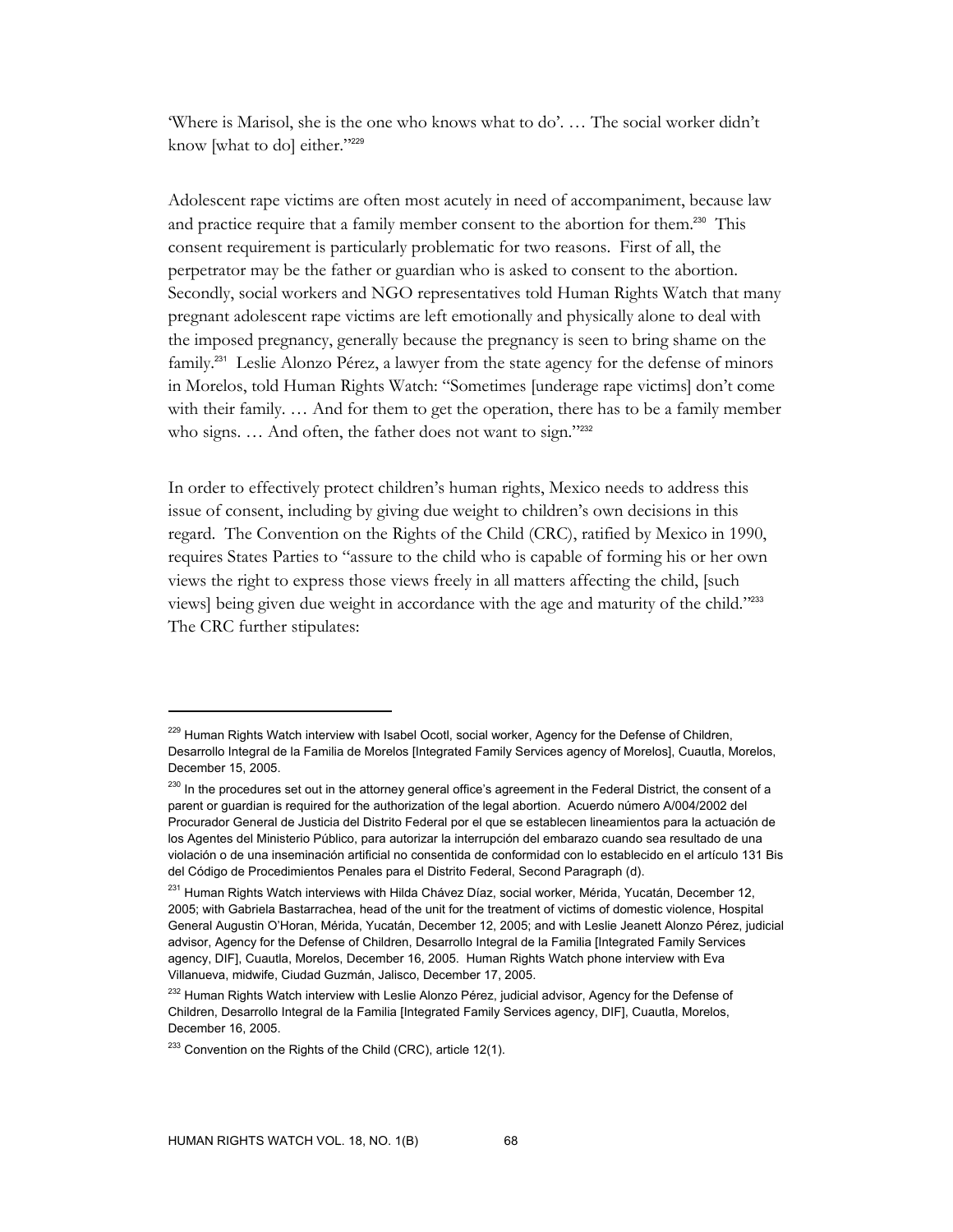States parties undertake to ensure the child such protection and care as is necessary for his or her well-being, taking into account the rights and duties of his or her parents, legal guardians, or other individuals legally responsibly for him or her, and, to this end, shall take all appropriate legislative and administrative measures.<sup>234</sup>

In its handbook on the implementation of the CRC, UNICEF analyzes these notions in the context of medical counseling:

The child's right to receive medical counseling without parental consent is vital in cases in which the child's views and/or interests are distinct from, or may be in conflict with, those of parents—for example in cases of violence and abuse by parents and other family members.<sup>235</sup>

The UNICEF handbook adds that a child may have a right to receive independent medical counseling before he or she is deemed capable of consenting independently to medical treatment, but that, in any case, the child's best interest and provision of the necessary protection and care should be central guiding principles.<sup>236</sup>

In light of these interpretations, it is unquestionable that Mexico should provide full, comprehensive, and confidential medical counseling for adolescent rape or incest victims, including regarding the possibility of obtaining a legal abortion. The provision of one-sided or medically inaccurate information decidedly does not fulfill this obligation.

It is also unquestionable that, where adolescent rape or incest victims are abandoned or alone, Mexico must provide compassionate physical and psychological accompaniment throughout the legal and health process for the girls, as needed for their well-being.

Moreover, international human rights law requires the state to ensure the protection of the best interests of all children.<sup>237</sup> In those cases, the abandonment of the child by her family, or the family's declared opposition to abortion, should not automatically result in the assumption that carrying the pregnancy to term is in the best interest of the child.

 $234$  CRC, article 3(2).

<sup>235</sup> Rachel Hodgkin and Peter Newell, *Implementation Handbook for the Convention on the Rights of the Child*, (New York: UNICEF, 2002), p. 8.

<sup>236</sup> Ibid. pp.8-9.

 $237$  CRC, article 3(1).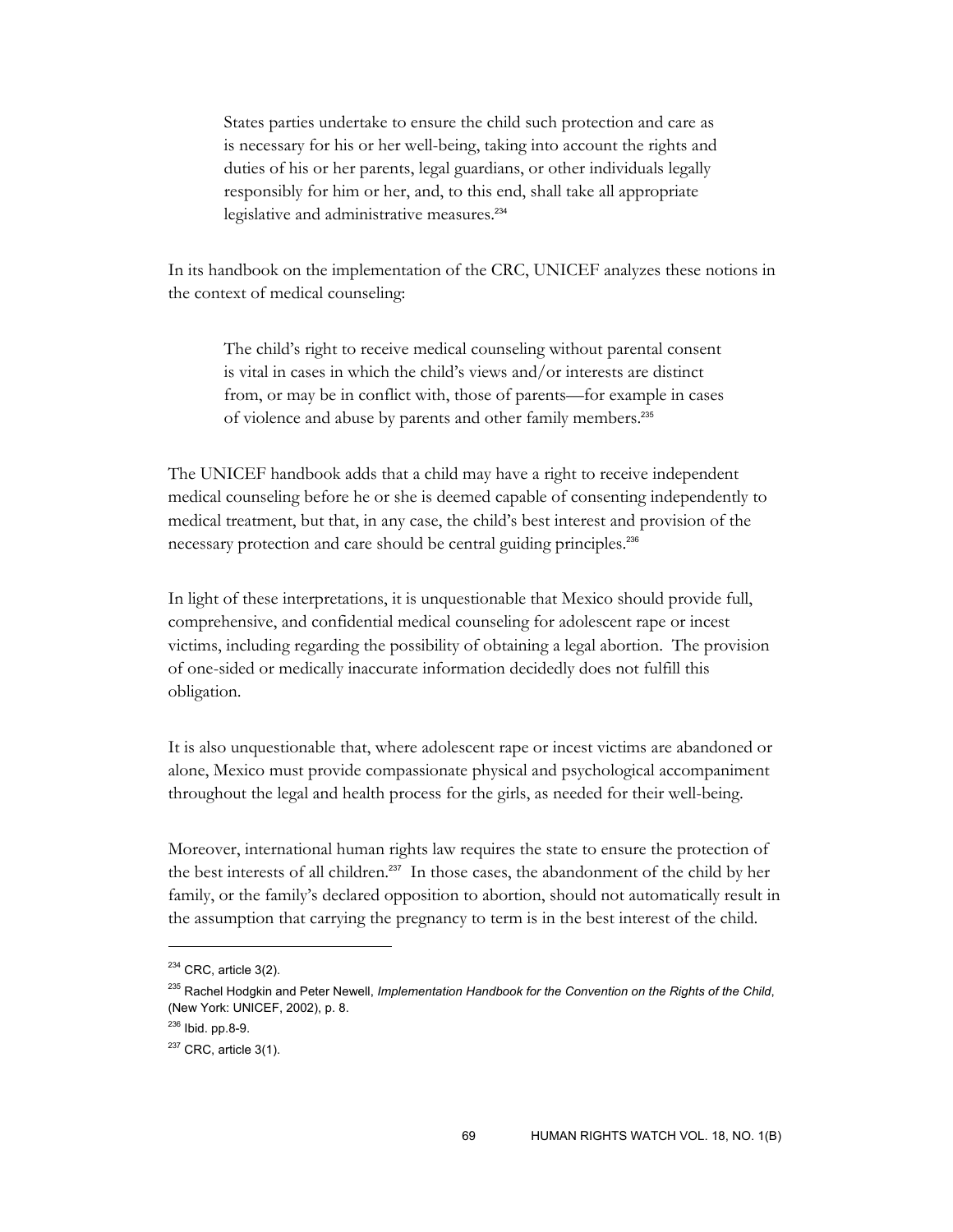The state should in all cases set up adequate procedures to ensure adequate accompaniment and individual evaluation of each case.

## *Conscientious Objection by Medical Professionals*

In Mexico City, the health ministry's guidelines on the provision of legal abortion contemplates conscientious objection by doctors who are opposed to abortion, though there are limits on when such doctors can choose not to perform the procedure: "health professionals may abstain from particular in legal interruptions of pregnancies for reasons of conscience, except where the pregnant woman's life is in imminent danger."<sup>238</sup>

These guidelines were codified in law in 2003 when the health law of the Federal District was reformed to include similar provisions on conscientious objection.<sup>239</sup> The guidelines and the law clarify that only individual health personnel may object, while institutions cannot, and also that the individual objector must refer the woman or girl to a doctor who does not object "in an immediate, responsible, and discreet manner."<sup>240</sup> The law further notes that the institution has an overarching obligation to ensure swift health assistance and the presence of non-objecting medical staff at all times.<sup>241</sup>

In Morelos, no such guidelines exist. Even so, Raúl Rangel Barrera from Morelos health ministry told Human Rights Watch that delays and denial of access to legal abortion procedures in the health system were somewhat arbitrary and related to doctors' claims of conscience.<sup>242</sup>

Conscientious objection to performing abortions often is justified with reference to the human right to freedom of religion. The right to freedom of thought, conscience, and religion is protected in the International Covenant on Civil and Political Rights (ICCPR) and the American Convention on Human Rights (ACHR).<sup>243</sup> Freedom of religion includes freedom from being compelled to comply with laws designed solely or

<sup>&</sup>lt;sup>238</sup> Health Ministry for the Federal District, Cicular/GDF-SSDF/02/02, Eleventh Paragraph.

<sup>&</sup>lt;sup>239</sup> Health law of Federal District, article 16 (bis 7).

<sup>&</sup>lt;sup>240</sup> Ibid., and Health Ministry for the Federal District, Cicular/GDF-SSDF/02/02, Eleventh Paragraph.

<sup>&</sup>lt;sup>241</sup> Health law of Federal District, article 16 (bis 7).

<sup>&</sup>lt;sup>242</sup> Human Rights Watch interview with Raúl Rangel Barrera, head, Unit for Reproductive Health, Health Ministry of Morelos, Cuernavaca, Morelos, October 7, 2005.

<sup>&</sup>lt;sup>243</sup> International Covenant on Civil and Political Rights (ICCPR), adopted and opened for signature, ratification and accession by General Assembly resolution 2200A (XXI) of December 16, 1966, entered into force March 23, 1976, and acceded to by Mexico on March 23, 1981, article 18; and American Convention on Human Rights (ACHR), adopted at the Inter-American Specialized Conference on Human Rights, November 22, 1969), entered into force on July 18, 1978, and acceded to by Mexico on April 3, 1982, article 12.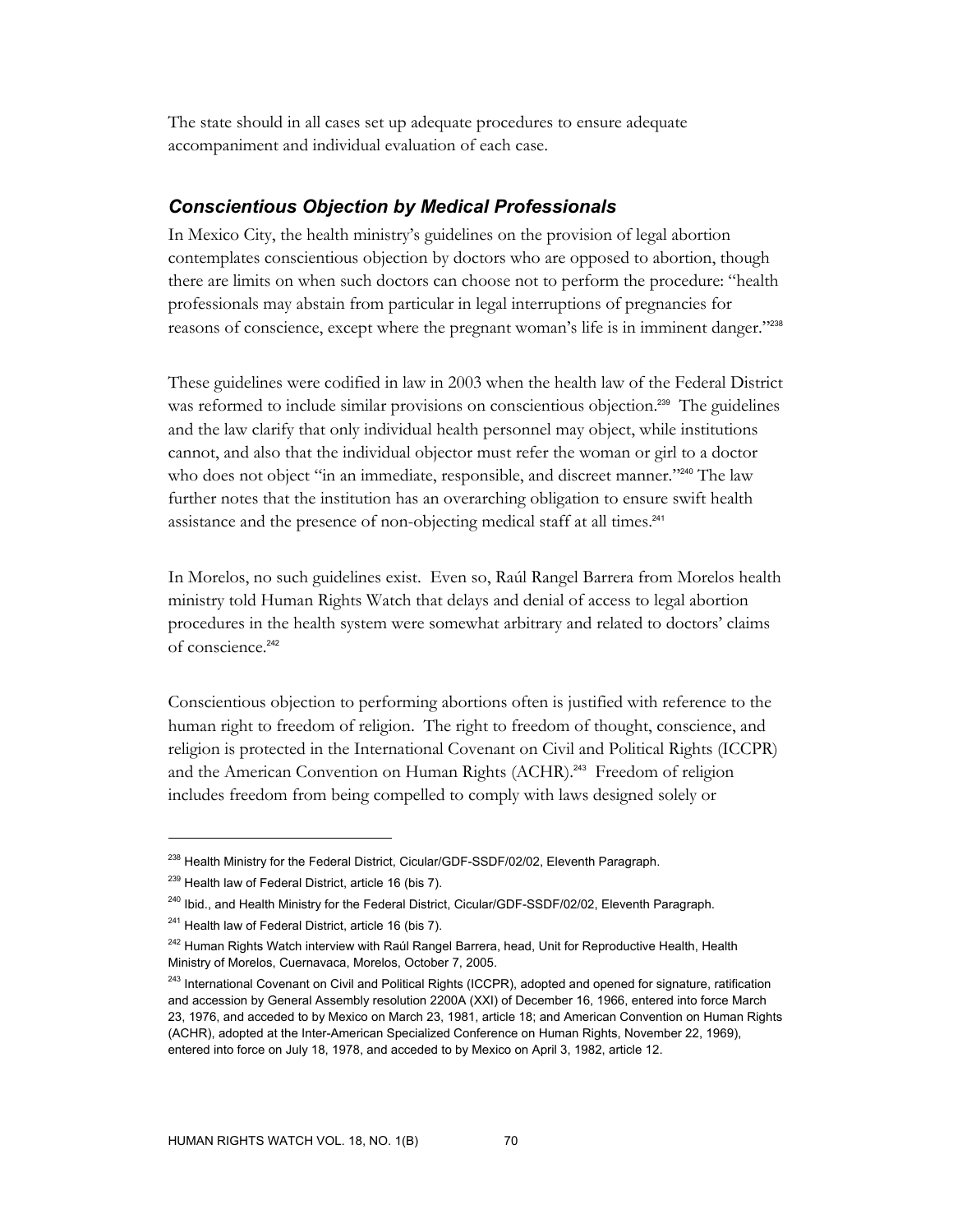principally to uphold doctrines of religious faith. It includes the freedom to follow one's conscience regarding doctrines of faith one does not hold.

The CEDAW Committee has explicitly stated in concluding observations that women's human rights are infringed where hospitals refuse to provide abortions due to the conscientious objection of doctors and has expressed concern about the limited access women have to abortion due to conscientious objections of practitioners. The committee has also expressly recommended that public hospitals provide abortion services.<sup>244</sup>

The International Federation of Gynecology and Obstetrics (FIGO) has, through its Committee for the Ethical Aspects of Human Reproduction and Women's Health, issued ethical guidelines on conscientious objections for its members. These guidelines clarify that the doctor's duty to provide benefit and prevent harm to the patient must at all times take precedence over any conscientious objection.245 The primacy of the provision of benefit and the prevention of harm requires all doctors to: 1) inform patients of all medically indicated options for their care, including options in which the practitioner declines to participate;246 2) make every effort to achieve appropriate and timely referral;<sup>247</sup> 3) give priority to patient's life, health, and well-being, even it if means participating in procedures they normally would object to;<sup>248</sup> and 4) respect patients' choices within the medically indicated options for their care.<sup>249</sup> The guidelines specifically note that "practitioners must provide timely care to their patients when referral to other practitioners is not possible and delay would jeopardize the patient's health and well-being, such as by patients experiencing unwanted pregnancy."250

<sup>&</sup>lt;sup>244</sup> See Committee on the Elimination of Discrimination against Women (CEDAW Committee), "Report of the Committee on the Elimination of Discrimination against Women," U.N. Doc. A/53/38 (1998), part I, para. 109 (noting with regard to Croatia: "In the area of health, the Committee is … concerned about information regarding the refusal, by some hospitals, to provide abortions on the basis of conscientious objection of doctors. The Committee considers this to be an infringement of women's reproductive rights."); and CEDAW Committee, "Report of the Committee on the Elimination of Discrimination against Women," U.N. Doc. A/52/38/Rev.1 (1997), part I, paras. 353 and 360 Italy, U.N. Doc. A/52/38/Rev.1 1997), paras. 353 and 360 (noting with regard to Italy: "The Committee expressed particular concern with regard to the limited availability of abortion services for women in southern Italy, as a result of the high incidence of conscientious objection among doctors and hospital personnel' and "The Committee strongly recommended that the Government take steps to secure the enjoyment by women, in particular, southern Italian women, of their reproductive rights by, inter alia, guaranteeing them access to safe abortion services in public hospitals").

<sup>&</sup>lt;sup>245</sup> Committee for the Ethical Aspects of Human Reproduction and Women's Health, "Ethical Guidelines on Conscientious Objection," August 2005, guideline 1.

<sup>&</sup>lt;sup>246</sup> Ibid., guideline 2.

<sup>&</sup>lt;sup>247</sup> Ibid., quideline background para. 2.

<sup>&</sup>lt;sup>248</sup> Ibid., quideline background para. 4.

<sup>249</sup> Ibid., guideline 5.

<sup>250</sup> Ibid., guideline 7.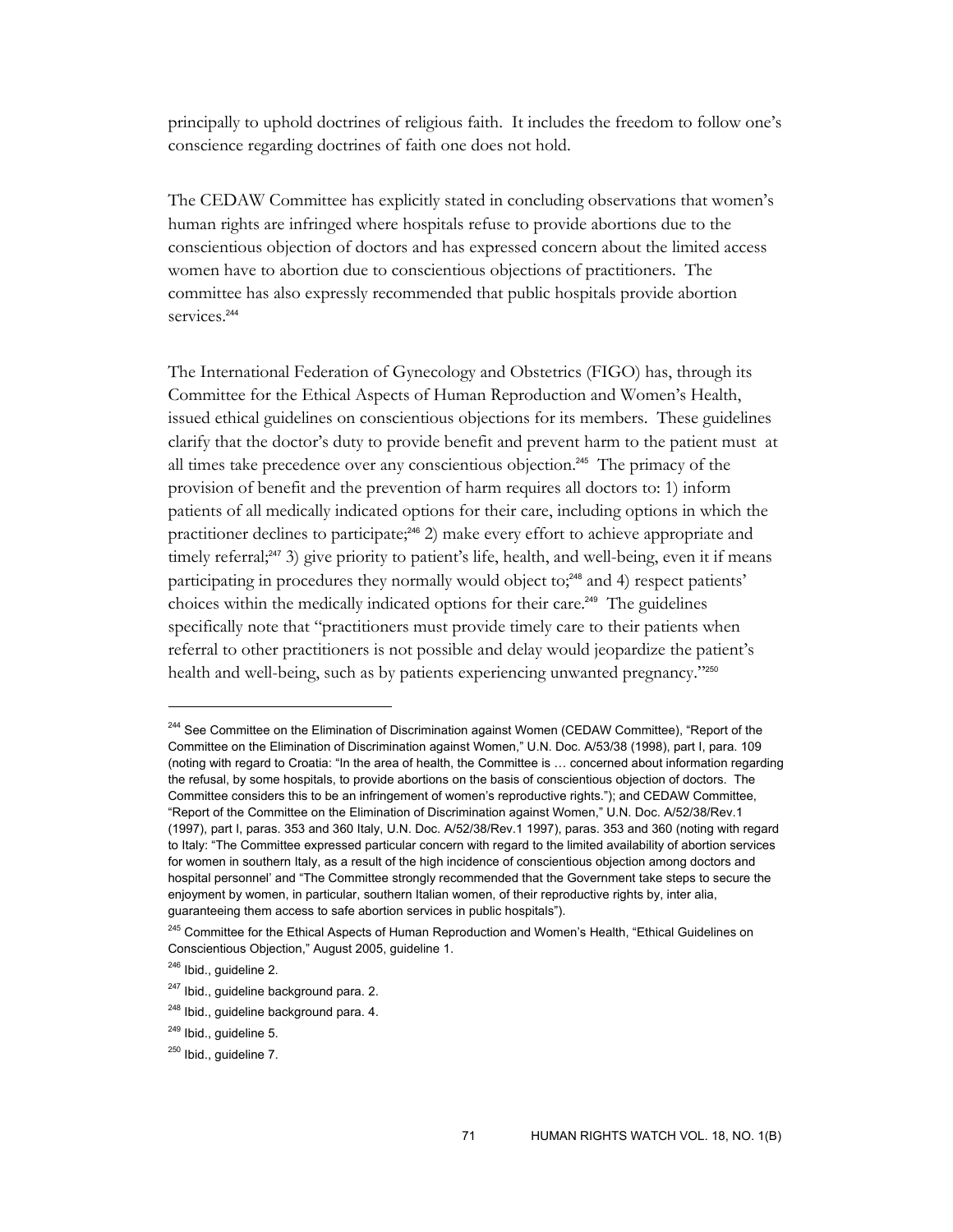### *Consequences of Limited Access to Abortion after Rape*

Obstructing access to legal abortion after rape has severe consequences for the rape victims, for their families and communities, and for society as a whole. The rape victims we interviewed mentioned many reasons they wanted to end the pregnancy that had been imposed on them, including mental health, physical health, poverty, and the possibility to get on with their lives after a traumatic experience. In light of the obstacles noted in this report, many women and girls opt for clandestine abortions, with all the added risks such a course of action entails. "Blanca Valdés," who was raped by a cabdriver in Mexico City, expressed how afraid she had been of dying from a botched abortion: "That's how I felt. Afraid to die, afraid to bleed to death."<sup>251</sup>

Valdés' fear of the potential health consequences of undergoing an abortion under inadequate medical conditions is not unfounded. Unsafe abortions constitute a grave threat to women's health, and sometimes to their lives: worldwide, between 10 and 40 percent of women and girls who undergo unsafe abortions require post-abortion medical attention for complications such as incomplete abortion, infection, uterine perforation, pelvic inflammatory disease, hemorrhage, or other injury to internal organs.<sup>252</sup>

Obstructing access to legal abortion after rape may have additional adverse consequences for girls. Underage rape victims we interviewed who had not been able to procure an abortion told us that headmasters, teachers, or family members had pressured them to leave school without graduating.<sup>253</sup> Other underage victims were thrown out of their homes, or threatened with eviction, often with nowhere to turn for help.

The case of "Aurora Mejía," a fourteen-year-old mentally disabled rape victim in Morelos, is illustrative, though Mejía, as opposed to many other girls in her situation, had the unwavering support of her mother and aunt. Mejía's mother, "Rocio Hernández," told Human Rights Watch her husband had wanted to throw Mejía out when he found out she was pregnant.<sup>254</sup> "Silvia Hernández," Mejía's aunt, said that her sister's husband wanted to throw both Hernández and Mejía out: "Her father got very angry. [My sister]

<sup>&</sup>lt;sup>251</sup> Human Rights Watch interview with Blanca Valdés, Mexico City, October 2005.

<sup>252</sup> World Health Organization, *Unsafe Abortion: Global and regional estimates of the incidence of unsafe abortion and associated mortality in 2000* (Geneva: WHO, 2004), p. 4. Specific figures for Mexico were not available.

<sup>&</sup>lt;sup>253</sup> Human Rights Watch interviews with Mariana Guerrero, Guanajuato, December 2005; and with Nohemí González, mother to rape victim, Guanajuato, December 2005.

<sup>&</sup>lt;sup>254</sup> Human Rights Watch interview with Rocio Hernández, Morelos, December 2005.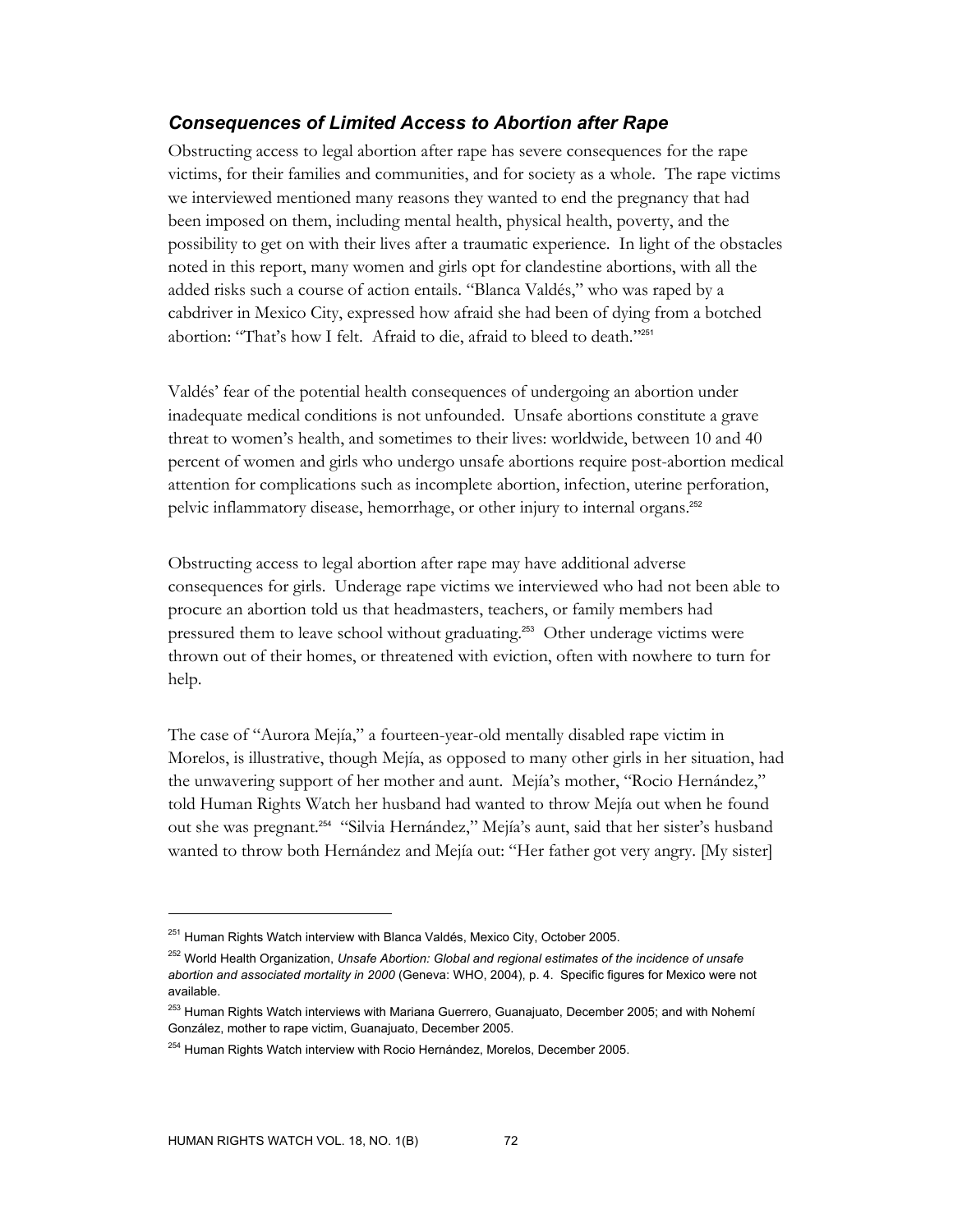called me one night, she said: 'Now he is throwing me and my daughter out, he says it is my fault [that she was raped.]'"<sup>255</sup>

In the context of continued rape-related stigma and limited public information on rape victims' rights, abandoned underage pregnant rape victims are particularly vulnerable to clandestine and unsafe abortions. María del Rocío García Gaytan, head of the state women's institute in Jalisco, explained: "A girl who has been raped may or may not know that the law protects her. ... Her family may or may not support her in wanting to have an abortion. ... So if she decides to have an abortion, the last thing she is going to do is to look for the law to protect her."<sup>256</sup>

Some rape victims told Human Rights Watch that the rape and pregnancy had left them with permanent or semi-permanent health consequences, including depression, internal scarring from botched clandestine abortions, and drug or alcohol addictions.<sup>257</sup> In other cases, the additional mouth to feed constituted a real burden. "What will I do with so many children, so many mouths," asked "Andrea Sánchez," mother to a mute adolescent rape victim.258 "Teresa Pérez," also mother to a mute rape victim, acknowledged, ashamed, that she could not feed properly the child that resulted from her daughter's rape: "He was only three or four months old when I had to take his milk away [because we had no money]. ... Sometimes, he goes three days without milk."<sup>259</sup> Both Sánchez and Pérez had filed complaints on behalf of their daughters, and neither received a satisfactory response from the government regarding their daughters' imposed pregnancies and the issue of justice more generally. Sánchez recalled the public prosecutor's response when she had asked if she could seek financial support for the child resulting from the rape: "[He] said to me 'But if he [the rapist] does not have anything, what can we take from him? He is just a poor guy.'"<sup>260</sup>

<sup>&</sup>lt;sup>255</sup> Human Rights Watch interview with Silvia Hernández, Morelos, December 2005.

<sup>256</sup> Human Rights Watch interview with María del Rocio García Gaytan, president, Women's Institute of Jalisco, Guadalajara, Jalisco, December 5, 2005.

<sup>&</sup>lt;sup>257</sup> Human Rights Watch interviews with Silvia Romero, Guanajuato, December 2005; with Ximena Espinosa, Guanajuato, December 2005; and with Marcela Gómez, Jalisco, December 2005.

<sup>&</sup>lt;sup>258</sup> Human Rights Watch interview with Andrea Sánchez, Guanajuato, December 2005.

<sup>&</sup>lt;sup>259</sup> Human Rights Watch interview with Teresa Pérez, Guanajuato, December 2005.

<sup>&</sup>lt;sup>260</sup> Human Rights Watch interview with Andrea Sánchez, Guanajuato, December 2005.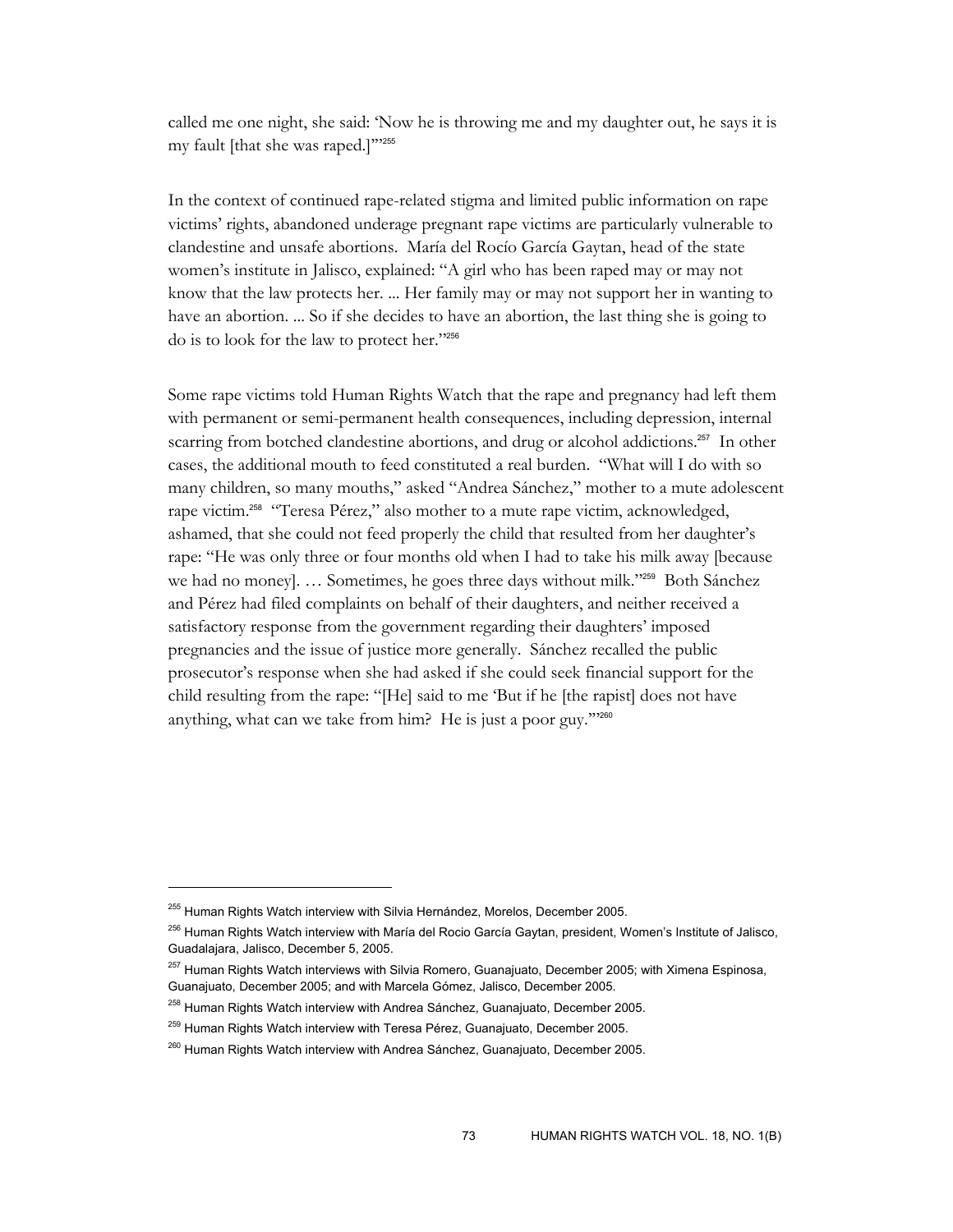#### **VI. International Legal Standards**

International human rights law addresses violence against women and girls directly, establishing a duty on the part of the state to prevent sexual and domestic violence and to effectively prosecute and punish those who perpetrate it. Authoritative interpretations of international human rights law furthermore suggest that all women have the right to decide independently in matters related to abortion, without interference from the state or others.

Children enjoy special protections under international law. The child is recognized as an active subject of rights, who must be allowed to exercise her rights independent "in a manner consistent with the evolving capacities of the child"<sup>261</sup>and who must be heard in all matters that affect them.262 At the same time, international law acknowledges the potential vulnerability of the child and provides special guarantees to protect "the best interests of the child"263 and "to protect the child from all forms of sexual exploitation and sexual abuse."<sup>264</sup>

This report indicates that Mexico falls short of its international obligations in all of these aspects. All human rights treaties to which Mexico is a party, including CEDAW, the Convention on the Rights of the Child, the Inter-American Convention on the Prevention, Punishment, and Eradication of Violence against Women (Convention of Belém do Pará), and the American Convention on Human Rights, are directly applicable in Mexico, and take precedence over state laws.<sup>265</sup>

#### *International Law and Violence against Girls and Women in Mexico*

International human rights law applicable in Mexico establishes violence against women—including sexual violence—as a form of discrimination<sup>266</sup> and as a human rights

 $261$  CRC, article 5.

 $262$  CRC, article 12(1).

 $263$  CRC, article 3(1).

 $264$  CRC, article 34.

<sup>&</sup>lt;sup>265</sup> See discussion of Mexico's federal system of government above at footnote 12 and 13 and accompanying text.

<sup>&</sup>lt;sup>266</sup> CEDAW Committee, General Recommendation No. 19: Violence Against Women, para. 1, in "Compilation of General Comments and General Recommendation Adopted by Human Rights Treaty Bodies," May 12, 2004, *U.N. Doc. HRI/GEN/1/Rev.7*. Mexico ratified the Convention on the Elimination of all Forms of Discrimination against Women (CEDAW) on March 23, 1981.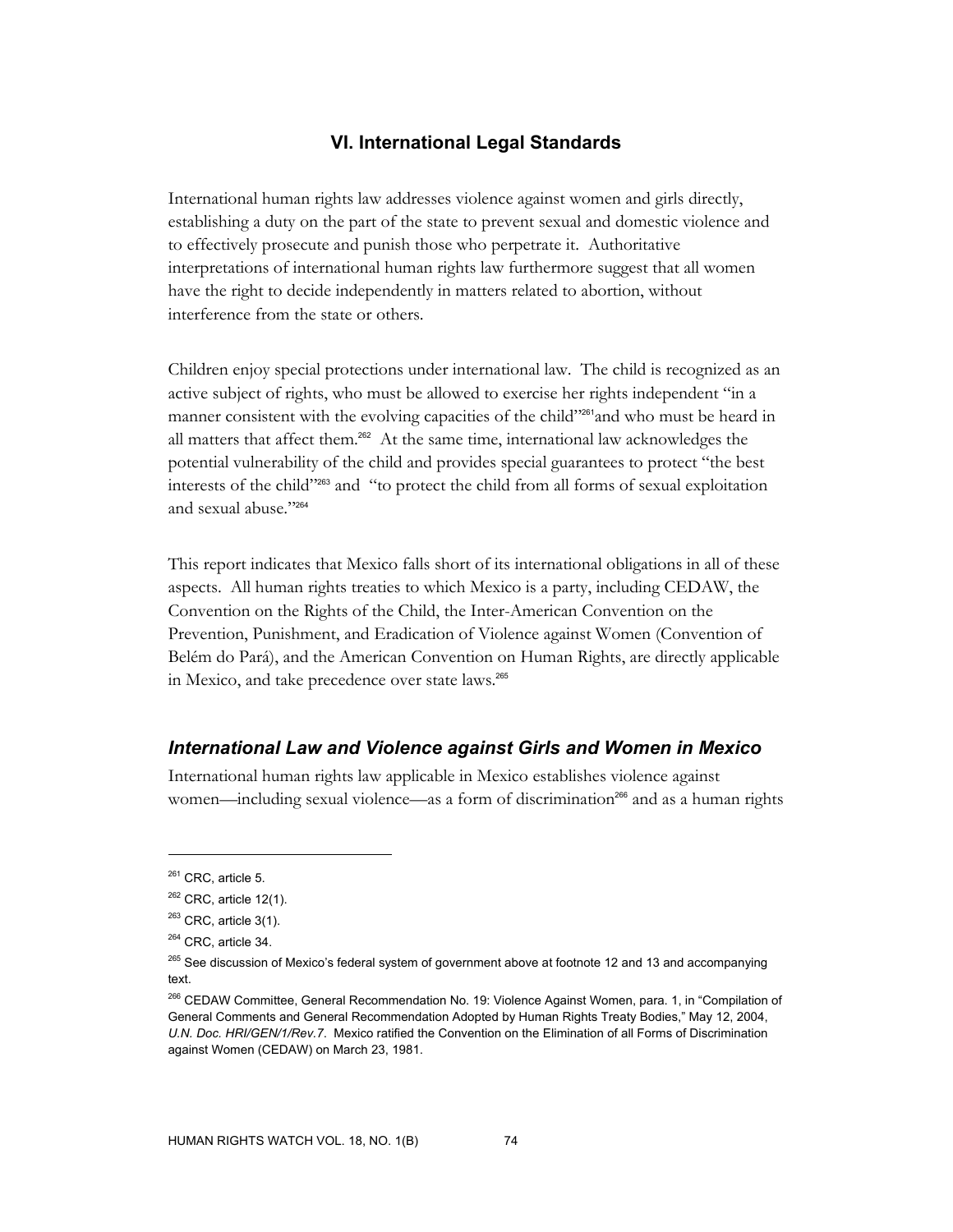violation in its own right.267 For girls under eighteen, the Convention on the Rights of the Child furthermore establishes an obligation on the part of state parties to "protect the child from all forms of physical or mental violence … including sexual abuse" as well as from "all forms of sexual exploitation and sexual abuse."<sup>268</sup>

International law and authoritative interpretations of the law also recognize that violence prevents women and girls from exercising their human rights and that violence against women is closely related to violence against children in the home.<sup>269</sup> This connection was highlighted in 2003 by Susana Villarán, then-special rapporteur on women's rights for the Inter-American Commission on Human Rights, in her report on the violence in Ciudad Juárez in Mexico:

Violence against women is, first and foremost, a human rights problem. It has been accorded priority in the region as such, with the conviction that its eradication is essential to ensure that women may fully and equally participate in all spheres of national life. Violence against women is a problem that affects men, women and children; it distorts family life and the fabric of society, with consequences that cross generations. Studies have documented that having been exposed to violence within the family during youth is a risk factor for perpetrating such violence as an adult. It is a human security problem, a social problem and a public health problem.<sup>270</sup>

In light of this, and as a party to central human rights treaties on women's human rights, Mexico has an obligation to take all appropriate legal, administrative, and social measures as may be needed to "prevent, punish and eradicate violence against women,"271 to provide "adequate protection" against "family violence and abuse, rape, sexual assault

<sup>&</sup>lt;sup>267</sup> Inter-American Convention on the Prevention, Punishment and Eradication of Violence against Women (Convention of Belém do Pará), adopted on June 9, 1994, and entered into force on March 5, 1995. The Convention of Belém do Pará was ratified by Mexico on November 12, 1998. Article 3 of the convention reads: "Every woman has the right to be free from violence in both the public and private spheres."

<sup>&</sup>lt;sup>268</sup> CRC, articles 19 and 34.

<sup>&</sup>lt;sup>269</sup> Convention of Belém do Pará, article 5. See also CEDAW Committee, General Recommendation No. 19: Violence Against Women, in "Compilation of General Comments and General Recommendation Adopted by Human Rights Treaty Bodies," May 12, 2004, *U.N. Doc. HRI/GEN/1/Rev.7;* and Committee on the Rights of the Child, "Concluding Observations of the Committee on the Rights of the Child : Ethiopia", CRC/C/15/Add.144, February 21, 2001, paras. 46 and 47.

 $270$  Special Rapporteur on women's rights of the Inter-American Commission on Human Rights, "The Situation of the Rights of Women in Ciudad Juárez, Mexico: the Right to be Free from Violence and Discrimination," OEA/Ser.L/V/II.117, Doc. 44, March 7, 2003, para. 122.

 $271$  Convention of Belém do Pará, article 7.c.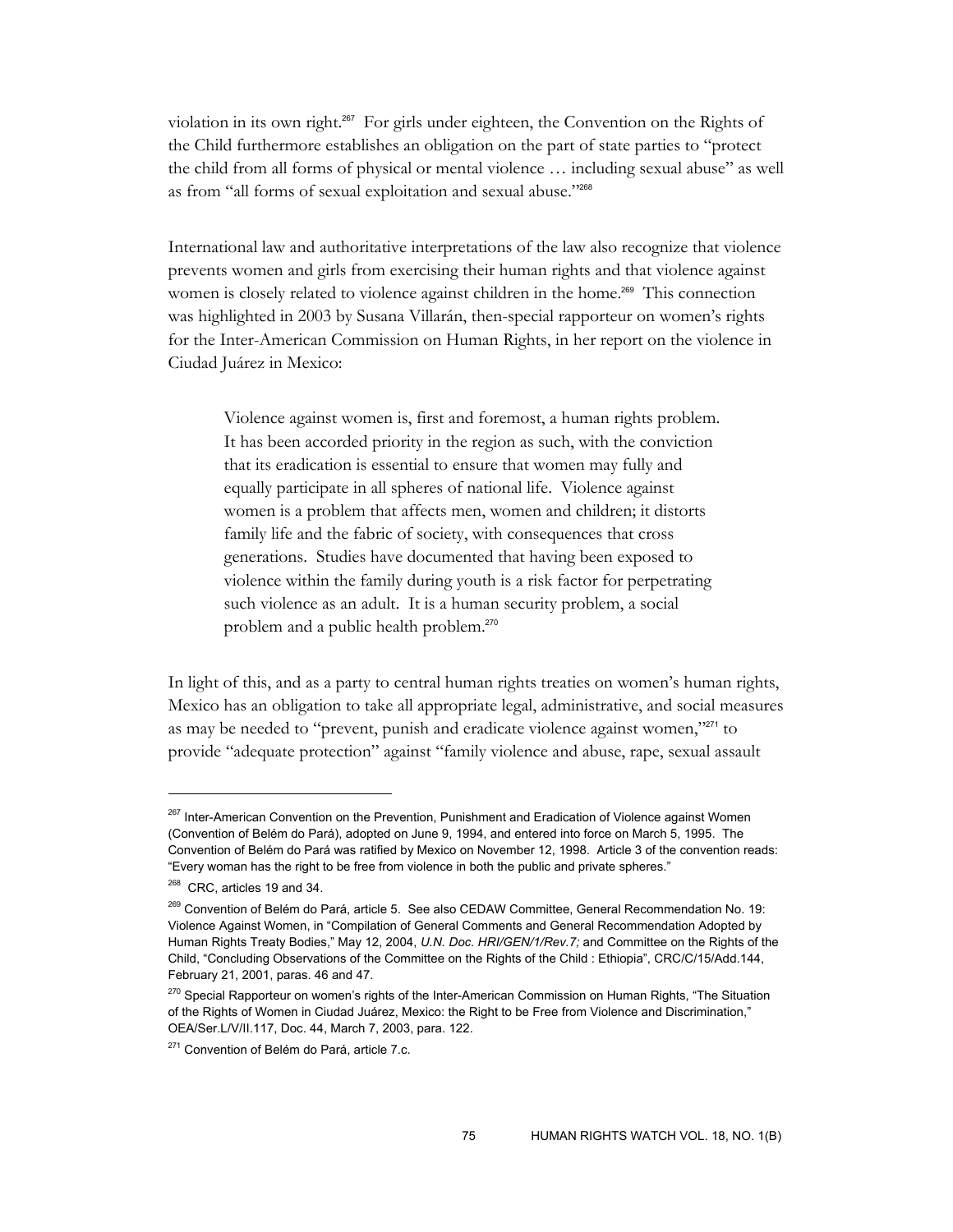and other gender-based violence,"<sup>272</sup> and to protect children from all forms of violence.<sup>273</sup> In addition, all persons under Mexican jurisdiction have the right to prompt judicial protection and relevant remedies for violations of their human and constitutional rights.<sup>274</sup>

The CEDAW Committee, $^{275}$  which monitors the implementation of the Convention on the Elimination of All Forms of Discrimination against Women (CEDAW),<sup>276</sup> has repeatedly expressed its concern with Mexico's failure to prosecute and punish cases of violence against women. The Committee on the Rights of the Child, which monitors the implementation of the CRC, has made a similar statement with regard to the "serious problem" of physical and sexual abuse of children both within and outside the family in Mexico.<sup>277</sup>

In 1998, the CEDAW committee recommended that state laws on violence against women be adjusted to conform with national laws.<sup>278</sup> The Committee also recommended a number of actions to ensure accountability for violence against women, including legal action, training judicial, law enforcement and health personnel, awareness-raising, and strengthening victims' services. 279 In 2002, the committee repeated its pleas in this regard, expressing "great concern at the violence against women in Mexico, including domestic violence, which continues to go unpunished in several

<sup>&</sup>lt;sup>272</sup> CEDAW Committee, General Recommendation No. 19: Violence Against Women, para. 24(b).  $273$  CRC, article 19.

<sup>&</sup>lt;sup>274</sup> ACHR, article 25.

<sup>&</sup>lt;sup>275</sup> The implementation of the main human rights treaties under the United Nations human rights system is supervised by committees—called treaty monitoring bodies—made up of independent experts selected from the states parties to the respective treaties. The treaty monitoring bodies include the Human Rights Committee, the Committee on Economic, Social and Cultural Rights, the Committee on the Rights of the Child, the Committee against Torture, the Committee on the Elimination of Racial Discrimination, the Committee on the Elimination of Discrimination against Women and the Committee on Migrant Workers. These committees receive periodic reports from states parties which they review in dialogue with the states. After such reviews, the committees issue conclusions and recommendations—generally called concluding remarks—regarding the fulfillment of the rights protected by the conventions they monitor in that specific country. The growing body of concluding remarks issued by the committees provides an important guide for the committees' thinking on the concrete status and scope of the rights protected under the United Nations system. The committees also sometimes issue conceptual guidelines on the implementation of a specific human right—called general comments or general recommendations. These general comments or recommendations provide yet another source on the evolving authoritative interpretation of the human rights in question.

<sup>&</sup>lt;sup>276</sup> Convention on the Elimination of all Forms of Discrimination against Women (CEDAW), adopted and opened for signature, ratification and accession by General Assembly resolution 34/180 of December 18, 1979 and entered into force on September 3, 1981. CEDAW was ratified by Mexico on March 23, 1981.

<sup>&</sup>lt;sup>277</sup> Committee on the Rights of the Child, "Concluding observations of the Committee on the Rights of the Child: Mexico," U.N. Doc. *CRC/C/15/Add.112*, November 10, 1999, para. 25.

<sup>278</sup> Ibid., para. 411.

<sup>279</sup> Ibid., paras. 412-413.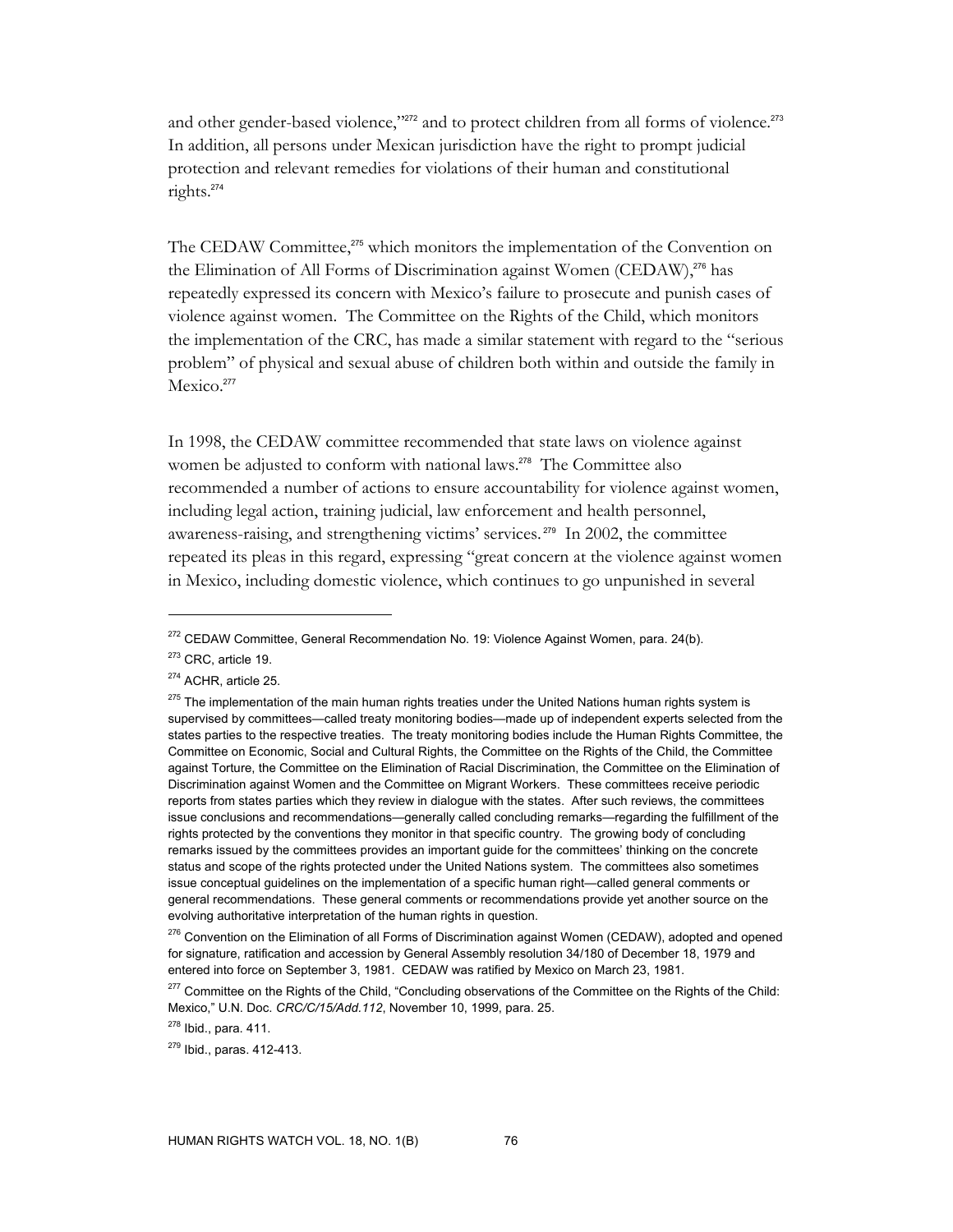states."280 Specifically, the committee requested that Mexico "take steps to ensure that women victims of such violence can obtain reparation and immediate protection" and "to train health-care workers, police officers and staff of special prosecutors' offices in human rights and dealing with violence against women."<sup>281</sup>

In 2003, two CEDAW experts visited Mexico to conduct an inquiry into the abduction, rape, and murder of women in Ciudad Juárez, Chihuahua. The committee experts concluded that the situation in Ciudad Juárez constituted a clear violation of the CEDAW convention, 282 and noted that they had been notified of similar patterns of violence elsewhere in Mexico.<sup>283</sup>

The Inter-American Commission on Human Rights, the entity which until recently was the main overseeing body monitoring the implementation of the Convention of Belém do Pará,<sup>284</sup> referred to the prevailing impunity for violence against women in Mexico in a 1998 report, and recommended that Mexico "adopt such urgent and effective measures of a juridical, educational and cultural nature as required to put an end to domestic violence against women, a serious problem that affects Mexican society."<sup>285</sup>

These measures were still lacking in 2003, when the special rapporteur on women's rights for the Inter-American Commission on Human Rights released a report based on her investigation of the Mexican government's response to the violence against women in Ciudad Juárez.286 In her report, the special rapporteur noted that "there remains a significant tendency on the part of some officials to either blame the victim for placing herself in a situation of danger, or to seek solutions that emphasize requiring the victim

<sup>&</sup>lt;sup>280</sup> CEDAW Committee, "Report of the Committee on the Elimination of Discrimination against Women, twentysixth, twenty-seventh, and exceptional sessions," U.N. Doc. A/57/38, Part 3, para. 431.

<sup>281</sup> Ibid. para. 432.

<sup>&</sup>lt;sup>282</sup> CEDAW Committee, "Report on Mexico produced by the Committee on the Elimination of Discrimination against Women under article 8 of the Optional Protocol to the Convention, and reply from the Government of Mexico," *U.N. Doc. CEDAW/C/2005/OP.8/MEXICO*, January 27, 2005, para 53

 $283$  Ibid., para 47.

<sup>&</sup>lt;sup>284</sup> In 2004, an inter-governmental body was set up within the OAS system to monitor the implementation of this convention. Mexico was instrumental in setting up this mechanism. Agencia Mexicana de Noticias, "Destaca Mexico en la OEA al combatir la violencia contra la mujer" [Mexico stands out at the OAS in combating violence against women], NOTIMEX, October 27, 2004. At the time of writing, this body had yet to comment substantively on the issue.

<sup>&</sup>lt;sup>285</sup> Inter-American Commission on Human Rights, "Report on the Situation of Human Rights in Mexico," OEA/Ser.L/V/II.100, Doc. 7 rev. 1, September 24, 1998, para. 756.

<sup>&</sup>lt;sup>286</sup> Special rapporteur on women's rights of the Inter-American Commission on Human Rights, "The Situation of the Rights of Women in Ciudad Juárez, Mexico: the Right to be Free from Violence and Discrimination," OEA/Ser.L/V/II.117, Doc. 44, March 7, 2003.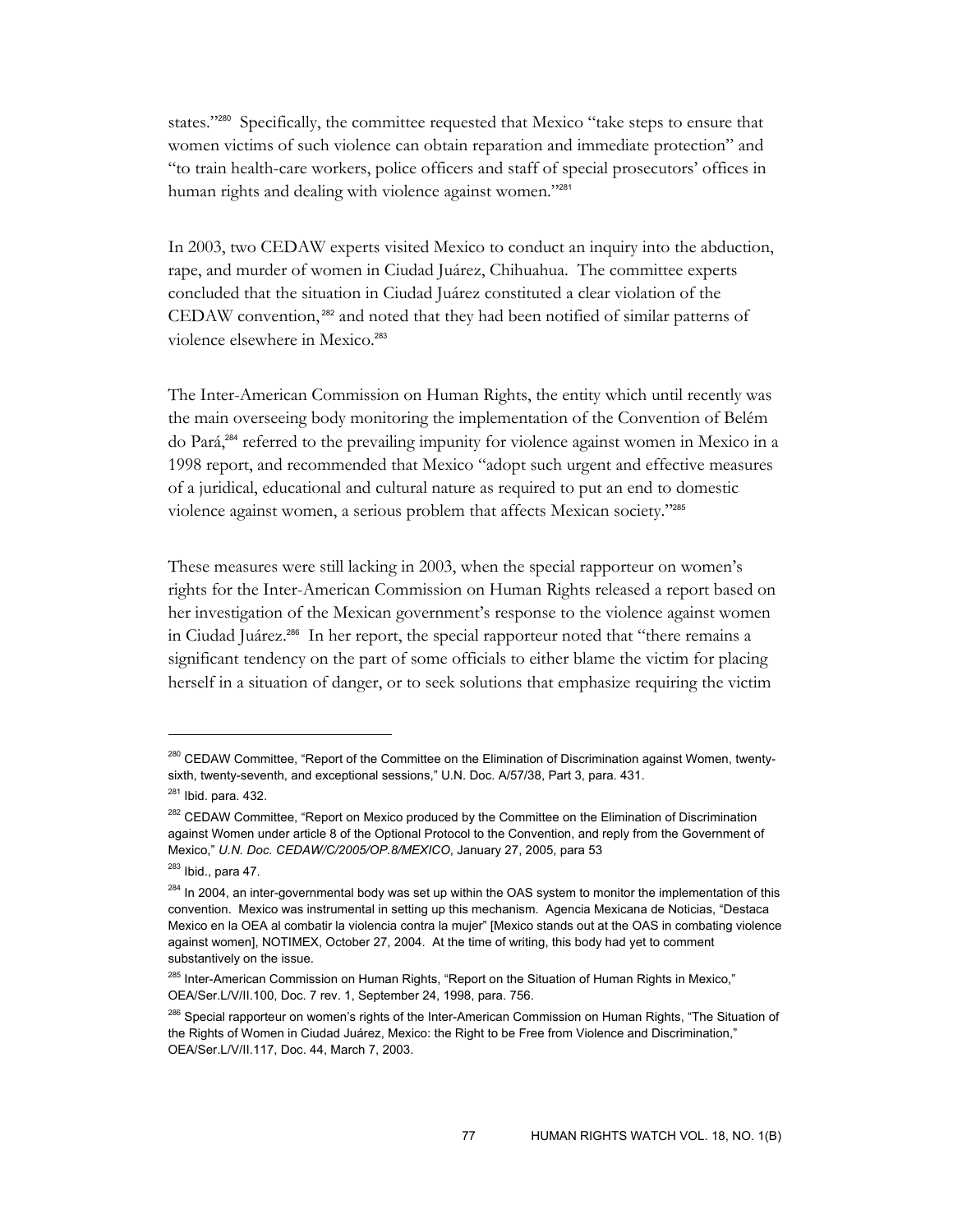to defend her own rights."287 The special rapporteur further lamented the general impunity for domestic and sexual violence and its contribution to continuing violations of women's human rights:

[Domestic and sexual] violence … has its roots in concepts of the inferiority and subordination of women. When the perpetrators are not held to account … the impunity confirms that such violence and discrimination is acceptable, thereby fueling its perpetuation. … [T]he Commission has emphasized that the failure to effectively prosecute and punish indicates that the State in effect condones it. … It creates a climate that is "conducive to domestic violence" because society sees no will on the part of the State to take effective action against it.<sup>288</sup>

In 1999, the Committee on the Rights of the Child expressed concern that "physical and sexual abuse [against children]—within and outside the family—is a serious problem in [Mexico]" and recommended, inter alia "that law enforcement be strengthened with respect to such crimes, [and] that adequate procedures and mechanisms to deal effectively with complaints of child abuse should be reinforced in order to provide children with prompt access to justice."<sup>289</sup>

Human Rights Watch's research for this report indicates that, in many states, the legal framework to prevent and punish violence against women and girls continues to be nonexistent or seriously deficient, and certainly below minimum international standards.

#### *International Law and Abortion after Rape or Incest*

*Where abortions are legal, they must be safe: public health systems should train and equip health service providers and take other measures to ensure that such abortions are not only safe but accessible.* 

—U.N. Special Rapporteur on the Right to the Highest Attainable Standard of Health<sup>290</sup>

<sup>287</sup> Ibid., para. 125.

<sup>288</sup> Ibid., paras. 128-129.

<sup>&</sup>lt;sup>289</sup> Committee on the Rights of the Child, "Concluding observations of the Committee on the Rights of the Child: Mexico," U.N. Doc. *CRC/C/15/Add.112*, November 10, 1999, para. 25.

<sup>&</sup>lt;sup>290</sup> Report of the Special Rapporteur, Paul Hunt, U.N. E/CN.4/2004/49, February 16, 2004, para. 30.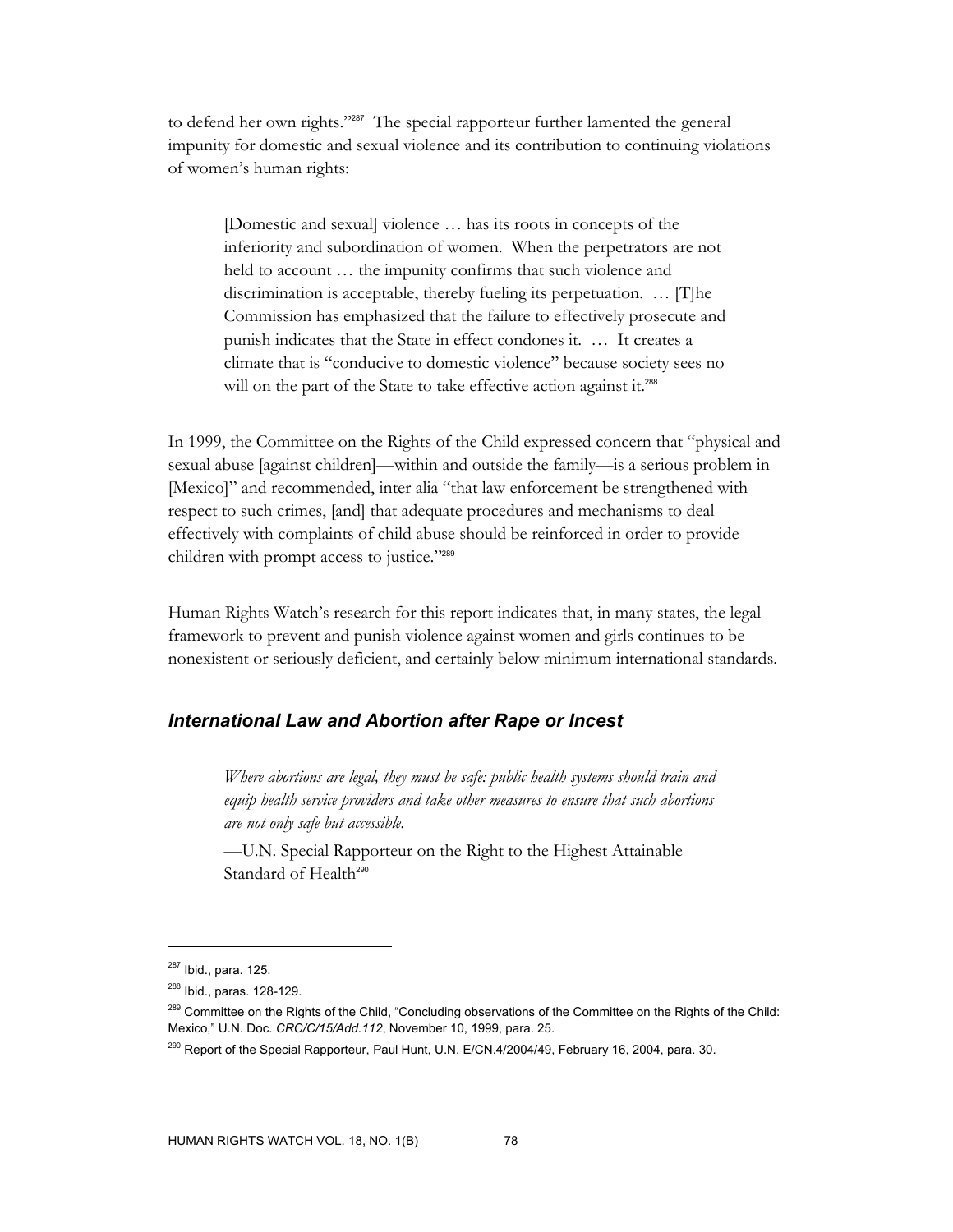Authoritative interpretations of international law recognize that obtaining a safe and legal abortion is vitally important to women's effective enjoyment and exercise of their human rights, in particular rights to equality, life, health, physical integrity, and the right to decide on the number and spacing of children.291 These interpretations sustain the conclusion that decisions about abortion belong to a pregnant woman alone, whether she was raped or not, without interference by the state or others. Any restrictions on abortion that unreasonably interfere with a woman's exercise of her full range of human rights should be rejected.

The 1994 ICPD Programme of Action<sup>292</sup> was the first international consensus document to put forward the idea that abortion services, where legal, need to meet certain standards. The ICPD Programme of Action states "[i]n circumstances where abortion is not against the law, such abortion should be safe."293 Since 1994, U.N. treaty bodies have consistently linked a pregnant woman's right to decide about abortion without interference with her right to nondiscrimination and to equal enjoyment of other human rights. Treaty bodies have been particularly emphatic that abortion should be legal, safe, and available for rape victims, and have recommended that Mexico amend its laws to facilitate access to abortion.

## *U.N. Treaty Body Concern with Legal Obstacles to Abortion after Rape or Incest*

U.N. treaty bodies have expressed particular concern with legislation that restricts access to legal and safe abortion after rape and incest. It is noteworthy that Mexican state laws do not allow for abortion after incest, in a prima facie contravention of international law as interpreted by these treaty bodies.

<sup>&</sup>lt;sup>291</sup> For a broader review of international human rights law and abortion, see Human Rights Watch, "International Human Rights Law and Abortion in Latin America," *A Human Rights Watch Briefing Paper*, July 2005 [online] http://hrw.org/backgrounder/wrd/wrd0106/wrd0106.pdf (retrieved January 31, 2006); Human Rights Watch, "Decisions Denied: Women's Access to Contraceptives and Abortion in Argentina," *A Human Rights Watch Report* Vol. 17, No. 1(B), June 2005 [online] http://hrw.org/reports/2005/argentina0605/argentina0605.pdf (retrieved January 31, 2006); and Center for Reproductive Rights and Policy (CRLP, now Center for Reproductive Rights, CRR) and University of Toronto International Programme on Reproductive and Sexual Health Law, *Bringing Rights to Bear: An Analysis of the Work of UN Treaty Monitoring Bodies on Reproductive and Sexual Rights* (New York: CRLP, 2002), in particular pp. 145-158, [online]

http://www.reproductiverights.org/pdf/pub\_bo\_tmb\_full.pdf (retrieved March 3, 2005).

<sup>&</sup>lt;sup>292</sup> Referring to the outcome document from the International Conference on Population and Development (ICPD), held in Cairo in 1994.

<sup>&</sup>lt;sup>293</sup> ICPD Program of Action, para. 8.25.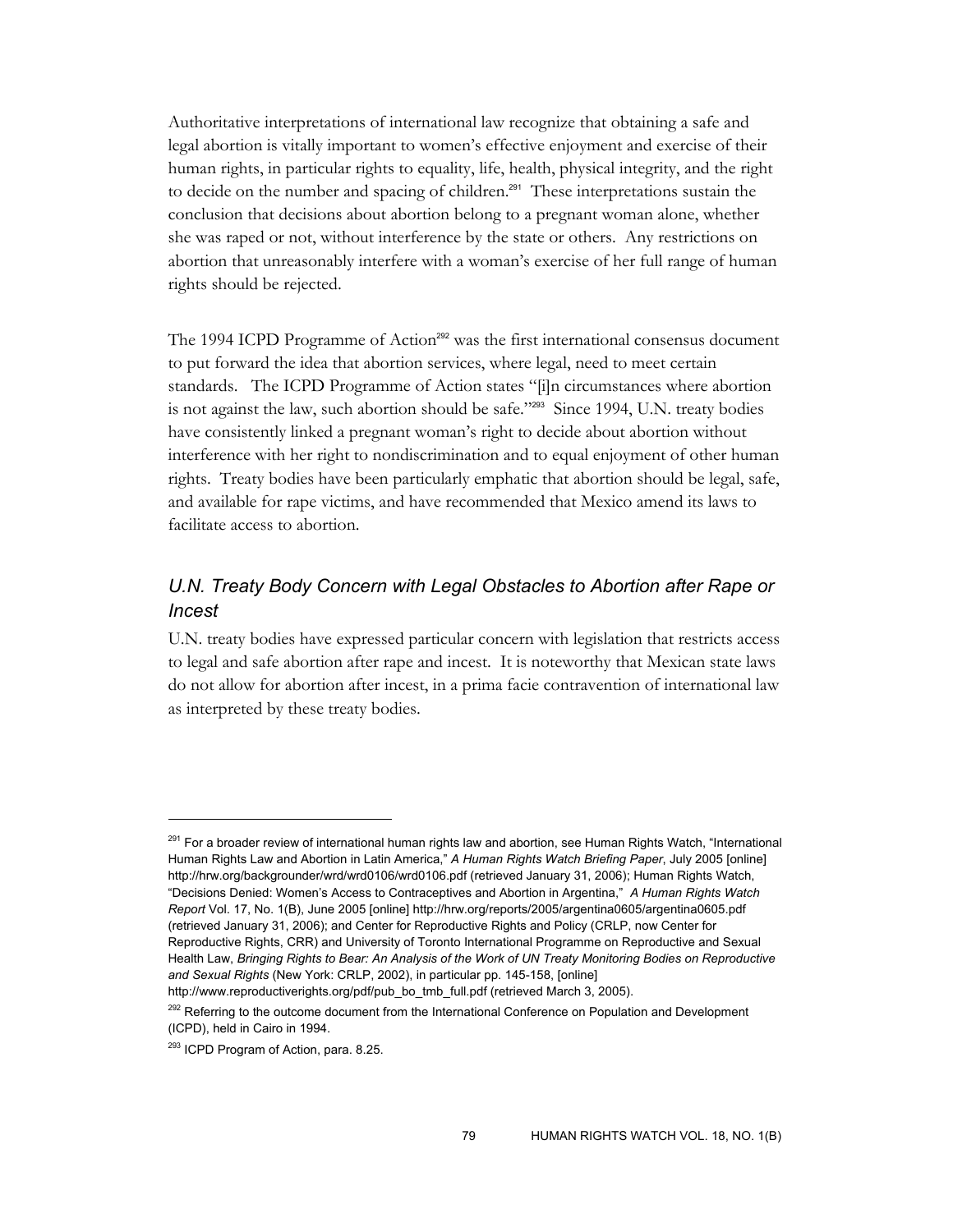Moreover, international human rights law protects the right to noninterference with one's privacy and family,<sup>294</sup> as well as the right of women to decide on the number and spacing of their children without discrimination.<sup>295</sup> These rights can only be fully implemented where women have the right to make decisions about when or if to carry a pregnancy to term without interference from the state. In the case of a pregnancy resulting from rape or incest, abortion is the only way for a woman or girl to exercise this right.

The CEDAW Committee has often recommended that states parties review legislation prohibiting abortion to meet their obligation to eliminate discrimination against women,<sup>296</sup> as set out in detail in its General Recommendation No. 24 on women and health: "When possible, legislation criminalizing abortion could be amended to remove punitive provisions imposed on women who undergo abortion."<sup>297</sup>

In its concluding remarks on Colombia the CEDAW Committee has expressed the view that restrictive abortion laws are contrary to the rights to nondiscrimination, health and life:

The Committee notes with great concern that abortion, which is the second cause of maternal deaths in Colombia, is punishable as an illegal act. No exceptions are made to that prohibition, including where the mother's life is in danger or to safeguard her physical or mental health or in cases where the mother has been raped. … The Committee believes

<sup>294</sup> ICCPR, article 17.

<sup>&</sup>lt;sup>295</sup> CEDAW, article 16(1)(e). This article reads: "States Parties shall . . . ensure, on a basis of equality of men and women . . . (e) The same rights to decide freely and responsibly on the number and spacing of their children and to have access to the information, education and means to enable them to exercise these rights." <sup>296</sup> See e.g. CEDAW Committee, "Report of the Committee on the Elimination of Discrimination against Women," *U.N. Doc. A/54/38/Rev.1, Part II*, July 9, 1999, para. 229 (noting with regard to Chile: "The Committee recommends that the Government consider review of the laws relating to abortion with a view to their amendment, in particular to provide safe abortion and to permit termination of pregnancy for therapeutic reasons or because of the health, including the mental health, of the woman"); and CEDAW Committee "Report of the Committee on the Elimination of Discrimination against Women," *U.N. Doc. A/53/38/Rev.1,* February, 1998, para. 349 (noting with regard to the Dominican Republic: "The Committee … invites the Government to review legislation in the area of women's reproductive and sexual health, in particular with regard to abortion, in order to give full compliance to articles 10 [education] and 12 [health] of the Convention.") See also CEDAW Committee, "Report of the Committee on the Elimination of Discrimination against Women," *U.N. Doc. A/54/38/Rev.1, Part I*, July 9, 1999, para. 393, quoted above at footnote 298 and accompanying text.

<sup>297</sup> CEDAW Committee, "General Recommendation 24, Women and Health (Article 12)," *U.N. Doc. No. A/54/38/Rev.1* (1999), para. 31(c): "31. States parties should also in particular: … (c) Prioritize the prevention of unwanted pregnancy through family planning and sex education and reduce maternal mortality rates through safe motherhood services and prenatal assistance. When possible, legislation criminalizing abortion could be amended to remove punitive provisions imposed on women who undergo abortion."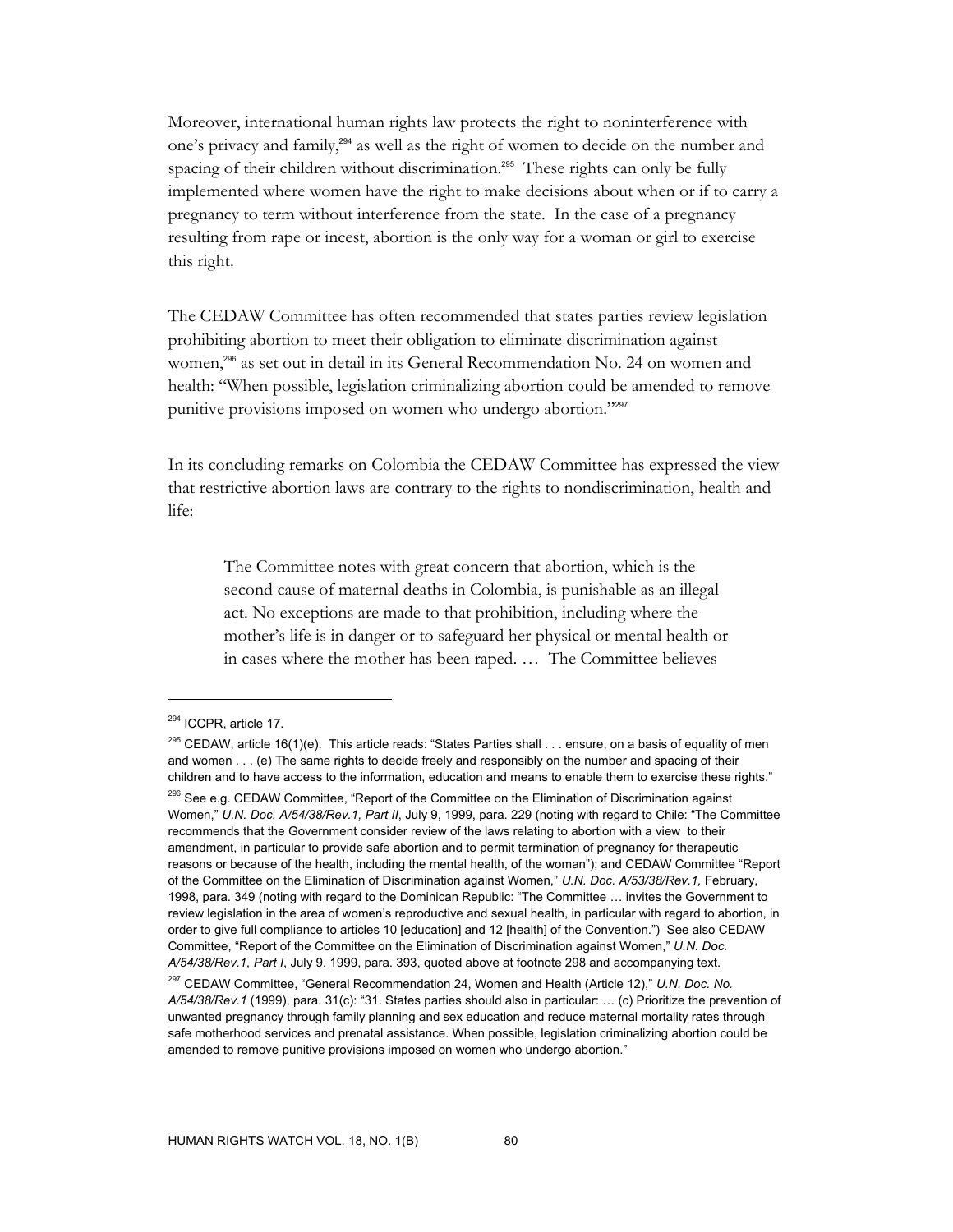that legal provisions on abortion constitute a violation of the rights of women to health and life and of article 12 of the Convention [the right to health care without discrimination].<sup>298</sup>

In 1998, moreover, the CEDAW Committee recommended to Mexico "that all states of Mexico should review their legislation so that, where necessary, women are granted access to rapid and easy abortion."<sup>299</sup>

The Human Rights Committee has likewise noted with concern the relationship between restrictive abortion laws, clandestine abortions, and threats to women's lives, and has recommended the review or amendment of punitive and restrictive abortion laws.<sup>300</sup> In 2004, the Committee recommended the review of Colombian laws restricting abortion after rape and incest:

[The Committee] is especially concerned that women who have been victims of rape or incest or whose lives are in danger as a result of their pregnancy may be prosecuted for resorting to such measures (art. 6) [the right to life]. The State party should ensure that the legislation applicable to abortion is revised so that no criminal offences are involved in the cases described above.<sup>301</sup>

In the case of Chile, where abortion has been illegal in all circumstances since 1986, the Committee noted that clandestine abortions can be a threat to women's lives, a statement that is relevant for Mexico where many rape victims—despite their right to a legal abortion—still see themselves forced to undergo clandestine and sometimes unsafe operations:

<sup>&</sup>lt;sup>298</sup> CEDAW Committee, "Report of the Committee on the Elimination of All Forms of Discrimination Against Women," U*.N. Doc. A/54/38/Rev.1*, July 9, 1999, para. 393.

<sup>&</sup>lt;sup>299</sup> CEDAW Committee, "Report of the Committee on the Elimination of All Forms of Discrimination Against Women," *U.N. Doc. A/53/38/Rev.1*, part I, February 6, 1998, para. 426

<sup>300</sup> See Human Rights Committee, "Concluding Observations of the Human Rights Committee: Colombia," *U.N. Doc. CCPR/CO/80/COL*, May 26, 2004, para. 13; Human Rights Committee, "Concluding Comment of the Human Rights Committee: Peru," *U.N. Doc. CCPR/CO/70/PER*, November, 15, 2000, para. 20; Human Rights Committee, "Concluding comment of the Human Rights Committee: Venezuela," *U.N. Doc. CCPR/CO/71/VEN*, 2001, para. 19; Human Rights Committee, "Concluding comment of the Human Rights Committee: Chile," *U.N. Doc. CCPR/C/79/Add.104*, 1999, para. 15; Human Rights Committee, "Concluding comment of the Human Rights Committee: Costa Rica," *U.N. Doc. CCPR/C/79/Add.107*, 1999, para. 11; and Human Rights Committee, "Concluding comment of the Human Rights Committee: Guatemala," U.N. Doc. CCPR/CO/72/GTM, 1999, para. 19.

<sup>301</sup> Human Rights Committee, "Concluding Observations of the Human Rights Committee: Colombia," *U.N. Doc. CCPR/CO/80/COL*, May 26, 2004, para. 13.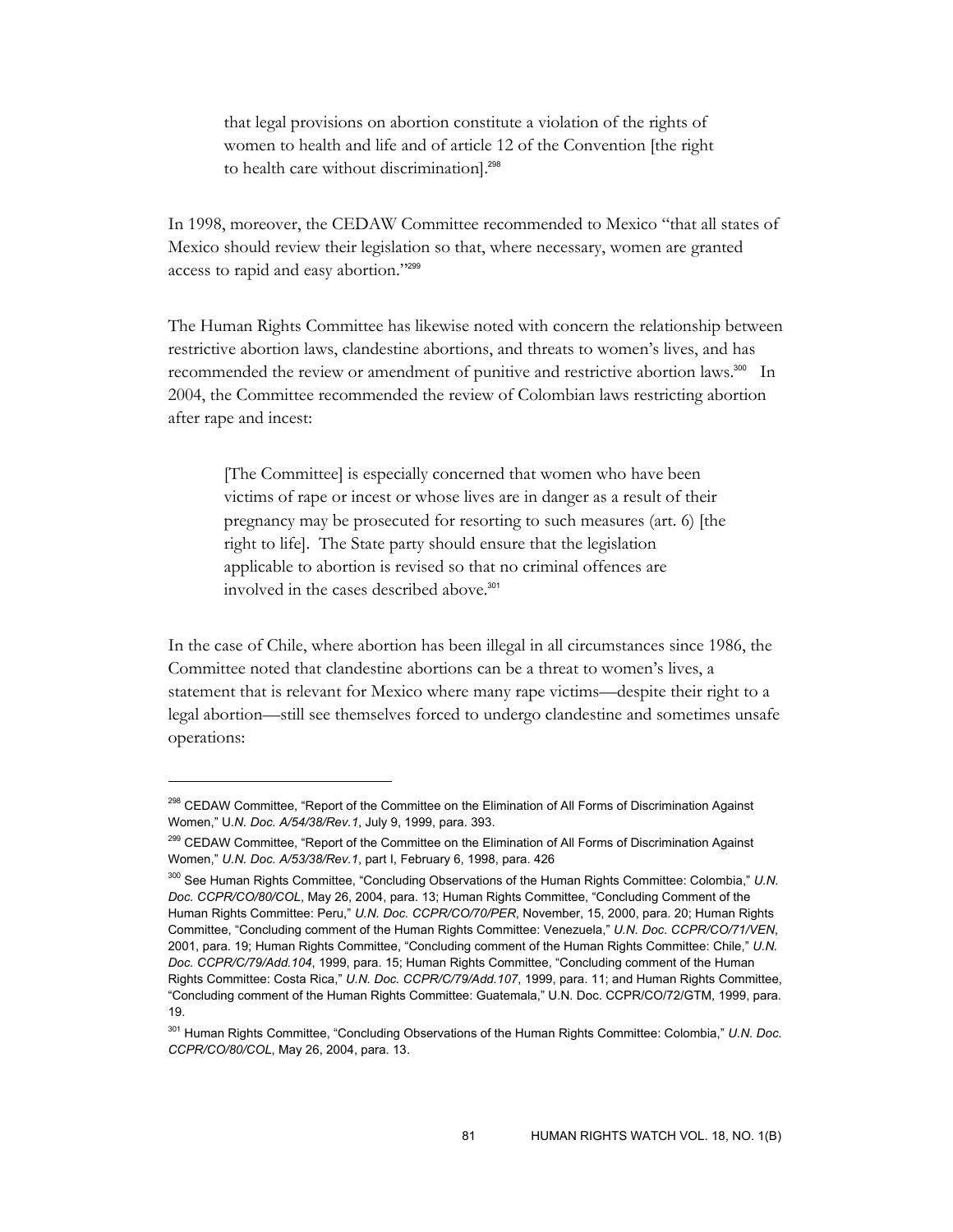The criminalization of all abortions, without exception, raises serious issues, especially in the light of unrefuted reports that many women undergo illegal abortions that pose a threat to their lives. … The State party is under a duty to take measures to ensure the right to life of all persons, including pregnant women whose pregnancies are terminated. …. The Committee recommends that the law be amended so as to introduce exceptions to the general prohibition of all abortions.<sup>302</sup>

In the case of Peru, the Committee went further to note that the penal code provisions of that country—which subject women to criminal penalties even when the pregnancy is the result of rape--are incompatible with the rights to equal enjoyment of other rights protected by the International Covenant on Civil and Political Rights (ICCPR), life, and freedom from torture and other cruel, inhuman, or degrading treatment or punishment, as protected by the ICCPR:

It is a matter of concern that abortion continues to be subject to criminal penalties, even when pregnancy is the result of rape. Clandestine abortion continues to be the main cause of maternal mortality in Peru. … The Committee once again states that these provisions are incompatible with articles 3 [equal enjoyment of rights], 6 [right to life], and 7 [right to freedom from torture and other cruel, inhuman, or degrading treatment or punishment] of the Covenant and recommends that the legislation be amended to establish exceptions to the prohibition and punishment of abortion.<sup>303</sup>

In its 2001 concluding observations on Guatemala—a country with stricter restrictions on abortion than those in Mexico—the Human Rights Committee noted that "the State has the duty to adopt the necessary measures to guarantee the right to life (art. 6) of pregnant women who decide to interrupt their pregnancy by providing the necessary information and resources to guarantee their rights and amending the legislation to provide for exceptions for the general prohibition of all abortions except where the mother's life is in danger."304

<sup>302</sup> Human Rights Committee, "Concluding observations of the Human Rights Committee: Chile," *U.N. Doc. CCPR/C/79/Add.104,* March 3, 1999, para. 15.

<sup>303</sup> Human Rights Committee, "Concluding observations of the Human Rights Committee: Peru," *U.N. Doc. CCPR/CO/70/PER*, November 15, 2000, para. 20.

<sup>304</sup> Human Rights Committee, "Concluding comment of the Human Rights Committee: Guatemala," *U.N. Doc. CCPR/CO/72/GTM*, 2001, para. 19.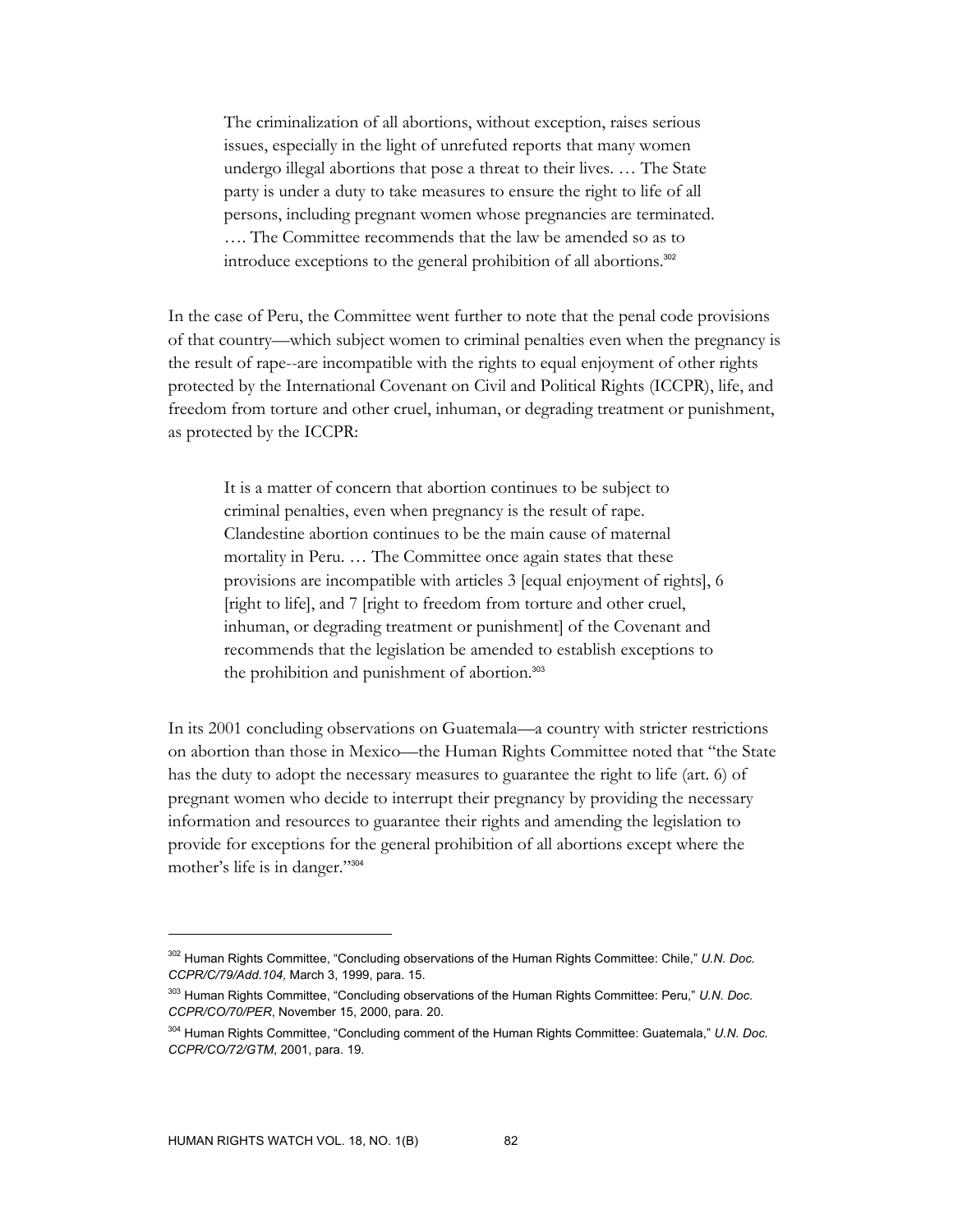The Committee on the Rights of the Child has in its 2003 General Comment on adolescent health and development placed particular emphasis on the physical and mental health risks related to early pregnancy, and has urged States parties to provide adequate services, including abortion services where they are not against the law:

Adolescent girls should have access to information on the harm that … early pregnancy can cause, and those who become pregnant should have access to health services that are sensitive to their rights and particular needs. States parties should take measures to reduce maternal morbidity and mortality in adolescent girls, particularly caused by early pregnancy and unsafe abortion practices, and to support adolescent parents. Young mothers, especially where support is lacking, may be prone to depression and anxiety, compromising their ability to care for their child. The Committee urges States parties (a) to develop and implement programmes that provide access to sexual and reproductive health services, including … safe abortion services where abortion is not against the law.<sup>305</sup>

The Committee on the Rights of the Child has also, in concluding observations on specific countries, expressed concern with the illegality of abortion for underage rape victims. In 2001, the Committee noted with regard to Palau: "The Committee notes that abortion is illegal except on medical grounds and expresses concern regarding the best interests of child victims of rape and/or incest in this regard. … The Committee recommends that the State party review its legislation concerning abortion, with a view to guaranteeing the best interest of child victims of rape and incest."<sup>306</sup>

## *U.N. Treaty Body Concern with Administrative Obstacles to Abortion after Rape or Incest*

In addition to a general concern with restrictive abortion laws, the U.N. Human Rights Committee has expressed its concern with obstacles to abortion where it is legal. These statements have referred to situations similar to those exposed in this report, and therefore are relevant for Mexico.

<sup>&</sup>lt;sup>305</sup> Committee on the Rights of the Child, "General Comment No. 4: Adolescent Health and Development in the Context of the Convention on the Rights of the Child," 2003, para. 27.

<sup>306</sup> Committee on the Rights of the Child, "Concluding comment of the Committee of the Rights of the Child: Palau," U*.N. Doc. CRC/C/15/Add.149*, 2001, paras. 46-47.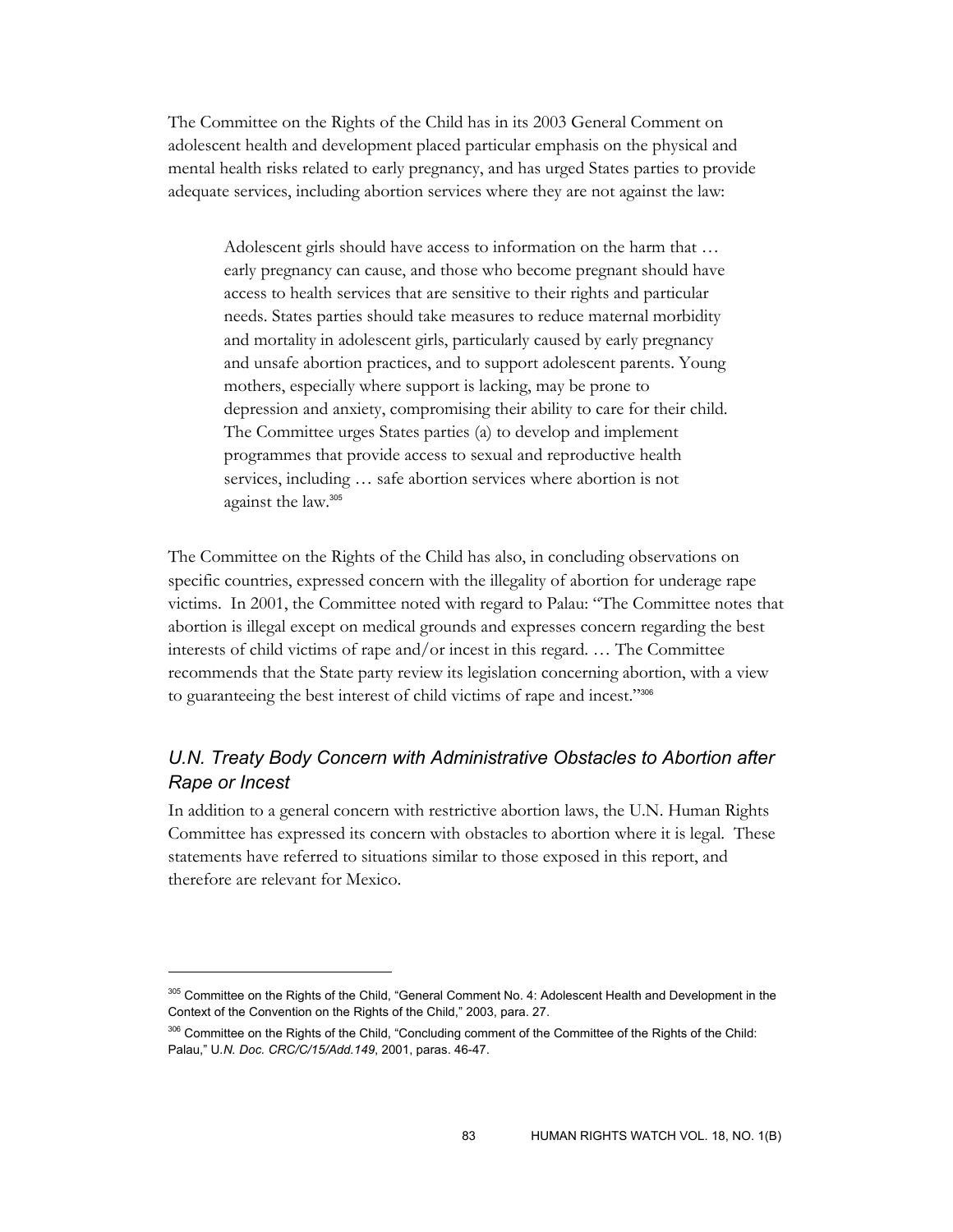In 2000, for example, the Committee noted with regard to Argentina: "The Committee is concerned that the criminalization of abortion deters medical professionals from providing this procedure without judicial order, even when they are permitted to do so by law."307 In its General Comment on the right to equal enjoyment of civil and political rights, the Human Rights Committee also requested that governments provide information in their periodic reports about access to safe abortion for women who have become pregnant as a result of rape, as relevant to its evaluation of the implementation of this right.<sup>308</sup>

The right to information, certainly as it relates to the right to health, includes both the negative obligation for a state to refrain from interference with the provision of information by private parties and a positive responsibility to provide complete and accurate information necessary for the protection and promotion of reproductive health and rights, including information about abortion.<sup>309</sup> Human rights law further recognizes the right to nondiscrimination in access to information and health services, as in all other services.<sup>310</sup> Women stand to suffer disproportionately when information concerning safe and legal abortion is withheld.

The American Convention on Human Rights mandates judicial protection for human and constitutional rights—which in Mexico include the right to abortion after rape or incest—and stipulates that state parties to the Convention will ensure a prompt and adequately enforced judicial remedy for violations of such rights.<sup>311</sup> Where rape and incest victims have limited access to legal abortion after rape, this right has arguably been infringed.

<sup>307</sup> Human Rights Committee, "Concluding observation of the Human Rights Committee: Argentina," *U.N. Doc. CCPR/CO.70/ARG* (2000), para. 14.

<sup>&</sup>lt;sup>308</sup> Human Rights Committee, "General Comment No. 28: Equality of rights between men and women (article 3)," *U.N. Doc. CCPR/C/21/Rev.1/Add.10*, March 29, 2000, para. 11.

<sup>309</sup> Article 19, *The Right to Know: Human Rights and Access to Reproductive Health Information* (Philadelphia: University of Pennsylvania Press, 1995), pp. 39 and 61-72.

<sup>310</sup> See International Covenant on Economic, Social, and Cultural Rights, article 2(2) as well as Committee on Economic Social, and Cultural Rights, "General Comment 14," paras. 12(b), and 18-19.

<sup>&</sup>lt;sup>311</sup> ACHR, article 25.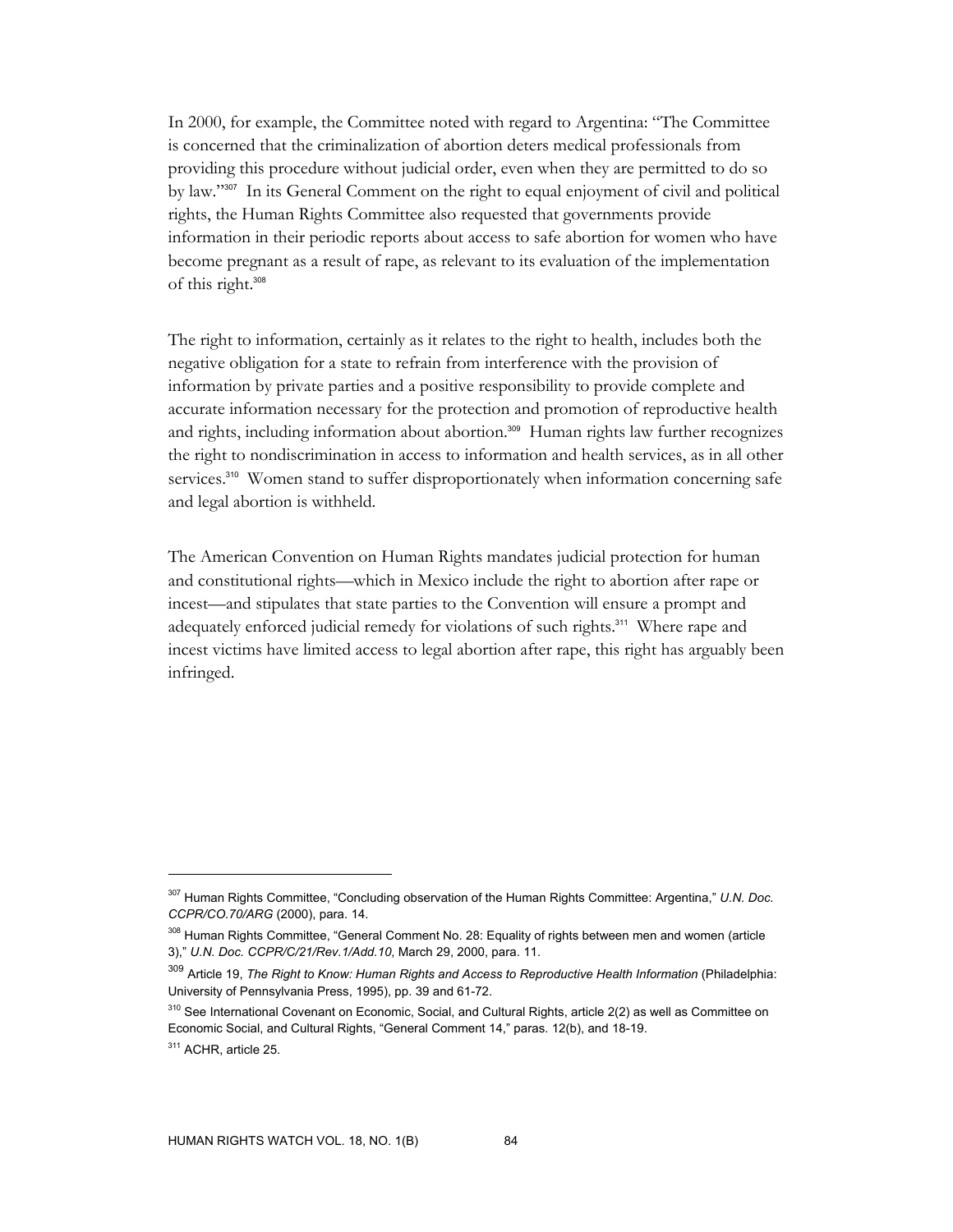### **VII. Conclusion**

An unwanted pregnancy is distressing in any circumstances. When it is the result of rape or incest, the pregnancy turns into a constant physical reminder of the violation of physical integrity that the woman or girl has already suffered. Rape victims who are denied their right to voluntarily terminate the imposed pregnancy are denied not only their right to choose independently in matters related to abortion but also their right to justice and redress, and—in a broader sense—to human dignity. In Mexico, public authorities at the state level have in many cases converted the denial of these rights into institutional policy. At the federal level, abortion after rape is not seen as a priority, and certainly not as the essential human rights issue that it is.

Since 1998, international human rights entities have asked Mexico to overcome the persistent and pervasive impunity for domestic and sexual violence in that country, and to provide adequate redress and judicial remedies for these crimes. Such redress, in Mexico and under authoritative interpretations of international law, includes unobstructed access to safe, legal and free abortion after rape or incest. Mexico has the infrastructure and resources to provide such redress and should do so immediately.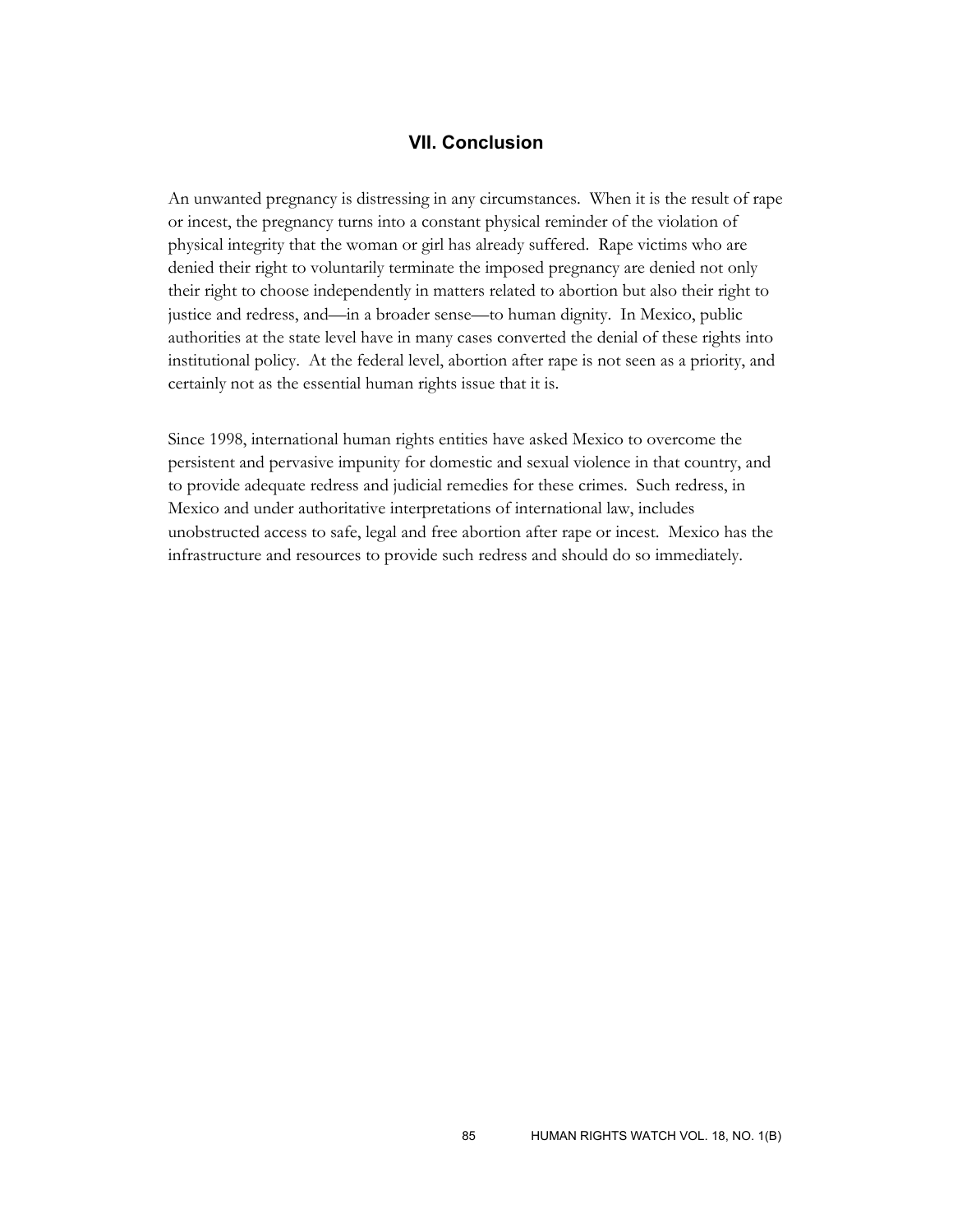### **VIII. Detailed Recommendations**

### *To the Federal Government of Mexico:*

Human Rights Watch calls on Mexico's central government to take immediate and concrete measures to guarantee swift and unobstructed access to safe and free<sup>312</sup> abortion services for victims of rape, incest, or "estupro" (intercourse with an adolescent girl through seduction or deceit). In what follows, we identify some essential steps.

#### *To the President of Mexico:*

• Publicly support the right to immediate unhindered access to safe and free abortion services in those cases where abortion currently is not criminalized and in accordance with human rights standards. Urge state governments to take immediate steps to guarantee this right.

#### *To the Federal Congress:*

- Enact a federal law to effectively criminalize and punish domestic and sexual violence against girls and women, including sexual abuse of girls by parents or other family members.
- Amend the Law on the Creation of the National Institute for Women to explicitly include a mandate to further women's and girl's access to abortion where currently permitted by law.
- Amend the penal code to explicitly criminalize marital rape, in order to ensure compliance with the November 2005 Supreme Court ruling declaring marital rape a crime.

<sup>&</sup>lt;sup>312</sup> Where abortion is not penalized, concern for the equal enjoyment of the right to access a legal and safe abortion may require the state to provide abortion services for free for some women and girls. This is the case with regard to abortion after rape in Mexico. Those rape victims who can afford an "up-scale"—as opposed to a back-alley—clandestine abortion, are already free to ignore official channels (and obstacles) to obtain a publicly provided abortion without necessarily risking their health and lives. Moreover, the obligation on the part of the public health system to provide free abortion services for rape victims is already law in some Mexican jurisdictions. National legislation should not fall short of this level of protection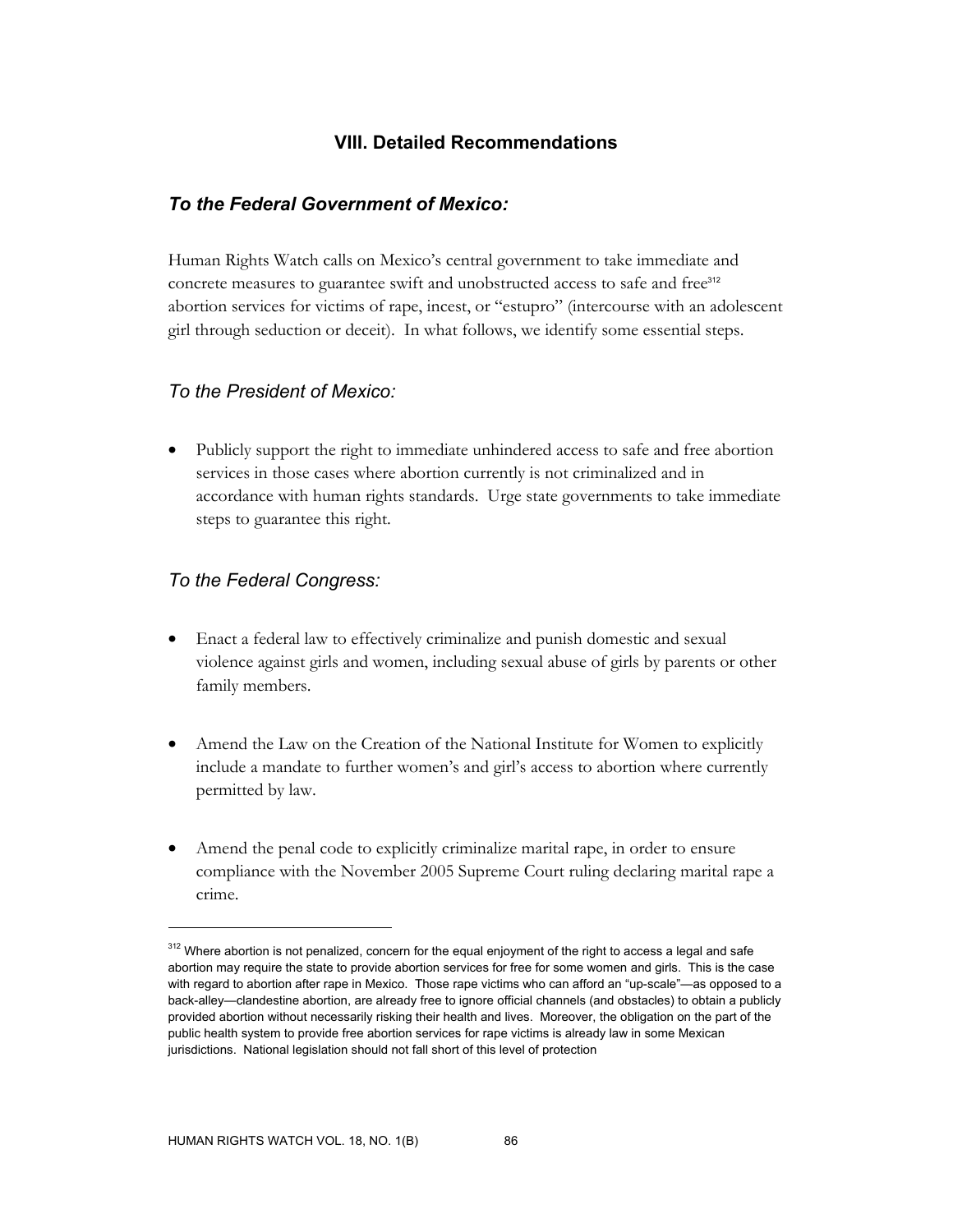- Enact laws that ensure women access to voluntary, safe, and free abortions after all forms of rape or incest.
- Repeal penal code provisions that criminalize abortion, especially those that punish women and girls who have had an abortion.
- Establish a federally mandated age of consent for sexual activities, with due consideration given to children's evolving capacities. Authoritative interpretations of international human rights law consistently express concern with a legal age of consent at twelve years of age or below. Clarify that all intercourse with children under the age of consent is criminalized as statutory rape, whoever the perpetrator is.
- Amend the General Health Law to guarantee the provision of safe and free abortions at public health institutions.
- Ensure continued participation of civil society actors with expertise in women's rights and service provision for victims of violence against women in the development of all future standards and guidelines on this topic.

## *To the National Health Ministry:*

- Expand the applicability of the national norm on services to victims of domestic violence (NOM-190-SSAI-1999) to cover health services that must be offered to all victims of sexual violence, whoever the perpetrator. Revise the norm to include, *inter alia*, a mandatory offer to provide voluntary, legal, and free termination of a potential pregnancy for all victims of sexual violence, including adolescent girls.
- Devote adequate resources to the dissemination of and training on the Integrated Model for the Prevention of and Attention to Domestic and Sexual Violence.
- Ensure continued participation of civil society actors with expertise in public health, women's rights, and service provision for victims of violence against women in the development of all future standards and guidelines on this topic.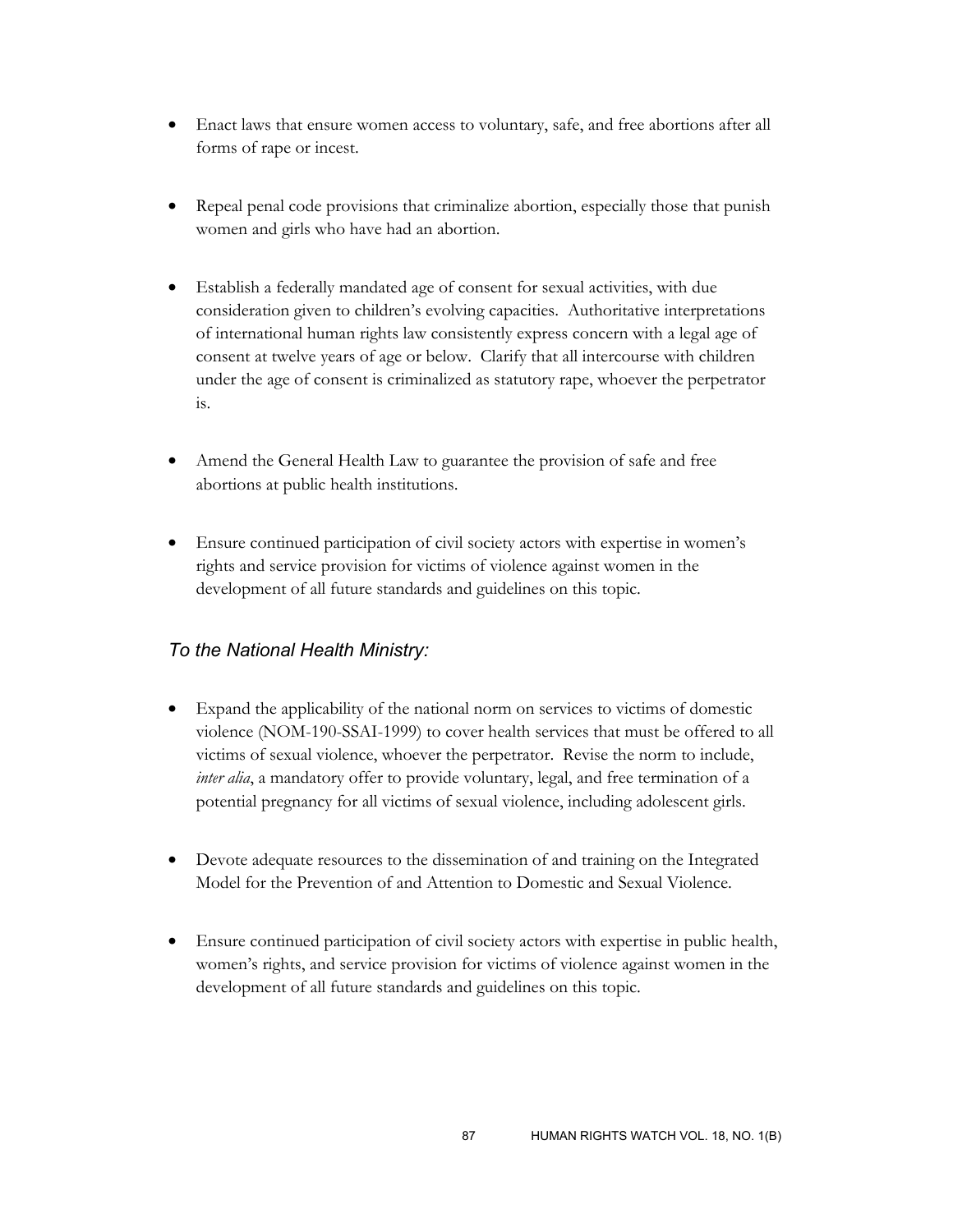## *To the National Ministry of the Interior:*

• Include the right to legal abortion after rape, incest, or "estupro" as an essential part of the mandate of the National Program on Human Rights within the Ministry of the Interior. Report annually on access to legal abortion after rape, incest, or "estupro" in all states, and provide administrative guidelines for how to integrate this right into individual state policies and programs.

## *To State Governments and the Government of the Federal District:*

### *To State Governors and the Head of Government for the Federal District:*

- Publicly support the right to immediate unhindered access to safe, humane, respectful, and free abortion services in those cases where abortion currently is not criminalized and in accordance with human rights standards.
- Publicly announce and implement a zero-tolerance policy for public officials' failure to support victims of violence in their pursuit of justice and redress, bearing in mind that such redress includes access to legal and free abortion. Implement meaningful sanctions against public officials who obstruct women's and girls' right to abortion after rape.
- Develop a five-year plan for the prevention, punishment, and eradication of violence against women, which specifically includes steps to be taken to ensure access to justice for rape and domestic violence victims, as well as administrative steps to guarantee access to voluntary and safe abortion after all forms of rape or incest.
- Pardon and release all prisoners serving sentences for having procured or induced abortions.

### *To Local Congresses and the Legislative Assembly of the Federal District:*

• Repeal penal code provisions that criminalize abortion.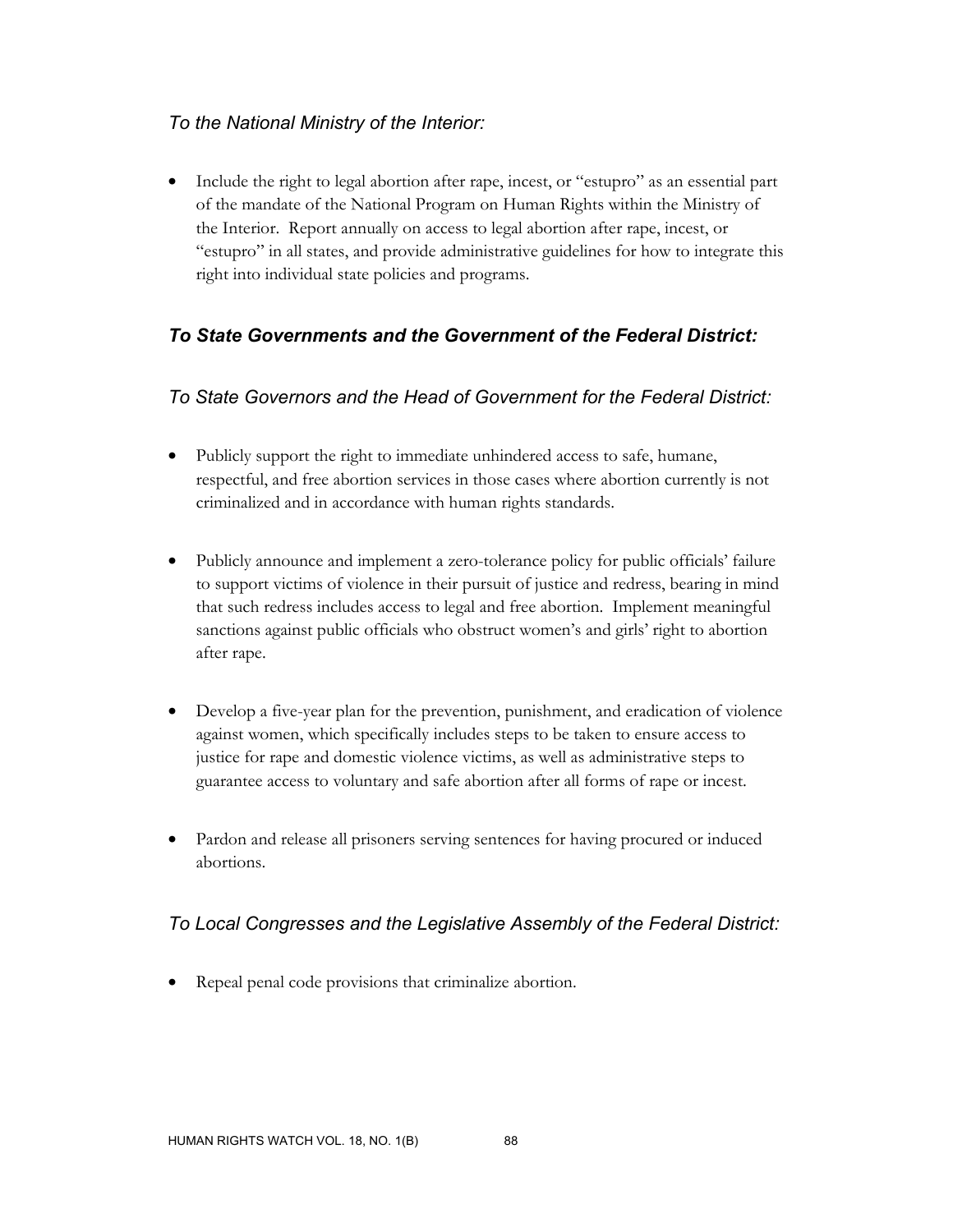- Until such time as these provisions are still in place, amend the state penal codes and penal procedure codes to guarantee access to safe and free abortion after all forms of rape or incest, including by establishing clear procedures for access.
- Enact or amend state laws to criminalize and punish domestic and sexual violence against girls and women, and to ensure adequate protection against the sexual abuse of children whoever the perpetrator. Rescind all provisions that condition criminal sanctions on the moral standing of the victim, as well as those that nullify criminal proceedings if the perpetrator marries the victim. Repeal all provisions that penalize the child for the crime of "incest." Repeal all provisions that require domestic violence to be "repeated" in order to be considered a violation of the law.
- Amend or clarify existing state laws to 1) establish that a victim of rape or incest does not need judicial authorization in order to obtain a free and safe abortion procedure at a public health facility; 2) establish adolescents' right to consent to medical procedures as needed to protect the best interests of the child and according to his or her evolving capacities; and 3) require public health officials to assist rape victims in accessing safe, humane, and free abortion procedures.
- Require all appropriate government agencies to provide training on preventing, investigating, and punishing violence against women, including domestic and sexual violence, especially for health personnel, judges, magistrates, police, and public prosecutors.

## *To Health Ministries of the States and the Federal District:*

- Announce through public information campaigns—print, radio, and television—the provision of safe and free abortion procedures for victims of rape or incest.
- Implement the national norm on assistance to victims of domestic violence, including provisions regarding data collection, provision of contraceptives, and the referral of cases of presumed abuse to the justice system, with due regard to patient confidentiality and informed consent. Extent the provision of mandated services to all victims of violence, whoever the perpetrator is.
- Proactively investigate and sanction all health personnel who harass or provide misleading information to rape victims or colleagues involved in the provision of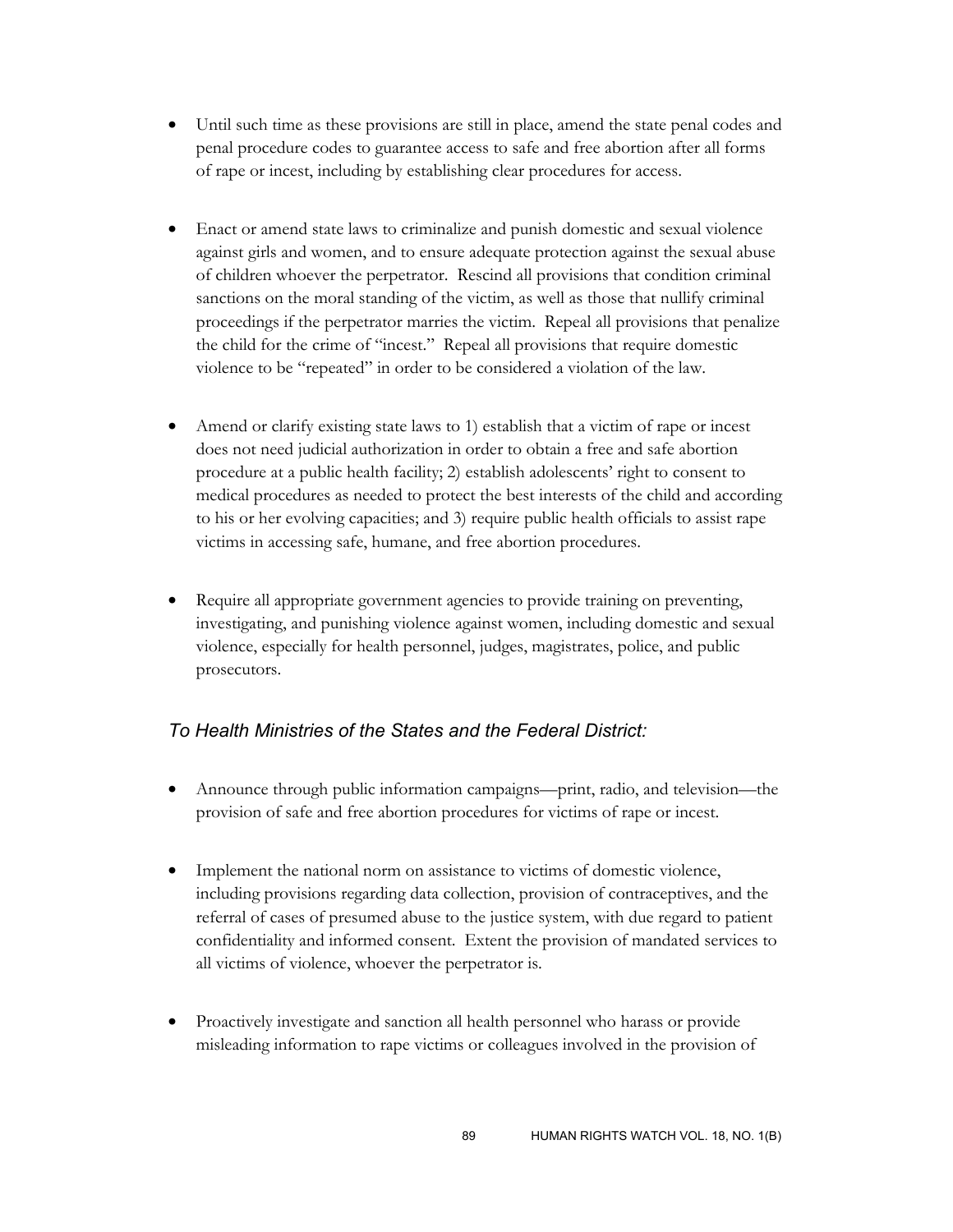legal abortion services. Sanctions should include the suspension or revocation of medical licenses for repeat offenders.

• Devote adequate resources to the dissemination of and training on state procedures to guarantee access to safe and legal abortion for rape and incest victims.

## *To the Attorney General Offices of the States and the Federal District:*

- Encourage women and girls to report domestic and sexual violence to the police and the public prosecutors through swift and respectful investigation and prosecution, the provision of adequate victim and witness protection programs, and the establishment of accessible and adequately funded specialized services for victims of domestic and sexual violence. Accessibility should be evaluated, inter alia, on the basis of geographical distance to victims, victim costs associated with filing complaints, and potential language barriers.
- Systematically collect and analyze data and provide regular public updates on the number of complaints filed for domestic and sexual violence.
- Support, or continue to support, public information campaigns that publicize the provision of safe and free abortion procedures where legal, including for victims of all forms of rape or incest. Such campaigns should be carried out in Spanish and in indigenous languages, as appropriate, and should appear in mass media that reach a majority of the Mexican population, including those who are illiterate or not native Spanish speakers.
- Proactively investigate and sanction all staff and associated personnel, including public prosecutors, forensic doctors, and state expert witnesses, who treat victims of rape, incest, or "estupro" dismissively, neglectfully, or with disregard for the victims' right to full redress. Sanctions should include dismissal for repeat offenders.
- Provide adequate and continuous training for all relevant personnel on preventing, investigating, and punishing domestic and sexual violence, as well as on girls' and women's right to access legal abortion after rape or incest. Devote adequate resources to the dissemination of and training on state procedures to guarantee access to safe and legal abortion for rape and incest victims.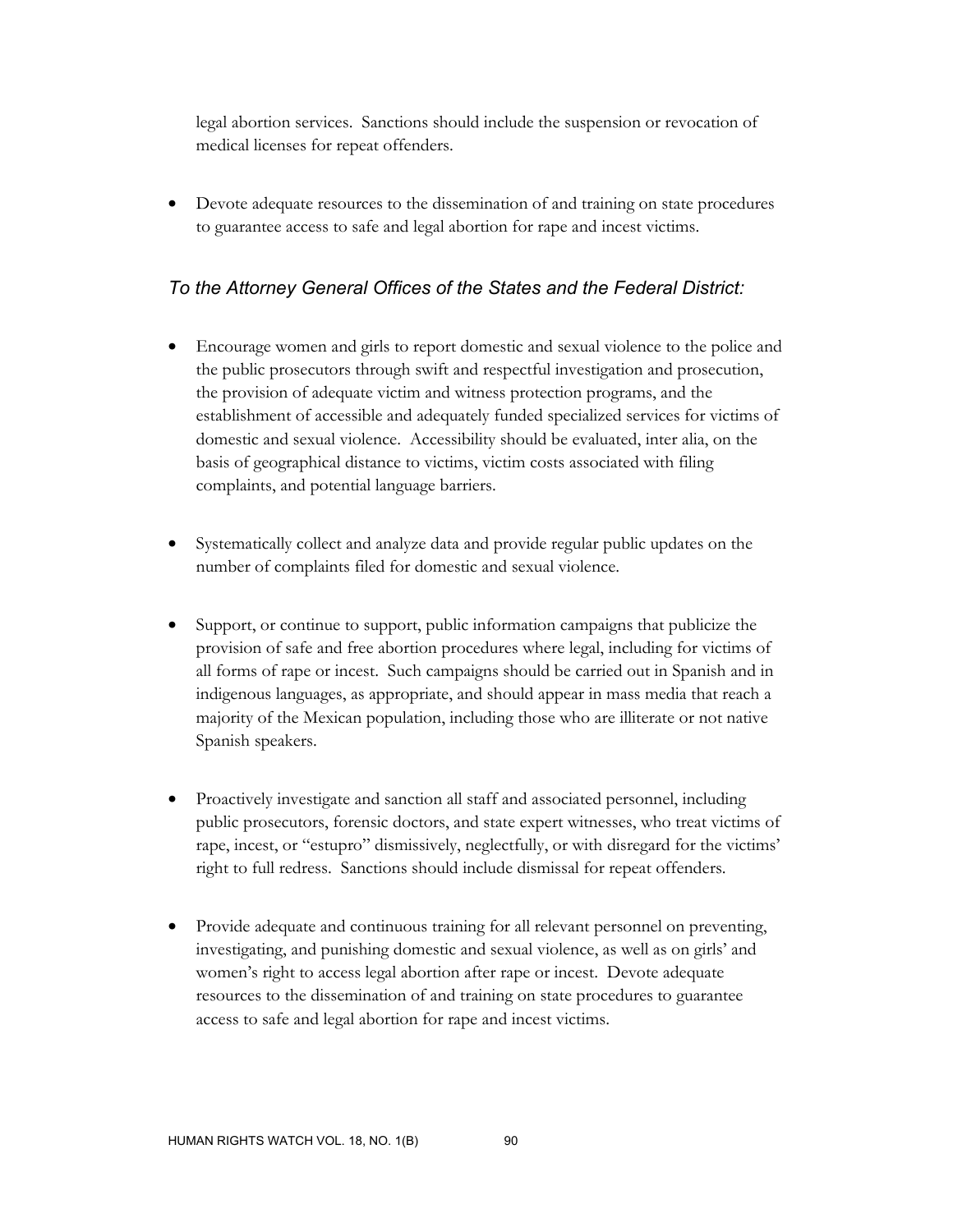- Establish specialized centers, linked to the attorney general's office, for legal accompaniment and psychological support services to victims of domestic and sexual violence. These centers should be accessible and adequately staffed and funded to assist all victims in a timely manner.
- Eliminate questions on the rupture of the hymen in questionnaires forensic doctors examining rape victims are required to fill out. Replace them with questions aimed at determining signs or symptoms of forced vaginal intercourse.

# *To the Integrated Family Service Agencies (Sistema para el Desarrollo Integral de la Familia, DIF) of the states and the Federal District:*

• Provide or arrange for adequate physical and psychological accompaniment and guidance for pregnant rape victims who have asked for a voluntary legal abortion throughout the process leading to such abortion, including continuous accompaniment and follow-up for those victims who need it.